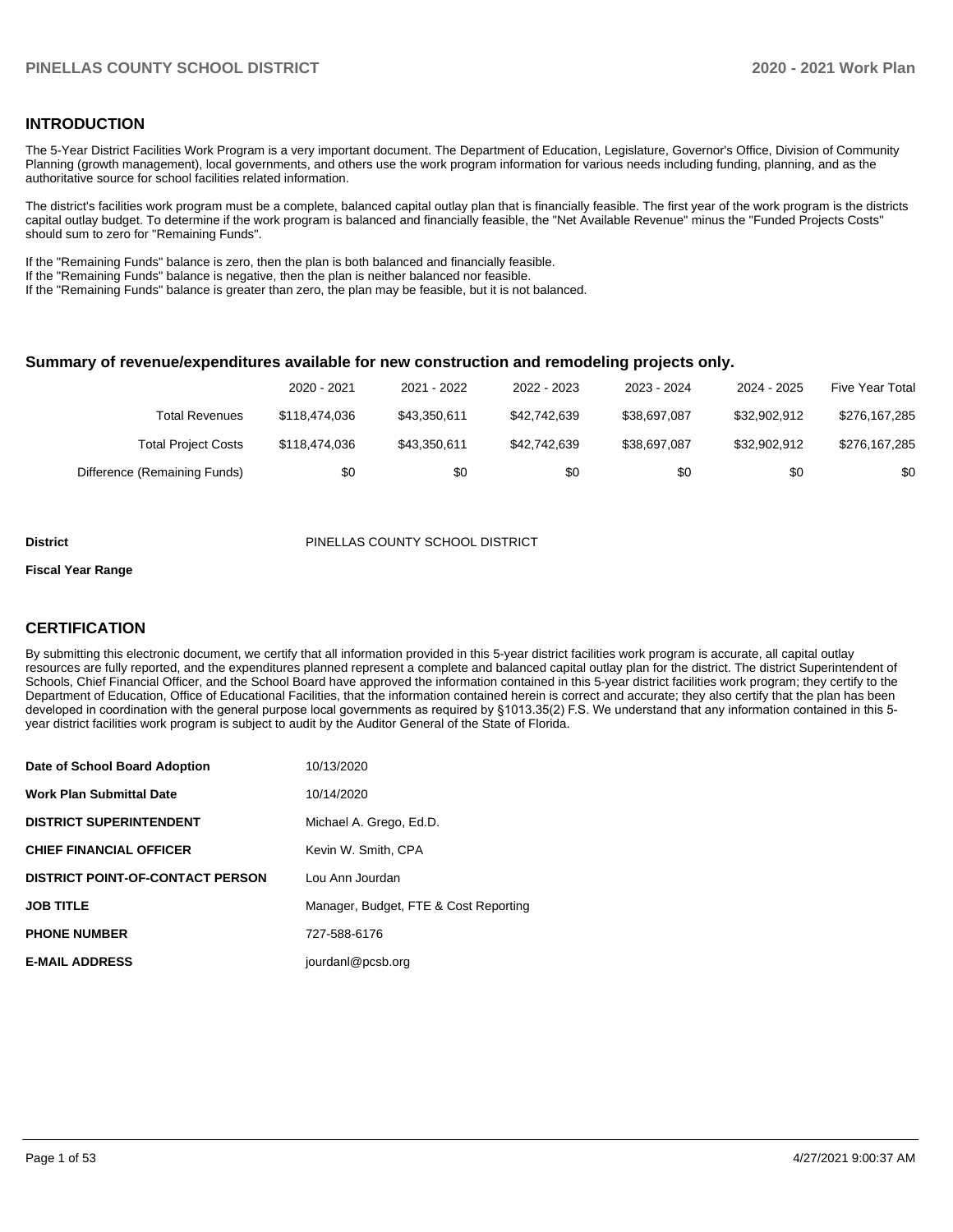# **Expenditures**

### **Expenditure for Maintenance, Repair and Renovation from 1.50-Mills and PECO**

Annually, prior to the adoption of the district school budget, each school board must prepare a tentative district facilities work program that includes a schedule of major repair and renovation projects necessary to maintain the educational and ancillary facilities of the district.

| Item                                                                                                                                                                                                                                                                                                                                                                                                                                                                                                                                                                                                                                                                                                                                                                                                                                                                                                                                                                                                                                                                                                                                                                                                                                                                                                                                                                                                                                                                                                                                                                                                                                                                                                                                                                                                                                                                                                                                                                                                                                                                                                                                                                                                                                                                                                                                                                                                                                                                                                                                                                                                                                                                                                                                                                                                                                                                                                                                                                                                                                                                                                                                                                                                                                                                                                                                                                                                                                                                                                                                                                                                                                                                                                                                                                                                                                                                                                                                                     | 2020 - 2021<br><b>Actual Budget</b> | 2021 - 2022<br>Projected | 2022 - 2023<br>Projected | 2023 - 2024<br>Projected | 2024 - 2025<br>Projected | <b>Total</b> |
|----------------------------------------------------------------------------------------------------------------------------------------------------------------------------------------------------------------------------------------------------------------------------------------------------------------------------------------------------------------------------------------------------------------------------------------------------------------------------------------------------------------------------------------------------------------------------------------------------------------------------------------------------------------------------------------------------------------------------------------------------------------------------------------------------------------------------------------------------------------------------------------------------------------------------------------------------------------------------------------------------------------------------------------------------------------------------------------------------------------------------------------------------------------------------------------------------------------------------------------------------------------------------------------------------------------------------------------------------------------------------------------------------------------------------------------------------------------------------------------------------------------------------------------------------------------------------------------------------------------------------------------------------------------------------------------------------------------------------------------------------------------------------------------------------------------------------------------------------------------------------------------------------------------------------------------------------------------------------------------------------------------------------------------------------------------------------------------------------------------------------------------------------------------------------------------------------------------------------------------------------------------------------------------------------------------------------------------------------------------------------------------------------------------------------------------------------------------------------------------------------------------------------------------------------------------------------------------------------------------------------------------------------------------------------------------------------------------------------------------------------------------------------------------------------------------------------------------------------------------------------------------------------------------------------------------------------------------------------------------------------------------------------------------------------------------------------------------------------------------------------------------------------------------------------------------------------------------------------------------------------------------------------------------------------------------------------------------------------------------------------------------------------------------------------------------------------------------------------------------------------------------------------------------------------------------------------------------------------------------------------------------------------------------------------------------------------------------------------------------------------------------------------------------------------------------------------------------------------------------------------------------------------------------------------------------------------------|-------------------------------------|--------------------------|--------------------------|--------------------------|--------------------------|--------------|
| <b>HVAC</b>                                                                                                                                                                                                                                                                                                                                                                                                                                                                                                                                                                                                                                                                                                                                                                                                                                                                                                                                                                                                                                                                                                                                                                                                                                                                                                                                                                                                                                                                                                                                                                                                                                                                                                                                                                                                                                                                                                                                                                                                                                                                                                                                                                                                                                                                                                                                                                                                                                                                                                                                                                                                                                                                                                                                                                                                                                                                                                                                                                                                                                                                                                                                                                                                                                                                                                                                                                                                                                                                                                                                                                                                                                                                                                                                                                                                                                                                                                                                              | \$5,970,000                         | \$0                      | \$0                      | \$0                      | \$0                      | \$5,970,000  |
| 49TH STREET BUS COMPOUND, ANONA ELEMENTARY, AZALEA ELEMENTARY, AZALEA MIDDLE, BARDMOOR ELEMENTARY, BAUDE<br>Locations:<br>ELEMENTARY, BAY POINT ELEMENTARY, BAY POINT MIDDLE, BAY VISTA FUNDAMENTAL ELEMENTARY, BAYSIDE HIGH, BEAR CREI<br>ELEMENTARY, BELCHER ELEMENTARY, BELLEAIR ELEMENTARY, BERNICE JOHNSON STUDENT SERVICES CENTER, BLANTON<br>ELEMENTARY, BOCA CIEGA HIGH, BROOKER CREEK ELEMENTARY, CALVIN A. HUNSINGER SCHOOL, CAMPBELL PARK<br>ELEMENTARY, CENTER FOR PROFESSIONAL EDUCATION, CLEARVIEW AVENUE ADULT EDUCATION CENTER, CLEARWATER<br>FUNDAMENTAL MIDDLE, CLEARWATER HIGH, CLEARWATER INTERMEDIATE, CLEVELAND BUS COMPOUND, COACHMAN SERVICE<br>CENTER, COUNTRYSIDE HIGH, CROSS BAYOU ELEMENTARY, CURLEW CREEK ELEMENTARY, CURTIS FUNDAMENTAL<br>ELEMENTARY, CURTIS FUNDAMENTAL ELEMENTARY (OLD), CYPRESS WOODS ELEMENTARY, DISSTON ACADEMY, DISSTON<br>GIFTED PROGRAM, DIXIE M HOLLINS HIGH, DOUG JAMERSON ELEMENTARY, DUNEDIN ELEMENTARY, DUNEDIN HIGH, DUNEDIN<br>HIGHLAND MIDDLE, EAST LAKE HIGH, EAST LAKE MIDDLE SCHOOL ACADEMY OF ENGINEERING, EISENHOWER ELEMENTARY,<br>ELISA NELSON ELEMENTARY, ENTERPRISE VILLAGE, GUS A. STAVROS INSTITUTE, FAIRMOUNT PARK ELEMENTARY, FOREST<br>LAKES ELEMENTARY, FRONTIER ELEMENTARY, FUGUITT ELEMENTARY, GARRISON-JONES ELEMENTARY, GIBBS HIGH, GULF<br>BEACHES ELEMENTARY MAGNET SCHOOL, GULFPORT ELEMENTARY, HARRIS TIPS CENTER, HIGH POINT ELEMENTARY, HIGH<br>POINT SERVICE CENTER, HIGHLAND LAKES ELEMENTARY, JAMES B. SANDERLIN PK-8, JOHN HOPKINS MIDDLE, JOHN M SEXTON<br>ELEMENTARY. JOSEPH L CARWISE MIDDLE. KINGS HIGHWAY ELEMENTARY MAGNET SCHOOL. LAKE SAINT GEORGE ELEMENTARY<br>LAKEVIEW FUNDAMENTAL ELEMENTARY, LAKEWOOD ELEMENTARY, LAKEWOOD HIGH, LARGO HIGH, LARGO MIDDLE, LEALMAN<br>AVENUE ELEMENTARY, LEALMAN BUS COMPOUND, LEALMAN INNOVATION ACADEMY, LEILA DAVIS ELEMENTARY, LYNCH<br>ELEMENTARY, MADEIRA BEACH FUNDAMENTAL K-8, MARJORIE KINNAN RAWLINGS ELEMENTARY, MAXIMO ELEMENTARY,<br>MCMULLEN-BOOTH ELEMENTARY, MEADOWLAWN MIDDLE, MELROSE ELEMENTARY, MIDTOWN ACADEMY, MILDRED HELMS<br>ELEMENTARY, MORGAN FITZGERALD MIDDLE, MOUNT VERNON ELEMENTARY, NEW HEIGHTS ELEMENTARY, NINA HARRIS<br>EXCEPTIONAL STUDENT EDUCATION CENTER, NORTH SHORE ELEMENTARY, NORTHEAST HIGH, NORTHWEST ELEMENTARY, OAK<br>GROVE MIDDLE, OAKHURST ELEMENTARY, OLDSMAR ELEMENTARY, OLDSMAR SCHOOL SERVICE CENTER, ORANGE GROVE<br>ELEMENTARY, OSCEOLA FUNDAMENTAL HIGH, OSCEOLA MIDDLE, OZONA ELEMENTARY, OZONA SERVICE CENTER, PALM HARBO<br>MIDDLE, PALM HARBOR UNIVERSITY HIGH, PASADENA FUNDAMENTAL ELEMENTARY, PAUL B STEPHENS EXCEPTIONAL STUDENT<br>EDUCATION CTR, PERKINS ELEMENTARY, PINELLAS CENTRAL ELEMENTARY, PINELLAS COUNTY SCHOOL ADMINISTRATION<br>BUILDING, PINELLAS PARK ELEMENTARY, PINELLAS PARK HIGH, PINELLAS PARK MIDDLE, PINELLAS SECONDARY SCHOOL,<br>PINELLAS TECHNICAL COLLEGE, CLEARWATER CAMPUS, PINELLAS TECHNICAL COLLEGE, ST. PETERSBURG CAMPUS, PLUMB<br>ELEMENTARY, PONCE DE LEON ELEMENTARY, RICHARD L SANDERS SCHOOL, RICHARD O JACOBSON TECHNICAL HIGH SCHOOL<br>AT SEMINOLE, RIDGECREST ELEMENTARY, ROBINSON SCHOOL SERVICE CENTER, SAFETY HARBOR ELEMENTARY, SAFETY<br>HARBOR MIDDLE, SAN JOSE ELEMENTARY, SANDY LANE ELEMENTARY, SAWGRASS LAKE ELEMENTARY, SEMINOLE ELEMENTARY<br>SEMINOLE HIGH, SEMINOLE MIDDLE, SEVENTY-FOURTH STREET ELEMENTARY, SHORE ACRES ELEMENTARY, SKYCREST<br>ELEMENTARY, SKYVIEW ELEMENTARY, SOUTH WARD ELEMENTARY, SOUTHERN OAK ELEMENTARY, ST PETERSBURG HIGH,<br>STARKEY ELEMENTARY, SUNSET HILLS ELEMENTARY, SUTHERLAND ELEMENTARY, TARPON SPRINGS BUS GARAGE, TARPON<br>SPRINGS ELEMENTARY, TARPON SPRINGS FUNDAMENTAL ELEMENTARY, TARPON SPRINGS HIGH, TARPON SPRINGS MIDDLE,<br>THURGOOD MARSHALL FUNDAMENTAL MIDDLE, TITLE ONE CENTER, TOMLINSON ADULT LEARNING CENTER, TYRONE MIDDLE,<br>WALSINGHAM ELEMENTARY, WALTER POWNALL SERVICE CENTER, WESTGATE ELEMENTARY, WOODLAWN ELEMENTARY |                                     |                          |                          |                          |                          |              |
| Flooring                                                                                                                                                                                                                                                                                                                                                                                                                                                                                                                                                                                                                                                                                                                                                                                                                                                                                                                                                                                                                                                                                                                                                                                                                                                                                                                                                                                                                                                                                                                                                                                                                                                                                                                                                                                                                                                                                                                                                                                                                                                                                                                                                                                                                                                                                                                                                                                                                                                                                                                                                                                                                                                                                                                                                                                                                                                                                                                                                                                                                                                                                                                                                                                                                                                                                                                                                                                                                                                                                                                                                                                                                                                                                                                                                                                                                                                                                                                                                 | \$1,600,000                         | \$0                      | \$0                      | \$0                      | \$0                      | \$1,600,000  |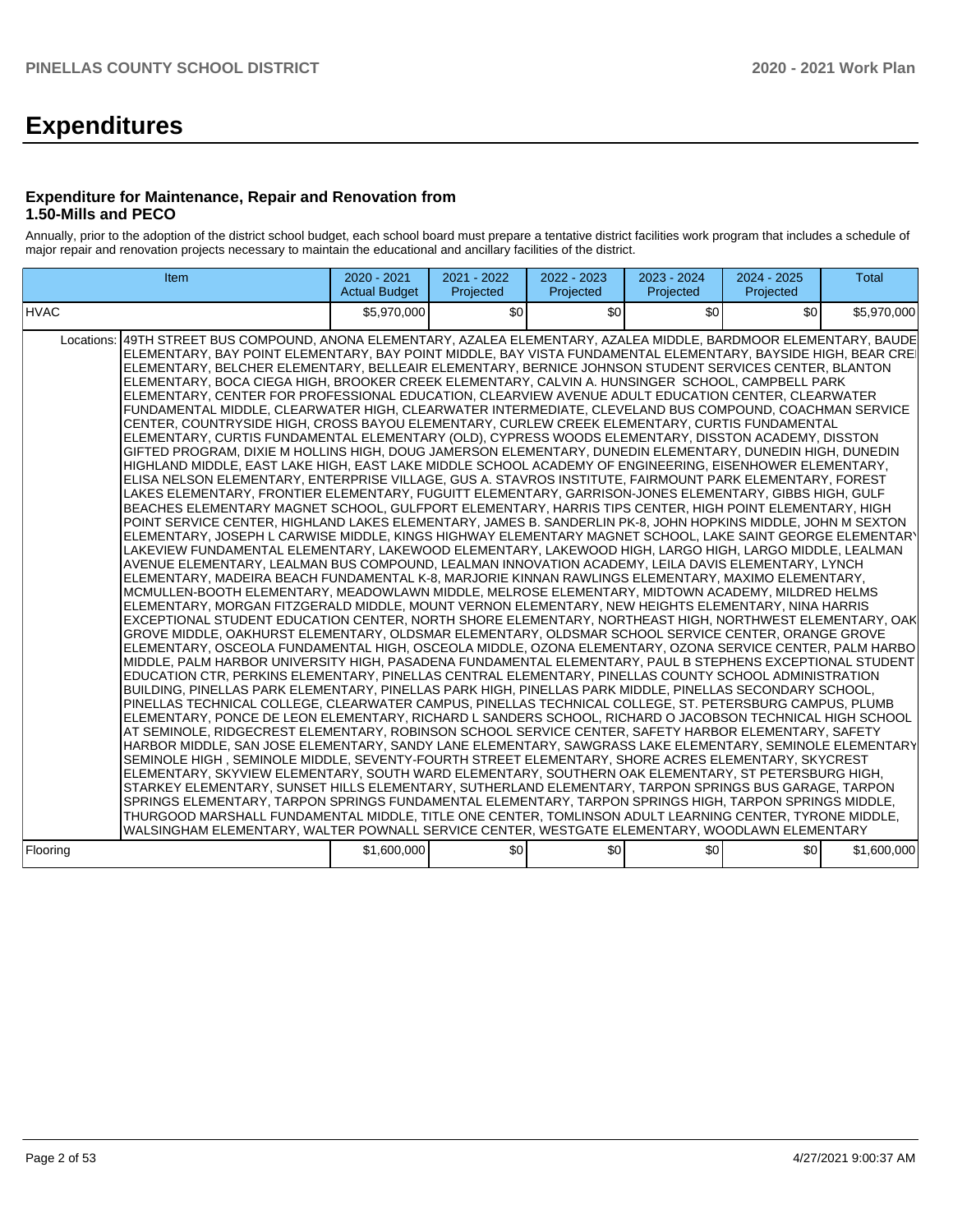| Locations: 49TH STREET BUS COMPOUND, ANONA ELEMENTARY, AZALEA ELEMENTARY, AZALEA MIDDLE, BARDMOOR ELEMENTARY, BAUDE<br>ELEMENTARY, BAY POINT ELEMENTARY, BAY POINT MIDDLE, BAY VISTA FUNDAMENTAL ELEMENTARY, BAYSIDE HIGH, BEAR CREI<br>ELEMENTARY, BELCHER ELEMENTARY, BELLEAIR ELEMENTARY, BERNICE JOHNSON STUDENT SERVICES CENTER, BLANTON<br>ELEMENTARY, BOCA CIEGA HIGH, BROOKER CREEK ELEMENTARY, CALVIN A. HUNSINGER SCHOOL, CAMPBELL PARK<br>ELEMENTARY, CENTER FOR PROFESSIONAL EDUCATION, CLEARVIEW AVENUE ADULT EDUCATION CENTER, CLEARWATER<br>FUNDAMENTAL MIDDLE, CLEARWATER HIGH, CLEARWATER INTERMEDIATE, CLEVELAND BUS COMPOUND, COACHMAN SERVICE<br>CENTER, COUNTRYSIDE HIGH, CROSS BAYOU ELEMENTARY, CURLEW CREEK ELEMENTARY, CURTIS FUNDAMENTAL<br>ELEMENTARY, CURTIS FUNDAMENTAL ELEMENTARY (OLD), CYPRESS WOODS ELEMENTARY, DISSTON ACADEMY, DISSTON<br>GIFTED PROGRAM, DIXIE M HOLLINS HIGH, DOUG JAMERSON ELEMENTARY, DUNEDIN ELEMENTARY, DUNEDIN HIGH, DUNEDIN<br>HIGHLAND MIDDLE. EAST LAKE HIGH. EAST LAKE MIDDLE SCHOOL ACADEMY OF ENGINEERING. EISENHOWER ELEMENTARY.<br>ELISA NELSON ELEMENTARY, ENTERPRISE VILLAGE, GUS A. STAVROS INSTITUTE, FAIRMOUNT PARK ELEMENTARY, FOREST<br>LAKES ELEMENTARY, FRONTIER ELEMENTARY, FUGUITT ELEMENTARY, GARRISON-JONES ELEMENTARY, GIBBS HIGH, GULF<br>BEACHES ELEMENTARY MAGNET SCHOOL, GULFPORT ELEMENTARY, HARRIS TIPS CENTER, HIGH POINT ELEMENTARY, HIGH<br>POINT SERVICE CENTER, HIGHLAND LAKES ELEMENTARY, JAMES B. SANDERLIN PK-8, JOHN HOPKINS MIDDLE, JOHN M SEXTON<br>ELEMENTARY, JOSEPH L CARWISE MIDDLE, KINGS HIGHWAY ELEMENTARY MAGNET SCHOOL, LAKE SAINT GEORGE ELEMENTARY<br>LAKEVIEW FUNDAMENTAL ELEMENTARY, LAKEWOOD ELEMENTARY, LAKEWOOD HIGH, LARGO HIGH, LARGO MIDDLE, LEALMAN<br>AVENUE ELEMENTARY, LEALMAN BUS COMPOUND, LEALMAN INNOVATION ACADEMY, LEILA DAVIS ELEMENTARY, LYNCH<br>ELEMENTARY, MADEIRA BEACH FUNDAMENTAL K-8, MARJORIE KINNAN RAWLINGS ELEMENTARY, MAXIMO ELEMENTARY,<br>MCMULLEN-BOOTH ELEMENTARY, MEADOWLAWN MIDDLE, MELROSE ELEMENTARY, MIDTOWN ACADEMY, MILDRED HELMS<br>ELEMENTARY, MORGAN FITZGERALD MIDDLE, MOUNT VERNON ELEMENTARY, NEW HEIGHTS ELEMENTARY, NINA HARRIS<br>EXCEPTIONAL STUDENT EDUCATION CENTER, NORTH SHORE ELEMENTARY, NORTHEAST HIGH, NORTHWEST ELEMENTARY, OAK<br>GROVE MIDDLE, OAKHURST ELEMENTARY, OLDSMAR ELEMENTARY, OLDSMAR SCHOOL SERVICE CENTER, ORANGE GROVE<br>ELEMENTARY, OSCEOLA FUNDAMENTAL HIGH, OSCEOLA MIDDLE, OZONA ELEMENTARY, OZONA SERVICE CENTER, PALM HARBO<br>MIDDLE, PALM HARBOR UNIVERSITY HIGH, PASADENA FUNDAMENTAL ELEMENTARY, PAUL B STEPHENS EXCEPTIONAL STUDENT<br>EDUCATION CTR. PERKINS ELEMENTARY, PINELLAS CENTRAL ELEMENTARY, PINELLAS COUNTY SCHOOL ADMINISTRATION<br>BUILDING, PINELLAS PARK ELEMENTARY, PINELLAS PARK HIGH, PINELLAS PARK MIDDLE, PINELLAS SECONDARY SCHOOL,<br>PINELLAS TECHNICAL COLLEGE, CLEARWATER CAMPUS, PINELLAS TECHNICAL COLLEGE, ST. PETERSBURG CAMPUS, PLUMB<br>ELEMENTARY, PONCE DE LEON ELEMENTARY, RICHARD L SANDERS SCHOOL, RICHARD O JACOBSON TECHNICAL HIGH SCHOOL<br>AT SEMINOLE, RIDGECREST ELEMENTARY, ROBINSON SCHOOL SERVICE CENTER, SAFETY HARBOR ELEMENTARY, SAFETY<br>HARBOR MIDDLE, SAN JOSE ELEMENTARY, SANDY LANE ELEMENTARY, SAWGRASS LAKE ELEMENTARY, SEMINOLE ELEMENTARY<br>SEMINOLE HIGH , SEMINOLE MIDDLE, SEVENTY-FOURTH STREET ELEMENTARY, SHORE ACRES ELEMENTARY, SKYCREST<br>ELEMENTARY, SKYVIEW ELEMENTARY, SOUTH WARD ELEMENTARY, SOUTHERN OAK ELEMENTARY, ST PETERSBURG HIGH,<br>STARKEY ELEMENTARY, SUNSET HILLS ELEMENTARY, SUTHERLAND ELEMENTARY, TARPON SPRINGS BUS GARAGE, TARPON<br>SPRINGS ELEMENTARY, TARPON SPRINGS FUNDAMENTAL ELEMENTARY, TARPON SPRINGS HIGH, TARPON SPRINGS MIDDLE,<br>THURGOOD MARSHALL FUNDAMENTAL MIDDLE, TITLE ONE CENTER, TOMLINSON ADULT LEARNING CENTER, TYRONE MIDDLE, |             |     |     |     |     |             |
|------------------------------------------------------------------------------------------------------------------------------------------------------------------------------------------------------------------------------------------------------------------------------------------------------------------------------------------------------------------------------------------------------------------------------------------------------------------------------------------------------------------------------------------------------------------------------------------------------------------------------------------------------------------------------------------------------------------------------------------------------------------------------------------------------------------------------------------------------------------------------------------------------------------------------------------------------------------------------------------------------------------------------------------------------------------------------------------------------------------------------------------------------------------------------------------------------------------------------------------------------------------------------------------------------------------------------------------------------------------------------------------------------------------------------------------------------------------------------------------------------------------------------------------------------------------------------------------------------------------------------------------------------------------------------------------------------------------------------------------------------------------------------------------------------------------------------------------------------------------------------------------------------------------------------------------------------------------------------------------------------------------------------------------------------------------------------------------------------------------------------------------------------------------------------------------------------------------------------------------------------------------------------------------------------------------------------------------------------------------------------------------------------------------------------------------------------------------------------------------------------------------------------------------------------------------------------------------------------------------------------------------------------------------------------------------------------------------------------------------------------------------------------------------------------------------------------------------------------------------------------------------------------------------------------------------------------------------------------------------------------------------------------------------------------------------------------------------------------------------------------------------------------------------------------------------------------------------------------------------------------------------------------------------------------------------------------------------------------------------------------------------------------------------------------------------------------------------------------------------------------------------------------------------------------------------------------------------------------------------------------------------------------------------------------------------------------------------------------------------------------------------------------------------------------------------------------------------------------|-------------|-----|-----|-----|-----|-------------|
| WALSINGHAM ELEMENTARY. WALTER POWNALL SERVICE CENTER. WESTGATE ELEMENTARY. WOODLAWN ELEMENTARY                                                                                                                                                                                                                                                                                                                                                                                                                                                                                                                                                                                                                                                                                                                                                                                                                                                                                                                                                                                                                                                                                                                                                                                                                                                                                                                                                                                                                                                                                                                                                                                                                                                                                                                                                                                                                                                                                                                                                                                                                                                                                                                                                                                                                                                                                                                                                                                                                                                                                                                                                                                                                                                                                                                                                                                                                                                                                                                                                                                                                                                                                                                                                                                                                                                                                                                                                                                                                                                                                                                                                                                                                                                                                                                                                       |             |     |     |     |     |             |
| Roofing                                                                                                                                                                                                                                                                                                                                                                                                                                                                                                                                                                                                                                                                                                                                                                                                                                                                                                                                                                                                                                                                                                                                                                                                                                                                                                                                                                                                                                                                                                                                                                                                                                                                                                                                                                                                                                                                                                                                                                                                                                                                                                                                                                                                                                                                                                                                                                                                                                                                                                                                                                                                                                                                                                                                                                                                                                                                                                                                                                                                                                                                                                                                                                                                                                                                                                                                                                                                                                                                                                                                                                                                                                                                                                                                                                                                                                              | \$1,866,000 | \$0 | \$0 | \$0 | \$0 | \$1,866,000 |
|                                                                                                                                                                                                                                                                                                                                                                                                                                                                                                                                                                                                                                                                                                                                                                                                                                                                                                                                                                                                                                                                                                                                                                                                                                                                                                                                                                                                                                                                                                                                                                                                                                                                                                                                                                                                                                                                                                                                                                                                                                                                                                                                                                                                                                                                                                                                                                                                                                                                                                                                                                                                                                                                                                                                                                                                                                                                                                                                                                                                                                                                                                                                                                                                                                                                                                                                                                                                                                                                                                                                                                                                                                                                                                                                                                                                                                                      |             |     |     |     |     |             |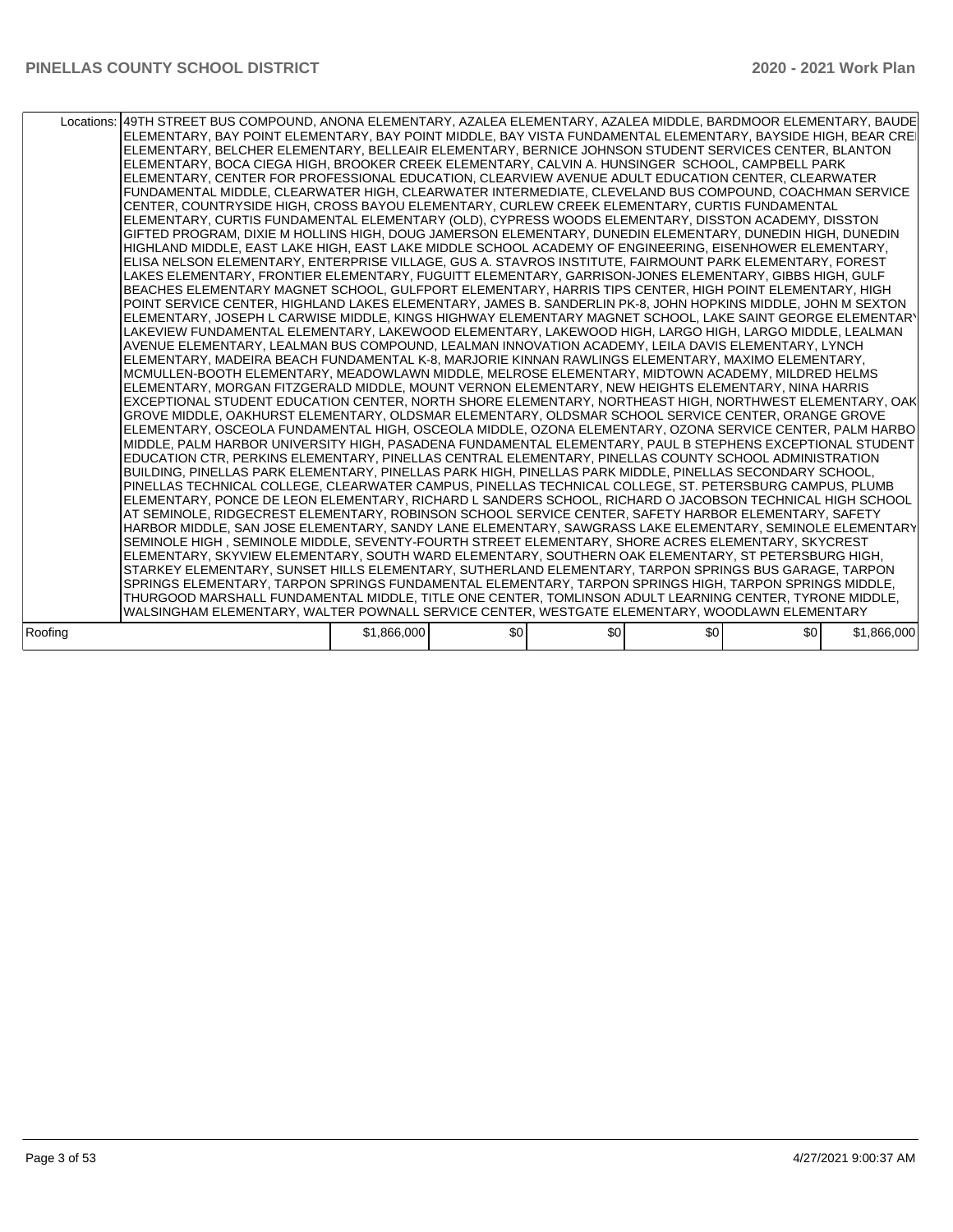|                | Locations:   49TH STREET BUS COMPOUND, ANONA ELEMENTARY, AZALEA ELEMENTARY, AZALEA MIDDLE, BARDMOOR ELEMENTARY, BAUDE<br>ELEMENTARY, BAY POINT ELEMENTARY, BAY POINT MIDDLE, BAY VISTA FUNDAMENTAL ELEMENTARY, BAYSIDE HIGH, BEAR CREI<br>ELEMENTARY, BELCHER ELEMENTARY, BELLEAIR ELEMENTARY, BERNICE JOHNSON STUDENT SERVICES CENTER, BLANTON<br>ELEMENTARY, BOCA CIEGA HIGH, BROOKER CREEK ELEMENTARY, CALVIN A. HUNSINGER SCHOOL, CAMPBELL PARK<br>ELEMENTARY, CENTER FOR PROFESSIONAL EDUCATION, CLEARVIEW AVENUE ADULT EDUCATION CENTER, CLEARWATER<br>FUNDAMENTAL MIDDLE, CLEARWATER HIGH, CLEARWATER INTERMEDIATE, CLEVELAND BUS COMPOUND, COACHMAN SERVICE<br>CENTER, COUNTRYSIDE HIGH, CROSS BAYOU ELEMENTARY, CURLEW CREEK ELEMENTARY, CURTIS FUNDAMENTAL<br>ELEMENTARY, CURTIS FUNDAMENTAL ELEMENTARY (OLD), CYPRESS WOODS ELEMENTARY, DISSTON ACADEMY, DISSTON<br>GIFTED PROGRAM, DIXIE M HOLLINS HIGH, DOUG JAMERSON ELEMENTARY, DUNEDIN ELEMENTARY, DUNEDIN HIGH, DUNEDIN<br>HIGHLAND MIDDLE, EAST LAKE HIGH, EAST LAKE MIDDLE SCHOOL ACADEMY OF ENGINEERING, EISENHOWER ELEMENTARY,<br>ELISA NELSON ELEMENTARY, ENTERPRISE VILLAGE, GUS A. STAVROS INSTITUTE, FAIRMOUNT PARK ELEMENTARY, FOREST<br>LAKES ELEMENTARY, FRONTIER ELEMENTARY, FUGUITT ELEMENTARY, GARRISON-JONES ELEMENTARY, GIBBS HIGH, GULF<br>BEACHES ELEMENTARY MAGNET SCHOOL. GULFPORT ELEMENTARY. HARRIS TIPS CENTER. HIGH POINT ELEMENTARY. HIGH<br>POINT SERVICE CENTER, HIGHLAND LAKES ELEMENTARY, JAMES B. SANDERLIN PK-8, JOHN HOPKINS MIDDLE, JOHN M SEXTON<br>ELEMENTARY, JOSEPH L CARWISE MIDDLE, KINGS HIGHWAY ELEMENTARY MAGNET SCHOOL, LAKE SAINT GEORGE ELEMENTARY<br>LAKEVIEW FUNDAMENTAL ELEMENTARY, LAKEWOOD ELEMENTARY, LAKEWOOD HIGH, LARGO HIGH, LARGO MIDDLE, LEALMAN<br>AVENUE ELEMENTARY, LEALMAN BUS COMPOUND, LEALMAN INNOVATION ACADEMY, LEILA DAVIS ELEMENTARY, LYNCH<br>ELEMENTARY, MADEIRA BEACH FUNDAMENTAL K-8, MARJORIE KINNAN RAWLINGS ELEMENTARY, MAXIMO ELEMENTARY,<br>MCMULLEN-BOOTH ELEMENTARY, MEADOWLAWN MIDDLE, MELROSE ELEMENTARY, MIDTOWN ACADEMY, MILDRED HELMS<br>ELEMENTARY, MORGAN FITZGERALD MIDDLE, MOUNT VERNON ELEMENTARY, NEW HEIGHTS ELEMENTARY, NINA HARRIS<br>EXCEPTIONAL STUDENT EDUCATION CENTER, NORTH SHORE ELEMENTARY, NORTHEAST HIGH, NORTHWEST ELEMENTARY, OAK<br>GROVE MIDDLE, OAKHURST ELEMENTARY, OLDSMAR ELEMENTARY, OLDSMAR SCHOOL SERVICE CENTER, ORANGE GROVE<br>ELEMENTARY, OSCEOLA FUNDAMENTAL HIGH, OSCEOLA MIDDLE, OZONA ELEMENTARY, OZONA SERVICE CENTER, PALM HARBO<br>MIDDLE, PALM HARBOR UNIVERSITY HIGH, PASADENA FUNDAMENTAL ELEMENTARY, PAUL B STEPHENS EXCEPTIONAL STUDENT<br>EDUCATION CTR, PERKINS ELEMENTARY, PINELLAS CENTRAL ELEMENTARY, PINELLAS COUNTY SCHOOL ADMINISTRATION<br>BUILDING, PINELLAS PARK ELEMENTARY, PINELLAS PARK HIGH, PINELLAS PARK MIDDLE, PINELLAS SECONDARY SCHOOL,<br>PINELLAS TECHNICAL COLLEGE, CLEARWATER CAMPUS, PINELLAS TECHNICAL COLLEGE, ST. PETERSBURG CAMPUS, PLUMB<br>ELEMENTARY, PONCE DE LEON ELEMENTARY, RICHARD L SANDERS SCHOOL, RICHARD O JACOBSON TECHNICAL HIGH SCHOOL<br>AT SEMINOLE, RIDGECREST ELEMENTARY, ROBINSON SCHOOL SERVICE CENTER, SAFETY HARBOR ELEMENTARY, SAFETY<br>HARBOR MIDDLE, SAN JOSE ELEMENTARY, SANDY LANE ELEMENTARY, SAWGRASS LAKE ELEMENTARY, SEMINOLE ELEMENTARY<br>SEMINOLE HIGH , SEMINOLE MIDDLE, SEVENTY-FOURTH STREET ELEMENTARY, SHORE ACRES ELEMENTARY, SKYCREST<br>ELEMENTARY, SKYVIEW ELEMENTARY, SOUTH WARD ELEMENTARY, SOUTHERN OAK ELEMENTARY, ST PETERSBURG HIGH,<br>STARKEY ELEMENTARY, SUNSET HILLS ELEMENTARY, SUTHERLAND ELEMENTARY, TARPON SPRINGS BUS GARAGE, TARPON<br>SPRINGS ELEMENTARY, TARPON SPRINGS FUNDAMENTAL ELEMENTARY, TARPON SPRINGS HIGH, TARPON SPRINGS MIDDLE,<br>THURGOOD MARSHALL FUNDAMENTAL MIDDLE, TITLE ONE CENTER, TOMLINSON ADULT LEARNING CENTER, TYRONE MIDDLE, |             |     |     |                  |     |             |
|----------------|--------------------------------------------------------------------------------------------------------------------------------------------------------------------------------------------------------------------------------------------------------------------------------------------------------------------------------------------------------------------------------------------------------------------------------------------------------------------------------------------------------------------------------------------------------------------------------------------------------------------------------------------------------------------------------------------------------------------------------------------------------------------------------------------------------------------------------------------------------------------------------------------------------------------------------------------------------------------------------------------------------------------------------------------------------------------------------------------------------------------------------------------------------------------------------------------------------------------------------------------------------------------------------------------------------------------------------------------------------------------------------------------------------------------------------------------------------------------------------------------------------------------------------------------------------------------------------------------------------------------------------------------------------------------------------------------------------------------------------------------------------------------------------------------------------------------------------------------------------------------------------------------------------------------------------------------------------------------------------------------------------------------------------------------------------------------------------------------------------------------------------------------------------------------------------------------------------------------------------------------------------------------------------------------------------------------------------------------------------------------------------------------------------------------------------------------------------------------------------------------------------------------------------------------------------------------------------------------------------------------------------------------------------------------------------------------------------------------------------------------------------------------------------------------------------------------------------------------------------------------------------------------------------------------------------------------------------------------------------------------------------------------------------------------------------------------------------------------------------------------------------------------------------------------------------------------------------------------------------------------------------------------------------------------------------------------------------------------------------------------------------------------------------------------------------------------------------------------------------------------------------------------------------------------------------------------------------------------------------------------------------------------------------------------------------------------------------------------------------------------------------------------------------------------------------------------------------------------------------|-------------|-----|-----|------------------|-----|-------------|
| Safety to Life | WALSINGHAM ELEMENTARY, WALTER POWNALL SERVICE CENTER, WESTGATE ELEMENTARY, WOODLAWN ELEMENTARY                                                                                                                                                                                                                                                                                                                                                                                                                                                                                                                                                                                                                                                                                                                                                                                                                                                                                                                                                                                                                                                                                                                                                                                                                                                                                                                                                                                                                                                                                                                                                                                                                                                                                                                                                                                                                                                                                                                                                                                                                                                                                                                                                                                                                                                                                                                                                                                                                                                                                                                                                                                                                                                                                                                                                                                                                                                                                                                                                                                                                                                                                                                                                                                                                                                                                                                                                                                                                                                                                                                                                                                                                                                                                                                                                         | \$1,000,000 | \$0 | \$0 | \$0 <sub>1</sub> | \$0 | \$1,000,000 |
|                |                                                                                                                                                                                                                                                                                                                                                                                                                                                                                                                                                                                                                                                                                                                                                                                                                                                                                                                                                                                                                                                                                                                                                                                                                                                                                                                                                                                                                                                                                                                                                                                                                                                                                                                                                                                                                                                                                                                                                                                                                                                                                                                                                                                                                                                                                                                                                                                                                                                                                                                                                                                                                                                                                                                                                                                                                                                                                                                                                                                                                                                                                                                                                                                                                                                                                                                                                                                                                                                                                                                                                                                                                                                                                                                                                                                                                                                        |             |     |     |                  |     |             |
|                |                                                                                                                                                                                                                                                                                                                                                                                                                                                                                                                                                                                                                                                                                                                                                                                                                                                                                                                                                                                                                                                                                                                                                                                                                                                                                                                                                                                                                                                                                                                                                                                                                                                                                                                                                                                                                                                                                                                                                                                                                                                                                                                                                                                                                                                                                                                                                                                                                                                                                                                                                                                                                                                                                                                                                                                                                                                                                                                                                                                                                                                                                                                                                                                                                                                                                                                                                                                                                                                                                                                                                                                                                                                                                                                                                                                                                                                        |             |     |     |                  |     |             |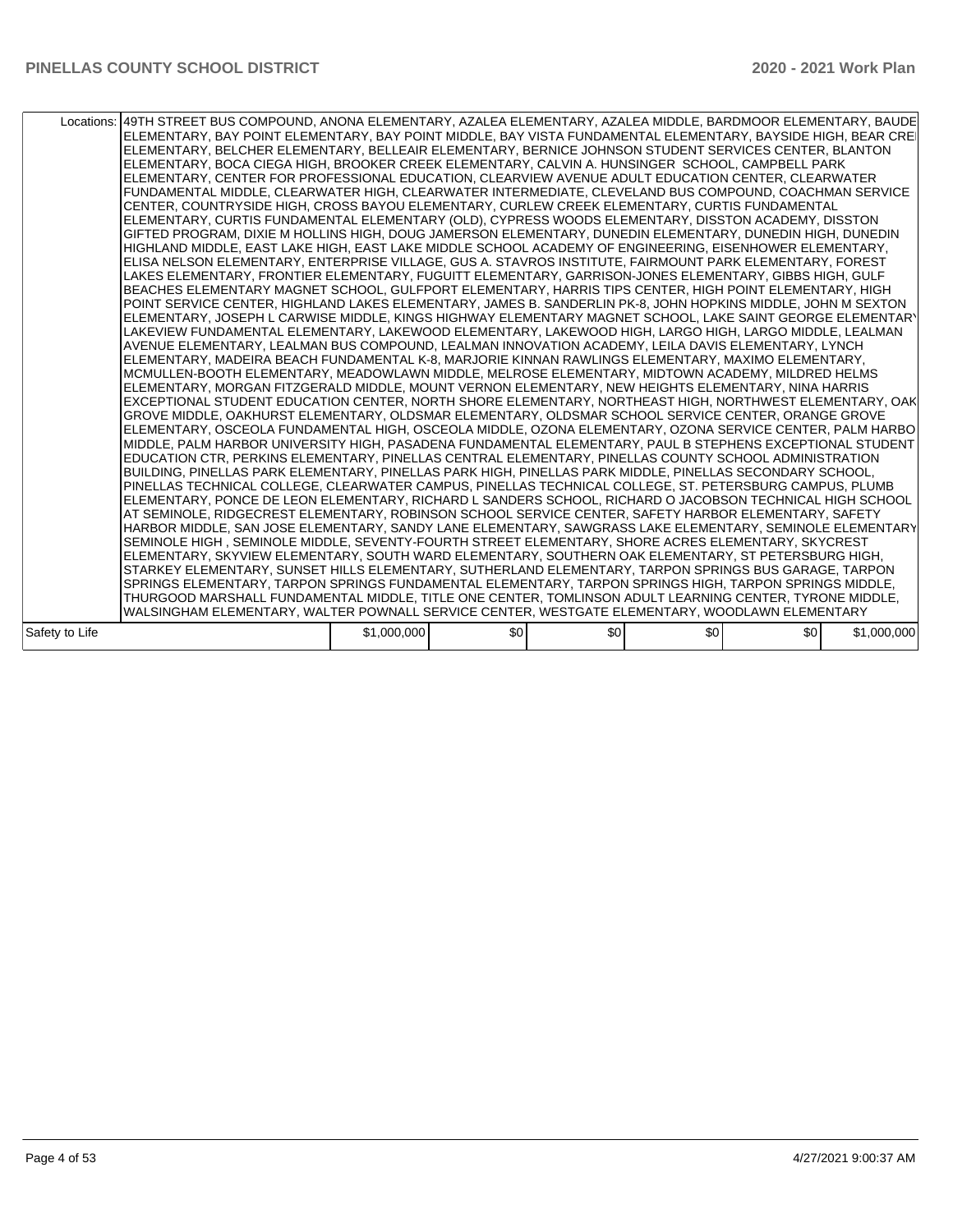| \$0<br>\$0<br>\$0<br>\$0<br>\$0<br>\$0<br>Fencing<br>Locations: No Locations for this expenditure.<br>\$0<br>\$0<br>\$0<br>Parking<br>\$0<br>\$0<br>\$0<br>Locations: No Locations for this expenditure.<br>Electrical<br>\$125,000<br>\$0<br>\$0<br>\$0<br>\$0<br>\$125,000 | Locations:   49TH STREET BUS COMPOUND, ANONA ELEMENTARY, AZALEA ELEMENTARY, AZALEA MIDDLE, BARDMOOR ELEMENTARY, BAUDE<br>ELEMENTARY, BAY POINT ELEMENTARY, BAY POINT MIDDLE, BAY VISTA FUNDAMENTAL ELEMENTARY, BAYSIDE HIGH, BEAR CREI<br>ELEMENTARY, BELCHER ELEMENTARY, BELLEAIR ELEMENTARY, BERNICE JOHNSON STUDENT SERVICES CENTER, BLANTON<br>ELEMENTARY, BOCA CIEGA HIGH, BROOKER CREEK ELEMENTARY, CALVIN A. HUNSINGER SCHOOL, CAMPBELL PARK<br>ELEMENTARY, CENTER FOR PROFESSIONAL EDUCATION, CLEARVIEW AVENUE ADULT EDUCATION CENTER, CLEARWATER<br>FUNDAMENTAL MIDDLE, CLEARWATER HIGH, CLEARWATER INTERMEDIATE, CLEVELAND BUS COMPOUND, COACHMAN SERVICE<br>CENTER, COUNTRYSIDE HIGH, CROSS BAYOU ELEMENTARY, CURLEW CREEK ELEMENTARY, CURTIS FUNDAMENTAL<br>ELEMENTARY, CURTIS FUNDAMENTAL ELEMENTARY (OLD), CYPRESS WOODS ELEMENTARY, DISSTON ACADEMY, DISSTON<br>GIFTED PROGRAM, DIXIE M HOLLINS HIGH, DOUG JAMERSON ELEMENTARY, DUNEDIN ELEMENTARY, DUNEDIN HIGH, DUNEDIN<br>HIGHLAND MIDDLE, EAST LAKE HIGH, EAST LAKE MIDDLE SCHOOL ACADEMY OF ENGINEERING, EISENHOWER ELEMENTARY,<br>ELISA NELSON ELEMENTARY, ENTERPRISE VILLAGE, GUS A. STAVROS INSTITUTE, FAIRMOUNT PARK ELEMENTARY, FOREST<br>LAKES ELEMENTARY, FRONTIER ELEMENTARY, FUGUITT ELEMENTARY, GARRISON-JONES ELEMENTARY, GIBBS HIGH, GULF<br>BEACHES ELEMENTARY MAGNET SCHOOL, GULFPORT ELEMENTARY, HARRIS TIPS CENTER, HIGH POINT ELEMENTARY, HIGH<br>POINT SERVICE CENTER, HIGHLAND LAKES ELEMENTARY, JAMES B. SANDERLIN PK-8, JOHN HOPKINS MIDDLE, JOHN M SEXTON<br>ELEMENTARY. JOSEPH L CARWISE MIDDLE. KINGS HIGHWAY ELEMENTARY MAGNET SCHOOL. LAKE SAINT GEORGE ELEMENTARY<br>LAKEVIEW FUNDAMENTAL ELEMENTARY, LAKEWOOD ELEMENTARY, LAKEWOOD HIGH, LARGO HIGH, LARGO MIDDLE, LEALMAN<br>AVENUE ELEMENTARY, LEALMAN BUS COMPOUND, LEALMAN INNOVATION ACADEMY, LEILA DAVIS ELEMENTARY, LYNCH<br>ELEMENTARY, MADEIRA BEACH FUNDAMENTAL K-8, MARJORIE KINNAN RAWLINGS ELEMENTARY, MAXIMO ELEMENTARY,<br>MCMULLEN-BOOTH ELEMENTARY, MEADOWLAWN MIDDLE, MELROSE ELEMENTARY, MIDTOWN ACADEMY, MILDRED HELMS<br>ELEMENTARY, MORGAN FITZGERALD MIDDLE, MOUNT VERNON ELEMENTARY, NEW HEIGHTS ELEMENTARY, NINA HARRIS<br>EXCEPTIONAL STUDENT EDUCATION CENTER, NORTH SHORE ELEMENTARY, NORTHEAST HIGH, NORTHWEST ELEMENTARY, OAK<br>GROVE MIDDLE, OAKHURST ELEMENTARY, OLDSMAR ELEMENTARY, OLDSMAR SCHOOL SERVICE CENTER, ORANGE GROVE<br>ELEMENTARY, OSCEOLA FUNDAMENTAL HIGH, OSCEOLA MIDDLE, OZONA ELEMENTARY, OZONA SERVICE CENTER, PALM HARBO<br>MIDDLE, PALM HARBOR UNIVERSITY HIGH, PASADENA FUNDAMENTAL ELEMENTARY, PAUL B STEPHENS EXCEPTIONAL STUDENT<br>EDUCATION CTR, PERKINS ELEMENTARY, PINELLAS CENTRAL ELEMENTARY, PINELLAS COUNTY SCHOOL ADMINISTRATION<br>BUILDING, PINELLAS PARK ELEMENTARY, PINELLAS PARK HIGH, PINELLAS PARK MIDDLE, PINELLAS SECONDARY SCHOOL,<br>PINELLAS TECHNICAL COLLEGE, CLEARWATER CAMPUS, PINELLAS TECHNICAL COLLEGE, ST. PETERSBURG CAMPUS, PLUMB<br>ELEMENTARY, PONCE DE LEON ELEMENTARY, RICHARD L SANDERS SCHOOL, RICHARD O JACOBSON TECHNICAL HIGH SCHOOL<br>AT SEMINOLE, RIDGECREST ELEMENTARY, ROBINSON SCHOOL SERVICE CENTER, SAFETY HARBOR ELEMENTARY, SAFETY<br>HARBOR MIDDLE, SAN JOSE ELEMENTARY, SANDY LANE ELEMENTARY, SAWGRASS LAKE ELEMENTARY, SEMINOLE ELEMENTARY<br>SEMINOLE HIGH , SEMINOLE MIDDLE, SEVENTY-FOURTH STREET ELEMENTARY, SHORE ACRES ELEMENTARY, SKYCREST<br>ELEMENTARY, SKYVIEW ELEMENTARY, SOUTH WARD ELEMENTARY, SOUTHERN OAK ELEMENTARY, ST PETERSBURG HIGH,<br>STARKEY ELEMENTARY, SUNSET HILLS ELEMENTARY, SUTHERLAND ELEMENTARY, TARPON SPRINGS BUS GARAGE, TARPON<br>SPRINGS ELEMENTARY, TARPON SPRINGS FUNDAMENTAL ELEMENTARY, TARPON SPRINGS HIGH, TARPON SPRINGS MIDDLE,<br>THURGOOD MARSHALL FUNDAMENTAL MIDDLE, TITLE ONE CENTER, TOMLINSON ADULT LEARNING CENTER, TYRONE MIDDLE,<br>WALSINGHAM ELEMENTARY, WALTER POWNALL SERVICE CENTER, WESTGATE ELEMENTARY, WOODLAWN ELEMENTARY |  |  |  |
|------------------------------------------------------------------------------------------------------------------------------------------------------------------------------------------------------------------------------------------------------------------------------|----------------------------------------------------------------------------------------------------------------------------------------------------------------------------------------------------------------------------------------------------------------------------------------------------------------------------------------------------------------------------------------------------------------------------------------------------------------------------------------------------------------------------------------------------------------------------------------------------------------------------------------------------------------------------------------------------------------------------------------------------------------------------------------------------------------------------------------------------------------------------------------------------------------------------------------------------------------------------------------------------------------------------------------------------------------------------------------------------------------------------------------------------------------------------------------------------------------------------------------------------------------------------------------------------------------------------------------------------------------------------------------------------------------------------------------------------------------------------------------------------------------------------------------------------------------------------------------------------------------------------------------------------------------------------------------------------------------------------------------------------------------------------------------------------------------------------------------------------------------------------------------------------------------------------------------------------------------------------------------------------------------------------------------------------------------------------------------------------------------------------------------------------------------------------------------------------------------------------------------------------------------------------------------------------------------------------------------------------------------------------------------------------------------------------------------------------------------------------------------------------------------------------------------------------------------------------------------------------------------------------------------------------------------------------------------------------------------------------------------------------------------------------------------------------------------------------------------------------------------------------------------------------------------------------------------------------------------------------------------------------------------------------------------------------------------------------------------------------------------------------------------------------------------------------------------------------------------------------------------------------------------------------------------------------------------------------------------------------------------------------------------------------------------------------------------------------------------------------------------------------------------------------------------------------------------------------------------------------------------------------------------------------------------------------------------------------------------------------------------------------------------------------------------------------------------------------------------------------------------------------------------------------------------------------------------------------------|--|--|--|
|                                                                                                                                                                                                                                                                              |                                                                                                                                                                                                                                                                                                                                                                                                                                                                                                                                                                                                                                                                                                                                                                                                                                                                                                                                                                                                                                                                                                                                                                                                                                                                                                                                                                                                                                                                                                                                                                                                                                                                                                                                                                                                                                                                                                                                                                                                                                                                                                                                                                                                                                                                                                                                                                                                                                                                                                                                                                                                                                                                                                                                                                                                                                                                                                                                                                                                                                                                                                                                                                                                                                                                                                                                                                                                                                                                                                                                                                                                                                                                                                                                                                                                                                                                                                                                                          |  |  |  |
|                                                                                                                                                                                                                                                                              |                                                                                                                                                                                                                                                                                                                                                                                                                                                                                                                                                                                                                                                                                                                                                                                                                                                                                                                                                                                                                                                                                                                                                                                                                                                                                                                                                                                                                                                                                                                                                                                                                                                                                                                                                                                                                                                                                                                                                                                                                                                                                                                                                                                                                                                                                                                                                                                                                                                                                                                                                                                                                                                                                                                                                                                                                                                                                                                                                                                                                                                                                                                                                                                                                                                                                                                                                                                                                                                                                                                                                                                                                                                                                                                                                                                                                                                                                                                                                          |  |  |  |
|                                                                                                                                                                                                                                                                              |                                                                                                                                                                                                                                                                                                                                                                                                                                                                                                                                                                                                                                                                                                                                                                                                                                                                                                                                                                                                                                                                                                                                                                                                                                                                                                                                                                                                                                                                                                                                                                                                                                                                                                                                                                                                                                                                                                                                                                                                                                                                                                                                                                                                                                                                                                                                                                                                                                                                                                                                                                                                                                                                                                                                                                                                                                                                                                                                                                                                                                                                                                                                                                                                                                                                                                                                                                                                                                                                                                                                                                                                                                                                                                                                                                                                                                                                                                                                                          |  |  |  |
|                                                                                                                                                                                                                                                                              |                                                                                                                                                                                                                                                                                                                                                                                                                                                                                                                                                                                                                                                                                                                                                                                                                                                                                                                                                                                                                                                                                                                                                                                                                                                                                                                                                                                                                                                                                                                                                                                                                                                                                                                                                                                                                                                                                                                                                                                                                                                                                                                                                                                                                                                                                                                                                                                                                                                                                                                                                                                                                                                                                                                                                                                                                                                                                                                                                                                                                                                                                                                                                                                                                                                                                                                                                                                                                                                                                                                                                                                                                                                                                                                                                                                                                                                                                                                                                          |  |  |  |
|                                                                                                                                                                                                                                                                              |                                                                                                                                                                                                                                                                                                                                                                                                                                                                                                                                                                                                                                                                                                                                                                                                                                                                                                                                                                                                                                                                                                                                                                                                                                                                                                                                                                                                                                                                                                                                                                                                                                                                                                                                                                                                                                                                                                                                                                                                                                                                                                                                                                                                                                                                                                                                                                                                                                                                                                                                                                                                                                                                                                                                                                                                                                                                                                                                                                                                                                                                                                                                                                                                                                                                                                                                                                                                                                                                                                                                                                                                                                                                                                                                                                                                                                                                                                                                                          |  |  |  |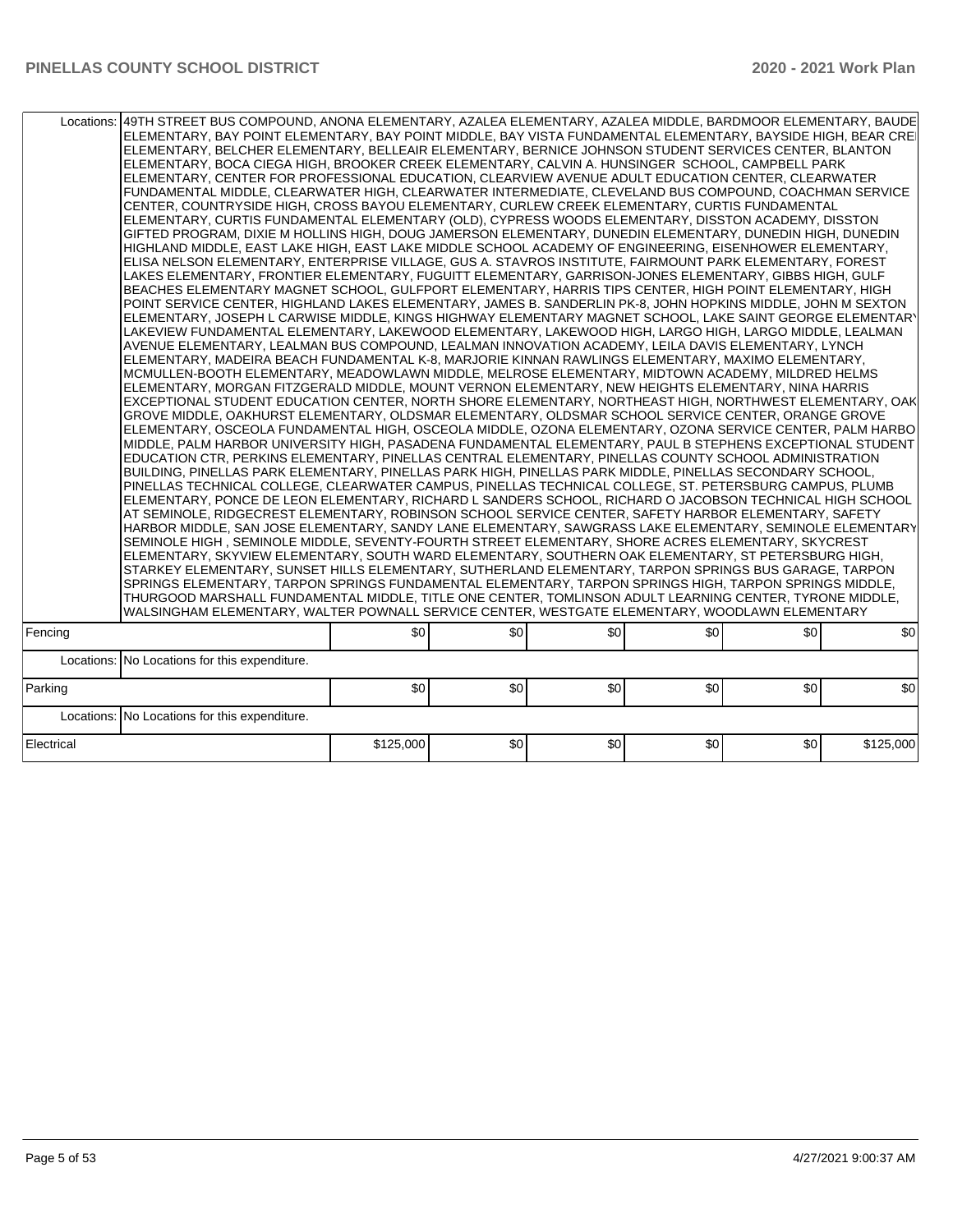|                           | Locations:   49TH STREET BUS COMPOUND, ANONA ELEMENTARY, AZALEA ELEMENTARY, AZALEA MIDDLE, BARDMOOR ELEMENTARY, BAUDE<br>ELEMENTARY, BAY POINT ELEMENTARY, BAY POINT MIDDLE, BAY VISTA FUNDAMENTAL ELEMENTARY, BAYSIDE HIGH, BEAR CREI<br>ELEMENTARY, BELCHER ELEMENTARY, BELLEAIR ELEMENTARY, BERNICE JOHNSON STUDENT SERVICES CENTER, BLANTON<br>ELEMENTARY, BOCA CIEGA HIGH, BROOKER CREEK ELEMENTARY, CALVIN A. HUNSINGER SCHOOL, CAMPBELL PARK<br>ELEMENTARY, CENTER FOR PROFESSIONAL EDUCATION, CLEARVIEW AVENUE ADULT EDUCATION CENTER, CLEARWATER<br>FUNDAMENTAL MIDDLE, CLEARWATER HIGH, CLEARWATER INTERMEDIATE, CLEVELAND BUS COMPOUND, COACHMAN SERVICE<br>CENTER, COUNTRYSIDE HIGH, CROSS BAYOU ELEMENTARY, CURLEW CREEK ELEMENTARY, CURTIS FUNDAMENTAL<br>ELEMENTARY, CURTIS FUNDAMENTAL ELEMENTARY (OLD), CYPRESS WOODS ELEMENTARY, DISSTON ACADEMY, DISSTON<br>GIFTED PROGRAM, DIXIE M HOLLINS HIGH, DOUG JAMERSON ELEMENTARY, DUNEDIN ELEMENTARY, DUNEDIN HIGH, DUNEDIN<br>HIGHLAND MIDDLE, EAST LAKE HIGH, EAST LAKE MIDDLE SCHOOL ACADEMY OF ENGINEERING, EISENHOWER ELEMENTARY,<br>ELISA NELSON ELEMENTARY, ENTERPRISE VILLAGE, GUS A. STAVROS INSTITUTE, FAIRMOUNT PARK ELEMENTARY, FOREST<br>LAKES ELEMENTARY, FRONTIER ELEMENTARY, FUGUITT ELEMENTARY, GARRISON-JONES ELEMENTARY, GIBBS HIGH, GULF<br>BEACHES ELEMENTARY MAGNET SCHOOL, GULFPORT ELEMENTARY, HARRIS TIPS CENTER, HIGH POINT ELEMENTARY, HIGH<br>POINT SERVICE CENTER, HIGHLAND LAKES ELEMENTARY, JAMES B. SANDERLIN PK-8, JOHN HOPKINS MIDDLE, JOHN M SEXTON<br>ELEMENTARY, JOSEPH L CARWISE MIDDLE, KINGS HIGHWAY ELEMENTARY MAGNET SCHOOL, LAKE SAINT GEORGE ELEMENTARY<br>LAKEVIEW FUNDAMENTAL ELEMENTARY, LAKEWOOD ELEMENTARY, LAKEWOOD HIGH, LARGO HIGH, LARGO MIDDLE, LEALMAN<br>AVENUE ELEMENTARY, LEALMAN BUS COMPOUND, LEALMAN INNOVATION ACADEMY, LEILA DAVIS ELEMENTARY, LYNCH<br>ELEMENTARY, MADEIRA BEACH FUNDAMENTAL K-8, MARJORIE KINNAN RAWLINGS ELEMENTARY, MAXIMO ELEMENTARY,<br>MCMULLEN-BOOTH ELEMENTARY, MEADOWLAWN MIDDLE, MELROSE ELEMENTARY, MIDTOWN ACADEMY, MILDRED HELMS<br>ELEMENTARY, MORGAN FITZGERALD MIDDLE, MOUNT VERNON ELEMENTARY, NEW HEIGHTS ELEMENTARY, NINA HARRIS<br>EXCEPTIONAL STUDENT EDUCATION CENTER, NORTH SHORE ELEMENTARY, NORTHEAST HIGH, NORTHWEST ELEMENTARY, OAK<br>GROVE MIDDLE, OAKHURST ELEMENTARY, OLDSMAR ELEMENTARY, OLDSMAR SCHOOL SERVICE CENTER, ORANGE GROVE<br>ELEMENTARY, OSCEOLA FUNDAMENTAL HIGH, OSCEOLA MIDDLE, OZONA ELEMENTARY, OZONA SERVICE CENTER, PALM HARBO<br>MIDDLE, PALM HARBOR UNIVERSITY HIGH, PASADENA FUNDAMENTAL ELEMENTARY, PAUL B STEPHENS EXCEPTIONAL STUDENT<br>EDUCATION CTR, PERKINS ELEMENTARY, PINELLAS CENTRAL ELEMENTARY, PINELLAS COUNTY SCHOOL ADMINISTRATION<br>BUILDING, PINELLAS PARK ELEMENTARY, PINELLAS PARK HIGH, PINELLAS PARK MIDDLE, PINELLAS SECONDARY SCHOOL,<br>PINELLAS TECHNICAL COLLEGE, CLEARWATER CAMPUS, PINELLAS TECHNICAL COLLEGE, ST. PETERSBURG CAMPUS, PLUMB<br>ELEMENTARY, PONCE DE LEON ELEMENTARY, RICHARD L SANDERS SCHOOL, RICHARD O JACOBSON TECHNICAL HIGH SCHOOL<br>AT SEMINOLE, RIDGECREST ELEMENTARY, ROBINSON SCHOOL SERVICE CENTER, SAFETY HARBOR ELEMENTARY, SAFETY<br>HARBOR MIDDLE, SAN JOSE ELEMENTARY, SANDY LANE ELEMENTARY, SAWGRASS LAKE ELEMENTARY, SEMINOLE ELEMENTARY<br>SEMINOLE HIGH, SEMINOLE MIDDLE, SEVENTY-FOURTH STREET ELEMENTARY, SHORE ACRES ELEMENTARY, SKYCREST<br>ELEMENTARY, SKYVIEW ELEMENTARY, SOUTH WARD ELEMENTARY, SOUTHERN OAK ELEMENTARY, ST PETERSBURG HIGH,<br>STARKEY ELEMENTARY, SUNSET HILLS ELEMENTARY, SUTHERLAND ELEMENTARY, TARPON SPRINGS BUS GARAGE, TARPON<br>SPRINGS ELEMENTARY, TARPON SPRINGS FUNDAMENTAL ELEMENTARY, TARPON SPRINGS HIGH, TARPON SPRINGS MIDDLE,<br>THURGOOD MARSHALL FUNDAMENTAL MIDDLE, TITLE ONE CENTER, TOMLINSON ADULT LEARNING CENTER, TYRONE MIDDLE,<br>WALSINGHAM ELEMENTARY, WALTER POWNALL SERVICE CENTER, WESTGATE ELEMENTARY, WOODLAWN ELEMENTARY |             |     |     |     |     |             |
|---------------------------|---------------------------------------------------------------------------------------------------------------------------------------------------------------------------------------------------------------------------------------------------------------------------------------------------------------------------------------------------------------------------------------------------------------------------------------------------------------------------------------------------------------------------------------------------------------------------------------------------------------------------------------------------------------------------------------------------------------------------------------------------------------------------------------------------------------------------------------------------------------------------------------------------------------------------------------------------------------------------------------------------------------------------------------------------------------------------------------------------------------------------------------------------------------------------------------------------------------------------------------------------------------------------------------------------------------------------------------------------------------------------------------------------------------------------------------------------------------------------------------------------------------------------------------------------------------------------------------------------------------------------------------------------------------------------------------------------------------------------------------------------------------------------------------------------------------------------------------------------------------------------------------------------------------------------------------------------------------------------------------------------------------------------------------------------------------------------------------------------------------------------------------------------------------------------------------------------------------------------------------------------------------------------------------------------------------------------------------------------------------------------------------------------------------------------------------------------------------------------------------------------------------------------------------------------------------------------------------------------------------------------------------------------------------------------------------------------------------------------------------------------------------------------------------------------------------------------------------------------------------------------------------------------------------------------------------------------------------------------------------------------------------------------------------------------------------------------------------------------------------------------------------------------------------------------------------------------------------------------------------------------------------------------------------------------------------------------------------------------------------------------------------------------------------------------------------------------------------------------------------------------------------------------------------------------------------------------------------------------------------------------------------------------------------------------------------------------------------------------------------------------------------------------------------------------------------------------------------------------------------------------------------------------------------------------------------------------------|-------------|-----|-----|-----|-----|-------------|
| Fire Alarm                |                                                                                                                                                                                                                                                                                                                                                                                                                                                                                                                                                                                                                                                                                                                                                                                                                                                                                                                                                                                                                                                                                                                                                                                                                                                                                                                                                                                                                                                                                                                                                                                                                                                                                                                                                                                                                                                                                                                                                                                                                                                                                                                                                                                                                                                                                                                                                                                                                                                                                                                                                                                                                                                                                                                                                                                                                                                                                                                                                                                                                                                                                                                                                                                                                                                                                                                                                                                                                                                                                                                                                                                                                                                                                                                                                                                                                                                                                                                                                         | \$0         | \$0 | \$0 | \$0 | \$0 | \$0         |
|                           |                                                                                                                                                                                                                                                                                                                                                                                                                                                                                                                                                                                                                                                                                                                                                                                                                                                                                                                                                                                                                                                                                                                                                                                                                                                                                                                                                                                                                                                                                                                                                                                                                                                                                                                                                                                                                                                                                                                                                                                                                                                                                                                                                                                                                                                                                                                                                                                                                                                                                                                                                                                                                                                                                                                                                                                                                                                                                                                                                                                                                                                                                                                                                                                                                                                                                                                                                                                                                                                                                                                                                                                                                                                                                                                                                                                                                                                                                                                                                         |             |     |     |     |     |             |
|                           | Locations: No Locations for this expenditure.                                                                                                                                                                                                                                                                                                                                                                                                                                                                                                                                                                                                                                                                                                                                                                                                                                                                                                                                                                                                                                                                                                                                                                                                                                                                                                                                                                                                                                                                                                                                                                                                                                                                                                                                                                                                                                                                                                                                                                                                                                                                                                                                                                                                                                                                                                                                                                                                                                                                                                                                                                                                                                                                                                                                                                                                                                                                                                                                                                                                                                                                                                                                                                                                                                                                                                                                                                                                                                                                                                                                                                                                                                                                                                                                                                                                                                                                                                           |             |     |     |     |     |             |
| Telephone/Intercom System |                                                                                                                                                                                                                                                                                                                                                                                                                                                                                                                                                                                                                                                                                                                                                                                                                                                                                                                                                                                                                                                                                                                                                                                                                                                                                                                                                                                                                                                                                                                                                                                                                                                                                                                                                                                                                                                                                                                                                                                                                                                                                                                                                                                                                                                                                                                                                                                                                                                                                                                                                                                                                                                                                                                                                                                                                                                                                                                                                                                                                                                                                                                                                                                                                                                                                                                                                                                                                                                                                                                                                                                                                                                                                                                                                                                                                                                                                                                                                         | \$3,600,000 | \$0 | \$0 | \$0 | \$0 | \$3,600,000 |
|                           |                                                                                                                                                                                                                                                                                                                                                                                                                                                                                                                                                                                                                                                                                                                                                                                                                                                                                                                                                                                                                                                                                                                                                                                                                                                                                                                                                                                                                                                                                                                                                                                                                                                                                                                                                                                                                                                                                                                                                                                                                                                                                                                                                                                                                                                                                                                                                                                                                                                                                                                                                                                                                                                                                                                                                                                                                                                                                                                                                                                                                                                                                                                                                                                                                                                                                                                                                                                                                                                                                                                                                                                                                                                                                                                                                                                                                                                                                                                                                         |             |     |     |     |     |             |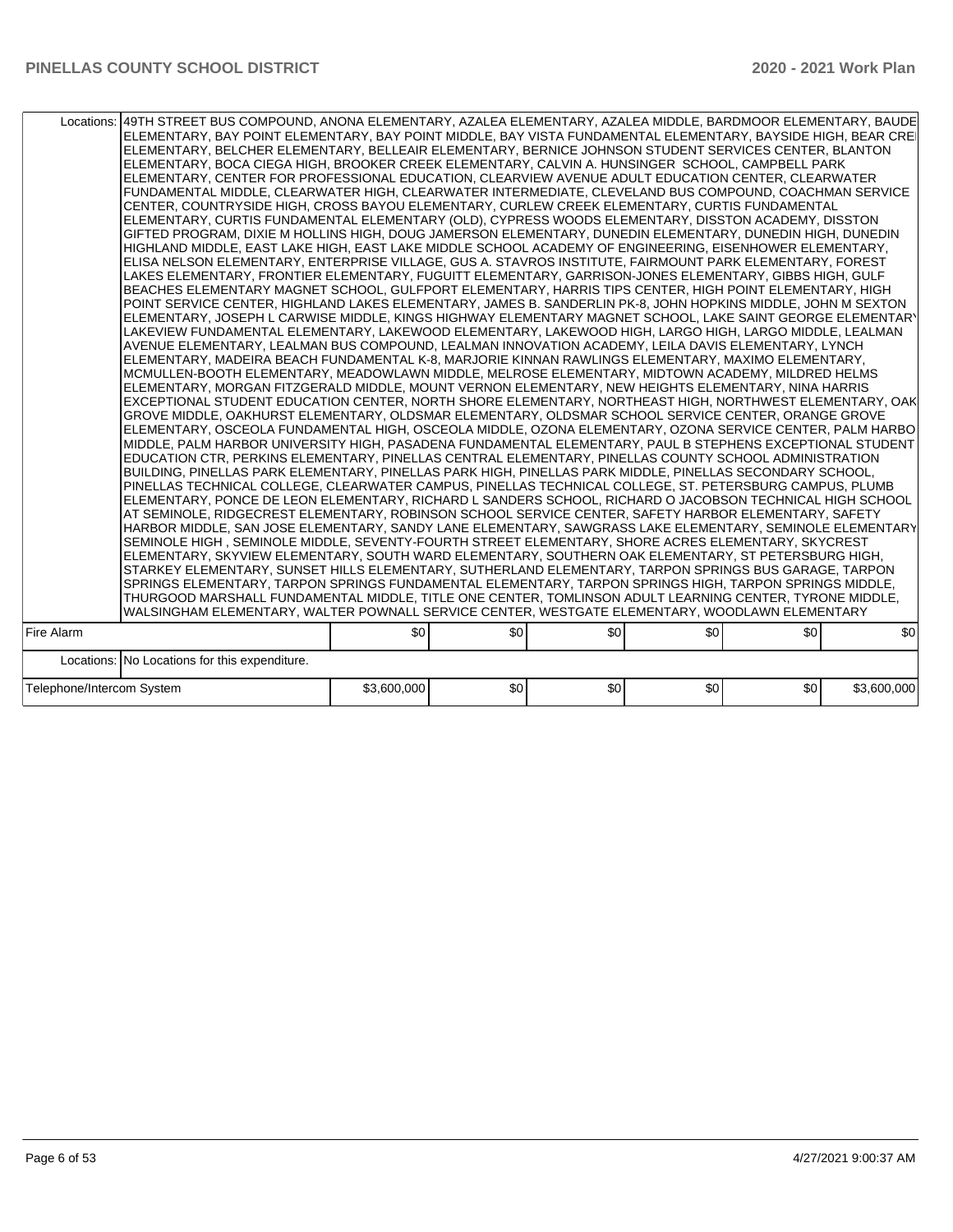|                                  | Locations:   49TH STREET BUS COMPOUND, ANONA ELEMENTARY, AZALEA ELEMENTARY, AZALEA MIDDLE, BARDMOOR ELEMENTARY, BAUDE<br>ELEMENTARY, BAY POINT ELEMENTARY, BAY POINT MIDDLE, BAY VISTA FUNDAMENTAL ELEMENTARY, BAYSIDE HIGH, BEAR CREI<br>ELEMENTARY, BELCHER ELEMENTARY, BELLEAIR ELEMENTARY, BERNICE JOHNSON STUDENT SERVICES CENTER, BLANTON<br>ELEMENTARY, BOCA CIEGA HIGH, BROOKER CREEK ELEMENTARY, CALVIN A. HUNSINGER SCHOOL, CAMPBELL PARK<br>ELEMENTARY, CENTER FOR PROFESSIONAL EDUCATION, CLEARVIEW AVENUE ADULT EDUCATION CENTER, CLEARWATER<br>FUNDAMENTAL MIDDLE, CLEARWATER HIGH, CLEARWATER INTERMEDIATE, CLEVELAND BUS COMPOUND, COACHMAN SERVICE<br>CENTER, COUNTRYSIDE HIGH, CROSS BAYOU ELEMENTARY, CURLEW CREEK ELEMENTARY, CURTIS FUNDAMENTAL<br>ELEMENTARY, CURTIS FUNDAMENTAL ELEMENTARY (OLD), CYPRESS WOODS ELEMENTARY, DISSTON ACADEMY, DISSTON<br>GIFTED PROGRAM, DIXIE M HOLLINS HIGH, DOUG JAMERSON ELEMENTARY, DUNEDIN ELEMENTARY, DUNEDIN HIGH, DUNEDIN<br>HIGHLAND MIDDLE, EAST LAKE HIGH, EAST LAKE MIDDLE SCHOOL ACADEMY OF ENGINEERING, EISENHOWER ELEMENTARY,<br>ELISA NELSON ELEMENTARY. ENTERPRISE VILLAGE. GUS A. STAVROS INSTITUTE. FAIRMOUNT PARK ELEMENTARY. FOREST<br>LAKES ELEMENTARY, FRONTIER ELEMENTARY, FUGUITT ELEMENTARY, GARRISON-JONES ELEMENTARY, GIBBS HIGH, GULF<br>BEACHES ELEMENTARY MAGNET SCHOOL, GULFPORT ELEMENTARY, HARRIS TIPS CENTER, HIGH POINT ELEMENTARY, HIGH<br>POINT SERVICE CENTER, HIGHLAND LAKES ELEMENTARY, JAMES B. SANDERLIN PK-8, JOHN HOPKINS MIDDLE, JOHN M SEXTON<br>ELEMENTARY, JOSEPH L CARWISE MIDDLE, KINGS HIGHWAY ELEMENTARY MAGNET SCHOOL, LAKE SAINT GEORGE ELEMENTARY<br>LAKEVIEW FUNDAMENTAL ELEMENTARY, LAKEWOOD ELEMENTARY, LAKEWOOD HIGH, LARGO HIGH, LARGO MIDDLE, LEALMAN<br>AVENUE ELEMENTARY, LEALMAN BUS COMPOUND, LEALMAN INNOVATION ACADEMY, LEILA DAVIS ELEMENTARY, LYNCH<br>ELEMENTARY, MADEIRA BEACH FUNDAMENTAL K-8, MARJORIE KINNAN RAWLINGS ELEMENTARY, MAXIMO ELEMENTARY,<br>MCMULLEN-BOOTH ELEMENTARY, MEADOWLAWN MIDDLE, MELROSE ELEMENTARY, MIDTOWN ACADEMY, MILDRED HELMS<br>ELEMENTARY, MORGAN FITZGERALD MIDDLE, MOUNT VERNON ELEMENTARY, NEW HEIGHTS ELEMENTARY, NINA HARRIS<br>EXCEPTIONAL STUDENT EDUCATION CENTER, NORTH SHORE ELEMENTARY, NORTHEAST HIGH, NORTHWEST ELEMENTARY, OAK<br>GROVE MIDDLE, OAKHURST ELEMENTARY, OLDSMAR ELEMENTARY, OLDSMAR SCHOOL SERVICE CENTER, ORANGE GROVE<br>ELEMENTARY, OSCEOLA FUNDAMENTAL HIGH, OSCEOLA MIDDLE, OZONA ELEMENTARY, OZONA SERVICE CENTER, PALM HARBO<br>MIDDLE, PALM HARBOR UNIVERSITY HIGH, PASADENA FUNDAMENTAL ELEMENTARY, PAUL B STEPHENS EXCEPTIONAL STUDENT<br>EDUCATION CTR, PERKINS ELEMENTARY, PINELLAS CENTRAL ELEMENTARY, PINELLAS COUNTY SCHOOL ADMINISTRATION<br>BUILDING, PINELLAS PARK ELEMENTARY, PINELLAS PARK HIGH, PINELLAS PARK MIDDLE, PINELLAS SECONDARY SCHOOL,<br>PINELLAS TECHNICAL COLLEGE, CLEARWATER CAMPUS, PINELLAS TECHNICAL COLLEGE, ST. PETERSBURG CAMPUS, PLUMB<br>ELEMENTARY, PONCE DE LEON ELEMENTARY, RICHARD L SANDERS SCHOOL, RICHARD O JACOBSON TECHNICAL HIGH SCHOOL<br>AT SEMINOLE, RIDGECREST ELEMENTARY, ROBINSON SCHOOL SERVICE CENTER, SAFETY HARBOR ELEMENTARY, SAFETY<br>HARBOR MIDDLE, SAN JOSE ELEMENTARY, SANDY LANE ELEMENTARY, SAWGRASS LAKE ELEMENTARY, SEMINOLE ELEMENTARY<br>SEMINOLE HIGH, SEMINOLE MIDDLE, SEVENTY-FOURTH STREET ELEMENTARY, SHORE ACRES ELEMENTARY, SKYCREST<br>ELEMENTARY, SKYVIEW ELEMENTARY, SOUTH WARD ELEMENTARY, SOUTHERN OAK ELEMENTARY, ST PETERSBURG HIGH,<br>STARKEY ELEMENTARY, SUNSET HILLS ELEMENTARY, SUTHERLAND ELEMENTARY, TARPON SPRINGS BUS GARAGE, TARPON<br>SPRINGS ELEMENTARY, TARPON SPRINGS FUNDAMENTAL ELEMENTARY, TARPON SPRINGS HIGH, TARPON SPRINGS MIDDLE,<br>THURGOOD MARSHALL FUNDAMENTAL MIDDLE, TITLE ONE CENTER, TOMLINSON ADULT LEARNING CENTER, TYRONE MIDDLE,<br>WALSINGHAM ELEMENTARY, WALTER POWNALL SERVICE CENTER, WESTGATE ELEMENTARY, WOODLAWN ELEMENTARY |             |     |     |     |     |             |
|----------------------------------|---------------------------------------------------------------------------------------------------------------------------------------------------------------------------------------------------------------------------------------------------------------------------------------------------------------------------------------------------------------------------------------------------------------------------------------------------------------------------------------------------------------------------------------------------------------------------------------------------------------------------------------------------------------------------------------------------------------------------------------------------------------------------------------------------------------------------------------------------------------------------------------------------------------------------------------------------------------------------------------------------------------------------------------------------------------------------------------------------------------------------------------------------------------------------------------------------------------------------------------------------------------------------------------------------------------------------------------------------------------------------------------------------------------------------------------------------------------------------------------------------------------------------------------------------------------------------------------------------------------------------------------------------------------------------------------------------------------------------------------------------------------------------------------------------------------------------------------------------------------------------------------------------------------------------------------------------------------------------------------------------------------------------------------------------------------------------------------------------------------------------------------------------------------------------------------------------------------------------------------------------------------------------------------------------------------------------------------------------------------------------------------------------------------------------------------------------------------------------------------------------------------------------------------------------------------------------------------------------------------------------------------------------------------------------------------------------------------------------------------------------------------------------------------------------------------------------------------------------------------------------------------------------------------------------------------------------------------------------------------------------------------------------------------------------------------------------------------------------------------------------------------------------------------------------------------------------------------------------------------------------------------------------------------------------------------------------------------------------------------------------------------------------------------------------------------------------------------------------------------------------------------------------------------------------------------------------------------------------------------------------------------------------------------------------------------------------------------------------------------------------------------------------------------------------------------------------------------------------------------------------------------------------------------------------------------------------------|-------------|-----|-----|-----|-----|-------------|
| <b>Closed Circuit Television</b> |                                                                                                                                                                                                                                                                                                                                                                                                                                                                                                                                                                                                                                                                                                                                                                                                                                                                                                                                                                                                                                                                                                                                                                                                                                                                                                                                                                                                                                                                                                                                                                                                                                                                                                                                                                                                                                                                                                                                                                                                                                                                                                                                                                                                                                                                                                                                                                                                                                                                                                                                                                                                                                                                                                                                                                                                                                                                                                                                                                                                                                                                                                                                                                                                                                                                                                                                                                                                                                                                                                                                                                                                                                                                                                                                                                                                                                                                                                                                                         | \$0         | \$0 | \$0 | \$0 | \$0 | \$0         |
|                                  |                                                                                                                                                                                                                                                                                                                                                                                                                                                                                                                                                                                                                                                                                                                                                                                                                                                                                                                                                                                                                                                                                                                                                                                                                                                                                                                                                                                                                                                                                                                                                                                                                                                                                                                                                                                                                                                                                                                                                                                                                                                                                                                                                                                                                                                                                                                                                                                                                                                                                                                                                                                                                                                                                                                                                                                                                                                                                                                                                                                                                                                                                                                                                                                                                                                                                                                                                                                                                                                                                                                                                                                                                                                                                                                                                                                                                                                                                                                                                         |             |     |     |     |     |             |
|                                  | Locations: No Locations for this expenditure.                                                                                                                                                                                                                                                                                                                                                                                                                                                                                                                                                                                                                                                                                                                                                                                                                                                                                                                                                                                                                                                                                                                                                                                                                                                                                                                                                                                                                                                                                                                                                                                                                                                                                                                                                                                                                                                                                                                                                                                                                                                                                                                                                                                                                                                                                                                                                                                                                                                                                                                                                                                                                                                                                                                                                                                                                                                                                                                                                                                                                                                                                                                                                                                                                                                                                                                                                                                                                                                                                                                                                                                                                                                                                                                                                                                                                                                                                                           |             |     |     |     |     |             |
| Paint                            |                                                                                                                                                                                                                                                                                                                                                                                                                                                                                                                                                                                                                                                                                                                                                                                                                                                                                                                                                                                                                                                                                                                                                                                                                                                                                                                                                                                                                                                                                                                                                                                                                                                                                                                                                                                                                                                                                                                                                                                                                                                                                                                                                                                                                                                                                                                                                                                                                                                                                                                                                                                                                                                                                                                                                                                                                                                                                                                                                                                                                                                                                                                                                                                                                                                                                                                                                                                                                                                                                                                                                                                                                                                                                                                                                                                                                                                                                                                                                         | \$4,800,000 | \$0 | \$0 | \$0 | \$0 | \$4,800,000 |
|                                  |                                                                                                                                                                                                                                                                                                                                                                                                                                                                                                                                                                                                                                                                                                                                                                                                                                                                                                                                                                                                                                                                                                                                                                                                                                                                                                                                                                                                                                                                                                                                                                                                                                                                                                                                                                                                                                                                                                                                                                                                                                                                                                                                                                                                                                                                                                                                                                                                                                                                                                                                                                                                                                                                                                                                                                                                                                                                                                                                                                                                                                                                                                                                                                                                                                                                                                                                                                                                                                                                                                                                                                                                                                                                                                                                                                                                                                                                                                                                                         |             |     |     |     |     |             |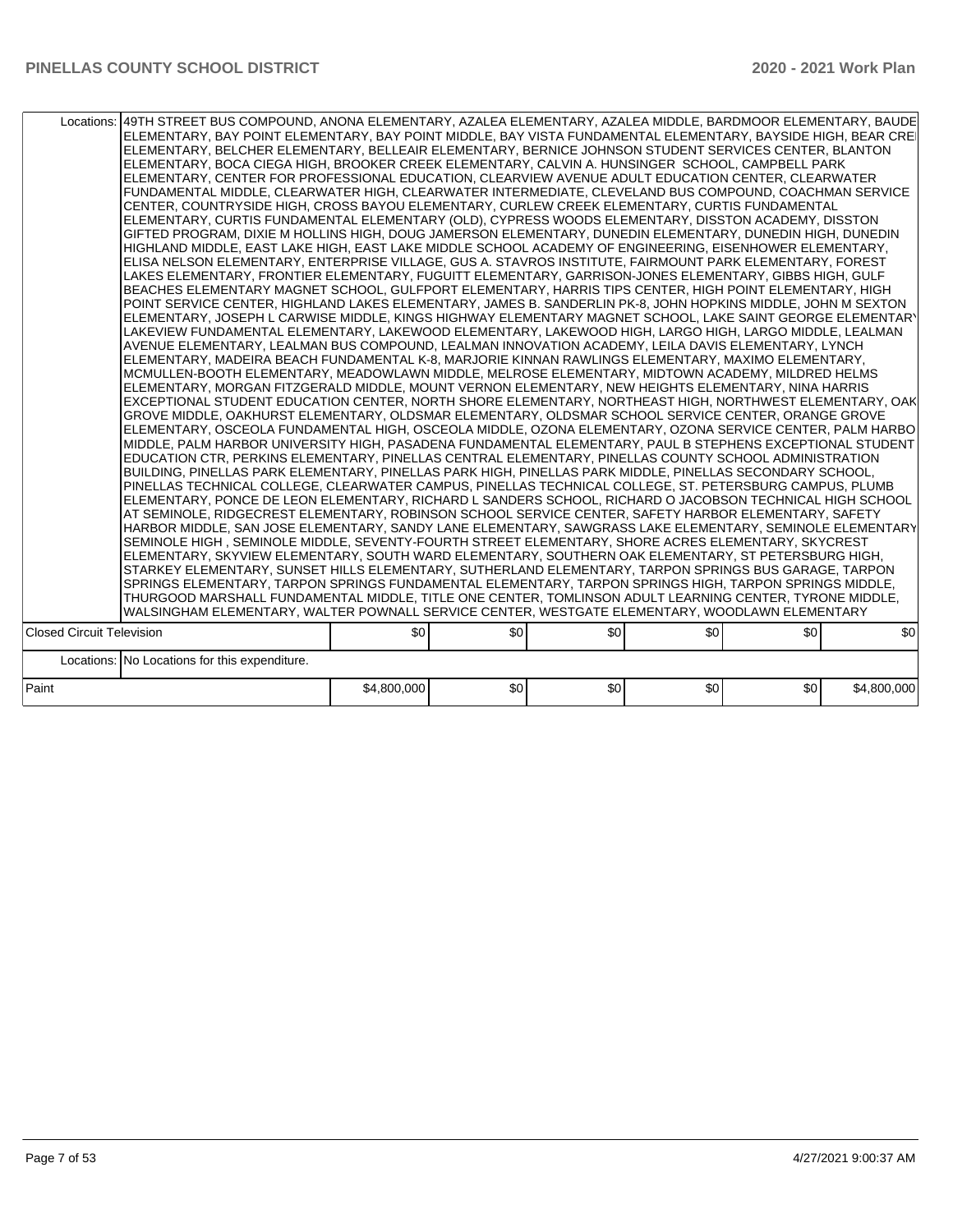| Locations: 49TH STREET BUS COMPOUND, ANONA ELEMENTARY, AZALEA ELEMENTARY, AZALEA MIDDLE, BARDMOOR ELEMENTARY, BAUDE<br>ELEMENTARY, BAY POINT ELEMENTARY, BAY POINT MIDDLE, BAY VISTA FUNDAMENTAL ELEMENTARY, BAYSIDE HIGH, BEAR CREI<br>ELEMENTARY, BELCHER ELEMENTARY, BELLEAIR ELEMENTARY, BERNICE JOHNSON STUDENT SERVICES CENTER, BLANTON<br>ELEMENTARY, BOCA CIEGA HIGH, BROOKER CREEK ELEMENTARY, CALVIN A. HUNSINGER SCHOOL, CAMPBELL PARK<br>ELEMENTARY, CENTER FOR PROFESSIONAL EDUCATION, CLEARVIEW AVENUE ADULT EDUCATION CENTER, CLEARWATER<br>FUNDAMENTAL MIDDLE, CLEARWATER HIGH, CLEARWATER INTERMEDIATE, CLEVELAND BUS COMPOUND, COACHMAN SERVICE<br>CENTER, COUNTRYSIDE HIGH, CROSS BAYOU ELEMENTARY, CURLEW CREEK ELEMENTARY, CURTIS FUNDAMENTAL<br>ELEMENTARY, CURTIS FUNDAMENTAL ELEMENTARY (OLD), CYPRESS WOODS ELEMENTARY, DISSTON ACADEMY, DISSTON<br>GIFTED PROGRAM, DIXIE M HOLLINS HIGH, DOUG JAMERSON ELEMENTARY, DUNEDIN ELEMENTARY, DUNEDIN HIGH, DUNEDIN<br>HIGHLAND MIDDLE. EAST LAKE HIGH. EAST LAKE MIDDLE SCHOOL ACADEMY OF ENGINEERING. EISENHOWER ELEMENTARY.<br>ELISA NELSON ELEMENTARY, ENTERPRISE VILLAGE, GUS A. STAVROS INSTITUTE, FAIRMOUNT PARK ELEMENTARY, FOREST<br>LAKES ELEMENTARY, FRONTIER ELEMENTARY, FUGUITT ELEMENTARY, GARRISON-JONES ELEMENTARY, GIBBS HIGH, GULF<br>BEACHES ELEMENTARY MAGNET SCHOOL, GULFPORT ELEMENTARY, HARRIS TIPS CENTER, HIGH POINT ELEMENTARY, HIGH<br>POINT SERVICE CENTER, HIGHLAND LAKES ELEMENTARY, JAMES B. SANDERLIN PK-8, JOHN HOPKINS MIDDLE, JOHN M SEXTON<br>ELEMENTARY, JOSEPH L CARWISE MIDDLE, KINGS HIGHWAY ELEMENTARY MAGNET SCHOOL, LAKE SAINT GEORGE ELEMENTARY<br>LAKEVIEW FUNDAMENTAL ELEMENTARY, LAKEWOOD ELEMENTARY, LAKEWOOD HIGH, LARGO HIGH, LARGO MIDDLE, LEALMAN<br>AVENUE ELEMENTARY, LEALMAN BUS COMPOUND, LEALMAN INNOVATION ACADEMY, LEILA DAVIS ELEMENTARY, LYNCH<br>ELEMENTARY, MADEIRA BEACH FUNDAMENTAL K-8, MARJORIE KINNAN RAWLINGS ELEMENTARY, MAXIMO ELEMENTARY,<br>MCMULLEN-BOOTH ELEMENTARY, MEADOWLAWN MIDDLE, MELROSE ELEMENTARY, MIDTOWN ACADEMY, MILDRED HELMS<br>ELEMENTARY, MORGAN FITZGERALD MIDDLE, MOUNT VERNON ELEMENTARY, NEW HEIGHTS ELEMENTARY, NINA HARRIS<br>EXCEPTIONAL STUDENT EDUCATION CENTER, NORTH SHORE ELEMENTARY, NORTHEAST HIGH, NORTHWEST ELEMENTARY, OAK<br>GROVE MIDDLE, OAKHURST ELEMENTARY, OLDSMAR ELEMENTARY, OLDSMAR SCHOOL SERVICE CENTER, ORANGE GROVE<br>ELEMENTARY. OSCEOLA FUNDAMENTAL HIGH. OSCEOLA MIDDLE. OZONA ELEMENTARY. OZONA SERVICE CENTER. PALM HARBO<br>MIDDLE, PALM HARBOR UNIVERSITY HIGH, PASADENA FUNDAMENTAL ELEMENTARY, PAUL B STEPHENS EXCEPTIONAL STUDENT<br>EDUCATION CTR, PERKINS ELEMENTARY, PINELLAS CENTRAL ELEMENTARY, PINELLAS COUNTY SCHOOL ADMINISTRATION<br>BUILDING, PINELLAS PARK ELEMENTARY, PINELLAS PARK HIGH, PINELLAS PARK MIDDLE, PINELLAS SECONDARY SCHOOL,<br>PINELLAS TECHNICAL COLLEGE, CLEARWATER CAMPUS, PINELLAS TECHNICAL COLLEGE, ST. PETERSBURG CAMPUS, PLUMB<br>ELEMENTARY, PONCE DE LEON ELEMENTARY, RICHARD L SANDERS SCHOOL, RICHARD O JACOBSON TECHNICAL HIGH SCHOOL<br>AT SEMINOLE, RIDGECREST ELEMENTARY, ROBINSON SCHOOL SERVICE CENTER, SAFETY HARBOR ELEMENTARY, SAFETY<br>HARBOR MIDDLE, SAN JOSE ELEMENTARY, SANDY LANE ELEMENTARY, SAWGRASS LAKE ELEMENTARY, SEMINOLE ELEMENTARY<br>SEMINOLE HIGH, SEMINOLE MIDDLE, SEVENTY-FOURTH STREET ELEMENTARY, SHORE ACRES ELEMENTARY, SKYCREST<br>ELEMENTARY, SKYVIEW ELEMENTARY, SOUTH WARD ELEMENTARY, SOUTHERN OAK ELEMENTARY, ST PETERSBURG HIGH,<br>STARKEY ELEMENTARY, SUNSET HILLS ELEMENTARY, SUTHERLAND ELEMENTARY, TARPON SPRINGS BUS GARAGE, TARPON<br>SPRINGS ELEMENTARY, TARPON SPRINGS FUNDAMENTAL ELEMENTARY, TARPON SPRINGS HIGH, TARPON SPRINGS MIDDLE,<br>THURGOOD MARSHALL FUNDAMENTAL MIDDLE, TITLE ONE CENTER, TOMLINSON ADULT LEARNING CENTER, TYRONE MIDDLE, |     |              |              |              |              |              |
|-----------------------------------------------------------------------------------------------------------------------------------------------------------------------------------------------------------------------------------------------------------------------------------------------------------------------------------------------------------------------------------------------------------------------------------------------------------------------------------------------------------------------------------------------------------------------------------------------------------------------------------------------------------------------------------------------------------------------------------------------------------------------------------------------------------------------------------------------------------------------------------------------------------------------------------------------------------------------------------------------------------------------------------------------------------------------------------------------------------------------------------------------------------------------------------------------------------------------------------------------------------------------------------------------------------------------------------------------------------------------------------------------------------------------------------------------------------------------------------------------------------------------------------------------------------------------------------------------------------------------------------------------------------------------------------------------------------------------------------------------------------------------------------------------------------------------------------------------------------------------------------------------------------------------------------------------------------------------------------------------------------------------------------------------------------------------------------------------------------------------------------------------------------------------------------------------------------------------------------------------------------------------------------------------------------------------------------------------------------------------------------------------------------------------------------------------------------------------------------------------------------------------------------------------------------------------------------------------------------------------------------------------------------------------------------------------------------------------------------------------------------------------------------------------------------------------------------------------------------------------------------------------------------------------------------------------------------------------------------------------------------------------------------------------------------------------------------------------------------------------------------------------------------------------------------------------------------------------------------------------------------------------------------------------------------------------------------------------------------------------------------------------------------------------------------------------------------------------------------------------------------------------------------------------------------------------------------------------------------------------------------------------------------------------------------------------------------------------------------------------------------------------------------------------------------------------------------------------------|-----|--------------|--------------|--------------|--------------|--------------|
| WALSINGHAM ELEMENTARY. WALTER POWNALL SERVICE CENTER. WESTGATE ELEMENTARY. WOODLAWN ELEMENTARY                                                                                                                                                                                                                                                                                                                                                                                                                                                                                                                                                                                                                                                                                                                                                                                                                                                                                                                                                                                                                                                                                                                                                                                                                                                                                                                                                                                                                                                                                                                                                                                                                                                                                                                                                                                                                                                                                                                                                                                                                                                                                                                                                                                                                                                                                                                                                                                                                                                                                                                                                                                                                                                                                                                                                                                                                                                                                                                                                                                                                                                                                                                                                                                                                                                                                                                                                                                                                                                                                                                                                                                                                                                                                                                                                      |     |              |              |              |              |              |
|                                                                                                                                                                                                                                                                                                                                                                                                                                                                                                                                                                                                                                                                                                                                                                                                                                                                                                                                                                                                                                                                                                                                                                                                                                                                                                                                                                                                                                                                                                                                                                                                                                                                                                                                                                                                                                                                                                                                                                                                                                                                                                                                                                                                                                                                                                                                                                                                                                                                                                                                                                                                                                                                                                                                                                                                                                                                                                                                                                                                                                                                                                                                                                                                                                                                                                                                                                                                                                                                                                                                                                                                                                                                                                                                                                                                                                                     |     |              |              |              |              |              |
| Maintenance/Repair                                                                                                                                                                                                                                                                                                                                                                                                                                                                                                                                                                                                                                                                                                                                                                                                                                                                                                                                                                                                                                                                                                                                                                                                                                                                                                                                                                                                                                                                                                                                                                                                                                                                                                                                                                                                                                                                                                                                                                                                                                                                                                                                                                                                                                                                                                                                                                                                                                                                                                                                                                                                                                                                                                                                                                                                                                                                                                                                                                                                                                                                                                                                                                                                                                                                                                                                                                                                                                                                                                                                                                                                                                                                                                                                                                                                                                  | \$0 | \$21,770,811 | \$26,300,000 | \$21,340,810 | \$29,000,000 | \$98,411,621 |
|                                                                                                                                                                                                                                                                                                                                                                                                                                                                                                                                                                                                                                                                                                                                                                                                                                                                                                                                                                                                                                                                                                                                                                                                                                                                                                                                                                                                                                                                                                                                                                                                                                                                                                                                                                                                                                                                                                                                                                                                                                                                                                                                                                                                                                                                                                                                                                                                                                                                                                                                                                                                                                                                                                                                                                                                                                                                                                                                                                                                                                                                                                                                                                                                                                                                                                                                                                                                                                                                                                                                                                                                                                                                                                                                                                                                                                                     |     |              |              |              |              |              |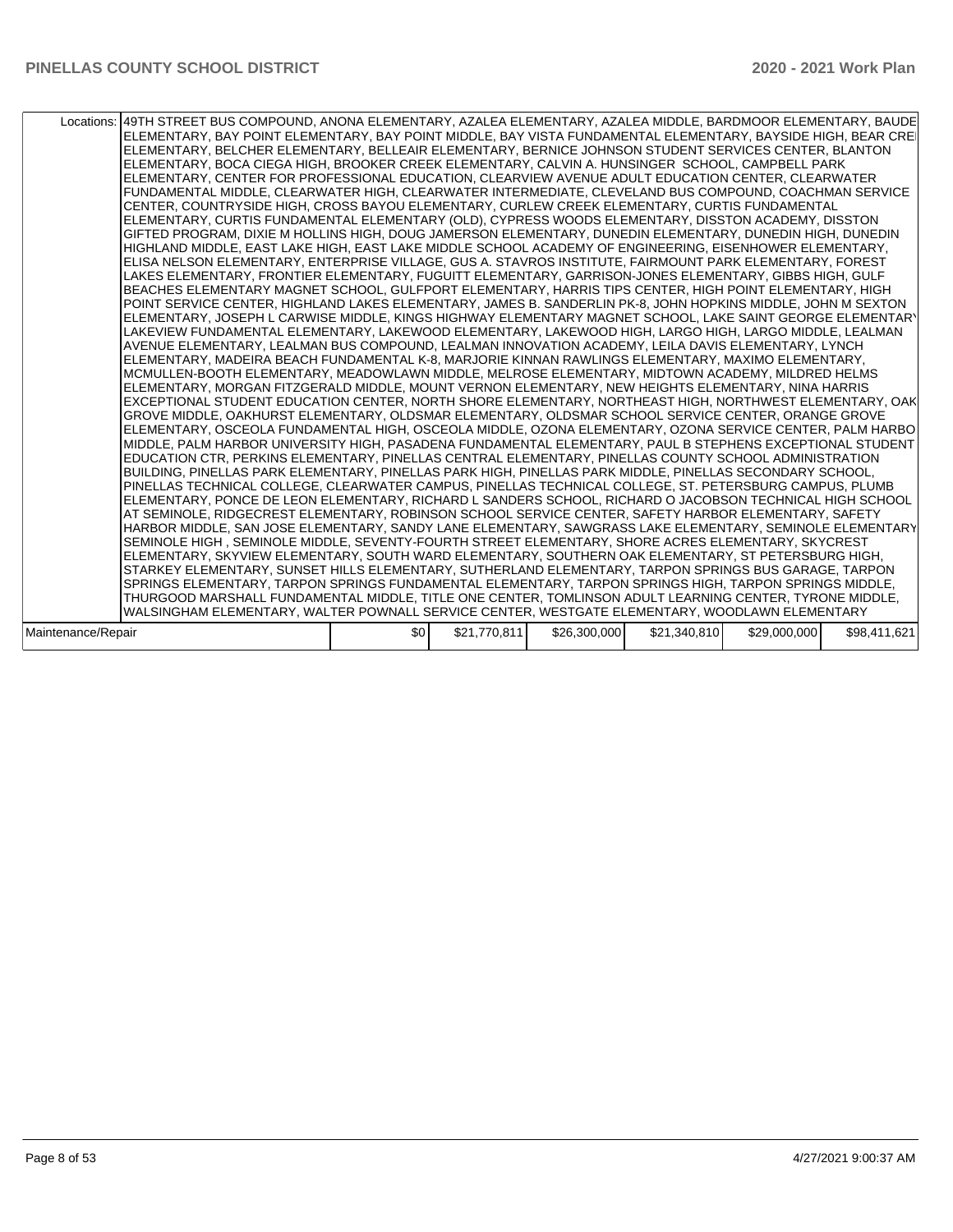| Locations: 49TH STREET BUS COMPOUND, ANONA ELEMENTARY, AZALEA ELEMENTARY, AZALEA MIDDLE, BARDMOOR ELEMENTARY, BAUDE |            |              |              |              |              |              |               |
|---------------------------------------------------------------------------------------------------------------------|------------|--------------|--------------|--------------|--------------|--------------|---------------|
| ELEMENTARY, BAY POINT ELEMENTARY, BAY POINT MIDDLE, BAY VISTA FUNDAMENTAL ELEMENTARY, BAYSIDE HIGH, BEAR CREI       |            |              |              |              |              |              |               |
| ELEMENTARY. BELCHER ELEMENTARY. BELLEAIR ELEMENTARY. BERNICE JOHNSON STUDENT SERVICES CENTER. BLANTON               |            |              |              |              |              |              |               |
| ELEMENTARY, BOCA CIEGA HIGH, BROOKER CREEK ELEMENTARY, CALVIN A. HUNSINGER SCHOOL, CAMPBELL PARK                    |            |              |              |              |              |              |               |
| ELEMENTARY, CENTER FOR PROFESSIONAL EDUCATION, CLEARVIEW AVENUE ADULT EDUCATION CENTER, CLEARWATER                  |            |              |              |              |              |              |               |
| FUNDAMENTAL MIDDLE, CLEARWATER HIGH, CLEARWATER INTERMEDIATE, CLEVELAND BUS COMPOUND, COACHMAN SERVICE              |            |              |              |              |              |              |               |
| CENTER, COUNTRYSIDE HIGH, CROSS BAYOU ELEMENTARY, CURLEW CREEK ELEMENTARY, CURTIS FUNDAMENTAL                       |            |              |              |              |              |              |               |
| ELEMENTARY, CURTIS FUNDAMENTAL ELEMENTARY (OLD), CYPRESS WOODS ELEMENTARY, DISSTON ACADEMY, DISSTON                 |            |              |              |              |              |              |               |
| GIFTED PROGRAM, DIXIE M HOLLINS HIGH, DOUG JAMERSON ELEMENTARY, DUNEDIN ELEMENTARY, DUNEDIN HIGH, DUNEDIN           |            |              |              |              |              |              |               |
| HIGHLAND MIDDLE, EAST LAKE HIGH, EAST LAKE MIDDLE SCHOOL ACADEMY OF ENGINEERING, EISENHOWER ELEMENTARY,             |            |              |              |              |              |              |               |
| ELISA NELSON ELEMENTARY, ENTERPRISE VILLAGE, GUS A. STAVROS INSTITUTE, FAIRMOUNT PARK ELEMENTARY, FOREST            |            |              |              |              |              |              |               |
| LAKES ELEMENTARY, FRONTIER ELEMENTARY, FUGUITT ELEMENTARY, GARRISON-JONES ELEMENTARY, GIBBS HIGH, GULF              |            |              |              |              |              |              |               |
| BEACHES ELEMENTARY MAGNET SCHOOL, GULFPORT ELEMENTARY, HARRIS TIPS CENTER, HIGH POINT ELEMENTARY, HIGH              |            |              |              |              |              |              |               |
| POINT SERVICE CENTER, HIGHLAND LAKES ELEMENTARY, JAMES B. SANDERLIN PK-8, JOHN HOPKINS MIDDLE, JOHN M SEXTON        |            |              |              |              |              |              |               |
| ELEMENTARY, JOSEPH L CARWISE MIDDLE. KINGS HIGHWAY ELEMENTARY MAGNET SCHOOL. LAKE SAINT GEORGE ELEMENTARY           |            |              |              |              |              |              |               |
| LAKEVIEW FUNDAMENTAL ELEMENTARY, LAKEWOOD ELEMENTARY, LAKEWOOD HIGH, LARGO HIGH, LARGO MIDDLE, LEALMAN              |            |              |              |              |              |              |               |
| AVENUE ELEMENTARY. LEALMAN BUS COMPOUND. LEALMAN INNOVATION ACADEMY. LEILA DAVIS ELEMENTARY. LYNCH                  |            |              |              |              |              |              |               |
| ELEMENTARY, MADEIRA BEACH FUNDAMENTAL K-8, MARJORIE KINNAN RAWLINGS ELEMENTARY, MAXIMO ELEMENTARY,                  |            |              |              |              |              |              |               |
| MCMULLEN-BOOTH ELEMENTARY, MEADOWLAWN MIDDLE, MELROSE ELEMENTARY, MIDTOWN ACADEMY, MILDRED HELMS                    |            |              |              |              |              |              |               |
| ELEMENTARY, MORGAN FITZGERALD MIDDLE, MOUNT VERNON ELEMENTARY, NEW HEIGHTS ELEMENTARY, NINA HARRIS                  |            |              |              |              |              |              |               |
| EXCEPTIONAL STUDENT EDUCATION CENTER. NORTH SHORE ELEMENTARY. NORTHEAST HIGH. NORTHWEST ELEMENTARY. OAK             |            |              |              |              |              |              |               |
| GROVE MIDDLE, OAKHURST ELEMENTARY, OLDSMAR ELEMENTARY, OLDSMAR SCHOOL SERVICE CENTER, ORANGE GROVE                  |            |              |              |              |              |              |               |
| ELEMENTARY, OSCEOLA FUNDAMENTAL HIGH, OSCEOLA MIDDLE, OZONA ELEMENTARY, OZONA SERVICE CENTER, PALM HARBO            |            |              |              |              |              |              |               |
| MIDDLE, PALM HARBOR UNIVERSITY HIGH, PASADENA FUNDAMENTAL ELEMENTARY, PAUL B STEPHENS EXCEPTIONAL STUDENT           |            |              |              |              |              |              |               |
| EDUCATION CTR, PERKINS ELEMENTARY, PINELLAS CENTRAL ELEMENTARY, PINELLAS COUNTY SCHOOL ADMINISTRATION               |            |              |              |              |              |              |               |
| BUILDING, PINELLAS PARK ELEMENTARY, PINELLAS PARK HIGH, PINELLAS PARK MIDDLE, PINELLAS SECONDARY SCHOOL,            |            |              |              |              |              |              |               |
| PINELLAS TECHNICAL COLLEGE, CLEARWATER CAMPUS, PINELLAS TECHNICAL COLLEGE, ST. PETERSBURG CAMPUS, PLUMB             |            |              |              |              |              |              |               |
| ELEMENTARY, PONCE DE LEON ELEMENTARY, RICHARD L SANDERS SCHOOL, RICHARD O JACOBSON TECHNICAL HIGH SCHOOL            |            |              |              |              |              |              |               |
| AT SEMINOLE, RIDGECREST ELEMENTARY, ROBINSON SCHOOL SERVICE CENTER, SAFETY HARBOR ELEMENTARY, SAFETY                |            |              |              |              |              |              |               |
| HARBOR MIDDLE, SAN JOSE ELEMENTARY, SANDY LANE ELEMENTARY, SAWGRASS LAKE ELEMENTARY, SEMINOLE ELEMENTARY            |            |              |              |              |              |              |               |
| SEMINOLE HIGH , SEMINOLE MIDDLE, SEVENTY-FOURTH STREET ELEMENTARY, SHORE ACRES ELEMENTARY, SKYCREST                 |            |              |              |              |              |              |               |
| ELEMENTARY, SKYVIEW ELEMENTARY, SOUTH WARD ELEMENTARY, SOUTHERN OAK ELEMENTARY, ST PETERSBURG HIGH,                 |            |              |              |              |              |              |               |
| STARKEY ELEMENTARY, SUNSET HILLS ELEMENTARY, SUTHERLAND ELEMENTARY, TARPON SPRINGS BUS GARAGE, TARPON               |            |              |              |              |              |              |               |
| SPRINGS ELEMENTARY, TARPON SPRINGS FUNDAMENTAL ELEMENTARY, TARPON SPRINGS HIGH, TARPON SPRINGS MIDDLE,              |            |              |              |              |              |              |               |
| THURGOOD MARSHALL FUNDAMENTAL MIDDLE, TITLE ONE CENTER, TOMLINSON ADULT LEARNING CENTER, TYRONE MIDDLE,             |            |              |              |              |              |              |               |
| WALSINGHAM ELEMENTARY, WALTER POWNALL SERVICE CENTER, WESTGATE ELEMENTARY, WOODLAWN ELEMENTARY                      |            |              |              |              |              |              |               |
|                                                                                                                     | Sub Total: | \$18,961,000 | \$21,770,811 | \$26,300,000 | \$21,340,810 | \$29,000,000 | \$117,372,621 |
|                                                                                                                     |            |              |              |              |              |              |               |

| <b>IPECO</b><br>) Maintenance Expenditures | \$0          | ሱሶ<br>ພບ     | \$0          | ሖ<br>Ψ       | ሶስ<br>Ψ      | $\sim$<br>ΦU  |
|--------------------------------------------|--------------|--------------|--------------|--------------|--------------|---------------|
| 1.50 Mill Sub Total: I                     | \$40.968.737 | \$34,755,811 | \$39,285,000 | \$34.325.810 | \$41.985.000 | \$191,320,358 |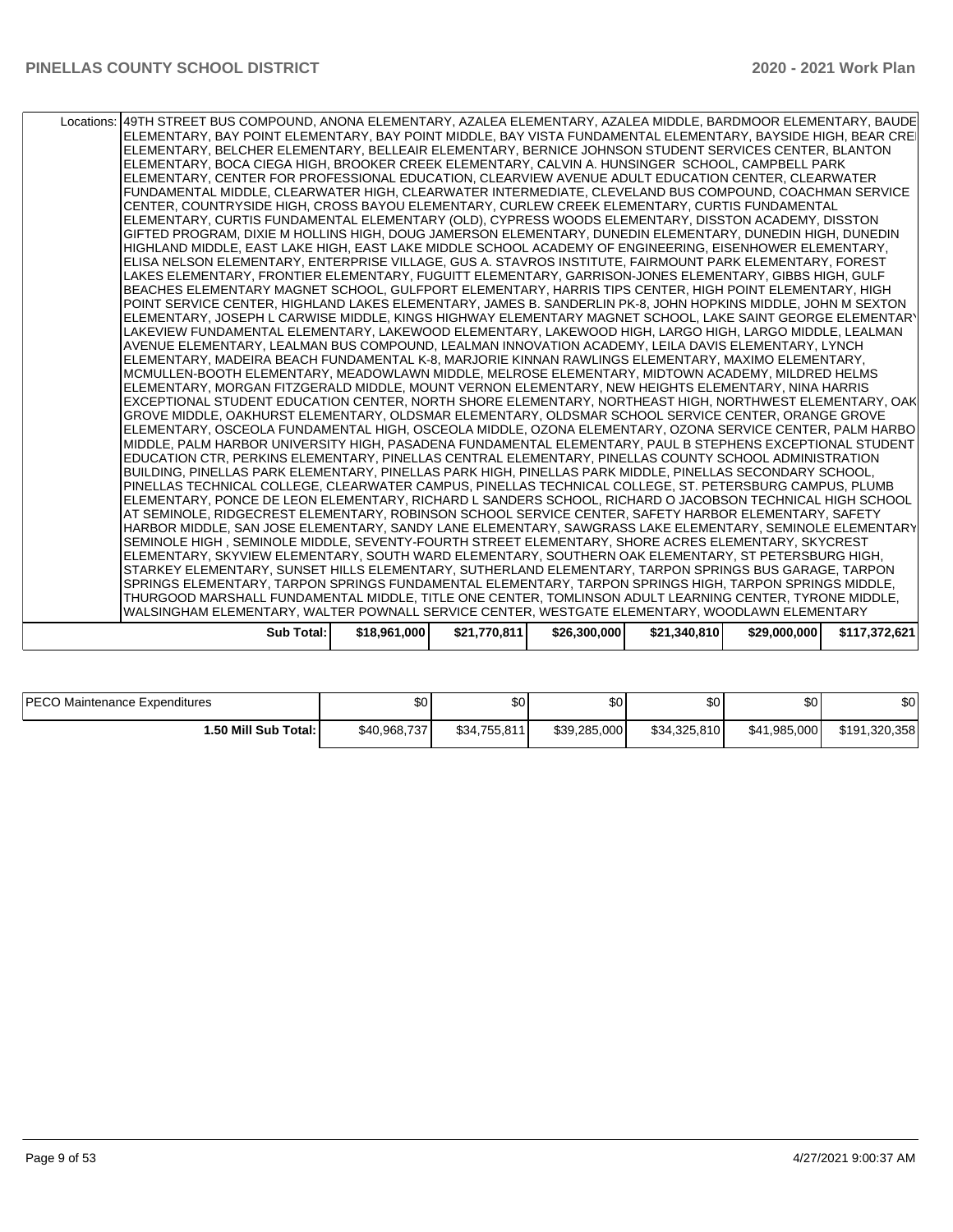| <b>Other Items</b>                                                                                                                                                                                                                                                                                                                                                                                                                                                                                                                                                                                                                                                                                                                                                                                                                                                                                                                                                                                                                                                                                                                                                                                                                                                                                                                                                                                                                                                                                                                                                                                                                                                                                                                                                                                                                                                                                                                                                                                                                                                                                                                                                                                                                                                                                                                                                                                                                                                                                                                                                                                                                                                                                                                                                                                                                                                                                                                                                                                                                                                                                                                                                                                                                                                                                                                                                                                                                                                                                                                                                                                                                                                                                                                                                                                                                                                                                                                                           | 2020 - 2021<br><b>Actual Budget</b> | 2021 - 2022<br>Projected | 2022 - 2023<br>Projected | 2023 - 2024<br>Projected | $2024 - 2025$<br>Projected | <b>Total</b> |
|--------------------------------------------------------------------------------------------------------------------------------------------------------------------------------------------------------------------------------------------------------------------------------------------------------------------------------------------------------------------------------------------------------------------------------------------------------------------------------------------------------------------------------------------------------------------------------------------------------------------------------------------------------------------------------------------------------------------------------------------------------------------------------------------------------------------------------------------------------------------------------------------------------------------------------------------------------------------------------------------------------------------------------------------------------------------------------------------------------------------------------------------------------------------------------------------------------------------------------------------------------------------------------------------------------------------------------------------------------------------------------------------------------------------------------------------------------------------------------------------------------------------------------------------------------------------------------------------------------------------------------------------------------------------------------------------------------------------------------------------------------------------------------------------------------------------------------------------------------------------------------------------------------------------------------------------------------------------------------------------------------------------------------------------------------------------------------------------------------------------------------------------------------------------------------------------------------------------------------------------------------------------------------------------------------------------------------------------------------------------------------------------------------------------------------------------------------------------------------------------------------------------------------------------------------------------------------------------------------------------------------------------------------------------------------------------------------------------------------------------------------------------------------------------------------------------------------------------------------------------------------------------------------------------------------------------------------------------------------------------------------------------------------------------------------------------------------------------------------------------------------------------------------------------------------------------------------------------------------------------------------------------------------------------------------------------------------------------------------------------------------------------------------------------------------------------------------------------------------------------------------------------------------------------------------------------------------------------------------------------------------------------------------------------------------------------------------------------------------------------------------------------------------------------------------------------------------------------------------------------------------------------------------------------------------------------------------------|-------------------------------------|--------------------------|--------------------------|--------------------------|----------------------------|--------------|
| <b>Spectator Seating</b>                                                                                                                                                                                                                                                                                                                                                                                                                                                                                                                                                                                                                                                                                                                                                                                                                                                                                                                                                                                                                                                                                                                                                                                                                                                                                                                                                                                                                                                                                                                                                                                                                                                                                                                                                                                                                                                                                                                                                                                                                                                                                                                                                                                                                                                                                                                                                                                                                                                                                                                                                                                                                                                                                                                                                                                                                                                                                                                                                                                                                                                                                                                                                                                                                                                                                                                                                                                                                                                                                                                                                                                                                                                                                                                                                                                                                                                                                                                                     | \$150,000                           | \$0                      | \$0                      | \$0                      | \$0                        | \$150,000    |
| Locations 49TH STREET BUS COMPOUND, ANONA ELEMENTARY, AZALEA ELEMENTARY, AZALEA MIDDLE, BARDMOOR ELEMENTARY,<br>BAUDER ELEMENTARY, BAY POINT ELEMENTARY, BAY POINT MIDDLE, BAY VISTA FUNDAMENTAL ELEMENTARY, BAYSIDE HIGH<br>BEAR CREEK ELEMENTARY, BELCHER ELEMENTARY, BELLEAIR ELEMENTARY, BERNICE JOHNSON STUDENT SERVICES<br>CENTER, BLANTON ELEMENTARY, BOCA CIEGA HIGH, BROOKER CREEK ELEMENTARY, CALVIN A. HUNSINGER SCHOOL,<br>CAMPBELL PARK ELEMENTARY, CENTER FOR PROFESSIONAL EDUCATION, CLEARVIEW AVENUE ADULT EDUCATION CENTER,<br>CLEARWATER FUNDAMENTAL MIDDLE, CLEARWATER HIGH, CLEARWATER INTERMEDIATE, CLEVELAND BUS COMPOUND,<br>COACHMAN SERVICE CENTER, COUNTRYSIDE HIGH, CROSS BAYOU ELEMENTARY, CURLEW CREEK ELEMENTARY, CURTIS<br>FUNDAMENTAL ELEMENTARY, CURTIS FUNDAMENTAL ELEMENTARY (OLD), CYPRESS WOODS ELEMENTARY, DISSTON<br>ACADEMY, DISSTON GIFTED PROGRAM, DIXIE M HOLLINS HIGH, DOUG JAMERSON ELEMENTARY, DUNEDIN ELEMENTARY,<br>DUNEDIN HIGH, DUNEDIN HIGHLAND MIDDLE, EAST LAKE HIGH, EAST LAKE MIDDLE SCHOOL ACADEMY OF ENGINEERING,<br>EISENHOWER ELEMENTARY, ELISA NELSON ELEMENTARY, ENTERPRISE VILLAGE, GUS A. STAVROS INSTITUTE, FAIRMOUNT<br>PARK ELEMENTARY, FOREST LAKES ELEMENTARY, FRONTIER ELEMENTARY, FUGUITT ELEMENTARY, GARRISON-JONES<br>ELEMENTARY, GIBBS HIGH, GULF BEACHES ELEMENTARY MAGNET SCHOOL, GULFPORT ELEMENTARY, HARRIS TIPS CENTER,<br>HIGH POINT ELEMENTARY, HIGH POINT SERVICE CENTER, HIGHLAND LAKES ELEMENTARY, JAMES B. SANDERLIN PK-8, JOHN<br>HOPKINS MIDDLE, JOHN M SEXTON ELEMENTARY, JOSEPH L CARWISE MIDDLE, KINGS HIGHWAY ELEMENTARY MAGNET<br>SCHOOL, LAKE SAINT GEORGE ELEMENTARY, LAKEVIEW FUNDAMENTAL ELEMENTARY, LAKEWOOD ELEMENTARY, LAKEWOOD<br>HIGH, LARGO HIGH, LARGO MIDDLE, LEALMAN AVENUE ELEMENTARY, LEALMAN BUS COMPOUND, LEALMAN INNOVATION<br>ACADEMY, LEILA DAVIS ELEMENTARY, LYNCH ELEMENTARY, MADEIRA BEACH FUNDAMENTAL K-8, MARJORIE KINNAN <br>RAWLINGS ELEMENTARY, MAXIMO ELEMENTARY, MCMULLEN-BOOTH ELEMENTARY, MEADOWLAWN MIDDLE, MELROSE<br>ELEMENTARY, MIDTOWN ACADEMY, MILDRED HELMS ELEMENTARY, MORGAN FITZGERALD MIDDLE, MOUNT VERNON<br>ELEMENTARY, NEW HEIGHTS ELEMENTARY, NINA HARRIS EXCEPTIONAL STUDENT EDUCATION CENTER, NORTH SHORE<br>ELEMENTARY, NORTHEAST HIGH, NORTHWEST ELEMENTARY, OAK GROVE MIDDLE, OAKHURST ELEMENTARY, OLDSMAR<br>ELEMENTARY, OLDSMAR SCHOOL SERVICE CENTER, ORANGE GROVE ELEMENTARY, OSCEOLA FUNDAMENTAL HIGH, OSCEOL<br>MIDDLE, OZONA ELEMENTARY, OZONA SERVICE CENTER, PALM HARBOR MIDDLE, PALM HARBOR UNIVERSITY HIGH, PASADEN/<br>FUNDAMENTAL ELEMENTARY, PAUL B STEPHENS EXCEPTIONAL STUDENT EDUCATION CTR, PERKINS ELEMENTARY, PINELLAS<br>CENTRAL ELEMENTARY, PINELLAS COUNTY SCHOOL ADMINISTRATION BUILDING, PINELLAS PARK ELEMENTARY, PINELLAS<br>PARK HIGH, PINELLAS PARK MIDDLE, PINELLAS SECONDARY SCHOOL, PINELLAS TECHNICAL COLLEGE, CLEARWATER<br> CAMPUS, PINELLAS TECHNICAL COLLEGE, ST. PETERSBURG CAMPUS, PLUMB ELEMENTARY, PONCE DE LEON ELEMENTARY,<br>RICHARD L SANDERS SCHOOL, RICHARD O JACOBSON TECHNICAL HIGH SCHOOL AT SEMINOLE, RIDGECREST ELEMENTARY,<br>ROBINSON SCHOOL SERVICE CENTER, SAFETY HARBOR ELEMENTARY, SAFETY HARBOR MIDDLE, SAN JOSE ELEMENTARY,<br>SANDY LANE ELEMENTARY, SAWGRASS LAKE ELEMENTARY, SEMINOLE ELEMENTARY, SEMINOLE HIGH, SEMINOLE MIDDLE,<br>SEVENTY-FOURTH STREET ELEMENTARY, SHORE ACRES ELEMENTARY, SKYCREST ELEMENTARY, SKYVIEW ELEMENTARY,<br>SOUTH WARD ELEMENTARY, SOUTHERN OAK ELEMENTARY, ST PETERSBURG HIGH, STARKEY ELEMENTARY, SUNSET HILLS<br>ELEMENTARY, SUTHERLAND ELEMENTARY, TARPON SPRINGS BUS GARAGE, TARPON SPRINGS ELEMENTARY, TARPON<br>SPRINGS FUNDAMENTAL ELEMENTARY, TARPON SPRINGS HIGH, TARPON SPRINGS MIDDLE, THURGOOD MARSHALL<br>FUNDAMENTAL MIDDLE, TITLE ONE CENTER, TOMLINSON ADULT LEARNING CENTER, TYRONE MIDDLE, WALSINGHAM<br>ELEMENTARY, WALTER POWNALL SERVICE CENTER, WESTGATE ELEMENTARY, WOODLAWN ELEMENTARY |                                     |                          |                          |                          |                            |              |
| Infrastructure                                                                                                                                                                                                                                                                                                                                                                                                                                                                                                                                                                                                                                                                                                                                                                                                                                                                                                                                                                                                                                                                                                                                                                                                                                                                                                                                                                                                                                                                                                                                                                                                                                                                                                                                                                                                                                                                                                                                                                                                                                                                                                                                                                                                                                                                                                                                                                                                                                                                                                                                                                                                                                                                                                                                                                                                                                                                                                                                                                                                                                                                                                                                                                                                                                                                                                                                                                                                                                                                                                                                                                                                                                                                                                                                                                                                                                                                                                                                               | \$7,199,737                         | \$7.985.000              | \$7.985.000              | \$7,985,000              | \$7.985.000                | \$39,139,737 |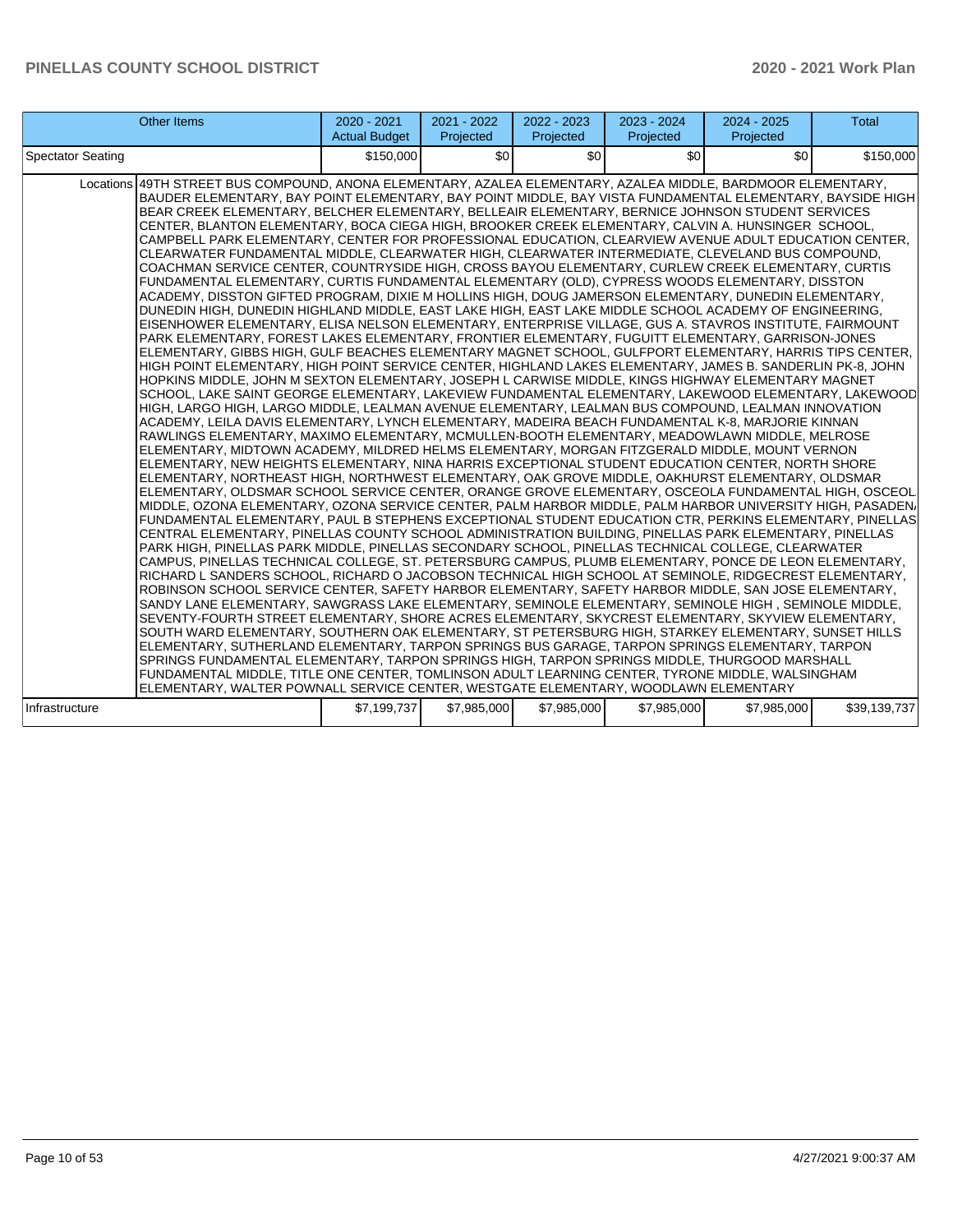|                          | Locations 49TH STREET BUS COMPOUND, ANONA ELEMENTARY, AZALEA ELEMENTARY, AZALEA MIDDLE, BARDMOOR ELEMENTARY,<br>BAUDER ELEMENTARY, BAY POINT ELEMENTARY, BAY POINT MIDDLE, BAY VISTA FUNDAMENTAL ELEMENTARY, BAYSIDE HIGH<br>BEAR CREEK ELEMENTARY, BELCHER ELEMENTARY, BELLEAIR ELEMENTARY, BERNICE JOHNSON STUDENT SERVICES<br>CENTER, BLANTON ELEMENTARY, BOCA CIEGA HIGH, BROOKER CREEK ELEMENTARY, CALVIN A. HUNSINGER SCHOOL,<br>CAMPBELL PARK ELEMENTARY, CENTER FOR PROFESSIONAL EDUCATION, CLEARVIEW AVENUE ADULT EDUCATION CENTER,<br>CLEARWATER FUNDAMENTAL MIDDLE, CLEARWATER HIGH, CLEARWATER INTERMEDIATE, CLEVELAND BUS COMPOUND,<br>COACHMAN SERVICE CENTER, COUNTRYSIDE HIGH, CROSS BAYOU ELEMENTARY, CURLEW CREEK ELEMENTARY, CURTIS<br>FUNDAMENTAL ELEMENTARY, CURTIS FUNDAMENTAL ELEMENTARY (OLD), CYPRESS WOODS ELEMENTARY, DISSTON<br>ACADEMY, DISSTON GIFTED PROGRAM, DIXIE M HOLLINS HIGH, DOUG JAMERSON ELEMENTARY, DUNEDIN ELEMENTARY,<br>DUNEDIN HIGH, DUNEDIN HIGHLAND MIDDLE, EAST LAKE HIGH, EAST LAKE MIDDLE SCHOOL ACADEMY OF ENGINEERING,<br>IEISENHOWER ELEMENTARY. ELISA NELSON ELEMENTARY. ENTERPRISE VILLAGE. GUS A. STAVROS INSTITUTE. FAIRMOUNT<br>PARK ELEMENTARY, FOREST LAKES ELEMENTARY, FRONTIER ELEMENTARY, FUGUITT ELEMENTARY, GARRISON-JONES<br>ELEMENTARY, GIBBS HIGH, GULF BEACHES ELEMENTARY MAGNET SCHOOL, GULFPORT ELEMENTARY, HARRIS TIPS CENTER,<br>HIGH POINT ELEMENTARY, HIGH POINT SERVICE CENTER, HIGHLAND LAKES ELEMENTARY, JAMES B. SANDERLIN PK-8, JOHN<br>HOPKINS MIDDLE, JOHN M SEXTON ELEMENTARY, JOSEPH L CARWISE MIDDLE, KINGS HIGHWAY ELEMENTARY MAGNET<br>SCHOOL, LAKE SAINT GEORGE ELEMENTARY, LAKEVIEW FUNDAMENTAL ELEMENTARY, LAKEWOOD ELEMENTARY, LAKEWOOD<br>HIGH, LARGO HIGH, LARGO MIDDLE, LEALMAN AVENUE ELEMENTARY, LEALMAN BUS COMPOUND, LEALMAN INNOVATION<br>ACADEMY, LEILA DAVIS ELEMENTARY, LYNCH ELEMENTARY, MADEIRA BEACH FUNDAMENTAL K-8, MARJORIE KINNAN <br>RAWLINGS ELEMENTARY, MAXIMO ELEMENTARY, MCMULLEN-BOOTH ELEMENTARY, MEADOWLAWN MIDDLE, MELROSE<br>ELEMENTARY, MIDTOWN ACADEMY, MILDRED HELMS ELEMENTARY, MORGAN FITZGERALD MIDDLE, MOUNT VERNON<br>ELEMENTARY, NEW HEIGHTS ELEMENTARY, NINA HARRIS EXCEPTIONAL STUDENT EDUCATION CENTER, NORTH SHORE<br>ELEMENTARY, NORTHEAST HIGH, NORTHWEST ELEMENTARY, OAK GROVE MIDDLE, OAKHURST ELEMENTARY, OLDSMAR<br>ELEMENTARY, OLDSMAR SCHOOL SERVICE CENTER, ORANGE GROVE ELEMENTARY, OSCEOLA FUNDAMENTAL HIGH, OSCEOL<br>MIDDLE, OZONA ELEMENTARY, OZONA SERVICE CENTER, PALM HARBOR MIDDLE, PALM HARBOR UNIVERSITY HIGH, PASADEN/<br> FUNDAMENTAL ELEMENTARY, PAUL B STEPHENS EXCEPTIONAL STUDENT EDUCATION CTR, PERKINS ELEMENTARY, PINELLAS<br>ICENTRAL ELEMENTARY. PINELLAS COUNTY SCHOOL ADMINISTRATION BUILDING. PINELLAS PARK ELEMENTARY. PINELLAS<br>PARK HIGH, PINELLAS PARK MIDDLE, PINELLAS SECONDARY SCHOOL, PINELLAS TECHNICAL COLLEGE, CLEARWATER<br> CAMPUS, PINELLAS TECHNICAL COLLEGE, ST. PETERSBURG CAMPUS, PLUMB ELEMENTARY, PONCE DE LEON ELEMENTARY,<br>RICHARD L SANDERS SCHOOL, RICHARD O JACOBSON TECHNICAL HIGH SCHOOL AT SEMINOLE, RIDGECREST ELEMENTARY,<br>ROBINSON SCHOOL SERVICE CENTER, SAFETY HARBOR ELEMENTARY, SAFETY HARBOR MIDDLE, SAN JOSE ELEMENTARY,<br>SANDY LANE ELEMENTARY, SAWGRASS LAKE ELEMENTARY, SEMINOLE ELEMENTARY, SEMINOLE HIGH, SEMINOLE MIDDLE,<br>SEVENTY-FOURTH STREET ELEMENTARY, SHORE ACRES ELEMENTARY, SKYCREST ELEMENTARY, SKYVIEW ELEMENTARY,<br>SOUTH WARD ELEMENTARY, SOUTHERN OAK ELEMENTARY, ST PETERSBURG HIGH, STARKEY ELEMENTARY, SUNSET HILLS<br>ELEMENTARY, SUTHERLAND ELEMENTARY, TARPON SPRINGS BUS GARAGE, TARPON SPRINGS ELEMENTARY, TARPON<br>SPRINGS FUNDAMENTAL ELEMENTARY, TARPON SPRINGS HIGH, TARPON SPRINGS MIDDLE, THURGOOD MARSHALL<br>FUNDAMENTAL MIDDLE, TITLE ONE CENTER, TOMLINSON ADULT LEARNING CENTER, TYRONE MIDDLE, WALSINGHAM |           |     |     |     |     |           |
|--------------------------|--------------------------------------------------------------------------------------------------------------------------------------------------------------------------------------------------------------------------------------------------------------------------------------------------------------------------------------------------------------------------------------------------------------------------------------------------------------------------------------------------------------------------------------------------------------------------------------------------------------------------------------------------------------------------------------------------------------------------------------------------------------------------------------------------------------------------------------------------------------------------------------------------------------------------------------------------------------------------------------------------------------------------------------------------------------------------------------------------------------------------------------------------------------------------------------------------------------------------------------------------------------------------------------------------------------------------------------------------------------------------------------------------------------------------------------------------------------------------------------------------------------------------------------------------------------------------------------------------------------------------------------------------------------------------------------------------------------------------------------------------------------------------------------------------------------------------------------------------------------------------------------------------------------------------------------------------------------------------------------------------------------------------------------------------------------------------------------------------------------------------------------------------------------------------------------------------------------------------------------------------------------------------------------------------------------------------------------------------------------------------------------------------------------------------------------------------------------------------------------------------------------------------------------------------------------------------------------------------------------------------------------------------------------------------------------------------------------------------------------------------------------------------------------------------------------------------------------------------------------------------------------------------------------------------------------------------------------------------------------------------------------------------------------------------------------------------------------------------------------------------------------------------------------------------------------------------------------------------------------------------------------------------------------------------------------------------------------------------------------------------------------------------------------------------------------------------------------------------------------------------------------------------------------------------------------------------------------------------------------------------------------------------------------------------------------------------------------------------------------------------------------------------------------------------------------------------------------------------------------------------|-----------|-----|-----|-----|-----|-----------|
|                          | ELEMENTARY, WALTER POWNALL SERVICE CENTER, WESTGATE ELEMENTARY, WOODLAWN ELEMENTARY                                                                                                                                                                                                                                                                                                                                                                                                                                                                                                                                                                                                                                                                                                                                                                                                                                                                                                                                                                                                                                                                                                                                                                                                                                                                                                                                                                                                                                                                                                                                                                                                                                                                                                                                                                                                                                                                                                                                                                                                                                                                                                                                                                                                                                                                                                                                                                                                                                                                                                                                                                                                                                                                                                                                                                                                                                                                                                                                                                                                                                                                                                                                                                                                                                                                                                                                                                                                                                                                                                                                                                                                                                                                                                                                                                                      |           |     |     |     |     |           |
|                          |                                                                                                                                                                                                                                                                                                                                                                                                                                                                                                                                                                                                                                                                                                                                                                                                                                                                                                                                                                                                                                                                                                                                                                                                                                                                                                                                                                                                                                                                                                                                                                                                                                                                                                                                                                                                                                                                                                                                                                                                                                                                                                                                                                                                                                                                                                                                                                                                                                                                                                                                                                                                                                                                                                                                                                                                                                                                                                                                                                                                                                                                                                                                                                                                                                                                                                                                                                                                                                                                                                                                                                                                                                                                                                                                                                                                                                                                          |           |     |     |     |     |           |
| Kitchen Coolers/Freezers |                                                                                                                                                                                                                                                                                                                                                                                                                                                                                                                                                                                                                                                                                                                                                                                                                                                                                                                                                                                                                                                                                                                                                                                                                                                                                                                                                                                                                                                                                                                                                                                                                                                                                                                                                                                                                                                                                                                                                                                                                                                                                                                                                                                                                                                                                                                                                                                                                                                                                                                                                                                                                                                                                                                                                                                                                                                                                                                                                                                                                                                                                                                                                                                                                                                                                                                                                                                                                                                                                                                                                                                                                                                                                                                                                                                                                                                                          | \$178,000 | \$0 | \$0 | \$0 | \$0 | \$178,000 |
|                          |                                                                                                                                                                                                                                                                                                                                                                                                                                                                                                                                                                                                                                                                                                                                                                                                                                                                                                                                                                                                                                                                                                                                                                                                                                                                                                                                                                                                                                                                                                                                                                                                                                                                                                                                                                                                                                                                                                                                                                                                                                                                                                                                                                                                                                                                                                                                                                                                                                                                                                                                                                                                                                                                                                                                                                                                                                                                                                                                                                                                                                                                                                                                                                                                                                                                                                                                                                                                                                                                                                                                                                                                                                                                                                                                                                                                                                                                          |           |     |     |     |     |           |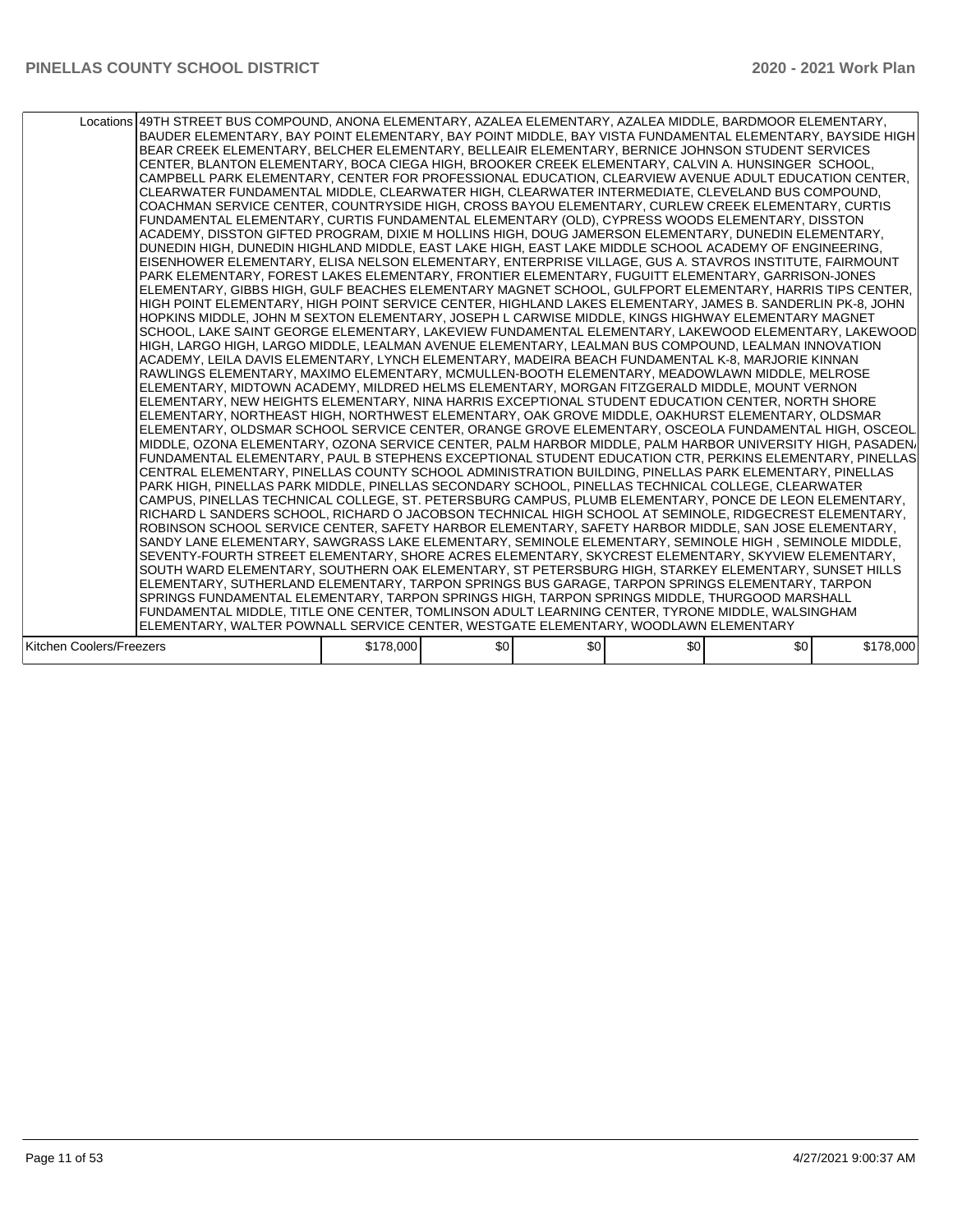|          | Locations 49TH STREET BUS COMPOUND. ANONA ELEMENTARY. AZALEA ELEMENTARY. AZALEA MIDDLE. BARDMOOR ELEMENTARY.<br>BAUDER ELEMENTARY, BAY POINT ELEMENTARY, BAY POINT MIDDLE, BAY VISTA FUNDAMENTAL ELEMENTARY, BAYSIDE HIGH<br>BEAR CREEK ELEMENTARY, BELCHER ELEMENTARY, BELLEAIR ELEMENTARY, BERNICE JOHNSON STUDENT SERVICES<br>CENTER, BLANTON ELEMENTARY, BOCA CIEGA HIGH, BROOKER CREEK ELEMENTARY, CALVIN A. HUNSINGER SCHOOL,<br>CAMPBELL PARK ELEMENTARY, CENTER FOR PROFESSIONAL EDUCATION, CLEARVIEW AVENUE ADULT EDUCATION CENTER,<br>CLEARWATER FUNDAMENTAL MIDDLE, CLEARWATER HIGH, CLEARWATER INTERMEDIATE, CLEVELAND BUS COMPOUND,<br>ICOACHMAN SERVICE CENTER. COUNTRYSIDE HIGH. CROSS BAYOU ELEMENTARY. CURLEW CREEK ELEMENTARY. CURTIS<br>FUNDAMENTAL ELEMENTARY, CURTIS FUNDAMENTAL ELEMENTARY (OLD), CYPRESS WOODS ELEMENTARY, DISSTON<br>ACADEMY, DISSTON GIFTED PROGRAM, DIXIE M HOLLINS HIGH, DOUG JAMERSON ELEMENTARY, DUNEDIN ELEMENTARY,<br>DUNEDIN HIGH, DUNEDIN HIGHLAND MIDDLE, EAST LAKE HIGH, EAST LAKE MIDDLE SCHOOL ACADEMY OF ENGINEERING,<br>EISENHOWER ELEMENTARY, ELISA NELSON ELEMENTARY, ENTERPRISE VILLAGE, GUS A. STAVROS INSTITUTE, FAIRMOUNT<br>PARK ELEMENTARY, FOREST LAKES ELEMENTARY, FRONTIER ELEMENTARY, FUGUITT ELEMENTARY, GARRISON-JONES<br>ELEMENTARY, GIBBS HIGH, GULF BEACHES ELEMENTARY MAGNET SCHOOL, GULFPORT ELEMENTARY, HARRIS TIPS CENTER,<br>HIGH POINT ELEMENTARY, HIGH POINT SERVICE CENTER, HIGHLAND LAKES ELEMENTARY, JAMES B. SANDERLIN PK-8, JOHN<br>HOPKINS MIDDLE, JOHN M SEXTON ELEMENTARY, JOSEPH L CARWISE MIDDLE, KINGS HIGHWAY ELEMENTARY MAGNET<br>SCHOOL, LAKE SAINT GEORGE ELEMENTARY, LAKEVIEW FUNDAMENTAL ELEMENTARY, LAKEWOOD ELEMENTARY, LAKEWOOD<br>HIGH. LARGO HIGH. LARGO MIDDLE. LEALMAN AVENUE ELEMENTARY. LEALMAN BUS COMPOUND. LEALMAN INNOVATION<br>ACADEMY, LEILA DAVIS ELEMENTARY, LYNCH ELEMENTARY, MADEIRA BEACH FUNDAMENTAL K-8, MARJORIE KINNAN <br>RAWLINGS ELEMENTARY, MAXIMO ELEMENTARY, MCMULLEN-BOOTH ELEMENTARY, MEADOWLAWN MIDDLE, MELROSE<br>ELEMENTARY, MIDTOWN ACADEMY, MILDRED HELMS ELEMENTARY, MORGAN FITZGERALD MIDDLE, MOUNT VERNON<br>ELEMENTARY, NEW HEIGHTS ELEMENTARY, NINA HARRIS EXCEPTIONAL STUDENT EDUCATION CENTER, NORTH SHORE<br>ELEMENTARY, NORTHEAST HIGH, NORTHWEST ELEMENTARY, OAK GROVE MIDDLE, OAKHURST ELEMENTARY, OLDSMAR<br>IELEMENTARY, OLDSMAR SCHOOL SERVICE CENTER, ORANGE GROVE ELEMENTARY, OSCEOLA FUNDAMENTAL HIGH, OSCEOL<br>IMIDDLE. OZONA ELEMENTARY. OZONA SERVICE CENTER. PALM HARBOR MIDDLE. PALM HARBOR UNIVERSITY HIGH. PASADEN/<br>FUNDAMENTAL ELEMENTARY, PAUL B STEPHENS EXCEPTIONAL STUDENT EDUCATION CTR, PERKINS ELEMENTARY, PINELLAS<br>CENTRAL ELEMENTARY, PINELLAS COUNTY SCHOOL ADMINISTRATION BUILDING, PINELLAS PARK ELEMENTARY, PINELLAS<br>PARK HIGH, PINELLAS PARK MIDDLE, PINELLAS SECONDARY SCHOOL, PINELLAS TECHNICAL COLLEGE, CLEARWATER<br>ICAMPUS. PINELLAS TECHNICAL COLLEGE. ST. PETERSBURG CAMPUS. PLUMB ELEMENTARY. PONCE DE LEON ELEMENTARY.<br>RICHARD L SANDERS SCHOOL, RICHARD O JACOBSON TECHNICAL HIGH SCHOOL AT SEMINOLE, RIDGECREST ELEMENTARY,<br>ROBINSON SCHOOL SERVICE CENTER, SAFETY HARBOR ELEMENTARY, SAFETY HARBOR MIDDLE, SAN JOSE ELEMENTARY,<br>SANDY LANE ELEMENTARY, SAWGRASS LAKE ELEMENTARY, SEMINOLE ELEMENTARY, SEMINOLE HIGH, SEMINOLE MIDDLE,<br>SEVENTY-FOURTH STREET ELEMENTARY, SHORE ACRES ELEMENTARY, SKYCREST ELEMENTARY, SKYVIEW ELEMENTARY,<br>SOUTH WARD ELEMENTARY. SOUTHERN OAK ELEMENTARY. ST PETERSBURG HIGH. STARKEY ELEMENTARY. SUNSET HILLS<br>ELEMENTARY, SUTHERLAND ELEMENTARY, TARPON SPRINGS BUS GARAGE, TARPON SPRINGS ELEMENTARY, TARPON<br>SPRINGS FUNDAMENTAL ELEMENTARY, TARPON SPRINGS HIGH, TARPON SPRINGS MIDDLE, THURGOOD MARSHALL<br>FUNDAMENTAL MIDDLE, TITLE ONE CENTER, TOMLINSON ADULT LEARNING CENTER, TYRONE MIDDLE, WALSINGHAM<br>ELEMENTARY, WALTER POWNALL SERVICE CENTER, WESTGATE ELEMENTARY, WOODLAWN ELEMENTARY |             |     |     |     |     |             |
|----------|-----------------------------------------------------------------------------------------------------------------------------------------------------------------------------------------------------------------------------------------------------------------------------------------------------------------------------------------------------------------------------------------------------------------------------------------------------------------------------------------------------------------------------------------------------------------------------------------------------------------------------------------------------------------------------------------------------------------------------------------------------------------------------------------------------------------------------------------------------------------------------------------------------------------------------------------------------------------------------------------------------------------------------------------------------------------------------------------------------------------------------------------------------------------------------------------------------------------------------------------------------------------------------------------------------------------------------------------------------------------------------------------------------------------------------------------------------------------------------------------------------------------------------------------------------------------------------------------------------------------------------------------------------------------------------------------------------------------------------------------------------------------------------------------------------------------------------------------------------------------------------------------------------------------------------------------------------------------------------------------------------------------------------------------------------------------------------------------------------------------------------------------------------------------------------------------------------------------------------------------------------------------------------------------------------------------------------------------------------------------------------------------------------------------------------------------------------------------------------------------------------------------------------------------------------------------------------------------------------------------------------------------------------------------------------------------------------------------------------------------------------------------------------------------------------------------------------------------------------------------------------------------------------------------------------------------------------------------------------------------------------------------------------------------------------------------------------------------------------------------------------------------------------------------------------------------------------------------------------------------------------------------------------------------------------------------------------------------------------------------------------------------------------------------------------------------------------------------------------------------------------------------------------------------------------------------------------------------------------------------------------------------------------------------------------------------------------------------------------------------------------------------------------------------------------------------------------------------------------------------------------------------------------------------------------------------------------------------|-------------|-----|-----|-----|-----|-------------|
|          |                                                                                                                                                                                                                                                                                                                                                                                                                                                                                                                                                                                                                                                                                                                                                                                                                                                                                                                                                                                                                                                                                                                                                                                                                                                                                                                                                                                                                                                                                                                                                                                                                                                                                                                                                                                                                                                                                                                                                                                                                                                                                                                                                                                                                                                                                                                                                                                                                                                                                                                                                                                                                                                                                                                                                                                                                                                                                                                                                                                                                                                                                                                                                                                                                                                                                                                                                                                                                                                                                                                                                                                                                                                                                                                                                                                                                                                                                                                                                                 |             |     |     |     |     |             |
| Casework |                                                                                                                                                                                                                                                                                                                                                                                                                                                                                                                                                                                                                                                                                                                                                                                                                                                                                                                                                                                                                                                                                                                                                                                                                                                                                                                                                                                                                                                                                                                                                                                                                                                                                                                                                                                                                                                                                                                                                                                                                                                                                                                                                                                                                                                                                                                                                                                                                                                                                                                                                                                                                                                                                                                                                                                                                                                                                                                                                                                                                                                                                                                                                                                                                                                                                                                                                                                                                                                                                                                                                                                                                                                                                                                                                                                                                                                                                                                                                                 | \$2,875,000 | \$0 | \$0 | \$0 | \$0 | \$2,875,000 |
|          |                                                                                                                                                                                                                                                                                                                                                                                                                                                                                                                                                                                                                                                                                                                                                                                                                                                                                                                                                                                                                                                                                                                                                                                                                                                                                                                                                                                                                                                                                                                                                                                                                                                                                                                                                                                                                                                                                                                                                                                                                                                                                                                                                                                                                                                                                                                                                                                                                                                                                                                                                                                                                                                                                                                                                                                                                                                                                                                                                                                                                                                                                                                                                                                                                                                                                                                                                                                                                                                                                                                                                                                                                                                                                                                                                                                                                                                                                                                                                                 |             |     |     |     |     |             |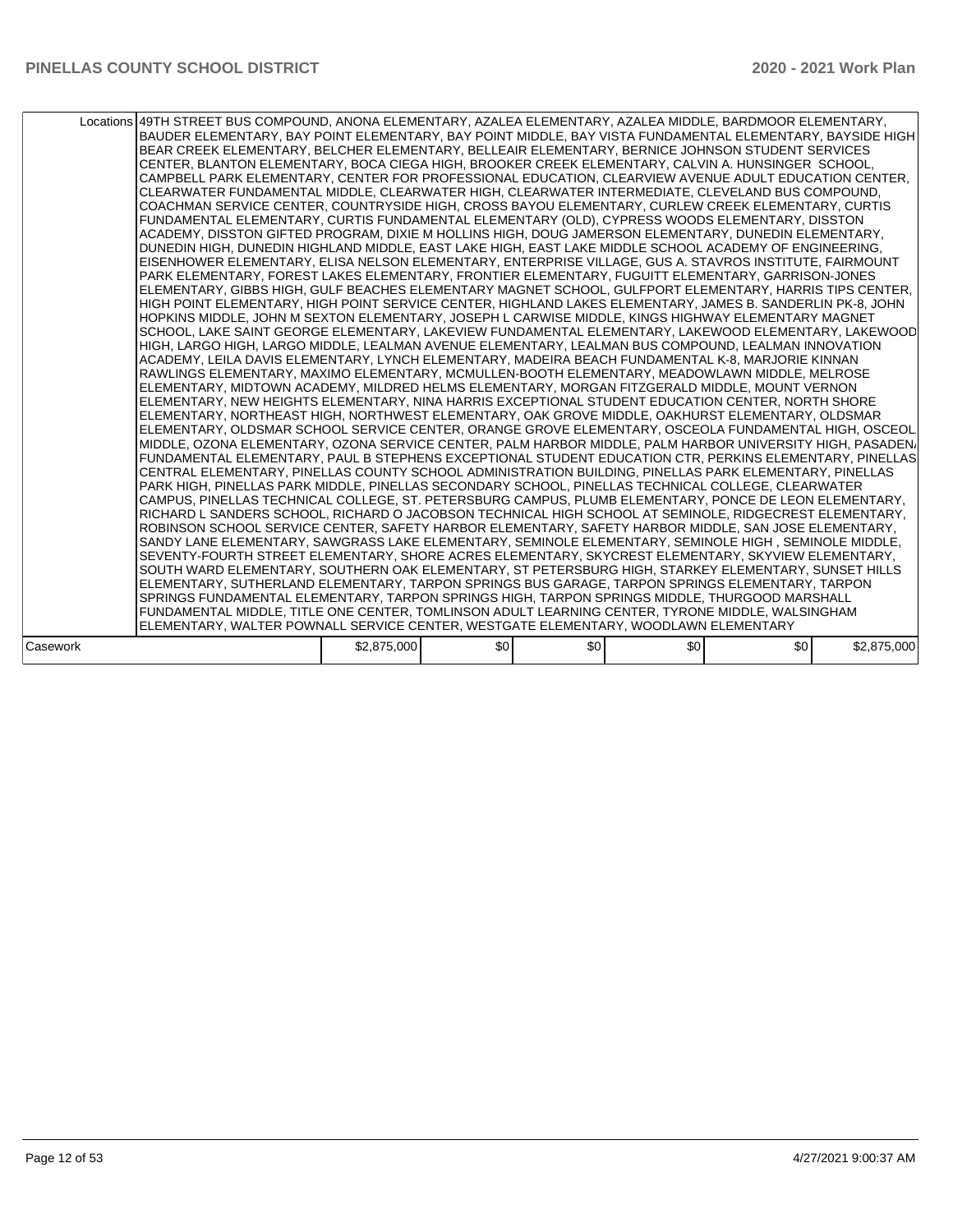|        | Locations 49TH STREET BUS COMPOUND, ANONA ELEMENTARY, AZALEA ELEMENTARY, AZALEA MIDDLE, BARDMOOR ELEMENTARY,<br>BAUDER ELEMENTARY, BAY POINT ELEMENTARY, BAY POINT MIDDLE, BAY VISTA FUNDAMENTAL ELEMENTARY, BAYSIDE HIGH<br>BEAR CREEK ELEMENTARY, BELCHER ELEMENTARY, BELLEAIR ELEMENTARY, BERNICE JOHNSON STUDENT SERVICES<br>CENTER, BLANTON ELEMENTARY, BOCA CIEGA HIGH, BROOKER CREEK ELEMENTARY, CALVIN A. HUNSINGER SCHOOL,<br>CAMPBELL PARK ELEMENTARY, CENTER FOR PROFESSIONAL EDUCATION, CLEARVIEW AVENUE ADULT EDUCATION CENTER,<br>CLEARWATER FUNDAMENTAL MIDDLE, CLEARWATER HIGH, CLEARWATER INTERMEDIATE, CLEVELAND BUS COMPOUND,<br>ICOACHMAN SERVICE CENTER. COUNTRYSIDE HIGH. CROSS BAYOU ELEMENTARY. CURLEW CREEK ELEMENTARY. CURTIS<br>FUNDAMENTAL ELEMENTARY, CURTIS FUNDAMENTAL ELEMENTARY (OLD), CYPRESS WOODS ELEMENTARY, DISSTON<br>ACADEMY, DISSTON GIFTED PROGRAM, DIXIE M HOLLINS HIGH, DOUG JAMERSON ELEMENTARY, DUNEDIN ELEMENTARY,<br>DUNEDIN HIGH, DUNEDIN HIGHLAND MIDDLE, EAST LAKE HIGH, EAST LAKE MIDDLE SCHOOL ACADEMY OF ENGINEERING,<br>EISENHOWER ELEMENTARY, ELISA NELSON ELEMENTARY, ENTERPRISE VILLAGE, GUS A. STAVROS INSTITUTE, FAIRMOUNT<br>PARK ELEMENTARY, FOREST LAKES ELEMENTARY, FRONTIER ELEMENTARY, FUGUITT ELEMENTARY, GARRISON-JONES<br> ELEMENTARY, GIBBS HIGH, GULF BEACHES ELEMENTARY MAGNET SCHOOL, GULFPORT ELEMENTARY, HARRIS TIPS CENTER,<br>HIGH POINT ELEMENTARY, HIGH POINT SERVICE CENTER, HIGHLAND LAKES ELEMENTARY, JAMES B. SANDERLIN PK-8, JOHN<br>HOPKINS MIDDLE, JOHN M SEXTON ELEMENTARY, JOSEPH L CARWISE MIDDLE, KINGS HIGHWAY ELEMENTARY MAGNET<br>SCHOOL, LAKE SAINT GEORGE ELEMENTARY, LAKEVIEW FUNDAMENTAL ELEMENTARY, LAKEWOOD ELEMENTARY, LAKEWOOD<br>HIGH. LARGO HIGH. LARGO MIDDLE. LEALMAN AVENUE ELEMENTARY. LEALMAN BUS COMPOUND. LEALMAN INNOVATION<br>ACADEMY, LEILA DAVIS ELEMENTARY, LYNCH ELEMENTARY, MADEIRA BEACH FUNDAMENTAL K-8, MARJORIE KINNAN <br>RAWLINGS ELEMENTARY, MAXIMO ELEMENTARY, MCMULLEN-BOOTH ELEMENTARY, MEADOWLAWN MIDDLE, MELROSE<br>ELEMENTARY, MIDTOWN ACADEMY, MILDRED HELMS ELEMENTARY, MORGAN FITZGERALD MIDDLE, MOUNT VERNON<br>ELEMENTARY, NEW HEIGHTS ELEMENTARY, NINA HARRIS EXCEPTIONAL STUDENT EDUCATION CENTER, NORTH SHORE<br>ELEMENTARY, NORTHEAST HIGH, NORTHWEST ELEMENTARY, OAK GROVE MIDDLE, OAKHURST ELEMENTARY, OLDSMAR<br>IELEMENTARY, OLDSMAR SCHOOL SERVICE CENTER, ORANGE GROVE ELEMENTARY, OSCEOLA FUNDAMENTAL HIGH, OSCEOL<br>IMIDDLE. OZONA ELEMENTARY. OZONA SERVICE CENTER. PALM HARBOR MIDDLE. PALM HARBOR UNIVERSITY HIGH. PASADEN/<br>FUNDAMENTAL ELEMENTARY, PAUL B STEPHENS EXCEPTIONAL STUDENT EDUCATION CTR, PERKINS ELEMENTARY, PINELLAS<br>CENTRAL ELEMENTARY, PINELLAS COUNTY SCHOOL ADMINISTRATION BUILDING, PINELLAS PARK ELEMENTARY, PINELLAS<br>PARK HIGH, PINELLAS PARK MIDDLE, PINELLAS SECONDARY SCHOOL, PINELLAS TECHNICAL COLLEGE, CLEARWATER<br>ICAMPUS. PINELLAS TECHNICAL COLLEGE. ST. PETERSBURG CAMPUS. PLUMB ELEMENTARY. PONCE DE LEON ELEMENTARY.<br>RICHARD L SANDERS SCHOOL, RICHARD O JACOBSON TECHNICAL HIGH SCHOOL AT SEMINOLE, RIDGECREST ELEMENTARY,<br>ROBINSON SCHOOL SERVICE CENTER, SAFETY HARBOR ELEMENTARY, SAFETY HARBOR MIDDLE, SAN JOSE ELEMENTARY,<br>SANDY LANE ELEMENTARY, SAWGRASS LAKE ELEMENTARY, SEMINOLE ELEMENTARY, SEMINOLE HIGH, SEMINOLE MIDDLE,<br>SEVENTY-FOURTH STREET ELEMENTARY, SHORE ACRES ELEMENTARY, SKYCREST ELEMENTARY, SKYVIEW ELEMENTARY,<br>ISOUTH WARD ELEMENTARY. SOUTHERN OAK ELEMENTARY. ST PETERSBURG HIGH. STARKEY ELEMENTARY. SUNSET HILLS<br>ELEMENTARY, SUTHERLAND ELEMENTARY, TARPON SPRINGS BUS GARAGE, TARPON SPRINGS ELEMENTARY, TARPON<br>SPRINGS FUNDAMENTAL ELEMENTARY, TARPON SPRINGS HIGH, TARPON SPRINGS MIDDLE, THURGOOD MARSHALL<br>FUNDAMENTAL MIDDLE, TITLE ONE CENTER, TOMLINSON ADULT LEARNING CENTER, TYRONE MIDDLE, WALSINGHAM |           |                  |     |     |     |           |
|--------|----------------------------------------------------------------------------------------------------------------------------------------------------------------------------------------------------------------------------------------------------------------------------------------------------------------------------------------------------------------------------------------------------------------------------------------------------------------------------------------------------------------------------------------------------------------------------------------------------------------------------------------------------------------------------------------------------------------------------------------------------------------------------------------------------------------------------------------------------------------------------------------------------------------------------------------------------------------------------------------------------------------------------------------------------------------------------------------------------------------------------------------------------------------------------------------------------------------------------------------------------------------------------------------------------------------------------------------------------------------------------------------------------------------------------------------------------------------------------------------------------------------------------------------------------------------------------------------------------------------------------------------------------------------------------------------------------------------------------------------------------------------------------------------------------------------------------------------------------------------------------------------------------------------------------------------------------------------------------------------------------------------------------------------------------------------------------------------------------------------------------------------------------------------------------------------------------------------------------------------------------------------------------------------------------------------------------------------------------------------------------------------------------------------------------------------------------------------------------------------------------------------------------------------------------------------------------------------------------------------------------------------------------------------------------------------------------------------------------------------------------------------------------------------------------------------------------------------------------------------------------------------------------------------------------------------------------------------------------------------------------------------------------------------------------------------------------------------------------------------------------------------------------------------------------------------------------------------------------------------------------------------------------------------------------------------------------------------------------------------------------------------------------------------------------------------------------------------------------------------------------------------------------------------------------------------------------------------------------------------------------------------------------------------------------------------------------------------------------------------------------------------------------------------------------------------------------------------------------------------------------|-----------|------------------|-----|-----|-----|-----------|
|        | ELEMENTARY, WALTER POWNALL SERVICE CENTER, WESTGATE ELEMENTARY, WOODLAWN ELEMENTARY                                                                                                                                                                                                                                                                                                                                                                                                                                                                                                                                                                                                                                                                                                                                                                                                                                                                                                                                                                                                                                                                                                                                                                                                                                                                                                                                                                                                                                                                                                                                                                                                                                                                                                                                                                                                                                                                                                                                                                                                                                                                                                                                                                                                                                                                                                                                                                                                                                                                                                                                                                                                                                                                                                                                                                                                                                                                                                                                                                                                                                                                                                                                                                                                                                                                                                                                                                                                                                                                                                                                                                                                                                                                                                                                                                                        |           |                  |     |     |     |           |
| Paving |                                                                                                                                                                                                                                                                                                                                                                                                                                                                                                                                                                                                                                                                                                                                                                                                                                                                                                                                                                                                                                                                                                                                                                                                                                                                                                                                                                                                                                                                                                                                                                                                                                                                                                                                                                                                                                                                                                                                                                                                                                                                                                                                                                                                                                                                                                                                                                                                                                                                                                                                                                                                                                                                                                                                                                                                                                                                                                                                                                                                                                                                                                                                                                                                                                                                                                                                                                                                                                                                                                                                                                                                                                                                                                                                                                                                                                                                            | \$600,000 | \$0 <sub>1</sub> | \$0 | \$0 | \$0 | \$600,000 |
|        |                                                                                                                                                                                                                                                                                                                                                                                                                                                                                                                                                                                                                                                                                                                                                                                                                                                                                                                                                                                                                                                                                                                                                                                                                                                                                                                                                                                                                                                                                                                                                                                                                                                                                                                                                                                                                                                                                                                                                                                                                                                                                                                                                                                                                                                                                                                                                                                                                                                                                                                                                                                                                                                                                                                                                                                                                                                                                                                                                                                                                                                                                                                                                                                                                                                                                                                                                                                                                                                                                                                                                                                                                                                                                                                                                                                                                                                                            |           |                  |     |     |     |           |
|        |                                                                                                                                                                                                                                                                                                                                                                                                                                                                                                                                                                                                                                                                                                                                                                                                                                                                                                                                                                                                                                                                                                                                                                                                                                                                                                                                                                                                                                                                                                                                                                                                                                                                                                                                                                                                                                                                                                                                                                                                                                                                                                                                                                                                                                                                                                                                                                                                                                                                                                                                                                                                                                                                                                                                                                                                                                                                                                                                                                                                                                                                                                                                                                                                                                                                                                                                                                                                                                                                                                                                                                                                                                                                                                                                                                                                                                                                            |           |                  |     |     |     |           |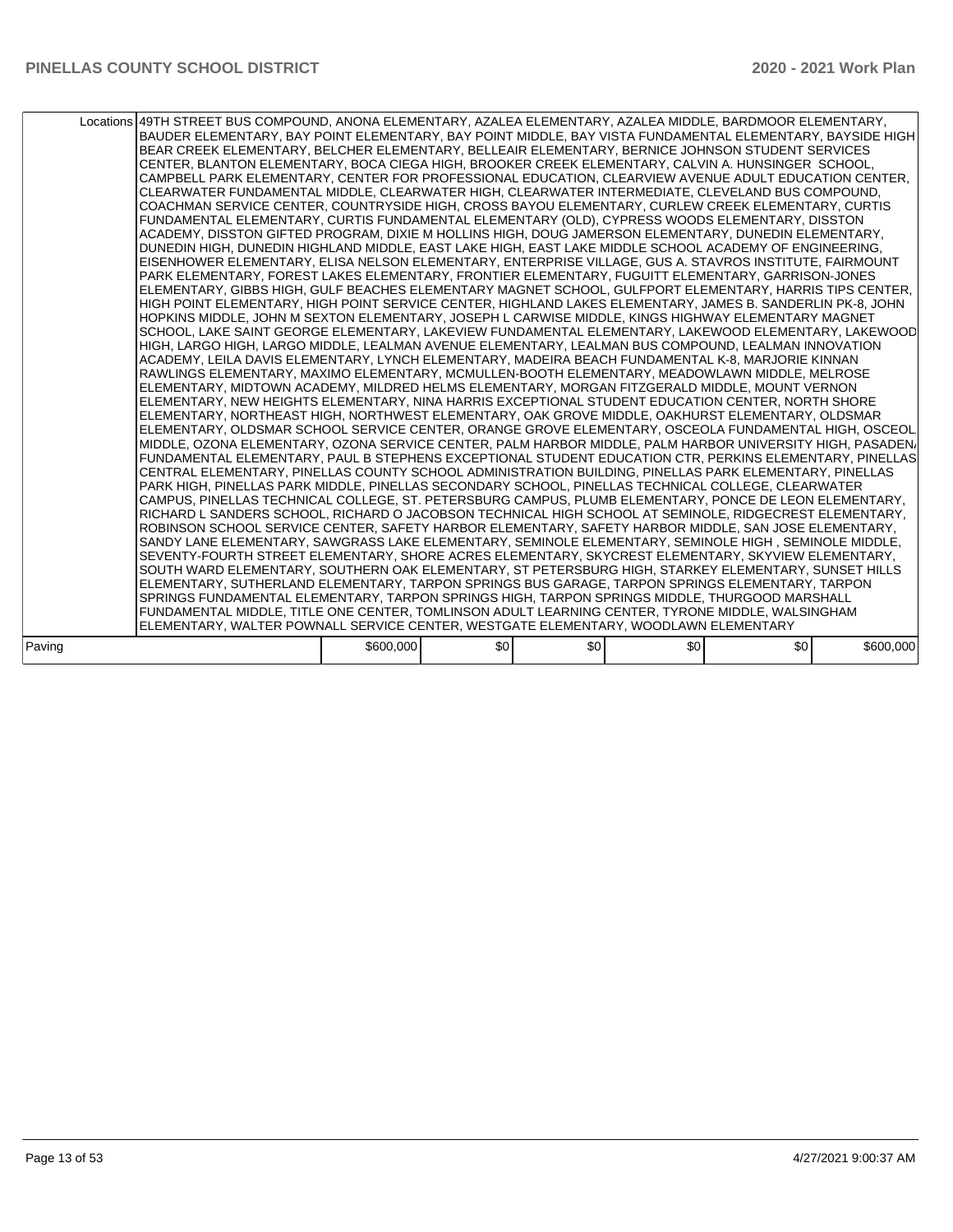|               | Locations 49TH STREET BUS COMPOUND, ANONA ELEMENTARY, AZALEA ELEMENTARY, AZALEA MIDDLE, BARDMOOR ELEMENTARY,<br>BAUDER ELEMENTARY, BAY POINT ELEMENTARY, BAY POINT MIDDLE, BAY VISTA FUNDAMENTAL ELEMENTARY, BAYSIDE HIGH<br>BEAR CREEK ELEMENTARY, BELCHER ELEMENTARY, BELLEAIR ELEMENTARY, BERNICE JOHNSON STUDENT SERVICES<br>CENTER, BLANTON ELEMENTARY, BOCA CIEGA HIGH, BROOKER CREEK ELEMENTARY, CALVIN A. HUNSINGER SCHOOL,<br>CAMPBELL PARK ELEMENTARY, CENTER FOR PROFESSIONAL EDUCATION, CLEARVIEW AVENUE ADULT EDUCATION CENTER,<br>CLEARWATER FUNDAMENTAL MIDDLE, CLEARWATER HIGH, CLEARWATER INTERMEDIATE, CLEVELAND BUS COMPOUND,<br>COACHMAN SERVICE CENTER, COUNTRYSIDE HIGH, CROSS BAYOU ELEMENTARY, CURLEW CREEK ELEMENTARY, CURTIS<br>FUNDAMENTAL ELEMENTARY, CURTIS FUNDAMENTAL ELEMENTARY (OLD), CYPRESS WOODS ELEMENTARY, DISSTON<br>ACADEMY, DISSTON GIFTED PROGRAM, DIXIE M HOLLINS HIGH, DOUG JAMERSON ELEMENTARY, DUNEDIN ELEMENTARY,<br>DUNEDIN HIGH, DUNEDIN HIGHLAND MIDDLE, EAST LAKE HIGH, EAST LAKE MIDDLE SCHOOL ACADEMY OF ENGINEERING,<br>EISENHOWER ELEMENTARY, ELISA NELSON ELEMENTARY, ENTERPRISE VILLAGE, GUS A. STAVROS INSTITUTE, FAIRMOUNT<br>PARK ELEMENTARY, FOREST LAKES ELEMENTARY, FRONTIER ELEMENTARY, FUGUITT ELEMENTARY, GARRISON-JONES<br>ELEMENTARY, GIBBS HIGH, GULF BEACHES ELEMENTARY MAGNET SCHOOL, GULFPORT ELEMENTARY, HARRIS TIPS CENTER,<br>HIGH POINT ELEMENTARY, HIGH POINT SERVICE CENTER, HIGHLAND LAKES ELEMENTARY, JAMES B. SANDERLIN PK-8, JOHN<br>HOPKINS MIDDLE, JOHN M SEXTON ELEMENTARY, JOSEPH L CARWISE MIDDLE, KINGS HIGHWAY ELEMENTARY MAGNET<br>SCHOOL, LAKE SAINT GEORGE ELEMENTARY, LAKEVIEW FUNDAMENTAL ELEMENTARY, LAKEWOOD ELEMENTARY, LAKEWOOD<br>HIGH, LARGO HIGH, LARGO MIDDLE, LEALMAN AVENUE ELEMENTARY, LEALMAN BUS COMPOUND, LEALMAN INNOVATION<br>ACADEMY, LEILA DAVIS ELEMENTARY, LYNCH ELEMENTARY, MADEIRA BEACH FUNDAMENTAL K-8, MARJORIE KINNAN <br>RAWLINGS ELEMENTARY, MAXIMO ELEMENTARY, MCMULLEN-BOOTH ELEMENTARY, MEADOWLAWN MIDDLE, MELROSE<br>ELEMENTARY, MIDTOWN ACADEMY, MILDRED HELMS ELEMENTARY, MORGAN FITZGERALD MIDDLE, MOUNT VERNON<br>ELEMENTARY, NEW HEIGHTS ELEMENTARY, NINA HARRIS EXCEPTIONAL STUDENT EDUCATION CENTER, NORTH SHORE<br>ELEMENTARY, NORTHEAST HIGH, NORTHWEST ELEMENTARY, OAK GROVE MIDDLE, OAKHURST ELEMENTARY, OLDSMAR<br>ELEMENTARY, OLDSMAR SCHOOL SERVICE CENTER, ORANGE GROVE ELEMENTARY, OSCEOLA FUNDAMENTAL HIGH, OSCEOL<br>MIDDLE, OZONA ELEMENTARY, OZONA SERVICE CENTER, PALM HARBOR MIDDLE, PALM HARBOR UNIVERSITY HIGH, PASADEN/<br>FUNDAMENTAL ELEMENTARY, PAUL B STEPHENS EXCEPTIONAL STUDENT EDUCATION CTR, PERKINS ELEMENTARY, PINELLAS<br>CENTRAL ELEMENTARY, PINELLAS COUNTY SCHOOL ADMINISTRATION BUILDING, PINELLAS PARK ELEMENTARY, PINELLAS<br>PARK HIGH, PINELLAS PARK MIDDLE, PINELLAS SECONDARY SCHOOL, PINELLAS TECHNICAL COLLEGE, CLEARWATER<br> CAMPUS, PINELLAS TECHNICAL COLLEGE, ST. PETERSBURG CAMPUS, PLUMB ELEMENTARY, PONCE DE LEON ELEMENTARY,<br>RICHARD L SANDERS SCHOOL, RICHARD O JACOBSON TECHNICAL HIGH SCHOOL AT SEMINOLE, RIDGECREST ELEMENTARY,<br>ROBINSON SCHOOL SERVICE CENTER, SAFETY HARBOR ELEMENTARY, SAFETY HARBOR MIDDLE, SAN JOSE ELEMENTARY,<br>SANDY LANE ELEMENTARY, SAWGRASS LAKE ELEMENTARY, SEMINOLE ELEMENTARY, SEMINOLE HIGH, SEMINOLE MIDDLE,<br>SEVENTY-FOURTH STREET ELEMENTARY, SHORE ACRES ELEMENTARY, SKYCREST ELEMENTARY, SKYVIEW ELEMENTARY,<br>SOUTH WARD ELEMENTARY, SOUTHERN OAK ELEMENTARY, ST PETERSBURG HIGH, STARKEY ELEMENTARY, SUNSET HILLS<br>ELEMENTARY, SUTHERLAND ELEMENTARY, TARPON SPRINGS BUS GARAGE, TARPON SPRINGS ELEMENTARY, TARPON<br>SPRINGS FUNDAMENTAL ELEMENTARY, TARPON SPRINGS HIGH, TARPON SPRINGS MIDDLE, THURGOOD MARSHALL<br>FUNDAMENTAL MIDDLE, TITLE ONE CENTER, TOMLINSON ADULT LEARNING CENTER, TYRONE MIDDLE, WALSINGHAM |           |     |     |     |     |           |
|---------------|-----------------------------------------------------------------------------------------------------------------------------------------------------------------------------------------------------------------------------------------------------------------------------------------------------------------------------------------------------------------------------------------------------------------------------------------------------------------------------------------------------------------------------------------------------------------------------------------------------------------------------------------------------------------------------------------------------------------------------------------------------------------------------------------------------------------------------------------------------------------------------------------------------------------------------------------------------------------------------------------------------------------------------------------------------------------------------------------------------------------------------------------------------------------------------------------------------------------------------------------------------------------------------------------------------------------------------------------------------------------------------------------------------------------------------------------------------------------------------------------------------------------------------------------------------------------------------------------------------------------------------------------------------------------------------------------------------------------------------------------------------------------------------------------------------------------------------------------------------------------------------------------------------------------------------------------------------------------------------------------------------------------------------------------------------------------------------------------------------------------------------------------------------------------------------------------------------------------------------------------------------------------------------------------------------------------------------------------------------------------------------------------------------------------------------------------------------------------------------------------------------------------------------------------------------------------------------------------------------------------------------------------------------------------------------------------------------------------------------------------------------------------------------------------------------------------------------------------------------------------------------------------------------------------------------------------------------------------------------------------------------------------------------------------------------------------------------------------------------------------------------------------------------------------------------------------------------------------------------------------------------------------------------------------------------------------------------------------------------------------------------------------------------------------------------------------------------------------------------------------------------------------------------------------------------------------------------------------------------------------------------------------------------------------------------------------------------------------------------------------------------------------------------------------------------------------------------------------------------------------------|-----------|-----|-----|-----|-----|-----------|
|               | ELEMENTARY, WALTER POWNALL SERVICE CENTER, WESTGATE ELEMENTARY, WOODLAWN ELEMENTARY                                                                                                                                                                                                                                                                                                                                                                                                                                                                                                                                                                                                                                                                                                                                                                                                                                                                                                                                                                                                                                                                                                                                                                                                                                                                                                                                                                                                                                                                                                                                                                                                                                                                                                                                                                                                                                                                                                                                                                                                                                                                                                                                                                                                                                                                                                                                                                                                                                                                                                                                                                                                                                                                                                                                                                                                                                                                                                                                                                                                                                                                                                                                                                                                                                                                                                                                                                                                                                                                                                                                                                                                                                                                                                                                                                                   |           |     |     |     |     |           |
|               |                                                                                                                                                                                                                                                                                                                                                                                                                                                                                                                                                                                                                                                                                                                                                                                                                                                                                                                                                                                                                                                                                                                                                                                                                                                                                                                                                                                                                                                                                                                                                                                                                                                                                                                                                                                                                                                                                                                                                                                                                                                                                                                                                                                                                                                                                                                                                                                                                                                                                                                                                                                                                                                                                                                                                                                                                                                                                                                                                                                                                                                                                                                                                                                                                                                                                                                                                                                                                                                                                                                                                                                                                                                                                                                                                                                                                                                                       |           |     |     |     |     |           |
| Site Lighting |                                                                                                                                                                                                                                                                                                                                                                                                                                                                                                                                                                                                                                                                                                                                                                                                                                                                                                                                                                                                                                                                                                                                                                                                                                                                                                                                                                                                                                                                                                                                                                                                                                                                                                                                                                                                                                                                                                                                                                                                                                                                                                                                                                                                                                                                                                                                                                                                                                                                                                                                                                                                                                                                                                                                                                                                                                                                                                                                                                                                                                                                                                                                                                                                                                                                                                                                                                                                                                                                                                                                                                                                                                                                                                                                                                                                                                                                       | \$900,000 | \$0 | \$0 | \$0 | \$0 | \$900,000 |
|               |                                                                                                                                                                                                                                                                                                                                                                                                                                                                                                                                                                                                                                                                                                                                                                                                                                                                                                                                                                                                                                                                                                                                                                                                                                                                                                                                                                                                                                                                                                                                                                                                                                                                                                                                                                                                                                                                                                                                                                                                                                                                                                                                                                                                                                                                                                                                                                                                                                                                                                                                                                                                                                                                                                                                                                                                                                                                                                                                                                                                                                                                                                                                                                                                                                                                                                                                                                                                                                                                                                                                                                                                                                                                                                                                                                                                                                                                       |           |     |     |     |     |           |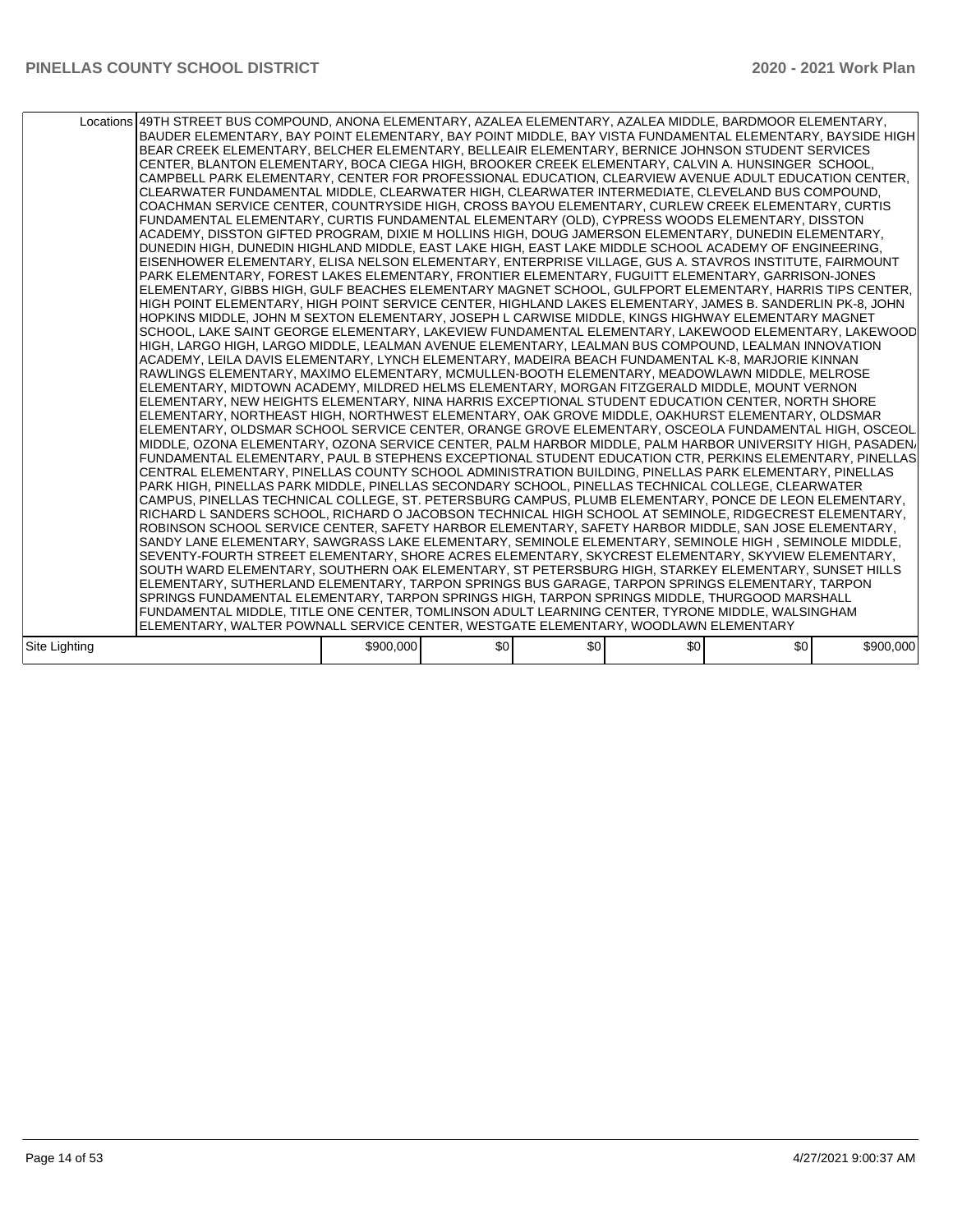|                 | Locations 49TH STREET BUS COMPOUND, ANONA ELEMENTARY, AZALEA ELEMENTARY, AZALEA MIDDLE, BARDMOOR ELEMENTARY,<br>BAUDER ELEMENTARY, BAY POINT ELEMENTARY, BAY POINT MIDDLE, BAY VISTA FUNDAMENTAL ELEMENTARY, BAYSIDE HIGH<br>BEAR CREEK ELEMENTARY, BELCHER ELEMENTARY, BELLEAIR ELEMENTARY, BERNICE JOHNSON STUDENT SERVICES<br>CENTER, BLANTON ELEMENTARY, BOCA CIEGA HIGH, BROOKER CREEK ELEMENTARY, CALVIN A. HUNSINGER SCHOOL,<br>CAMPBELL PARK ELEMENTARY, CENTER FOR PROFESSIONAL EDUCATION, CLEARVIEW AVENUE ADULT EDUCATION CENTER,<br>CLEARWATER FUNDAMENTAL MIDDLE, CLEARWATER HIGH, CLEARWATER INTERMEDIATE, CLEVELAND BUS COMPOUND,<br>COACHMAN SERVICE CENTER, COUNTRYSIDE HIGH, CROSS BAYOU ELEMENTARY, CURLEW CREEK ELEMENTARY, CURTIS<br>FUNDAMENTAL ELEMENTARY, CURTIS FUNDAMENTAL ELEMENTARY (OLD), CYPRESS WOODS ELEMENTARY, DISSTON<br>ACADEMY, DISSTON GIFTED PROGRAM, DIXIE M HOLLINS HIGH, DOUG JAMERSON ELEMENTARY, DUNEDIN ELEMENTARY,<br>DUNEDIN HIGH, DUNEDIN HIGHLAND MIDDLE, EAST LAKE HIGH, EAST LAKE MIDDLE SCHOOL ACADEMY OF ENGINEERING,<br>EISENHOWER ELEMENTARY, ELISA NELSON ELEMENTARY, ENTERPRISE VILLAGE, GUS A. STAVROS INSTITUTE, FAIRMOUNT<br>PARK ELEMENTARY, FOREST LAKES ELEMENTARY, FRONTIER ELEMENTARY, FUGUITT ELEMENTARY, GARRISON-JONES<br>ELEMENTARY, GIBBS HIGH, GULF BEACHES ELEMENTARY MAGNET SCHOOL, GULFPORT ELEMENTARY, HARRIS TIPS CENTER,<br>HIGH POINT ELEMENTARY, HIGH POINT SERVICE CENTER, HIGHLAND LAKES ELEMENTARY, JAMES B. SANDERLIN PK-8, JOHN<br>HOPKINS MIDDLE, JOHN M SEXTON ELEMENTARY, JOSEPH L CARWISE MIDDLE, KINGS HIGHWAY ELEMENTARY MAGNET<br>SCHOOL, LAKE SAINT GEORGE ELEMENTARY, LAKEVIEW FUNDAMENTAL ELEMENTARY, LAKEWOOD ELEMENTARY, LAKEWOOD<br>HIGH, LARGO HIGH, LARGO MIDDLE, LEALMAN AVENUE ELEMENTARY, LEALMAN BUS COMPOUND, LEALMAN INNOVATION<br>ACADEMY, LEILA DAVIS ELEMENTARY, LYNCH ELEMENTARY, MADEIRA BEACH FUNDAMENTAL K-8, MARJORIE KINNAN <br>RAWLINGS ELEMENTARY, MAXIMO ELEMENTARY, MCMULLEN-BOOTH ELEMENTARY, MEADOWLAWN MIDDLE, MELROSE<br>ELEMENTARY, MIDTOWN ACADEMY, MILDRED HELMS ELEMENTARY, MORGAN FITZGERALD MIDDLE, MOUNT VERNON<br>ELEMENTARY, NEW HEIGHTS ELEMENTARY, NINA HARRIS EXCEPTIONAL STUDENT EDUCATION CENTER, NORTH SHORE<br>ELEMENTARY, NORTHEAST HIGH, NORTHWEST ELEMENTARY, OAK GROVE MIDDLE, OAKHURST ELEMENTARY, OLDSMAR<br>ELEMENTARY, OLDSMAR SCHOOL SERVICE CENTER, ORANGE GROVE ELEMENTARY, OSCEOLA FUNDAMENTAL HIGH, OSCEOL<br>MIDDLE, OZONA ELEMENTARY, OZONA SERVICE CENTER, PALM HARBOR MIDDLE, PALM HARBOR UNIVERSITY HIGH, PASADEN/<br>FUNDAMENTAL ELEMENTARY, PAUL B STEPHENS EXCEPTIONAL STUDENT EDUCATION CTR, PERKINS ELEMENTARY, PINELLAS<br>CENTRAL ELEMENTARY, PINELLAS COUNTY SCHOOL ADMINISTRATION BUILDING, PINELLAS PARK ELEMENTARY, PINELLAS<br>PARK HIGH, PINELLAS PARK MIDDLE, PINELLAS SECONDARY SCHOOL, PINELLAS TECHNICAL COLLEGE, CLEARWATER<br> CAMPUS, PINELLAS TECHNICAL COLLEGE, ST. PETERSBURG CAMPUS, PLUMB ELEMENTARY, PONCE DE LEON ELEMENTARY,<br>RICHARD L SANDERS SCHOOL, RICHARD O JACOBSON TECHNICAL HIGH SCHOOL AT SEMINOLE, RIDGECREST ELEMENTARY,<br>ROBINSON SCHOOL SERVICE CENTER, SAFETY HARBOR ELEMENTARY, SAFETY HARBOR MIDDLE, SAN JOSE ELEMENTARY,<br>SANDY LANE ELEMENTARY, SAWGRASS LAKE ELEMENTARY, SEMINOLE ELEMENTARY, SEMINOLE HIGH, SEMINOLE MIDDLE,<br>SEVENTY-FOURTH STREET ELEMENTARY, SHORE ACRES ELEMENTARY, SKYCREST ELEMENTARY, SKYVIEW ELEMENTARY,<br>SOUTH WARD ELEMENTARY, SOUTHERN OAK ELEMENTARY, ST PETERSBURG HIGH, STARKEY ELEMENTARY, SUNSET HILLS<br>IELEMENTARY, SUTHERLAND ELEMENTARY, TARPON SPRINGS BUS GARAGE, TARPON SPRINGS ELEMENTARY, TARPON<br>SPRINGS FUNDAMENTAL ELEMENTARY, TARPON SPRINGS HIGH, TARPON SPRINGS MIDDLE, THURGOOD MARSHALL<br>FUNDAMENTAL MIDDLE, TITLE ONE CENTER, TOMLINSON ADULT LEARNING CENTER, TYRONE MIDDLE, WALSINGHAM |           |     |     |     |     |           |
|-----------------|------------------------------------------------------------------------------------------------------------------------------------------------------------------------------------------------------------------------------------------------------------------------------------------------------------------------------------------------------------------------------------------------------------------------------------------------------------------------------------------------------------------------------------------------------------------------------------------------------------------------------------------------------------------------------------------------------------------------------------------------------------------------------------------------------------------------------------------------------------------------------------------------------------------------------------------------------------------------------------------------------------------------------------------------------------------------------------------------------------------------------------------------------------------------------------------------------------------------------------------------------------------------------------------------------------------------------------------------------------------------------------------------------------------------------------------------------------------------------------------------------------------------------------------------------------------------------------------------------------------------------------------------------------------------------------------------------------------------------------------------------------------------------------------------------------------------------------------------------------------------------------------------------------------------------------------------------------------------------------------------------------------------------------------------------------------------------------------------------------------------------------------------------------------------------------------------------------------------------------------------------------------------------------------------------------------------------------------------------------------------------------------------------------------------------------------------------------------------------------------------------------------------------------------------------------------------------------------------------------------------------------------------------------------------------------------------------------------------------------------------------------------------------------------------------------------------------------------------------------------------------------------------------------------------------------------------------------------------------------------------------------------------------------------------------------------------------------------------------------------------------------------------------------------------------------------------------------------------------------------------------------------------------------------------------------------------------------------------------------------------------------------------------------------------------------------------------------------------------------------------------------------------------------------------------------------------------------------------------------------------------------------------------------------------------------------------------------------------------------------------------------------------------------------------------------------------------------------------------------------------|-----------|-----|-----|-----|-----|-----------|
|                 | ELEMENTARY, WALTER POWNALL SERVICE CENTER, WESTGATE ELEMENTARY, WOODLAWN ELEMENTARY                                                                                                                                                                                                                                                                                                                                                                                                                                                                                                                                                                                                                                                                                                                                                                                                                                                                                                                                                                                                                                                                                                                                                                                                                                                                                                                                                                                                                                                                                                                                                                                                                                                                                                                                                                                                                                                                                                                                                                                                                                                                                                                                                                                                                                                                                                                                                                                                                                                                                                                                                                                                                                                                                                                                                                                                                                                                                                                                                                                                                                                                                                                                                                                                                                                                                                                                                                                                                                                                                                                                                                                                                                                                                                                                                                                    |           |     |     |     |     |           |
|                 |                                                                                                                                                                                                                                                                                                                                                                                                                                                                                                                                                                                                                                                                                                                                                                                                                                                                                                                                                                                                                                                                                                                                                                                                                                                                                                                                                                                                                                                                                                                                                                                                                                                                                                                                                                                                                                                                                                                                                                                                                                                                                                                                                                                                                                                                                                                                                                                                                                                                                                                                                                                                                                                                                                                                                                                                                                                                                                                                                                                                                                                                                                                                                                                                                                                                                                                                                                                                                                                                                                                                                                                                                                                                                                                                                                                                                                                                        |           |     |     |     |     |           |
| Sites & Grounds |                                                                                                                                                                                                                                                                                                                                                                                                                                                                                                                                                                                                                                                                                                                                                                                                                                                                                                                                                                                                                                                                                                                                                                                                                                                                                                                                                                                                                                                                                                                                                                                                                                                                                                                                                                                                                                                                                                                                                                                                                                                                                                                                                                                                                                                                                                                                                                                                                                                                                                                                                                                                                                                                                                                                                                                                                                                                                                                                                                                                                                                                                                                                                                                                                                                                                                                                                                                                                                                                                                                                                                                                                                                                                                                                                                                                                                                                        | \$170,000 | \$0 | \$0 | \$0 | \$0 | \$170,000 |
|                 |                                                                                                                                                                                                                                                                                                                                                                                                                                                                                                                                                                                                                                                                                                                                                                                                                                                                                                                                                                                                                                                                                                                                                                                                                                                                                                                                                                                                                                                                                                                                                                                                                                                                                                                                                                                                                                                                                                                                                                                                                                                                                                                                                                                                                                                                                                                                                                                                                                                                                                                                                                                                                                                                                                                                                                                                                                                                                                                                                                                                                                                                                                                                                                                                                                                                                                                                                                                                                                                                                                                                                                                                                                                                                                                                                                                                                                                                        |           |     |     |     |     |           |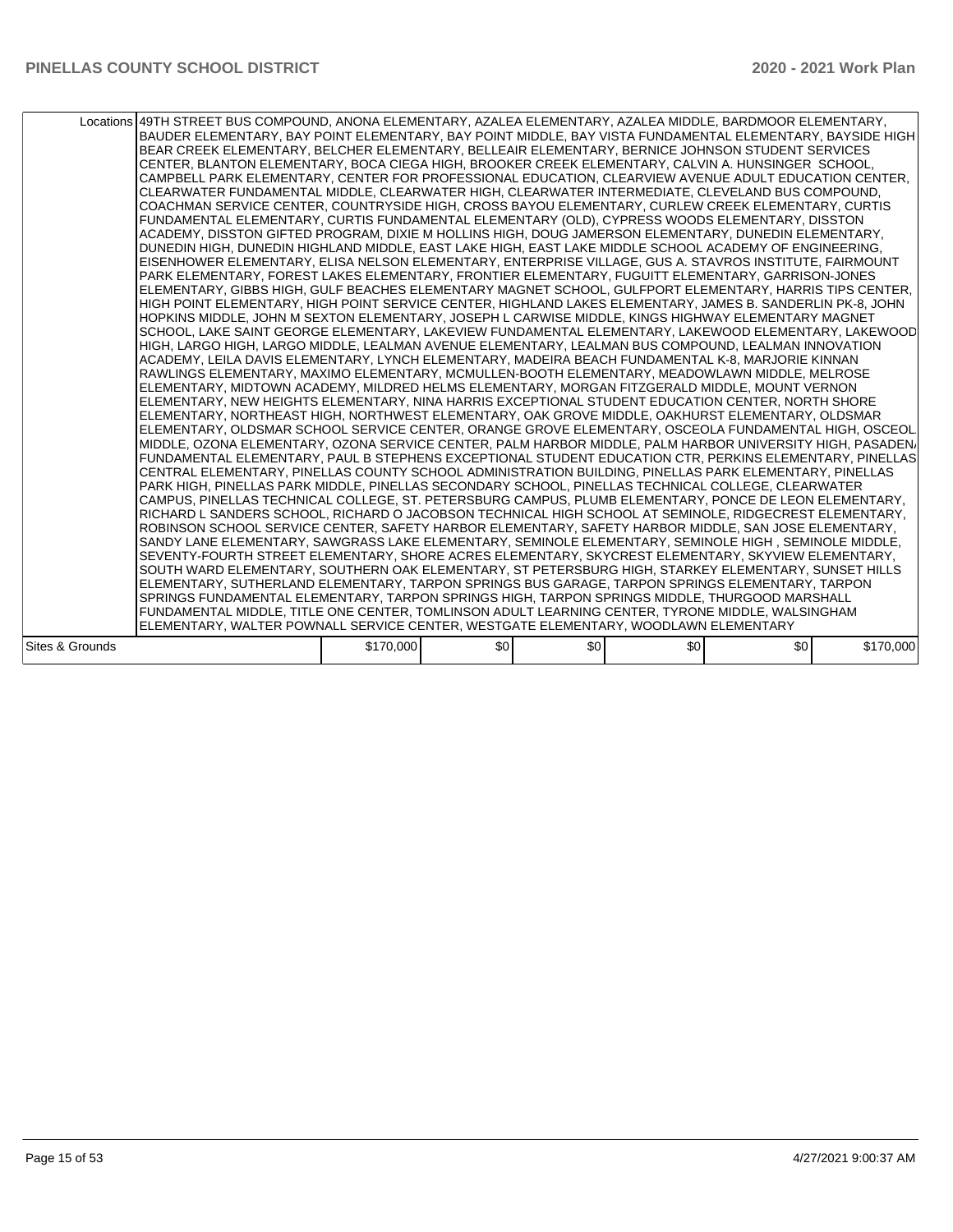|                | Locations 49TH STREET BUS COMPOUND, ANONA ELEMENTARY, AZALEA ELEMENTARY, AZALEA MIDDLE, BARDMOOR ELEMENTARY,<br>BAUDER ELEMENTARY, BAY POINT ELEMENTARY, BAY POINT MIDDLE, BAY VISTA FUNDAMENTAL ELEMENTARY, BAYSIDE HIGH<br>BEAR CREEK ELEMENTARY, BELCHER ELEMENTARY, BELLEAIR ELEMENTARY, BERNICE JOHNSON STUDENT SERVICES<br>CENTER, BLANTON ELEMENTARY, BOCA CIEGA HIGH, BROOKER CREEK ELEMENTARY, CALVIN A. HUNSINGER SCHOOL,<br>CAMPBELL PARK ELEMENTARY, CENTER FOR PROFESSIONAL EDUCATION, CLEARVIEW AVENUE ADULT EDUCATION CENTER,<br>CLEARWATER FUNDAMENTAL MIDDLE, CLEARWATER HIGH, CLEARWATER INTERMEDIATE, CLEVELAND BUS COMPOUND,<br>COACHMAN SERVICE CENTER, COUNTRYSIDE HIGH, CROSS BAYOU ELEMENTARY, CURLEW CREEK ELEMENTARY, CURTIS<br>FUNDAMENTAL ELEMENTARY, CURTIS FUNDAMENTAL ELEMENTARY (OLD), CYPRESS WOODS ELEMENTARY, DISSTON<br>ACADEMY, DISSTON GIFTED PROGRAM, DIXIE M HOLLINS HIGH, DOUG JAMERSON ELEMENTARY, DUNEDIN ELEMENTARY,<br>DUNEDIN HIGH, DUNEDIN HIGHLAND MIDDLE, EAST LAKE HIGH, EAST LAKE MIDDLE SCHOOL ACADEMY OF ENGINEERING,<br>EISENHOWER ELEMENTARY, ELISA NELSON ELEMENTARY, ENTERPRISE VILLAGE, GUS A. STAVROS INSTITUTE, FAIRMOUNT<br>PARK ELEMENTARY, FOREST LAKES ELEMENTARY, FRONTIER ELEMENTARY, FUGUITT ELEMENTARY, GARRISON-JONES<br>ELEMENTARY, GIBBS HIGH, GULF BEACHES ELEMENTARY MAGNET SCHOOL, GULFPORT ELEMENTARY, HARRIS TIPS CENTER,<br>HIGH POINT ELEMENTARY, HIGH POINT SERVICE CENTER, HIGHLAND LAKES ELEMENTARY, JAMES B. SANDERLIN PK-8, JOHN<br>HOPKINS MIDDLE, JOHN M SEXTON ELEMENTARY, JOSEPH L CARWISE MIDDLE, KINGS HIGHWAY ELEMENTARY MAGNET<br>SCHOOL, LAKE SAINT GEORGE ELEMENTARY, LAKEVIEW FUNDAMENTAL ELEMENTARY, LAKEWOOD ELEMENTARY, LAKEWOOD<br>HIGH, LARGO HIGH, LARGO MIDDLE, LEALMAN AVENUE ELEMENTARY, LEALMAN BUS COMPOUND, LEALMAN INNOVATION<br>ACADEMY, LEILA DAVIS ELEMENTARY, LYNCH ELEMENTARY, MADEIRA BEACH FUNDAMENTAL K-8, MARJORIE KINNAN <br>RAWLINGS ELEMENTARY, MAXIMO ELEMENTARY, MCMULLEN-BOOTH ELEMENTARY, MEADOWLAWN MIDDLE, MELROSE<br>ELEMENTARY, MIDTOWN ACADEMY, MILDRED HELMS ELEMENTARY, MORGAN FITZGERALD MIDDLE, MOUNT VERNON<br>ELEMENTARY, NEW HEIGHTS ELEMENTARY, NINA HARRIS EXCEPTIONAL STUDENT EDUCATION CENTER, NORTH SHORE<br>ELEMENTARY, NORTHEAST HIGH, NORTHWEST ELEMENTARY, OAK GROVE MIDDLE, OAKHURST ELEMENTARY, OLDSMAR<br>ELEMENTARY, OLDSMAR SCHOOL SERVICE CENTER, ORANGE GROVE ELEMENTARY, OSCEOLA FUNDAMENTAL HIGH, OSCEOL<br>MIDDLE, OZONA ELEMENTARY, OZONA SERVICE CENTER, PALM HARBOR MIDDLE, PALM HARBOR UNIVERSITY HIGH, PASADEN/<br>FUNDAMENTAL ELEMENTARY, PAUL B STEPHENS EXCEPTIONAL STUDENT EDUCATION CTR, PERKINS ELEMENTARY, PINELLAS<br>CENTRAL ELEMENTARY, PINELLAS COUNTY SCHOOL ADMINISTRATION BUILDING, PINELLAS PARK ELEMENTARY, PINELLAS<br>PARK HIGH. PINELLAS PARK MIDDLE. PINELLAS SECONDARY SCHOOL. PINELLAS TECHNICAL COLLEGE. CLEARWATER<br> CAMPUS, PINELLAS TECHNICAL COLLEGE, ST. PETERSBURG CAMPUS, PLUMB ELEMENTARY, PONCE DE LEON ELEMENTARY,<br>RICHARD L SANDERS SCHOOL, RICHARD O JACOBSON TECHNICAL HIGH SCHOOL AT SEMINOLE, RIDGECREST ELEMENTARY,<br>ROBINSON SCHOOL SERVICE CENTER, SAFETY HARBOR ELEMENTARY, SAFETY HARBOR MIDDLE, SAN JOSE ELEMENTARY,<br>SANDY LANE ELEMENTARY, SAWGRASS LAKE ELEMENTARY, SEMINOLE ELEMENTARY, SEMINOLE HIGH, SEMINOLE MIDDLE,<br>SEVENTY-FOURTH STREET ELEMENTARY, SHORE ACRES ELEMENTARY, SKYCREST ELEMENTARY, SKYVIEW ELEMENTARY,<br>SOUTH WARD ELEMENTARY, SOUTHERN OAK ELEMENTARY, ST PETERSBURG HIGH, STARKEY ELEMENTARY, SUNSET HILLS<br>ELEMENTARY, SUTHERLAND ELEMENTARY, TARPON SPRINGS BUS GARAGE, TARPON SPRINGS ELEMENTARY, TARPON<br>SPRINGS FUNDAMENTAL ELEMENTARY, TARPON SPRINGS HIGH, TARPON SPRINGS MIDDLE, THURGOOD MARSHALL<br>FUNDAMENTAL MIDDLE, TITLE ONE CENTER, TOMLINSON ADULT LEARNING CENTER, TYRONE MIDDLE, WALSINGHAM |           |     |     |     |     |           |
|----------------|-----------------------------------------------------------------------------------------------------------------------------------------------------------------------------------------------------------------------------------------------------------------------------------------------------------------------------------------------------------------------------------------------------------------------------------------------------------------------------------------------------------------------------------------------------------------------------------------------------------------------------------------------------------------------------------------------------------------------------------------------------------------------------------------------------------------------------------------------------------------------------------------------------------------------------------------------------------------------------------------------------------------------------------------------------------------------------------------------------------------------------------------------------------------------------------------------------------------------------------------------------------------------------------------------------------------------------------------------------------------------------------------------------------------------------------------------------------------------------------------------------------------------------------------------------------------------------------------------------------------------------------------------------------------------------------------------------------------------------------------------------------------------------------------------------------------------------------------------------------------------------------------------------------------------------------------------------------------------------------------------------------------------------------------------------------------------------------------------------------------------------------------------------------------------------------------------------------------------------------------------------------------------------------------------------------------------------------------------------------------------------------------------------------------------------------------------------------------------------------------------------------------------------------------------------------------------------------------------------------------------------------------------------------------------------------------------------------------------------------------------------------------------------------------------------------------------------------------------------------------------------------------------------------------------------------------------------------------------------------------------------------------------------------------------------------------------------------------------------------------------------------------------------------------------------------------------------------------------------------------------------------------------------------------------------------------------------------------------------------------------------------------------------------------------------------------------------------------------------------------------------------------------------------------------------------------------------------------------------------------------------------------------------------------------------------------------------------------------------------------------------------------------------------------------------------------------------------------------------------------------|-----------|-----|-----|-----|-----|-----------|
|                | ELEMENTARY, WALTER POWNALL SERVICE CENTER, WESTGATE ELEMENTARY, WOODLAWN ELEMENTARY                                                                                                                                                                                                                                                                                                                                                                                                                                                                                                                                                                                                                                                                                                                                                                                                                                                                                                                                                                                                                                                                                                                                                                                                                                                                                                                                                                                                                                                                                                                                                                                                                                                                                                                                                                                                                                                                                                                                                                                                                                                                                                                                                                                                                                                                                                                                                                                                                                                                                                                                                                                                                                                                                                                                                                                                                                                                                                                                                                                                                                                                                                                                                                                                                                                                                                                                                                                                                                                                                                                                                                                                                                                                                                                                                                                   |           |     |     |     |     |           |
| Portable Rehab |                                                                                                                                                                                                                                                                                                                                                                                                                                                                                                                                                                                                                                                                                                                                                                                                                                                                                                                                                                                                                                                                                                                                                                                                                                                                                                                                                                                                                                                                                                                                                                                                                                                                                                                                                                                                                                                                                                                                                                                                                                                                                                                                                                                                                                                                                                                                                                                                                                                                                                                                                                                                                                                                                                                                                                                                                                                                                                                                                                                                                                                                                                                                                                                                                                                                                                                                                                                                                                                                                                                                                                                                                                                                                                                                                                                                                                                                       | \$600,000 | \$0 | \$0 | \$0 | \$0 | \$600,000 |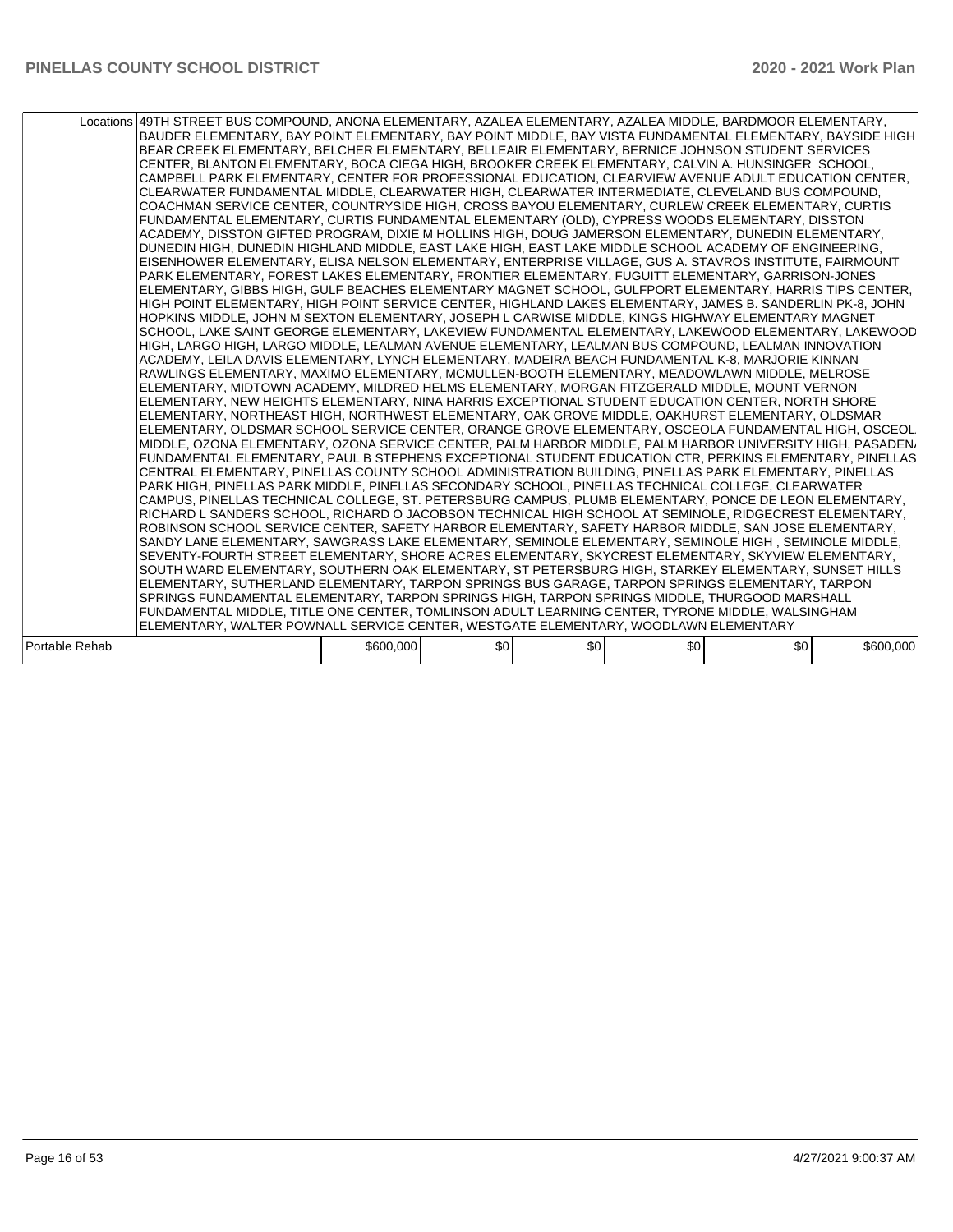|                                | Locations 49TH STREET BUS COMPOUND, ANONA ELEMENTARY, AZALEA ELEMENTARY, AZALEA MIDDLE, BARDMOOR ELEMENTARY,<br>BAUDER ELEMENTARY, BAY POINT ELEMENTARY, BAY POINT MIDDLE, BAY VISTA FUNDAMENTAL ELEMENTARY, BAYSIDE HIGH<br>BEAR CREEK ELEMENTARY, BELCHER ELEMENTARY, BELLEAIR ELEMENTARY, BERNICE JOHNSON STUDENT SERVICES<br>CENTER, BLANTON ELEMENTARY, BOCA CIEGA HIGH, BROOKER CREEK ELEMENTARY, CALVIN A. HUNSINGER SCHOOL,<br>CAMPBELL PARK ELEMENTARY, CENTER FOR PROFESSIONAL EDUCATION, CLEARVIEW AVENUE ADULT EDUCATION CENTER,<br>CLEARWATER FUNDAMENTAL MIDDLE, CLEARWATER HIGH, CLEARWATER INTERMEDIATE, CLEVELAND BUS COMPOUND,<br>COACHMAN SERVICE CENTER, COUNTRYSIDE HIGH, CROSS BAYOU ELEMENTARY, CURLEW CREEK ELEMENTARY, CURTIS <br>FUNDAMENTAL ELEMENTARY, CURTIS FUNDAMENTAL ELEMENTARY (OLD), CYPRESS WOODS ELEMENTARY, DISSTON<br>ACADEMY. DISSTON GIFTED PROGRAM. DIXIE M HOLLINS HIGH. DOUG JAMERSON ELEMENTARY. DUNEDIN ELEMENTARY.<br>DUNEDIN HIGH, DUNEDIN HIGHLAND MIDDLE, EAST LAKE HIGH, EAST LAKE MIDDLE SCHOOL ACADEMY OF ENGINEERING,<br>EISENHOWER ELEMENTARY, ELISA NELSON ELEMENTARY, ENTERPRISE VILLAGE, GUS A. STAVROS INSTITUTE, FAIRMOUNT<br>PARK ELEMENTARY, FOREST LAKES ELEMENTARY, FRONTIER ELEMENTARY, FUGUITT ELEMENTARY, GARRISON-JONES<br>ELEMENTARY, GIBBS HIGH, GULF BEACHES ELEMENTARY MAGNET SCHOOL, GULFPORT ELEMENTARY, HARRIS TIPS CENTER,<br>HIGH POINT ELEMENTARY, HIGH POINT SERVICE CENTER, HIGHLAND LAKES ELEMENTARY, JAMES B. SANDERLIN PK-8, JOHN<br>HOPKINS MIDDLE, JOHN M SEXTON ELEMENTARY, JOSEPH L CARWISE MIDDLE, KINGS HIGHWAY ELEMENTARY MAGNET<br>SCHOOL, LAKE SAINT GEORGE ELEMENTARY, LAKEVIEW FUNDAMENTAL ELEMENTARY, LAKEWOOD ELEMENTARY, LAKEWOOD<br>HIGH, LARGO HIGH, LARGO MIDDLE, LEALMAN AVENUE ELEMENTARY, LEALMAN BUS COMPOUND, LEALMAN INNOVATION<br>ACADEMY, LEILA DAVIS ELEMENTARY, LYNCH ELEMENTARY, MADEIRA BEACH FUNDAMENTAL K-8, MARJORIE KINNAN <br>RAWLINGS ELEMENTARY, MAXIMO ELEMENTARY, MCMULLEN-BOOTH ELEMENTARY, MEADOWLAWN MIDDLE, MELROSE<br>ELEMENTARY, MIDTOWN ACADEMY, MILDRED HELMS ELEMENTARY, MORGAN FITZGERALD MIDDLE, MOUNT VERNON<br>IELEMENTARY. NEW HEIGHTS ELEMENTARY. NINA HARRIS EXCEPTIONAL STUDENT EDUCATION CENTER. NORTH SHORE<br>ELEMENTARY, NORTHEAST HIGH, NORTHWEST ELEMENTARY, OAK GROVE MIDDLE, OAKHURST ELEMENTARY, OLDSMAR<br>ELEMENTARY, OLDSMAR SCHOOL SERVICE CENTER, ORANGE GROVE ELEMENTARY, OSCEOLA FUNDAMENTAL HIGH, OSCEOL<br>MIDDLE, OZONA ELEMENTARY, OZONA SERVICE CENTER, PALM HARBOR MIDDLE, PALM HARBOR UNIVERSITY HIGH, PASADEN/<br> FUNDAMENTAL ELEMENTARY, PAUL B STEPHENS EXCEPTIONAL STUDENT EDUCATION CTR, PERKINS ELEMENTARY, PINELLAS<br>CENTRAL ELEMENTARY, PINELLAS COUNTY SCHOOL ADMINISTRATION BUILDING, PINELLAS PARK ELEMENTARY, PINELLAS<br>PARK HIGH. PINELLAS PARK MIDDLE. PINELLAS SECONDARY SCHOOL. PINELLAS TECHNICAL COLLEGE. CLEARWATER<br>CAMPUS, PINELLAS TECHNICAL COLLEGE, ST. PETERSBURG CAMPUS, PLUMB ELEMENTARY, PONCE DE LEON ELEMENTARY,<br>RICHARD L SANDERS SCHOOL, RICHARD O JACOBSON TECHNICAL HIGH SCHOOL AT SEMINOLE, RIDGECREST ELEMENTARY,<br>ROBINSON SCHOOL SERVICE CENTER, SAFETY HARBOR ELEMENTARY, SAFETY HARBOR MIDDLE, SAN JOSE ELEMENTARY,<br>SANDY LANE ELEMENTARY, SAWGRASS LAKE ELEMENTARY, SEMINOLE ELEMENTARY, SEMINOLE HIGH , SEMINOLE MIDDLE,<br>SEVENTY-FOURTH STREET ELEMENTARY, SHORE ACRES ELEMENTARY, SKYCREST ELEMENTARY, SKYVIEW ELEMENTARY,<br>SOUTH WARD ELEMENTARY, SOUTHERN OAK ELEMENTARY, ST PETERSBURG HIGH, STARKEY ELEMENTARY, SUNSET HILLS<br>ELEMENTARY, SUTHERLAND ELEMENTARY, TARPON SPRINGS BUS GARAGE, TARPON SPRINGS ELEMENTARY, TARPON<br>SPRINGS FUNDAMENTAL ELEMENTARY, TARPON SPRINGS HIGH, TARPON SPRINGS MIDDLE, THURGOOD MARSHALL<br>FUNDAMENTAL MIDDLE, TITLE ONE CENTER, TOMLINSON ADULT LEARNING CENTER, TYRONE MIDDLE, WALSINGHAM |             |             |             |             |             |              |
|--------------------------------|--------------------------------------------------------------------------------------------------------------------------------------------------------------------------------------------------------------------------------------------------------------------------------------------------------------------------------------------------------------------------------------------------------------------------------------------------------------------------------------------------------------------------------------------------------------------------------------------------------------------------------------------------------------------------------------------------------------------------------------------------------------------------------------------------------------------------------------------------------------------------------------------------------------------------------------------------------------------------------------------------------------------------------------------------------------------------------------------------------------------------------------------------------------------------------------------------------------------------------------------------------------------------------------------------------------------------------------------------------------------------------------------------------------------------------------------------------------------------------------------------------------------------------------------------------------------------------------------------------------------------------------------------------------------------------------------------------------------------------------------------------------------------------------------------------------------------------------------------------------------------------------------------------------------------------------------------------------------------------------------------------------------------------------------------------------------------------------------------------------------------------------------------------------------------------------------------------------------------------------------------------------------------------------------------------------------------------------------------------------------------------------------------------------------------------------------------------------------------------------------------------------------------------------------------------------------------------------------------------------------------------------------------------------------------------------------------------------------------------------------------------------------------------------------------------------------------------------------------------------------------------------------------------------------------------------------------------------------------------------------------------------------------------------------------------------------------------------------------------------------------------------------------------------------------------------------------------------------------------------------------------------------------------------------------------------------------------------------------------------------------------------------------------------------------------------------------------------------------------------------------------------------------------------------------------------------------------------------------------------------------------------------------------------------------------------------------------------------------------------------------------------------------------------------------------------------------------------------------------------------------|-------------|-------------|-------------|-------------|-------------|--------------|
|                                | ELEMENTARY, WALTER POWNALL SERVICE CENTER, WESTGATE ELEMENTARY, WOODLAWN ELEMENTARY                                                                                                                                                                                                                                                                                                                                                                                                                                                                                                                                                                                                                                                                                                                                                                                                                                                                                                                                                                                                                                                                                                                                                                                                                                                                                                                                                                                                                                                                                                                                                                                                                                                                                                                                                                                                                                                                                                                                                                                                                                                                                                                                                                                                                                                                                                                                                                                                                                                                                                                                                                                                                                                                                                                                                                                                                                                                                                                                                                                                                                                                                                                                                                                                                                                                                                                                                                                                                                                                                                                                                                                                                                                                                                                                                                                      |             |             |             |             |             |              |
|                                |                                                                                                                                                                                                                                                                                                                                                                                                                                                                                                                                                                                                                                                                                                                                                                                                                                                                                                                                                                                                                                                                                                                                                                                                                                                                                                                                                                                                                                                                                                                                                                                                                                                                                                                                                                                                                                                                                                                                                                                                                                                                                                                                                                                                                                                                                                                                                                                                                                                                                                                                                                                                                                                                                                                                                                                                                                                                                                                                                                                                                                                                                                                                                                                                                                                                                                                                                                                                                                                                                                                                                                                                                                                                                                                                                                                                                                                                          |             |             |             |             |             |              |
| <b>Curriculum Enhancements</b> |                                                                                                                                                                                                                                                                                                                                                                                                                                                                                                                                                                                                                                                                                                                                                                                                                                                                                                                                                                                                                                                                                                                                                                                                                                                                                                                                                                                                                                                                                                                                                                                                                                                                                                                                                                                                                                                                                                                                                                                                                                                                                                                                                                                                                                                                                                                                                                                                                                                                                                                                                                                                                                                                                                                                                                                                                                                                                                                                                                                                                                                                                                                                                                                                                                                                                                                                                                                                                                                                                                                                                                                                                                                                                                                                                                                                                                                                          | \$5,000,000 | \$5,000,000 | \$5,000,000 | \$5,000,000 | \$5,000,000 | \$25,000,000 |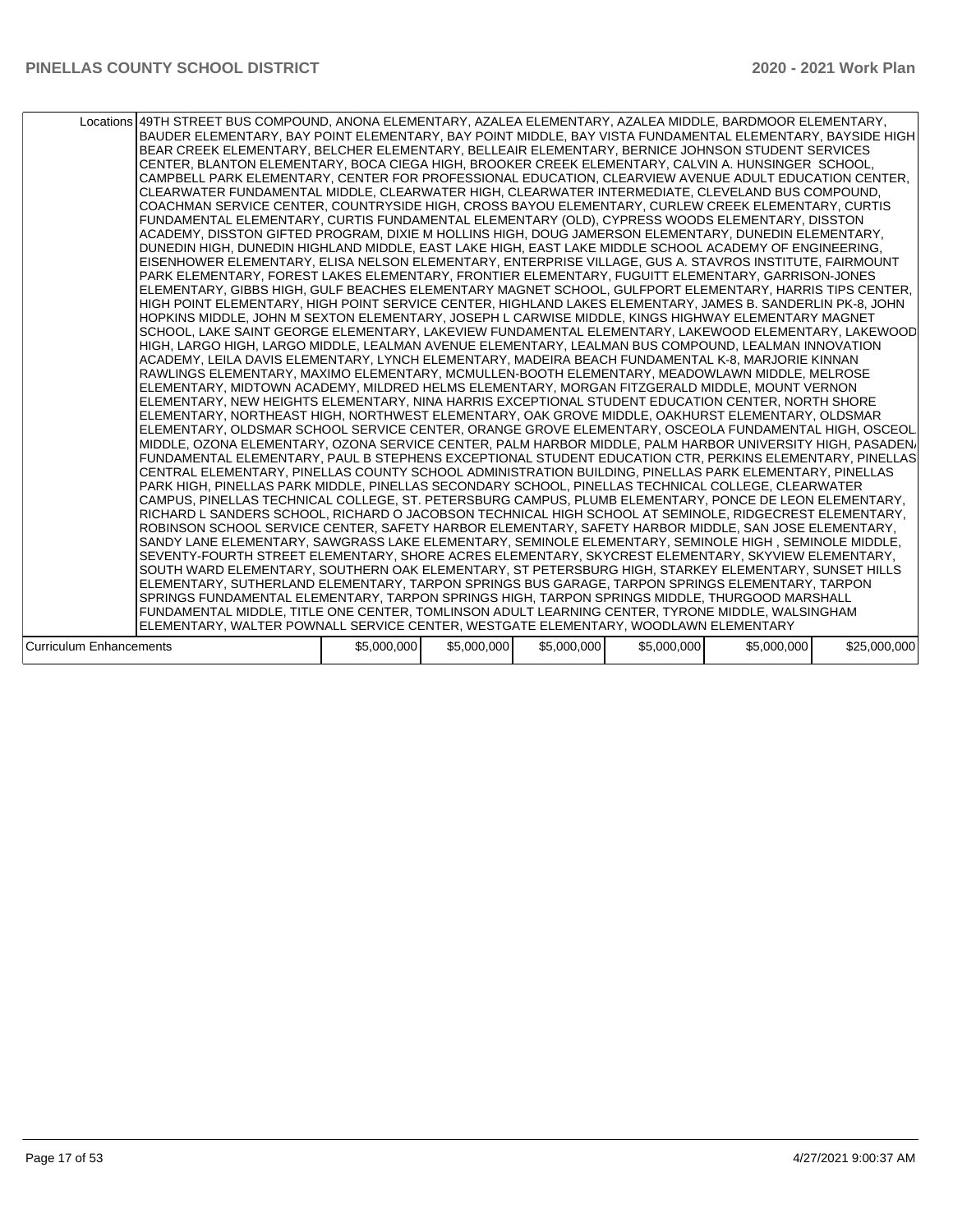|             | Locations 49TH STREET BUS COMPOUND, ANONA ELEMENTARY, AZALEA ELEMENTARY, AZALEA MIDDLE, BARDMOOR ELEMENTARY,<br>BAUDER ELEMENTARY, BAY POINT ELEMENTARY, BAY POINT MIDDLE, BAY VISTA FUNDAMENTAL ELEMENTARY, BAYSIDE HIGH<br>BEAR CREEK ELEMENTARY, BELCHER ELEMENTARY, BELLEAIR ELEMENTARY, BERNICE JOHNSON STUDENT SERVICES<br>CENTER, BLANTON ELEMENTARY, BOCA CIEGA HIGH, BROOKER CREEK ELEMENTARY, CALVIN A. HUNSINGER SCHOOL,<br>CAMPBELL PARK ELEMENTARY, CENTER FOR PROFESSIONAL EDUCATION, CLEARVIEW AVENUE ADULT EDUCATION CENTER,<br>ICLEARWATER FUNDAMENTAL MIDDLE. CLEARWATER HIGH. CLEARWATER INTERMEDIATE. CLEVELAND BUS COMPOUND.<br>COACHMAN SERVICE CENTER, COUNTRYSIDE HIGH, CROSS BAYOU ELEMENTARY, CURLEW CREEK ELEMENTARY, CURTIS<br>FUNDAMENTAL ELEMENTARY, CURTIS FUNDAMENTAL ELEMENTARY (OLD), CYPRESS WOODS ELEMENTARY, DISSTON<br>ACADEMY, DISSTON GIFTED PROGRAM, DIXIE M HOLLINS HIGH, DOUG JAMERSON ELEMENTARY, DUNEDIN ELEMENTARY,<br>DUNEDIN HIGH. DUNEDIN HIGHLAND MIDDLE. EAST LAKE HIGH. EAST LAKE MIDDLE SCHOOL ACADEMY OF ENGINEERING.<br>EISENHOWER ELEMENTARY, ELISA NELSON ELEMENTARY, ENTERPRISE VILLAGE, GUS A. STAVROS INSTITUTE, FAIRMOUNT<br>PARK ELEMENTARY, FOREST LAKES ELEMENTARY, FRONTIER ELEMENTARY, FUGUITT ELEMENTARY, GARRISON-JONES<br>ELEMENTARY, GIBBS HIGH, GULF BEACHES ELEMENTARY MAGNET SCHOOL, GULFPORT ELEMENTARY, HARRIS TIPS CENTER,<br>HIGH POINT ELEMENTARY, HIGH POINT SERVICE CENTER, HIGHLAND LAKES ELEMENTARY, JAMES B. SANDERLIN PK-8, JOHN<br>HOPKINS MIDDLE, JOHN M SEXTON ELEMENTARY, JOSEPH L CARWISE MIDDLE, KINGS HIGHWAY ELEMENTARY MAGNET<br>SCHOOL, LAKE SAINT GEORGE ELEMENTARY, LAKEVIEW FUNDAMENTAL ELEMENTARY, LAKEWOOD ELEMENTARY, LAKEWOOD<br>HIGH, LARGO HIGH, LARGO MIDDLE, LEALMAN AVENUE ELEMENTARY, LEALMAN BUS COMPOUND, LEALMAN INNOVATION<br>ACADEMY, LEILA DAVIS ELEMENTARY, LYNCH ELEMENTARY, MADEIRA BEACH FUNDAMENTAL K-8, MARJORIE KINNAN <br>RAWLINGS ELEMENTARY, MAXIMO ELEMENTARY, MCMULLEN-BOOTH ELEMENTARY, MEADOWLAWN MIDDLE, MELROSE<br>ELEMENTARY, MIDTOWN ACADEMY, MILDRED HELMS ELEMENTARY, MORGAN FITZGERALD MIDDLE, MOUNT VERNON<br>ELEMENTARY, NEW HEIGHTS ELEMENTARY, NINA HARRIS EXCEPTIONAL STUDENT EDUCATION CENTER, NORTH SHORE<br>ELEMENTARY, NORTHEAST HIGH, NORTHWEST ELEMENTARY, OAK GROVE MIDDLE, OAKHURST ELEMENTARY, OLDSMAR<br>ELEMENTARY, OLDSMAR SCHOOL SERVICE CENTER, ORANGE GROVE ELEMENTARY, OSCEOLA FUNDAMENTAL HIGH, OSCEOL<br>IMIDDLE. OZONA ELEMENTARY. OZONA SERVICE CENTER. PALM HARBOR MIDDLE. PALM HARBOR UNIVERSITY HIGH. PASADEN/<br>FUNDAMENTAL ELEMENTARY, PAUL B STEPHENS EXCEPTIONAL STUDENT EDUCATION CTR, PERKINS ELEMENTARY, PINELLAS<br>CENTRAL ELEMENTARY, PINELLAS COUNTY SCHOOL ADMINISTRATION BUILDING, PINELLAS PARK ELEMENTARY, PINELLAS<br>PARK HIGH, PINELLAS PARK MIDDLE, PINELLAS SECONDARY SCHOOL, PINELLAS TECHNICAL COLLEGE, CLEARWATER<br> CAMPUS, PINELLAS TECHNICAL COLLEGE, ST. PETERSBURG CAMPUS, PLUMB ELEMENTARY, PONCE DE LEON ELEMENTARY,<br>RICHARD L SANDERS SCHOOL, RICHARD O JACOBSON TECHNICAL HIGH SCHOOL AT SEMINOLE, RIDGECREST ELEMENTARY,<br>ROBINSON SCHOOL SERVICE CENTER, SAFETY HARBOR ELEMENTARY, SAFETY HARBOR MIDDLE, SAN JOSE ELEMENTARY,<br>SANDY LANE ELEMENTARY, SAWGRASS LAKE ELEMENTARY, SEMINOLE ELEMENTARY, SEMINOLE HIGH, SEMINOLE MIDDLE,<br>SEVENTY-FOURTH STREET ELEMENTARY, SHORE ACRES ELEMENTARY, SKYCREST ELEMENTARY, SKYVIEW ELEMENTARY,<br>SOUTH WARD ELEMENTARY, SOUTHERN OAK ELEMENTARY, ST PETERSBURG HIGH, STARKEY ELEMENTARY, SUNSET HILLS<br>IELEMENTARY, SUTHERLAND ELEMENTARY, TARPON SPRINGS BUS GARAGE, TARPON SPRINGS ELEMENTARY, TARPON<br>SPRINGS FUNDAMENTAL ELEMENTARY, TARPON SPRINGS HIGH, TARPON SPRINGS MIDDLE, THURGOOD MARSHALL<br>FUNDAMENTAL MIDDLE, TITLE ONE CENTER, TOMLINSON ADULT LEARNING CENTER, TYRONE MIDDLE, WALSINGHAM<br>ELEMENTARY, WALTER POWNALL SERVICE CENTER, WESTGATE ELEMENTARY, WOODLAWN ELEMENTARY |           |     |     |     |     |           |
|-------------|-----------------------------------------------------------------------------------------------------------------------------------------------------------------------------------------------------------------------------------------------------------------------------------------------------------------------------------------------------------------------------------------------------------------------------------------------------------------------------------------------------------------------------------------------------------------------------------------------------------------------------------------------------------------------------------------------------------------------------------------------------------------------------------------------------------------------------------------------------------------------------------------------------------------------------------------------------------------------------------------------------------------------------------------------------------------------------------------------------------------------------------------------------------------------------------------------------------------------------------------------------------------------------------------------------------------------------------------------------------------------------------------------------------------------------------------------------------------------------------------------------------------------------------------------------------------------------------------------------------------------------------------------------------------------------------------------------------------------------------------------------------------------------------------------------------------------------------------------------------------------------------------------------------------------------------------------------------------------------------------------------------------------------------------------------------------------------------------------------------------------------------------------------------------------------------------------------------------------------------------------------------------------------------------------------------------------------------------------------------------------------------------------------------------------------------------------------------------------------------------------------------------------------------------------------------------------------------------------------------------------------------------------------------------------------------------------------------------------------------------------------------------------------------------------------------------------------------------------------------------------------------------------------------------------------------------------------------------------------------------------------------------------------------------------------------------------------------------------------------------------------------------------------------------------------------------------------------------------------------------------------------------------------------------------------------------------------------------------------------------------------------------------------------------------------------------------------------------------------------------------------------------------------------------------------------------------------------------------------------------------------------------------------------------------------------------------------------------------------------------------------------------------------------------------------------------------------------------------------------------------------------------------------------------------------------------------------------------|-----------|-----|-----|-----|-----|-----------|
|             |                                                                                                                                                                                                                                                                                                                                                                                                                                                                                                                                                                                                                                                                                                                                                                                                                                                                                                                                                                                                                                                                                                                                                                                                                                                                                                                                                                                                                                                                                                                                                                                                                                                                                                                                                                                                                                                                                                                                                                                                                                                                                                                                                                                                                                                                                                                                                                                                                                                                                                                                                                                                                                                                                                                                                                                                                                                                                                                                                                                                                                                                                                                                                                                                                                                                                                                                                                                                                                                                                                                                                                                                                                                                                                                                                                                                                                                                                                                                                                 |           |     |     |     |     |           |
| Playgrounds |                                                                                                                                                                                                                                                                                                                                                                                                                                                                                                                                                                                                                                                                                                                                                                                                                                                                                                                                                                                                                                                                                                                                                                                                                                                                                                                                                                                                                                                                                                                                                                                                                                                                                                                                                                                                                                                                                                                                                                                                                                                                                                                                                                                                                                                                                                                                                                                                                                                                                                                                                                                                                                                                                                                                                                                                                                                                                                                                                                                                                                                                                                                                                                                                                                                                                                                                                                                                                                                                                                                                                                                                                                                                                                                                                                                                                                                                                                                                                                 | \$500,000 | \$0 | \$0 | \$0 | \$0 | \$500,000 |
|             |                                                                                                                                                                                                                                                                                                                                                                                                                                                                                                                                                                                                                                                                                                                                                                                                                                                                                                                                                                                                                                                                                                                                                                                                                                                                                                                                                                                                                                                                                                                                                                                                                                                                                                                                                                                                                                                                                                                                                                                                                                                                                                                                                                                                                                                                                                                                                                                                                                                                                                                                                                                                                                                                                                                                                                                                                                                                                                                                                                                                                                                                                                                                                                                                                                                                                                                                                                                                                                                                                                                                                                                                                                                                                                                                                                                                                                                                                                                                                                 |           |     |     |     |     |           |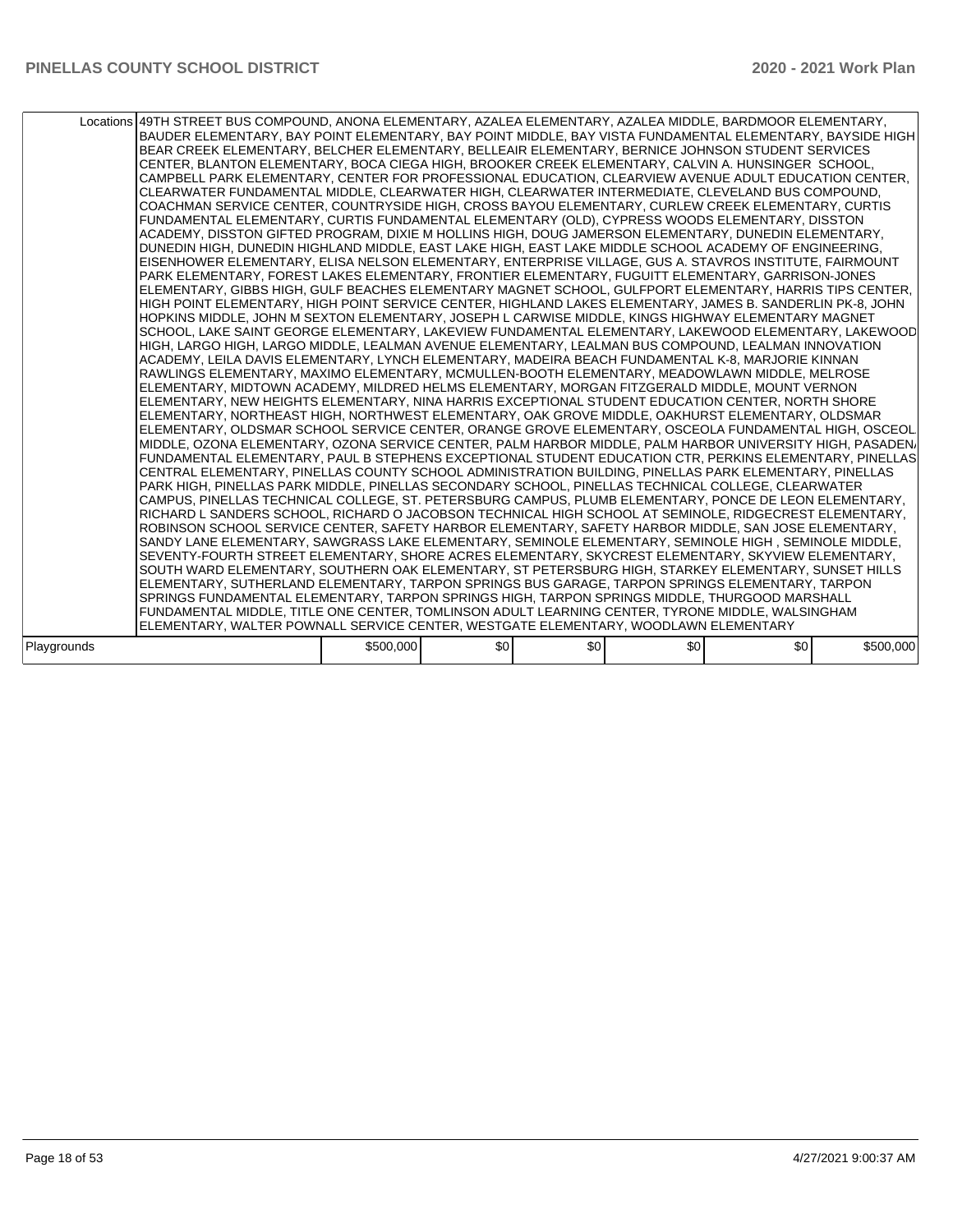| Locations 49TH STREET BUS COMPOUND, ANONA ELEMENTARY, AZALEA ELEMENTARY, AZALEA MIDDLE, BARDMOOR ELEMENTARY, |                                                                                     |     |     |     | BEAR CREEK ELEMENTARY, BELCHER ELEMENTARY, BELLEAIR ELEMENTARY, BERNICE JOHNSON STUDENT SERVICES<br>CENTER, BLANTON ELEMENTARY, BOCA CIEGA HIGH, BROOKER CREEK ELEMENTARY, CALVIN A. HUNSINGER SCHOOL,<br>CAMPBELL PARK ELEMENTARY, CENTER FOR PROFESSIONAL EDUCATION, CLEARVIEW AVENUE ADULT EDUCATION CENTER,<br>CLEARWATER FUNDAMENTAL MIDDLE, CLEARWATER HIGH, CLEARWATER INTERMEDIATE, CLEVELAND BUS COMPOUND,<br>COACHMAN SERVICE CENTER, COUNTRYSIDE HIGH, CROSS BAYOU ELEMENTARY, CURLEW CREEK ELEMENTARY, CURTIS<br>FUNDAMENTAL ELEMENTARY, CURTIS FUNDAMENTAL ELEMENTARY (OLD), CYPRESS WOODS ELEMENTARY, DISSTON<br>ACADEMY, DISSTON GIFTED PROGRAM, DIXIE M HOLLINS HIGH, DOUG JAMERSON ELEMENTARY, DUNEDIN ELEMENTARY,<br>DUNEDIN HIGH, DUNEDIN HIGHLAND MIDDLE, EAST LAKE HIGH, EAST LAKE MIDDLE SCHOOL ACADEMY OF ENGINEERING,<br>EISENHOWER ELEMENTARY, ELISA NELSON ELEMENTARY, ENTERPRISE VILLAGE, GUS A. STAVROS INSTITUTE, FAIRMOUNT<br>PARK ELEMENTARY, FOREST LAKES ELEMENTARY, FRONTIER ELEMENTARY, FUGUITT ELEMENTARY, GARRISON-JONES<br>ELEMENTARY, GIBBS HIGH, GULF BEACHES ELEMENTARY MAGNET SCHOOL, GULFPORT ELEMENTARY, HARRIS TIPS CENTER,<br>HIGH POINT ELEMENTARY, HIGH POINT SERVICE CENTER, HIGHLAND LAKES ELEMENTARY, JAMES B. SANDERLIN PK-8, JOHN<br>HOPKINS MIDDLE, JOHN M SEXTON ELEMENTARY, JOSEPH L CARWISE MIDDLE, KINGS HIGHWAY ELEMENTARY MAGNET<br>HIGH, LARGO HIGH, LARGO MIDDLE, LEALMAN AVENUE ELEMENTARY, LEALMAN BUS COMPOUND, LEALMAN INNOVATION<br>ACADEMY, LEILA DAVIS ELEMENTARY, LYNCH ELEMENTARY, MADEIRA BEACH FUNDAMENTAL K-8, MARJORIE KINNAN <br>RAWLINGS ELEMENTARY, MAXIMO ELEMENTARY, MCMULLEN-BOOTH ELEMENTARY, MEADOWLAWN MIDDLE, MELROSE<br>ELEMENTARY, MIDTOWN ACADEMY, MILDRED HELMS ELEMENTARY, MORGAN FITZGERALD MIDDLE, MOUNT VERNON<br>ELEMENTARY, NEW HEIGHTS ELEMENTARY, NINA HARRIS EXCEPTIONAL STUDENT EDUCATION CENTER, NORTH SHORE<br>ELEMENTARY, NORTHEAST HIGH, NORTHWEST ELEMENTARY, OAK GROVE MIDDLE, OAKHURST ELEMENTARY, OLDSMAR<br>ELEMENTARY, OLDSMAR SCHOOL SERVICE CENTER, ORANGE GROVE ELEMENTARY, OSCEOLA FUNDAMENTAL HIGH, OSCEOL<br>CENTRAL ELEMENTARY, PINELLAS COUNTY SCHOOL ADMINISTRATION BUILDING, PINELLAS PARK ELEMENTARY, PINELLAS<br>PARK HIGH. PINELLAS PARK MIDDLE. PINELLAS SECONDARY SCHOOL. PINELLAS TECHNICAL COLLEGE. CLEARWATER<br> CAMPUS, PINELLAS TECHNICAL COLLEGE, ST. PETERSBURG CAMPUS, PLUMB ELEMENTARY, PONCE DE LEON ELEMENTARY,<br>RICHARD L SANDERS SCHOOL, RICHARD O JACOBSON TECHNICAL HIGH SCHOOL AT SEMINOLE, RIDGECREST ELEMENTARY,<br>ROBINSON SCHOOL SERVICE CENTER, SAFETY HARBOR ELEMENTARY, SAFETY HARBOR MIDDLE, SAN JOSE ELEMENTARY,<br>SANDY LANE ELEMENTARY, SAWGRASS LAKE ELEMENTARY, SEMINOLE ELEMENTARY, SEMINOLE HIGH, SEMINOLE MIDDLE,<br>SEVENTY-FOURTH STREET ELEMENTARY, SHORE ACRES ELEMENTARY, SKYCREST ELEMENTARY, SKYVIEW ELEMENTARY,<br>SOUTH WARD ELEMENTARY, SOUTHERN OAK ELEMENTARY, ST PETERSBURG HIGH, STARKEY ELEMENTARY, SUNSET HILLS<br>ELEMENTARY, SUTHERLAND ELEMENTARY, TARPON SPRINGS BUS GARAGE, TARPON SPRINGS ELEMENTARY, TARPON<br>SPRINGS FUNDAMENTAL ELEMENTARY, TARPON SPRINGS HIGH, TARPON SPRINGS MIDDLE, THURGOOD MARSHALL<br>FUNDAMENTAL MIDDLE, TITLE ONE CENTER, TOMLINSON ADULT LEARNING CENTER, TYRONE MIDDLE, WALSINGHAM | BAUDER ELEMENTARY, BAY POINT ELEMENTARY, BAY POINT MIDDLE, BAY VISTA FUNDAMENTAL ELEMENTARY, BAYSIDE HIGH<br>SCHOOL, LAKE SAINT GEORGE ELEMENTARY, LAKEVIEW FUNDAMENTAL ELEMENTARY, LAKEWOOD ELEMENTARY, LAKEWOOD<br>MIDDLE, OZONA ELEMENTARY, OZONA SERVICE CENTER, PALM HARBOR MIDDLE, PALM HARBOR UNIVERSITY HIGH, PASADEN/<br>FUNDAMENTAL ELEMENTARY, PAUL B STEPHENS EXCEPTIONAL STUDENT EDUCATION CTR, PERKINS ELEMENTARY, PINELLAS |
|--------------------------------------------------------------------------------------------------------------|-------------------------------------------------------------------------------------|-----|-----|-----|----------------------------------------------------------------------------------------------------------------------------------------------------------------------------------------------------------------------------------------------------------------------------------------------------------------------------------------------------------------------------------------------------------------------------------------------------------------------------------------------------------------------------------------------------------------------------------------------------------------------------------------------------------------------------------------------------------------------------------------------------------------------------------------------------------------------------------------------------------------------------------------------------------------------------------------------------------------------------------------------------------------------------------------------------------------------------------------------------------------------------------------------------------------------------------------------------------------------------------------------------------------------------------------------------------------------------------------------------------------------------------------------------------------------------------------------------------------------------------------------------------------------------------------------------------------------------------------------------------------------------------------------------------------------------------------------------------------------------------------------------------------------------------------------------------------------------------------------------------------------------------------------------------------------------------------------------------------------------------------------------------------------------------------------------------------------------------------------------------------------------------------------------------------------------------------------------------------------------------------------------------------------------------------------------------------------------------------------------------------------------------------------------------------------------------------------------------------------------------------------------------------------------------------------------------------------------------------------------------------------------------------------------------------------------------------------------------------------------------------------------------------------------------------------------------------------------------------------------------------------------------------------------------------------------------------------------------------------------------------------------------------------------------------------------------------------------------------------------------------------------------------------------------------------------------------------------------------------------------------------------------------------------------------------------------|-------------------------------------------------------------------------------------------------------------------------------------------------------------------------------------------------------------------------------------------------------------------------------------------------------------------------------------------------------------------------------------------------------------------------------------------|
|                                                                                                              | ELEMENTARY, WALTER POWNALL SERVICE CENTER, WESTGATE ELEMENTARY, WOODLAWN ELEMENTARY |     |     |     |                                                                                                                                                                                                                                                                                                                                                                                                                                                                                                                                                                                                                                                                                                                                                                                                                                                                                                                                                                                                                                                                                                                                                                                                                                                                                                                                                                                                                                                                                                                                                                                                                                                                                                                                                                                                                                                                                                                                                                                                                                                                                                                                                                                                                                                                                                                                                                                                                                                                                                                                                                                                                                                                                                                                                                                                                                                                                                                                                                                                                                                                                                                                                                                                                                                                                                          |                                                                                                                                                                                                                                                                                                                                                                                                                                           |
|                                                                                                              |                                                                                     |     |     |     |                                                                                                                                                                                                                                                                                                                                                                                                                                                                                                                                                                                                                                                                                                                                                                                                                                                                                                                                                                                                                                                                                                                                                                                                                                                                                                                                                                                                                                                                                                                                                                                                                                                                                                                                                                                                                                                                                                                                                                                                                                                                                                                                                                                                                                                                                                                                                                                                                                                                                                                                                                                                                                                                                                                                                                                                                                                                                                                                                                                                                                                                                                                                                                                                                                                                                                          |                                                                                                                                                                                                                                                                                                                                                                                                                                           |
| EPA                                                                                                          | \$1,000,000                                                                         | \$0 | \$0 | \$0 | \$0                                                                                                                                                                                                                                                                                                                                                                                                                                                                                                                                                                                                                                                                                                                                                                                                                                                                                                                                                                                                                                                                                                                                                                                                                                                                                                                                                                                                                                                                                                                                                                                                                                                                                                                                                                                                                                                                                                                                                                                                                                                                                                                                                                                                                                                                                                                                                                                                                                                                                                                                                                                                                                                                                                                                                                                                                                                                                                                                                                                                                                                                                                                                                                                                                                                                                                      | \$1,000,000                                                                                                                                                                                                                                                                                                                                                                                                                               |
|                                                                                                              |                                                                                     |     |     |     |                                                                                                                                                                                                                                                                                                                                                                                                                                                                                                                                                                                                                                                                                                                                                                                                                                                                                                                                                                                                                                                                                                                                                                                                                                                                                                                                                                                                                                                                                                                                                                                                                                                                                                                                                                                                                                                                                                                                                                                                                                                                                                                                                                                                                                                                                                                                                                                                                                                                                                                                                                                                                                                                                                                                                                                                                                                                                                                                                                                                                                                                                                                                                                                                                                                                                                          |                                                                                                                                                                                                                                                                                                                                                                                                                                           |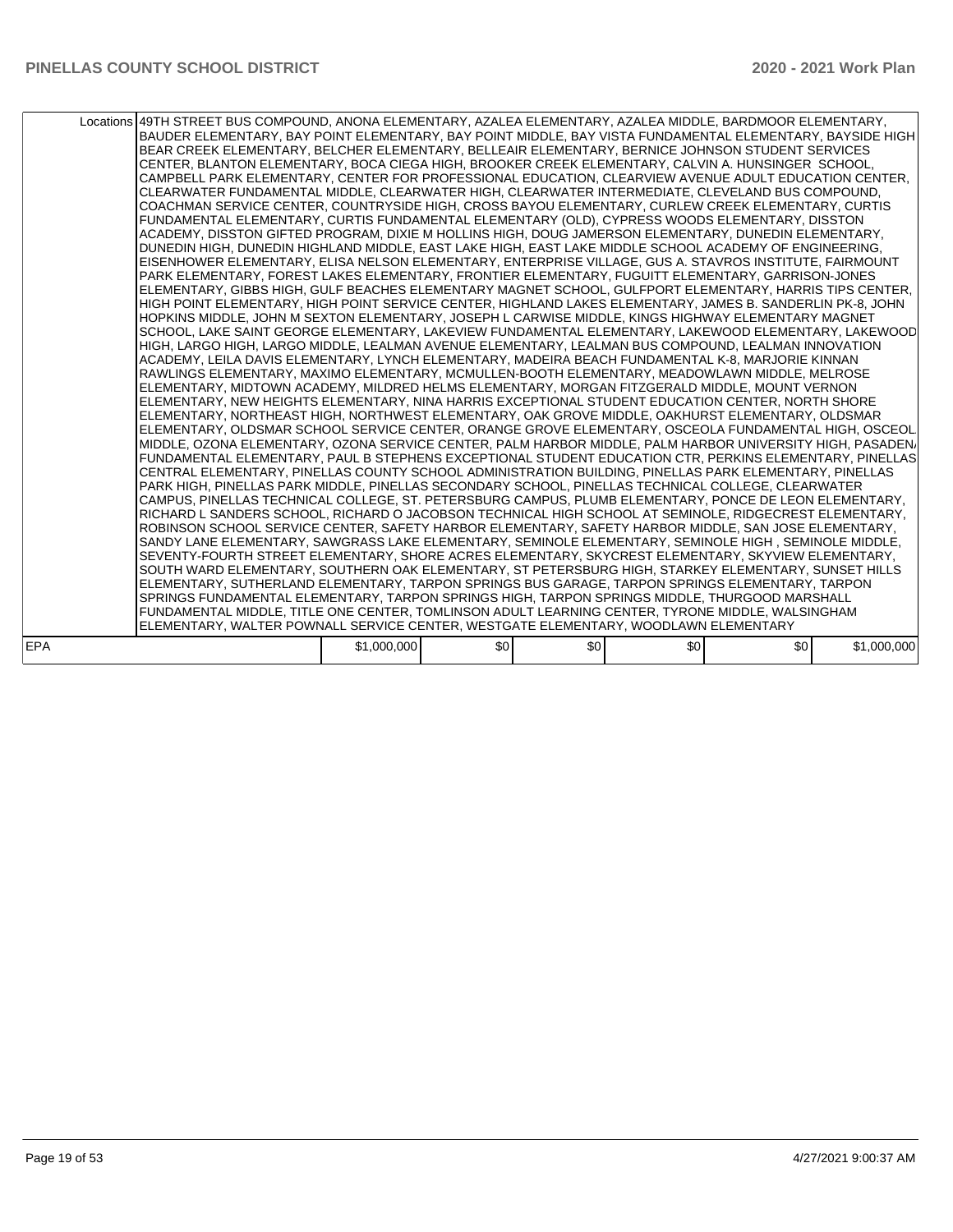|                       | Locations 49TH STREET BUS COMPOUND, ANONA ELEMENTARY, AZALEA ELEMENTARY, AZALEA MIDDLE, BARDMOOR ELEMENTARY,<br>BAUDER ELEMENTARY, BAY POINT ELEMENTARY, BAY POINT MIDDLE, BAY VISTA FUNDAMENTAL ELEMENTARY, BAYSIDE HIGH<br>BEAR CREEK ELEMENTARY, BELCHER ELEMENTARY, BELLEAIR ELEMENTARY, BERNICE JOHNSON STUDENT SERVICES<br>CENTER, BLANTON ELEMENTARY, BOCA CIEGA HIGH, BROOKER CREEK ELEMENTARY, CALVIN A. HUNSINGER SCHOOL,<br>CAMPBELL PARK ELEMENTARY, CENTER FOR PROFESSIONAL EDUCATION, CLEARVIEW AVENUE ADULT EDUCATION CENTER,<br>CLEARWATER FUNDAMENTAL MIDDLE, CLEARWATER HIGH, CLEARWATER INTERMEDIATE, CLEVELAND BUS COMPOUND,<br>COACHMAN SERVICE CENTER, COUNTRYSIDE HIGH, CROSS BAYOU ELEMENTARY, CURLEW CREEK ELEMENTARY, CURTIS<br>FUNDAMENTAL ELEMENTARY, CURTIS FUNDAMENTAL ELEMENTARY (OLD), CYPRESS WOODS ELEMENTARY, DISSTON<br>ACADEMY, DISSTON GIFTED PROGRAM, DIXIE M HOLLINS HIGH, DOUG JAMERSON ELEMENTARY, DUNEDIN ELEMENTARY,<br>DUNEDIN HIGH, DUNEDIN HIGHLAND MIDDLE, EAST LAKE HIGH, EAST LAKE MIDDLE SCHOOL ACADEMY OF ENGINEERING,<br>EISENHOWER ELEMENTARY, ELISA NELSON ELEMENTARY, ENTERPRISE VILLAGE, GUS A. STAVROS INSTITUTE, FAIRMOUNT<br>PARK ELEMENTARY, FOREST LAKES ELEMENTARY, FRONTIER ELEMENTARY, FUGUITT ELEMENTARY, GARRISON-JONES<br>ELEMENTARY, GIBBS HIGH, GULF BEACHES ELEMENTARY MAGNET SCHOOL, GULFPORT ELEMENTARY, HARRIS TIPS CENTER,<br>HIGH POINT ELEMENTARY, HIGH POINT SERVICE CENTER, HIGHLAND LAKES ELEMENTARY, JAMES B. SANDERLIN PK-8, JOHN<br>HOPKINS MIDDLE, JOHN M SEXTON ELEMENTARY, JOSEPH L CARWISE MIDDLE, KINGS HIGHWAY ELEMENTARY MAGNET<br>SCHOOL, LAKE SAINT GEORGE ELEMENTARY, LAKEVIEW FUNDAMENTAL ELEMENTARY, LAKEWOOD ELEMENTARY, LAKEWOOD<br>HIGH, LARGO HIGH, LARGO MIDDLE, LEALMAN AVENUE ELEMENTARY, LEALMAN BUS COMPOUND, LEALMAN INNOVATION<br>ACADEMY, LEILA DAVIS ELEMENTARY, LYNCH ELEMENTARY, MADEIRA BEACH FUNDAMENTAL K-8, MARJORIE KINNAN <br>RAWLINGS ELEMENTARY, MAXIMO ELEMENTARY, MCMULLEN-BOOTH ELEMENTARY, MEADOWLAWN MIDDLE, MELROSE<br>ELEMENTARY, MIDTOWN ACADEMY, MILDRED HELMS ELEMENTARY, MORGAN FITZGERALD MIDDLE, MOUNT VERNON<br>ELEMENTARY, NEW HEIGHTS ELEMENTARY, NINA HARRIS EXCEPTIONAL STUDENT EDUCATION CENTER, NORTH SHORE<br>ELEMENTARY, NORTHEAST HIGH, NORTHWEST ELEMENTARY, OAK GROVE MIDDLE, OAKHURST ELEMENTARY, OLDSMAR<br>ELEMENTARY, OLDSMAR SCHOOL SERVICE CENTER, ORANGE GROVE ELEMENTARY, OSCEOLA FUNDAMENTAL HIGH, OSCEOL<br>MIDDLE, OZONA ELEMENTARY, OZONA SERVICE CENTER, PALM HARBOR MIDDLE, PALM HARBOR UNIVERSITY HIGH, PASADEN/<br>FUNDAMENTAL ELEMENTARY, PAUL B STEPHENS EXCEPTIONAL STUDENT EDUCATION CTR, PERKINS ELEMENTARY, PINELLAS<br>CENTRAL ELEMENTARY, PINELLAS COUNTY SCHOOL ADMINISTRATION BUILDING, PINELLAS PARK ELEMENTARY, PINELLAS<br>PARK HIGH. PINELLAS PARK MIDDLE. PINELLAS SECONDARY SCHOOL. PINELLAS TECHNICAL COLLEGE. CLEARWATER<br> CAMPUS, PINELLAS TECHNICAL COLLEGE, ST. PETERSBURG CAMPUS, PLUMB ELEMENTARY, PONCE DE LEON ELEMENTARY,<br>RICHARD L SANDERS SCHOOL, RICHARD O JACOBSON TECHNICAL HIGH SCHOOL AT SEMINOLE, RIDGECREST ELEMENTARY,<br>ROBINSON SCHOOL SERVICE CENTER, SAFETY HARBOR ELEMENTARY, SAFETY HARBOR MIDDLE, SAN JOSE ELEMENTARY,<br>SANDY LANE ELEMENTARY, SAWGRASS LAKE ELEMENTARY, SEMINOLE ELEMENTARY, SEMINOLE HIGH, SEMINOLE MIDDLE,<br>SEVENTY-FOURTH STREET ELEMENTARY, SHORE ACRES ELEMENTARY, SKYCREST ELEMENTARY, SKYVIEW ELEMENTARY,<br>SOUTH WARD ELEMENTARY, SOUTHERN OAK ELEMENTARY, ST PETERSBURG HIGH, STARKEY ELEMENTARY, SUNSET HILLS<br>ELEMENTARY, SUTHERLAND ELEMENTARY, TARPON SPRINGS BUS GARAGE, TARPON SPRINGS ELEMENTARY, TARPON<br>SPRINGS FUNDAMENTAL ELEMENTARY, TARPON SPRINGS HIGH, TARPON SPRINGS MIDDLE, THURGOOD MARSHALL<br>FUNDAMENTAL MIDDLE, TITLE ONE CENTER, TOMLINSON ADULT LEARNING CENTER, TYRONE MIDDLE, WALSINGHAM |             |     |     |     |     |             |
|-----------------------|-----------------------------------------------------------------------------------------------------------------------------------------------------------------------------------------------------------------------------------------------------------------------------------------------------------------------------------------------------------------------------------------------------------------------------------------------------------------------------------------------------------------------------------------------------------------------------------------------------------------------------------------------------------------------------------------------------------------------------------------------------------------------------------------------------------------------------------------------------------------------------------------------------------------------------------------------------------------------------------------------------------------------------------------------------------------------------------------------------------------------------------------------------------------------------------------------------------------------------------------------------------------------------------------------------------------------------------------------------------------------------------------------------------------------------------------------------------------------------------------------------------------------------------------------------------------------------------------------------------------------------------------------------------------------------------------------------------------------------------------------------------------------------------------------------------------------------------------------------------------------------------------------------------------------------------------------------------------------------------------------------------------------------------------------------------------------------------------------------------------------------------------------------------------------------------------------------------------------------------------------------------------------------------------------------------------------------------------------------------------------------------------------------------------------------------------------------------------------------------------------------------------------------------------------------------------------------------------------------------------------------------------------------------------------------------------------------------------------------------------------------------------------------------------------------------------------------------------------------------------------------------------------------------------------------------------------------------------------------------------------------------------------------------------------------------------------------------------------------------------------------------------------------------------------------------------------------------------------------------------------------------------------------------------------------------------------------------------------------------------------------------------------------------------------------------------------------------------------------------------------------------------------------------------------------------------------------------------------------------------------------------------------------------------------------------------------------------------------------------------------------------------------------------------------------------------------------------------------------------------------|-------------|-----|-----|-----|-----|-------------|
|                       | ELEMENTARY, WALTER POWNALL SERVICE CENTER, WESTGATE ELEMENTARY, WOODLAWN ELEMENTARY                                                                                                                                                                                                                                                                                                                                                                                                                                                                                                                                                                                                                                                                                                                                                                                                                                                                                                                                                                                                                                                                                                                                                                                                                                                                                                                                                                                                                                                                                                                                                                                                                                                                                                                                                                                                                                                                                                                                                                                                                                                                                                                                                                                                                                                                                                                                                                                                                                                                                                                                                                                                                                                                                                                                                                                                                                                                                                                                                                                                                                                                                                                                                                                                                                                                                                                                                                                                                                                                                                                                                                                                                                                                                                                                                                                   |             |     |     |     |     |             |
|                       |                                                                                                                                                                                                                                                                                                                                                                                                                                                                                                                                                                                                                                                                                                                                                                                                                                                                                                                                                                                                                                                                                                                                                                                                                                                                                                                                                                                                                                                                                                                                                                                                                                                                                                                                                                                                                                                                                                                                                                                                                                                                                                                                                                                                                                                                                                                                                                                                                                                                                                                                                                                                                                                                                                                                                                                                                                                                                                                                                                                                                                                                                                                                                                                                                                                                                                                                                                                                                                                                                                                                                                                                                                                                                                                                                                                                                                                                       |             |     |     |     |     |             |
| <b>Access Control</b> |                                                                                                                                                                                                                                                                                                                                                                                                                                                                                                                                                                                                                                                                                                                                                                                                                                                                                                                                                                                                                                                                                                                                                                                                                                                                                                                                                                                                                                                                                                                                                                                                                                                                                                                                                                                                                                                                                                                                                                                                                                                                                                                                                                                                                                                                                                                                                                                                                                                                                                                                                                                                                                                                                                                                                                                                                                                                                                                                                                                                                                                                                                                                                                                                                                                                                                                                                                                                                                                                                                                                                                                                                                                                                                                                                                                                                                                                       | \$1,000,000 | \$0 | \$0 | \$0 | \$0 | \$1,000,000 |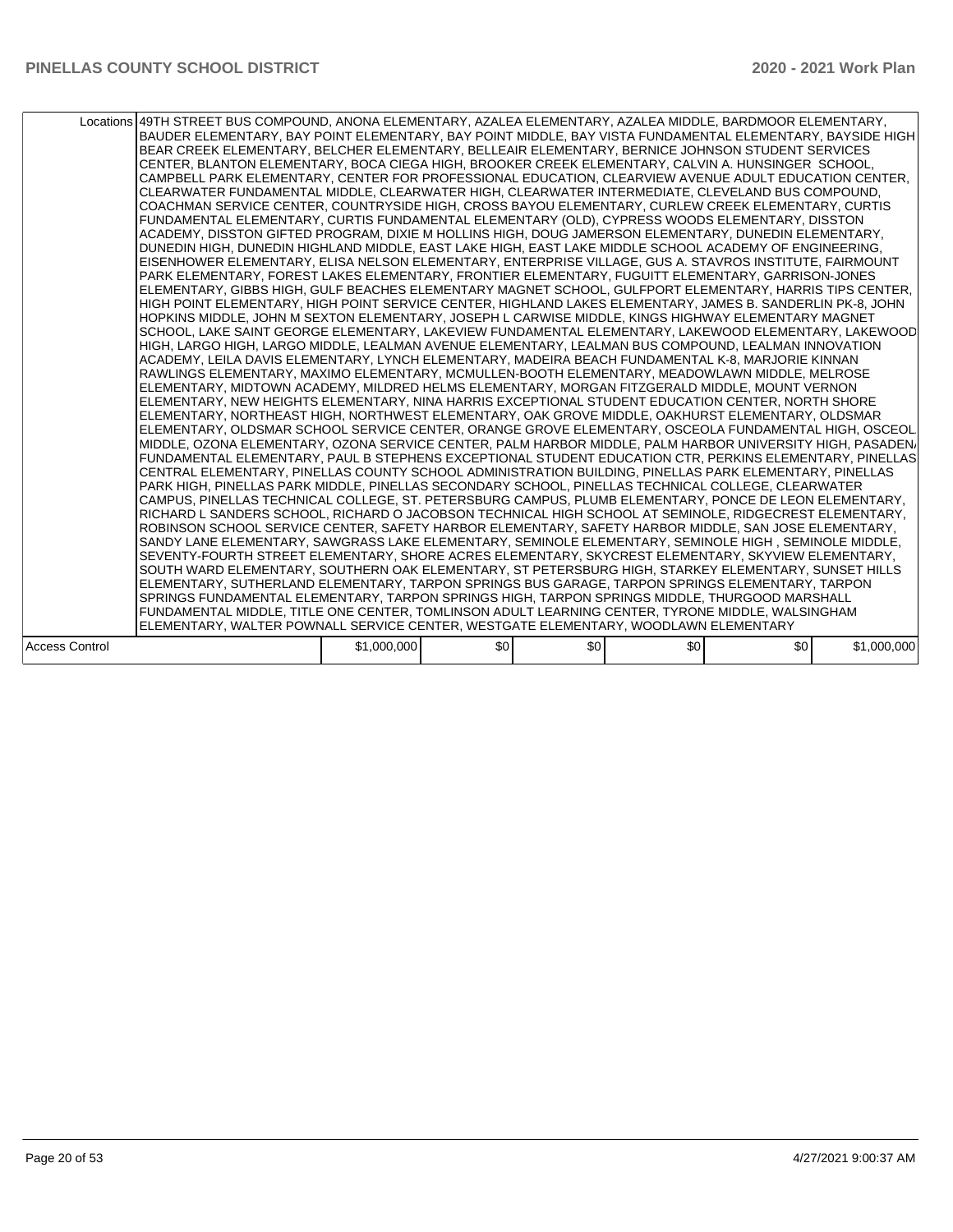|                             | Locations 49TH STREET BUS COMPOUND, ANONA ELEMENTARY, AZALEA ELEMENTARY, AZALEA MIDDLE, BARDMOOR ELEMENTARY,<br>BAUDER ELEMENTARY, BAY POINT ELEMENTARY, BAY POINT MIDDLE, BAY VISTA FUNDAMENTAL ELEMENTARY, BAYSIDE HIGH<br>BEAR CREEK ELEMENTARY, BELCHER ELEMENTARY, BELLEAIR ELEMENTARY, BERNICE JOHNSON STUDENT SERVICES<br>CENTER, BLANTON ELEMENTARY, BOCA CIEGA HIGH, BROOKER CREEK ELEMENTARY, CALVIN A. HUNSINGER SCHOOL,<br>CAMPBELL PARK ELEMENTARY, CENTER FOR PROFESSIONAL EDUCATION, CLEARVIEW AVENUE ADULT EDUCATION CENTER,<br>CLEARWATER FUNDAMENTAL MIDDLE, CLEARWATER HIGH, CLEARWATER INTERMEDIATE, CLEVELAND BUS COMPOUND,<br>COACHMAN SERVICE CENTER, COUNTRYSIDE HIGH, CROSS BAYOU ELEMENTARY, CURLEW CREEK ELEMENTARY, CURTIS<br>FUNDAMENTAL ELEMENTARY, CURTIS FUNDAMENTAL ELEMENTARY (OLD), CYPRESS WOODS ELEMENTARY, DISSTON<br>ACADEMY, DISSTON GIFTED PROGRAM, DIXIE M HOLLINS HIGH, DOUG JAMERSON ELEMENTARY, DUNEDIN ELEMENTARY,<br>DUNEDIN HIGH, DUNEDIN HIGHLAND MIDDLE, EAST LAKE HIGH, EAST LAKE MIDDLE SCHOOL ACADEMY OF ENGINEERING,<br>EISENHOWER ELEMENTARY, ELISA NELSON ELEMENTARY, ENTERPRISE VILLAGE, GUS A. STAVROS INSTITUTE, FAIRMOUNT<br>PARK ELEMENTARY, FOREST LAKES ELEMENTARY, FRONTIER ELEMENTARY, FUGUITT ELEMENTARY, GARRISON-JONES<br>ELEMENTARY, GIBBS HIGH, GULF BEACHES ELEMENTARY MAGNET SCHOOL, GULFPORT ELEMENTARY, HARRIS TIPS CENTER,<br>HIGH POINT ELEMENTARY, HIGH POINT SERVICE CENTER, HIGHLAND LAKES ELEMENTARY, JAMES B. SANDERLIN PK-8, JOHN<br>HOPKINS MIDDLE, JOHN M SEXTON ELEMENTARY, JOSEPH L CARWISE MIDDLE, KINGS HIGHWAY ELEMENTARY MAGNET<br>SCHOOL, LAKE SAINT GEORGE ELEMENTARY, LAKEVIEW FUNDAMENTAL ELEMENTARY, LAKEWOOD ELEMENTARY, LAKEWOOD<br>HIGH, LARGO HIGH, LARGO MIDDLE, LEALMAN AVENUE ELEMENTARY, LEALMAN BUS COMPOUND, LEALMAN INNOVATION<br>ACADEMY, LEILA DAVIS ELEMENTARY, LYNCH ELEMENTARY, MADEIRA BEACH FUNDAMENTAL K-8, MARJORIE KINNAN <br>RAWLINGS ELEMENTARY, MAXIMO ELEMENTARY, MCMULLEN-BOOTH ELEMENTARY, MEADOWLAWN MIDDLE, MELROSE<br>ELEMENTARY, MIDTOWN ACADEMY, MILDRED HELMS ELEMENTARY, MORGAN FITZGERALD MIDDLE, MOUNT VERNON<br>ELEMENTARY, NEW HEIGHTS ELEMENTARY, NINA HARRIS EXCEPTIONAL STUDENT EDUCATION CENTER, NORTH SHORE<br>ELEMENTARY, NORTHEAST HIGH, NORTHWEST ELEMENTARY, OAK GROVE MIDDLE, OAKHURST ELEMENTARY, OLDSMAR<br>ELEMENTARY, OLDSMAR SCHOOL SERVICE CENTER, ORANGE GROVE ELEMENTARY, OSCEOLA FUNDAMENTAL HIGH, OSCEOL<br>MIDDLE, OZONA ELEMENTARY, OZONA SERVICE CENTER, PALM HARBOR MIDDLE, PALM HARBOR UNIVERSITY HIGH, PASADEN/<br> FUNDAMENTAL ELEMENTARY, PAUL B STEPHENS EXCEPTIONAL STUDENT EDUCATION CTR, PERKINS ELEMENTARY, PINELLAS<br>CENTRAL ELEMENTARY, PINELLAS COUNTY SCHOOL ADMINISTRATION BUILDING, PINELLAS PARK ELEMENTARY, PINELLAS<br>PARK HIGH, PINELLAS PARK MIDDLE, PINELLAS SECONDARY SCHOOL, PINELLAS TECHNICAL COLLEGE, CLEARWATER<br>ICAMPUS. PINELLAS TECHNICAL COLLEGE. ST. PETERSBURG CAMPUS. PLUMB ELEMENTARY. PONCE DE LEON ELEMENTARY.<br>RICHARD L SANDERS SCHOOL, RICHARD O JACOBSON TECHNICAL HIGH SCHOOL AT SEMINOLE, RIDGECREST ELEMENTARY,<br>ROBINSON SCHOOL SERVICE CENTER, SAFETY HARBOR ELEMENTARY, SAFETY HARBOR MIDDLE, SAN JOSE ELEMENTARY,<br>SANDY LANE ELEMENTARY, SAWGRASS LAKE ELEMENTARY, SEMINOLE ELEMENTARY, SEMINOLE HIGH, SEMINOLE MIDDLE,<br>SEVENTY-FOURTH STREET ELEMENTARY, SHORE ACRES ELEMENTARY, SKYCREST ELEMENTARY, SKYVIEW ELEMENTARY,<br>SOUTH WARD ELEMENTARY, SOUTHERN OAK ELEMENTARY, ST PETERSBURG HIGH, STARKEY ELEMENTARY, SUNSET HILLS<br>ELEMENTARY, SUTHERLAND ELEMENTARY, TARPON SPRINGS BUS GARAGE, TARPON SPRINGS ELEMENTARY, TARPON<br>SPRINGS FUNDAMENTAL ELEMENTARY, TARPON SPRINGS HIGH, TARPON SPRINGS MIDDLE, THURGOOD MARSHALL<br>FUNDAMENTAL MIDDLE, TITLE ONE CENTER, TOMLINSON ADULT LEARNING CENTER, TYRONE MIDDLE, WALSINGHAM<br>ELEMENTARY, WALTER POWNALL SERVICE CENTER, WESTGATE ELEMENTARY, WOODLAWN ELEMENTARY |           |     |     |     |     |           |
|-----------------------------|---------------------------------------------------------------------------------------------------------------------------------------------------------------------------------------------------------------------------------------------------------------------------------------------------------------------------------------------------------------------------------------------------------------------------------------------------------------------------------------------------------------------------------------------------------------------------------------------------------------------------------------------------------------------------------------------------------------------------------------------------------------------------------------------------------------------------------------------------------------------------------------------------------------------------------------------------------------------------------------------------------------------------------------------------------------------------------------------------------------------------------------------------------------------------------------------------------------------------------------------------------------------------------------------------------------------------------------------------------------------------------------------------------------------------------------------------------------------------------------------------------------------------------------------------------------------------------------------------------------------------------------------------------------------------------------------------------------------------------------------------------------------------------------------------------------------------------------------------------------------------------------------------------------------------------------------------------------------------------------------------------------------------------------------------------------------------------------------------------------------------------------------------------------------------------------------------------------------------------------------------------------------------------------------------------------------------------------------------------------------------------------------------------------------------------------------------------------------------------------------------------------------------------------------------------------------------------------------------------------------------------------------------------------------------------------------------------------------------------------------------------------------------------------------------------------------------------------------------------------------------------------------------------------------------------------------------------------------------------------------------------------------------------------------------------------------------------------------------------------------------------------------------------------------------------------------------------------------------------------------------------------------------------------------------------------------------------------------------------------------------------------------------------------------------------------------------------------------------------------------------------------------------------------------------------------------------------------------------------------------------------------------------------------------------------------------------------------------------------------------------------------------------------------------------------------------------------------------------------------------------------------------------------------------------------------------------------------|-----------|-----|-----|-----|-----|-----------|
| <b>Restroom Renovations</b> |                                                                                                                                                                                                                                                                                                                                                                                                                                                                                                                                                                                                                                                                                                                                                                                                                                                                                                                                                                                                                                                                                                                                                                                                                                                                                                                                                                                                                                                                                                                                                                                                                                                                                                                                                                                                                                                                                                                                                                                                                                                                                                                                                                                                                                                                                                                                                                                                                                                                                                                                                                                                                                                                                                                                                                                                                                                                                                                                                                                                                                                                                                                                                                                                                                                                                                                                                                                                                                                                                                                                                                                                                                                                                                                                                                                                                                                                                                                                                               | \$500,000 | \$0 | \$0 | \$0 | \$0 | \$500,000 |
|                             |                                                                                                                                                                                                                                                                                                                                                                                                                                                                                                                                                                                                                                                                                                                                                                                                                                                                                                                                                                                                                                                                                                                                                                                                                                                                                                                                                                                                                                                                                                                                                                                                                                                                                                                                                                                                                                                                                                                                                                                                                                                                                                                                                                                                                                                                                                                                                                                                                                                                                                                                                                                                                                                                                                                                                                                                                                                                                                                                                                                                                                                                                                                                                                                                                                                                                                                                                                                                                                                                                                                                                                                                                                                                                                                                                                                                                                                                                                                                                               |           |     |     |     |     |           |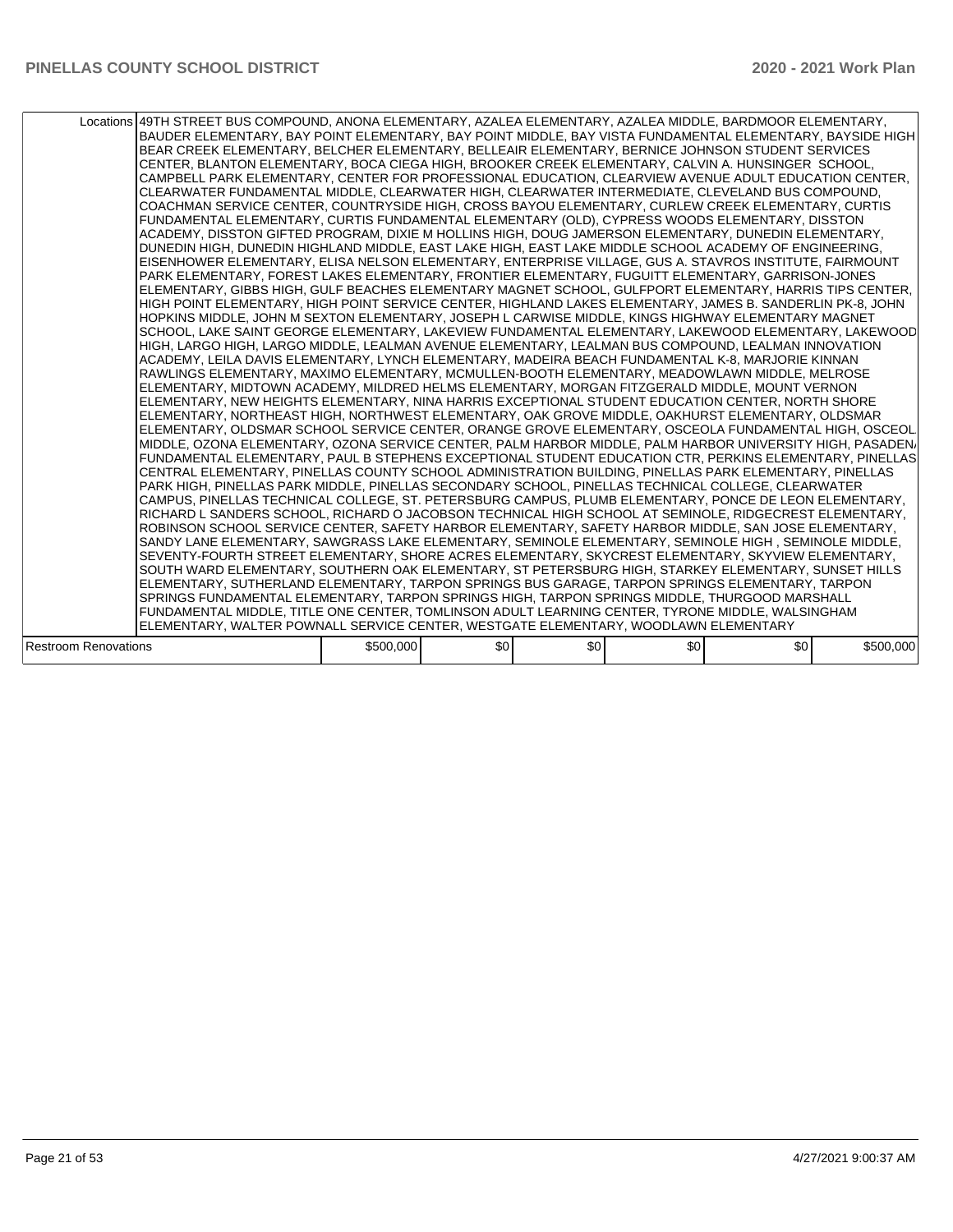|          | Locations 49TH STREET BUS COMPOUND, ANONA ELEMENTARY, AZALEA ELEMENTARY, AZALEA MIDDLE, BARDMOOR ELEMENTARY,<br>BAUDER ELEMENTARY, BAY POINT ELEMENTARY, BAY POINT MIDDLE, BAY VISTA FUNDAMENTAL ELEMENTARY, BAYSIDE HIGH<br>BEAR CREEK ELEMENTARY, BELCHER ELEMENTARY, BELLEAIR ELEMENTARY, BERNICE JOHNSON STUDENT SERVICES<br>CENTER, BLANTON ELEMENTARY, BOCA CIEGA HIGH, BROOKER CREEK ELEMENTARY, CALVIN A. HUNSINGER SCHOOL,<br>CAMPBELL PARK ELEMENTARY, CENTER FOR PROFESSIONAL EDUCATION, CLEARVIEW AVENUE ADULT EDUCATION CENTER,<br>ICLEARWATER FUNDAMENTAL MIDDLE. CLEARWATER HIGH. CLEARWATER INTERMEDIATE. CLEVELAND BUS COMPOUND.<br>ICOACHMAN SERVICE CENTER. COUNTRYSIDE HIGH. CROSS BAYOU ELEMENTARY. CURLEW CREEK ELEMENTARY. CURTIS<br>FUNDAMENTAL ELEMENTARY, CURTIS FUNDAMENTAL ELEMENTARY (OLD), CYPRESS WOODS ELEMENTARY, DISSTON<br>ACADEMY, DISSTON GIFTED PROGRAM, DIXIE M HOLLINS HIGH, DOUG JAMERSON ELEMENTARY, DUNEDIN ELEMENTARY,<br>DUNEDIN HIGH, DUNEDIN HIGHLAND MIDDLE, EAST LAKE HIGH, EAST LAKE MIDDLE SCHOOL ACADEMY OF ENGINEERING,<br>EISENHOWER ELEMENTARY, ELISA NELSON ELEMENTARY, ENTERPRISE VILLAGE, GUS A. STAVROS INSTITUTE, FAIRMOUNT<br>PARK ELEMENTARY, FOREST LAKES ELEMENTARY, FRONTIER ELEMENTARY, FUGUITT ELEMENTARY, GARRISON-JONES<br>ELEMENTARY, GIBBS HIGH, GULF BEACHES ELEMENTARY MAGNET SCHOOL, GULFPORT ELEMENTARY, HARRIS TIPS CENTER,<br>HIGH POINT ELEMENTARY, HIGH POINT SERVICE CENTER, HIGHLAND LAKES ELEMENTARY, JAMES B. SANDERLIN PK-8, JOHN<br>HOPKINS MIDDLE, JOHN M SEXTON ELEMENTARY, JOSEPH L CARWISE MIDDLE, KINGS HIGHWAY ELEMENTARY MAGNET<br>SCHOOL, LAKE SAINT GEORGE ELEMENTARY, LAKEVIEW FUNDAMENTAL ELEMENTARY, LAKEWOOD ELEMENTARY, LAKEWOOD<br>HIGH, LARGO HIGH, LARGO MIDDLE, LEALMAN AVENUE ELEMENTARY, LEALMAN BUS COMPOUND, LEALMAN INNOVATION<br>ACADEMY, LEILA DAVIS ELEMENTARY, LYNCH ELEMENTARY, MADEIRA BEACH FUNDAMENTAL K-8, MARJORIE KINNAN <br>RAWLINGS ELEMENTARY, MAXIMO ELEMENTARY, MCMULLEN-BOOTH ELEMENTARY, MEADOWLAWN MIDDLE, MELROSE<br>ELEMENTARY, MIDTOWN ACADEMY, MILDRED HELMS ELEMENTARY, MORGAN FITZGERALD MIDDLE, MOUNT VERNON<br>ELEMENTARY, NEW HEIGHTS ELEMENTARY, NINA HARRIS EXCEPTIONAL STUDENT EDUCATION CENTER, NORTH SHORE<br>ELEMENTARY, NORTHEAST HIGH, NORTHWEST ELEMENTARY, OAK GROVE MIDDLE, OAKHURST ELEMENTARY, OLDSMAR<br>ELEMENTARY, OLDSMAR SCHOOL SERVICE CENTER, ORANGE GROVE ELEMENTARY, OSCEOLA FUNDAMENTAL HIGH, OSCEOL<br>MIDDLE, OZONA ELEMENTARY, OZONA SERVICE CENTER, PALM HARBOR MIDDLE, PALM HARBOR UNIVERSITY HIGH, PASADEN/<br>FUNDAMENTAL ELEMENTARY. PAUL B STEPHENS EXCEPTIONAL STUDENT EDUCATION CTR. PERKINS ELEMENTARY. PINELLAS<br>ICENTRAL ELEMENTARY. PINELLAS COUNTY SCHOOL ADMINISTRATION BUILDING. PINELLAS PARK ELEMENTARY. PINELLAS<br>PARK HIGH, PINELLAS PARK MIDDLE, PINELLAS SECONDARY SCHOOL, PINELLAS TECHNICAL COLLEGE, CLEARWATER<br> CAMPUS, PINELLAS TECHNICAL COLLEGE, ST. PETERSBURG CAMPUS, PLUMB ELEMENTARY, PONCE DE LEON ELEMENTARY,<br>RICHARD L SANDERS SCHOOL, RICHARD O JACOBSON TECHNICAL HIGH SCHOOL AT SEMINOLE, RIDGECREST ELEMENTARY,<br>ROBINSON SCHOOL SERVICE CENTER, SAFETY HARBOR ELEMENTARY, SAFETY HARBOR MIDDLE, SAN JOSE ELEMENTARY,<br>SANDY LANE ELEMENTARY, SAWGRASS LAKE ELEMENTARY, SEMINOLE ELEMENTARY, SEMINOLE HIGH, SEMINOLE MIDDLE,<br>SEVENTY-FOURTH STREET ELEMENTARY, SHORE ACRES ELEMENTARY, SKYCREST ELEMENTARY, SKYVIEW ELEMENTARY,<br>SOUTH WARD ELEMENTARY, SOUTHERN OAK ELEMENTARY, ST PETERSBURG HIGH, STARKEY ELEMENTARY, SUNSET HILLS<br>ELEMENTARY, SUTHERLAND ELEMENTARY, TARPON SPRINGS BUS GARAGE, TARPON SPRINGS ELEMENTARY, TARPON<br>SPRINGS FUNDAMENTAL ELEMENTARY, TARPON SPRINGS HIGH, TARPON SPRINGS MIDDLE, THURGOOD MARSHALL<br>FUNDAMENTAL MIDDLE, TITLE ONE CENTER, TOMLINSON ADULT LEARNING CENTER, TYRONE MIDDLE, WALSINGHAM |           |                  |     |     |     |           |
|----------|--------------------------------------------------------------------------------------------------------------------------------------------------------------------------------------------------------------------------------------------------------------------------------------------------------------------------------------------------------------------------------------------------------------------------------------------------------------------------------------------------------------------------------------------------------------------------------------------------------------------------------------------------------------------------------------------------------------------------------------------------------------------------------------------------------------------------------------------------------------------------------------------------------------------------------------------------------------------------------------------------------------------------------------------------------------------------------------------------------------------------------------------------------------------------------------------------------------------------------------------------------------------------------------------------------------------------------------------------------------------------------------------------------------------------------------------------------------------------------------------------------------------------------------------------------------------------------------------------------------------------------------------------------------------------------------------------------------------------------------------------------------------------------------------------------------------------------------------------------------------------------------------------------------------------------------------------------------------------------------------------------------------------------------------------------------------------------------------------------------------------------------------------------------------------------------------------------------------------------------------------------------------------------------------------------------------------------------------------------------------------------------------------------------------------------------------------------------------------------------------------------------------------------------------------------------------------------------------------------------------------------------------------------------------------------------------------------------------------------------------------------------------------------------------------------------------------------------------------------------------------------------------------------------------------------------------------------------------------------------------------------------------------------------------------------------------------------------------------------------------------------------------------------------------------------------------------------------------------------------------------------------------------------------------------------------------------------------------------------------------------------------------------------------------------------------------------------------------------------------------------------------------------------------------------------------------------------------------------------------------------------------------------------------------------------------------------------------------------------------------------------------------------------------------------------------------------------------------------------------------------|-----------|------------------|-----|-----|-----|-----------|
|          | ELEMENTARY, WALTER POWNALL SERVICE CENTER, WESTGATE ELEMENTARY, WOODLAWN ELEMENTARY                                                                                                                                                                                                                                                                                                                                                                                                                                                                                                                                                                                                                                                                                                                                                                                                                                                                                                                                                                                                                                                                                                                                                                                                                                                                                                                                                                                                                                                                                                                                                                                                                                                                                                                                                                                                                                                                                                                                                                                                                                                                                                                                                                                                                                                                                                                                                                                                                                                                                                                                                                                                                                                                                                                                                                                                                                                                                                                                                                                                                                                                                                                                                                                                                                                                                                                                                                                                                                                                                                                                                                                                                                                                                                                                                                                      |           |                  |     |     |     |           |
| Plumbing |                                                                                                                                                                                                                                                                                                                                                                                                                                                                                                                                                                                                                                                                                                                                                                                                                                                                                                                                                                                                                                                                                                                                                                                                                                                                                                                                                                                                                                                                                                                                                                                                                                                                                                                                                                                                                                                                                                                                                                                                                                                                                                                                                                                                                                                                                                                                                                                                                                                                                                                                                                                                                                                                                                                                                                                                                                                                                                                                                                                                                                                                                                                                                                                                                                                                                                                                                                                                                                                                                                                                                                                                                                                                                                                                                                                                                                                                          | \$800,000 | \$0 <sub>1</sub> | \$0 | \$0 | \$0 | \$800,000 |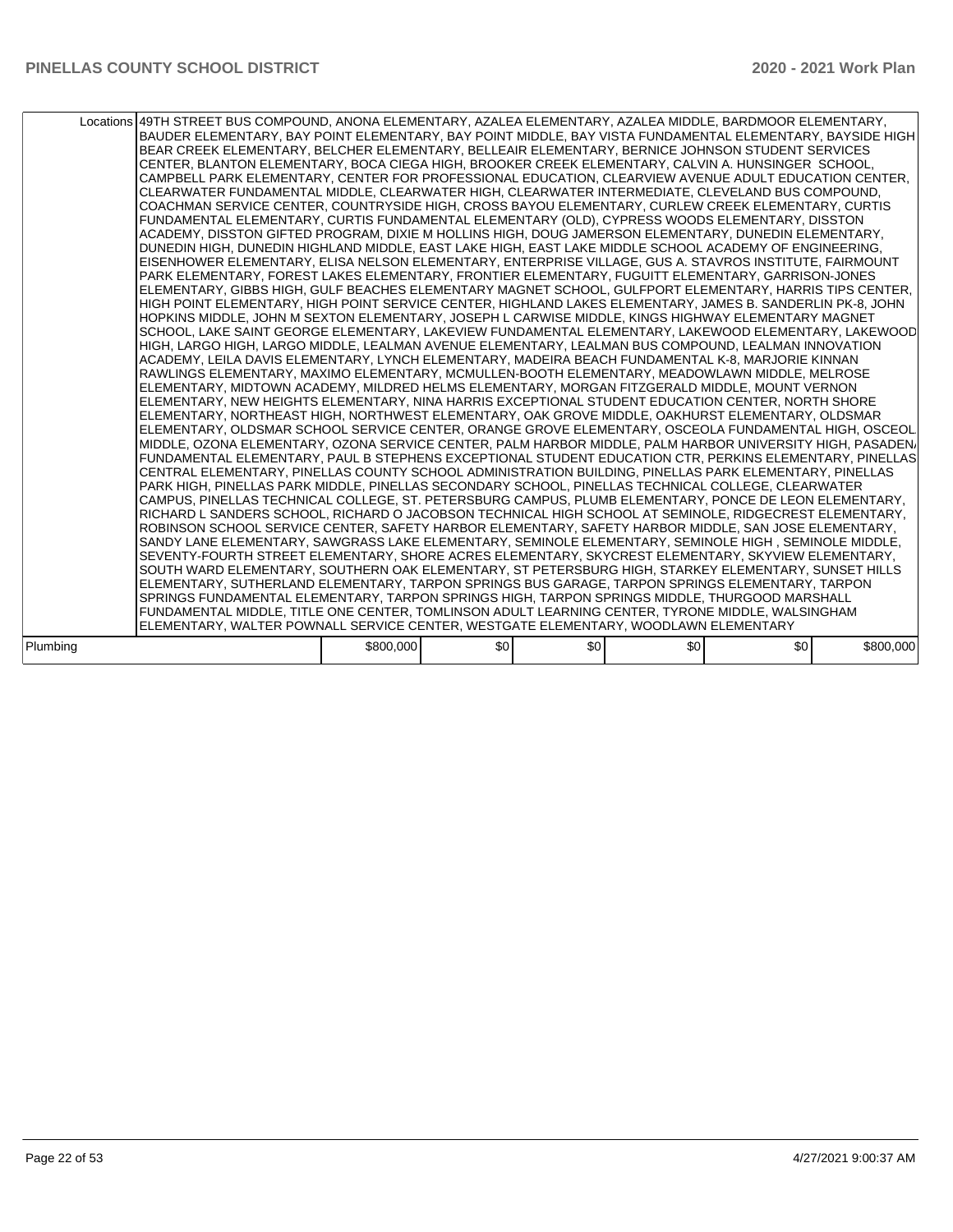|                      | Locations 49TH STREET BUS COMPOUND, ANONA ELEMENTARY, AZALEA ELEMENTARY, AZALEA MIDDLE, BARDMOOR ELEMENTARY,<br>BAUDER ELEMENTARY, BAY POINT ELEMENTARY, BAY POINT MIDDLE, BAY VISTA FUNDAMENTAL ELEMENTARY, BAYSIDE HIGH<br>BEAR CREEK ELEMENTARY, BELCHER ELEMENTARY, BELLEAIR ELEMENTARY, BERNICE JOHNSON STUDENT SERVICES<br>CENTER, BLANTON ELEMENTARY, BOCA CIEGA HIGH, BROOKER CREEK ELEMENTARY, CALVIN A. HUNSINGER SCHOOL,<br>CAMPBELL PARK ELEMENTARY, CENTER FOR PROFESSIONAL EDUCATION, CLEARVIEW AVENUE ADULT EDUCATION CENTER,<br>CLEARWATER FUNDAMENTAL MIDDLE, CLEARWATER HIGH, CLEARWATER INTERMEDIATE, CLEVELAND BUS COMPOUND,<br>COACHMAN SERVICE CENTER, COUNTRYSIDE HIGH, CROSS BAYOU ELEMENTARY, CURLEW CREEK ELEMENTARY, CURTIS<br>FUNDAMENTAL ELEMENTARY, CURTIS FUNDAMENTAL ELEMENTARY (OLD), CYPRESS WOODS ELEMENTARY, DISSTON<br>ACADEMY, DISSTON GIFTED PROGRAM, DIXIE M HOLLINS HIGH, DOUG JAMERSON ELEMENTARY, DUNEDIN ELEMENTARY,<br>DUNEDIN HIGH, DUNEDIN HIGHLAND MIDDLE, EAST LAKE HIGH, EAST LAKE MIDDLE SCHOOL ACADEMY OF ENGINEERING,<br>EISENHOWER ELEMENTARY, ELISA NELSON ELEMENTARY, ENTERPRISE VILLAGE, GUS A. STAVROS INSTITUTE, FAIRMOUNT<br>PARK ELEMENTARY, FOREST LAKES ELEMENTARY, FRONTIER ELEMENTARY, FUGUITT ELEMENTARY, GARRISON-JONES<br>ELEMENTARY, GIBBS HIGH, GULF BEACHES ELEMENTARY MAGNET SCHOOL, GULFPORT ELEMENTARY, HARRIS TIPS CENTER,<br>HIGH POINT ELEMENTARY, HIGH POINT SERVICE CENTER, HIGHLAND LAKES ELEMENTARY, JAMES B. SANDERLIN PK-8, JOHN<br>HOPKINS MIDDLE, JOHN M SEXTON ELEMENTARY, JOSEPH L CARWISE MIDDLE, KINGS HIGHWAY ELEMENTARY MAGNET<br>SCHOOL, LAKE SAINT GEORGE ELEMENTARY, LAKEVIEW FUNDAMENTAL ELEMENTARY, LAKEWOOD ELEMENTARY, LAKEWOOD<br>HIGH, LARGO HIGH, LARGO MIDDLE, LEALMAN AVENUE ELEMENTARY, LEALMAN BUS COMPOUND, LEALMAN INNOVATION<br>ACADEMY, LEILA DAVIS ELEMENTARY, LYNCH ELEMENTARY, MADEIRA BEACH FUNDAMENTAL K-8, MARJORIE KINNAN <br>RAWLINGS ELEMENTARY, MAXIMO ELEMENTARY, MCMULLEN-BOOTH ELEMENTARY, MEADOWLAWN MIDDLE, MELROSE<br>ELEMENTARY, MIDTOWN ACADEMY, MILDRED HELMS ELEMENTARY, MORGAN FITZGERALD MIDDLE, MOUNT VERNON<br>ELEMENTARY, NEW HEIGHTS ELEMENTARY, NINA HARRIS EXCEPTIONAL STUDENT EDUCATION CENTER, NORTH SHORE<br>ELEMENTARY, NORTHEAST HIGH, NORTHWEST ELEMENTARY, OAK GROVE MIDDLE, OAKHURST ELEMENTARY, OLDSMAR<br>ELEMENTARY, OLDSMAR SCHOOL SERVICE CENTER, ORANGE GROVE ELEMENTARY, OSCEOLA FUNDAMENTAL HIGH, OSCEOL<br>MIDDLE, OZONA ELEMENTARY, OZONA SERVICE CENTER, PALM HARBOR MIDDLE, PALM HARBOR UNIVERSITY HIGH, PASADEN/<br>FUNDAMENTAL ELEMENTARY, PAUL B STEPHENS EXCEPTIONAL STUDENT EDUCATION CTR, PERKINS ELEMENTARY, PINELLAS<br>CENTRAL ELEMENTARY, PINELLAS COUNTY SCHOOL ADMINISTRATION BUILDING, PINELLAS PARK ELEMENTARY, PINELLAS<br>PARK HIGH. PINELLAS PARK MIDDLE, PINELLAS SECONDARY SCHOOL, PINELLAS TECHNICAL COLLEGE, CLEARWATER<br>ICAMPUS. PINELLAS TECHNICAL COLLEGE. ST. PETERSBURG CAMPUS. PLUMB ELEMENTARY. PONCE DE LEON ELEMENTARY.<br>RICHARD L SANDERS SCHOOL, RICHARD O JACOBSON TECHNICAL HIGH SCHOOL AT SEMINOLE, RIDGECREST ELEMENTARY,<br>ROBINSON SCHOOL SERVICE CENTER, SAFETY HARBOR ELEMENTARY, SAFETY HARBOR MIDDLE, SAN JOSE ELEMENTARY,<br>SANDY LANE ELEMENTARY, SAWGRASS LAKE ELEMENTARY, SEMINOLE ELEMENTARY, SEMINOLE HIGH, SEMINOLE MIDDLE,<br>SEVENTY-FOURTH STREET ELEMENTARY, SHORE ACRES ELEMENTARY, SKYCREST ELEMENTARY, SKYVIEW ELEMENTARY,<br>SOUTH WARD ELEMENTARY, SOUTHERN OAK ELEMENTARY, ST PETERSBURG HIGH, STARKEY ELEMENTARY, SUNSET HILLS<br>ELEMENTARY, SUTHERLAND ELEMENTARY, TARPON SPRINGS BUS GARAGE, TARPON SPRINGS ELEMENTARY, TARPON<br>SPRINGS FUNDAMENTAL ELEMENTARY, TARPON SPRINGS HIGH, TARPON SPRINGS MIDDLE, THURGOOD MARSHALL<br>FUNDAMENTAL MIDDLE, TITLE ONE CENTER, TOMLINSON ADULT LEARNING CENTER, TYRONE MIDDLE, WALSINGHAM |           |     |     |     |     |           |
|----------------------|-----------------------------------------------------------------------------------------------------------------------------------------------------------------------------------------------------------------------------------------------------------------------------------------------------------------------------------------------------------------------------------------------------------------------------------------------------------------------------------------------------------------------------------------------------------------------------------------------------------------------------------------------------------------------------------------------------------------------------------------------------------------------------------------------------------------------------------------------------------------------------------------------------------------------------------------------------------------------------------------------------------------------------------------------------------------------------------------------------------------------------------------------------------------------------------------------------------------------------------------------------------------------------------------------------------------------------------------------------------------------------------------------------------------------------------------------------------------------------------------------------------------------------------------------------------------------------------------------------------------------------------------------------------------------------------------------------------------------------------------------------------------------------------------------------------------------------------------------------------------------------------------------------------------------------------------------------------------------------------------------------------------------------------------------------------------------------------------------------------------------------------------------------------------------------------------------------------------------------------------------------------------------------------------------------------------------------------------------------------------------------------------------------------------------------------------------------------------------------------------------------------------------------------------------------------------------------------------------------------------------------------------------------------------------------------------------------------------------------------------------------------------------------------------------------------------------------------------------------------------------------------------------------------------------------------------------------------------------------------------------------------------------------------------------------------------------------------------------------------------------------------------------------------------------------------------------------------------------------------------------------------------------------------------------------------------------------------------------------------------------------------------------------------------------------------------------------------------------------------------------------------------------------------------------------------------------------------------------------------------------------------------------------------------------------------------------------------------------------------------------------------------------------------------------------------------------------------------------------------------------|-----------|-----|-----|-----|-----|-----------|
|                      | ELEMENTARY, WALTER POWNALL SERVICE CENTER, WESTGATE ELEMENTARY, WOODLAWN ELEMENTARY                                                                                                                                                                                                                                                                                                                                                                                                                                                                                                                                                                                                                                                                                                                                                                                                                                                                                                                                                                                                                                                                                                                                                                                                                                                                                                                                                                                                                                                                                                                                                                                                                                                                                                                                                                                                                                                                                                                                                                                                                                                                                                                                                                                                                                                                                                                                                                                                                                                                                                                                                                                                                                                                                                                                                                                                                                                                                                                                                                                                                                                                                                                                                                                                                                                                                                                                                                                                                                                                                                                                                                                                                                                                                                                                                                                   |           |     |     |     |     |           |
|                      |                                                                                                                                                                                                                                                                                                                                                                                                                                                                                                                                                                                                                                                                                                                                                                                                                                                                                                                                                                                                                                                                                                                                                                                                                                                                                                                                                                                                                                                                                                                                                                                                                                                                                                                                                                                                                                                                                                                                                                                                                                                                                                                                                                                                                                                                                                                                                                                                                                                                                                                                                                                                                                                                                                                                                                                                                                                                                                                                                                                                                                                                                                                                                                                                                                                                                                                                                                                                                                                                                                                                                                                                                                                                                                                                                                                                                                                                       |           |     |     |     |     |           |
| Stage & Gym Flooring |                                                                                                                                                                                                                                                                                                                                                                                                                                                                                                                                                                                                                                                                                                                                                                                                                                                                                                                                                                                                                                                                                                                                                                                                                                                                                                                                                                                                                                                                                                                                                                                                                                                                                                                                                                                                                                                                                                                                                                                                                                                                                                                                                                                                                                                                                                                                                                                                                                                                                                                                                                                                                                                                                                                                                                                                                                                                                                                                                                                                                                                                                                                                                                                                                                                                                                                                                                                                                                                                                                                                                                                                                                                                                                                                                                                                                                                                       | \$400,000 | \$0 | \$0 | \$0 | \$0 | \$400,000 |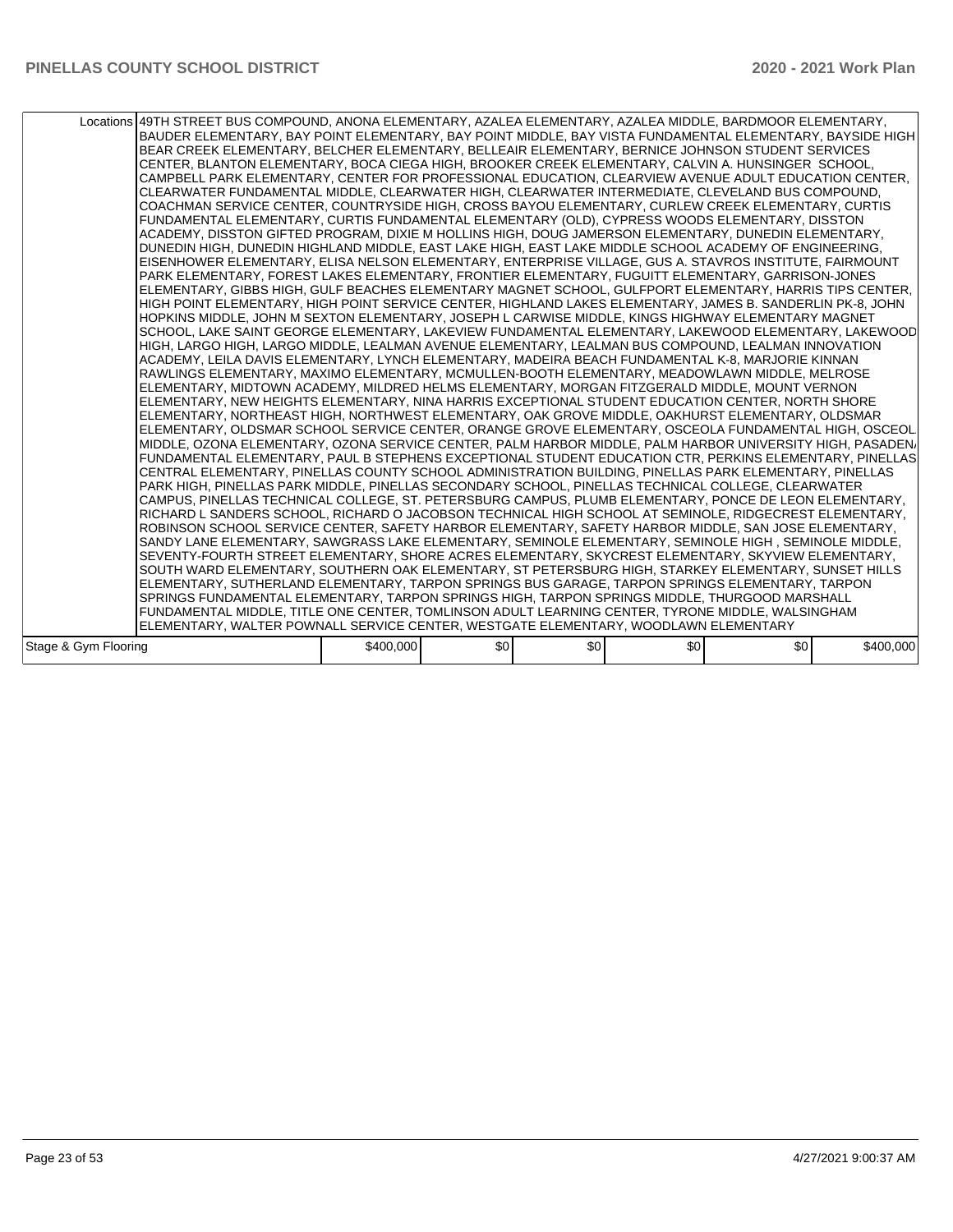|        | Locations 49TH STREET BUS COMPOUND, ANONA ELEMENTARY, AZALEA ELEMENTARY, AZALEA MIDDLE, BARDMOOR ELEMENTARY,<br>BAUDER ELEMENTARY, BAY POINT ELEMENTARY, BAY POINT MIDDLE, BAY VISTA FUNDAMENTAL ELEMENTARY, BAYSIDE HIGH<br>BEAR CREEK ELEMENTARY, BELCHER ELEMENTARY, BELLEAIR ELEMENTARY, BERNICE JOHNSON STUDENT SERVICES<br>CENTER, BLANTON ELEMENTARY, BOCA CIEGA HIGH, BROOKER CREEK ELEMENTARY, CALVIN A. HUNSINGER SCHOOL,<br>CAMPBELL PARK ELEMENTARY, CENTER FOR PROFESSIONAL EDUCATION, CLEARVIEW AVENUE ADULT EDUCATION CENTER,<br>CLEARWATER FUNDAMENTAL MIDDLE, CLEARWATER HIGH, CLEARWATER INTERMEDIATE, CLEVELAND BUS COMPOUND,<br>COACHMAN SERVICE CENTER, COUNTRYSIDE HIGH, CROSS BAYOU ELEMENTARY, CURLEW CREEK ELEMENTARY, CURTIS<br>FUNDAMENTAL ELEMENTARY, CURTIS FUNDAMENTAL ELEMENTARY (OLD), CYPRESS WOODS ELEMENTARY, DISSTON<br>ACADEMY, DISSTON GIFTED PROGRAM, DIXIE M HOLLINS HIGH, DOUG JAMERSON ELEMENTARY, DUNEDIN ELEMENTARY,<br>DUNEDIN HIGH, DUNEDIN HIGHLAND MIDDLE, EAST LAKE HIGH, EAST LAKE MIDDLE SCHOOL ACADEMY OF ENGINEERING,<br>EISENHOWER ELEMENTARY, ELISA NELSON ELEMENTARY, ENTERPRISE VILLAGE, GUS A. STAVROS INSTITUTE, FAIRMOUNT<br>PARK ELEMENTARY, FOREST LAKES ELEMENTARY, FRONTIER ELEMENTARY, FUGUITT ELEMENTARY, GARRISON-JONES<br>ELEMENTARY, GIBBS HIGH, GULF BEACHES ELEMENTARY MAGNET SCHOOL, GULFPORT ELEMENTARY, HARRIS TIPS CENTER,<br>HIGH POINT ELEMENTARY, HIGH POINT SERVICE CENTER, HIGHLAND LAKES ELEMENTARY, JAMES B. SANDERLIN PK-8, JOHN<br>HOPKINS MIDDLE, JOHN M SEXTON ELEMENTARY, JOSEPH L CARWISE MIDDLE, KINGS HIGHWAY ELEMENTARY MAGNET<br>SCHOOL, LAKE SAINT GEORGE ELEMENTARY, LAKEVIEW FUNDAMENTAL ELEMENTARY, LAKEWOOD ELEMENTARY, LAKEWOOD<br>HIGH, LARGO HIGH, LARGO MIDDLE, LEALMAN AVENUE ELEMENTARY, LEALMAN BUS COMPOUND, LEALMAN INNOVATION<br>ACADEMY, LEILA DAVIS ELEMENTARY, LYNCH ELEMENTARY, MADEIRA BEACH FUNDAMENTAL K-8, MARJORIE KINNAN <br>RAWLINGS ELEMENTARY, MAXIMO ELEMENTARY, MCMULLEN-BOOTH ELEMENTARY, MEADOWLAWN MIDDLE, MELROSE<br>ELEMENTARY, MIDTOWN ACADEMY, MILDRED HELMS ELEMENTARY, MORGAN FITZGERALD MIDDLE, MOUNT VERNON<br>ELEMENTARY, NEW HEIGHTS ELEMENTARY, NINA HARRIS EXCEPTIONAL STUDENT EDUCATION CENTER, NORTH SHORE<br>ELEMENTARY, NORTHEAST HIGH, NORTHWEST ELEMENTARY, OAK GROVE MIDDLE, OAKHURST ELEMENTARY, OLDSMAR<br>ELEMENTARY, OLDSMAR SCHOOL SERVICE CENTER, ORANGE GROVE ELEMENTARY, OSCEOLA FUNDAMENTAL HIGH, OSCEOL<br>MIDDLE, OZONA ELEMENTARY, OZONA SERVICE CENTER, PALM HARBOR MIDDLE, PALM HARBOR UNIVERSITY HIGH, PASADEN/<br>FUNDAMENTAL ELEMENTARY, PAUL B STEPHENS EXCEPTIONAL STUDENT EDUCATION CTR, PERKINS ELEMENTARY, PINELLAS<br>CENTRAL ELEMENTARY, PINELLAS COUNTY SCHOOL ADMINISTRATION BUILDING, PINELLAS PARK ELEMENTARY, PINELLAS<br>PARK HIGH, PINELLAS PARK MIDDLE, PINELLAS SECONDARY SCHOOL, PINELLAS TECHNICAL COLLEGE, CLEARWATER<br> CAMPUS, PINELLAS TECHNICAL COLLEGE, ST. PETERSBURG CAMPUS, PLUMB ELEMENTARY, PONCE DE LEON ELEMENTARY,<br>RICHARD L SANDERS SCHOOL, RICHARD O JACOBSON TECHNICAL HIGH SCHOOL AT SEMINOLE, RIDGECREST ELEMENTARY,<br>ROBINSON SCHOOL SERVICE CENTER, SAFETY HARBOR ELEMENTARY, SAFETY HARBOR MIDDLE, SAN JOSE ELEMENTARY,<br>SANDY LANE ELEMENTARY, SAWGRASS LAKE ELEMENTARY, SEMINOLE ELEMENTARY, SEMINOLE HIGH, SEMINOLE MIDDLE,<br>SEVENTY-FOURTH STREET ELEMENTARY, SHORE ACRES ELEMENTARY, SKYCREST ELEMENTARY, SKYVIEW ELEMENTARY,<br>SOUTH WARD ELEMENTARY, SOUTHERN OAK ELEMENTARY, ST PETERSBURG HIGH, STARKEY ELEMENTARY, SUNSET HILLS<br>ELEMENTARY, SUTHERLAND ELEMENTARY, TARPON SPRINGS BUS GARAGE, TARPON SPRINGS ELEMENTARY, TARPON<br>SPRINGS FUNDAMENTAL ELEMENTARY, TARPON SPRINGS HIGH, TARPON SPRINGS MIDDLE, THURGOOD MARSHALL<br>FUNDAMENTAL MIDDLE, TITLE ONE CENTER, TOMLINSON ADULT LEARNING CENTER, TYRONE MIDDLE, WALSINGHAM |           |     |     |     |     |           |
|--------|-----------------------------------------------------------------------------------------------------------------------------------------------------------------------------------------------------------------------------------------------------------------------------------------------------------------------------------------------------------------------------------------------------------------------------------------------------------------------------------------------------------------------------------------------------------------------------------------------------------------------------------------------------------------------------------------------------------------------------------------------------------------------------------------------------------------------------------------------------------------------------------------------------------------------------------------------------------------------------------------------------------------------------------------------------------------------------------------------------------------------------------------------------------------------------------------------------------------------------------------------------------------------------------------------------------------------------------------------------------------------------------------------------------------------------------------------------------------------------------------------------------------------------------------------------------------------------------------------------------------------------------------------------------------------------------------------------------------------------------------------------------------------------------------------------------------------------------------------------------------------------------------------------------------------------------------------------------------------------------------------------------------------------------------------------------------------------------------------------------------------------------------------------------------------------------------------------------------------------------------------------------------------------------------------------------------------------------------------------------------------------------------------------------------------------------------------------------------------------------------------------------------------------------------------------------------------------------------------------------------------------------------------------------------------------------------------------------------------------------------------------------------------------------------------------------------------------------------------------------------------------------------------------------------------------------------------------------------------------------------------------------------------------------------------------------------------------------------------------------------------------------------------------------------------------------------------------------------------------------------------------------------------------------------------------------------------------------------------------------------------------------------------------------------------------------------------------------------------------------------------------------------------------------------------------------------------------------------------------------------------------------------------------------------------------------------------------------------------------------------------------------------------------------------------------------------------------------------------------------------------|-----------|-----|-----|-----|-----|-----------|
|        | ELEMENTARY, WALTER POWNALL SERVICE CENTER, WESTGATE ELEMENTARY, WOODLAWN ELEMENTARY                                                                                                                                                                                                                                                                                                                                                                                                                                                                                                                                                                                                                                                                                                                                                                                                                                                                                                                                                                                                                                                                                                                                                                                                                                                                                                                                                                                                                                                                                                                                                                                                                                                                                                                                                                                                                                                                                                                                                                                                                                                                                                                                                                                                                                                                                                                                                                                                                                                                                                                                                                                                                                                                                                                                                                                                                                                                                                                                                                                                                                                                                                                                                                                                                                                                                                                                                                                                                                                                                                                                                                                                                                                                                                                                                                                   |           |     |     |     |     |           |
|        |                                                                                                                                                                                                                                                                                                                                                                                                                                                                                                                                                                                                                                                                                                                                                                                                                                                                                                                                                                                                                                                                                                                                                                                                                                                                                                                                                                                                                                                                                                                                                                                                                                                                                                                                                                                                                                                                                                                                                                                                                                                                                                                                                                                                                                                                                                                                                                                                                                                                                                                                                                                                                                                                                                                                                                                                                                                                                                                                                                                                                                                                                                                                                                                                                                                                                                                                                                                                                                                                                                                                                                                                                                                                                                                                                                                                                                                                       |           |     |     |     |     |           |
| Re-Kev |                                                                                                                                                                                                                                                                                                                                                                                                                                                                                                                                                                                                                                                                                                                                                                                                                                                                                                                                                                                                                                                                                                                                                                                                                                                                                                                                                                                                                                                                                                                                                                                                                                                                                                                                                                                                                                                                                                                                                                                                                                                                                                                                                                                                                                                                                                                                                                                                                                                                                                                                                                                                                                                                                                                                                                                                                                                                                                                                                                                                                                                                                                                                                                                                                                                                                                                                                                                                                                                                                                                                                                                                                                                                                                                                                                                                                                                                       | \$135,000 | \$0 | \$0 | \$0 | \$0 | \$135,000 |
|        |                                                                                                                                                                                                                                                                                                                                                                                                                                                                                                                                                                                                                                                                                                                                                                                                                                                                                                                                                                                                                                                                                                                                                                                                                                                                                                                                                                                                                                                                                                                                                                                                                                                                                                                                                                                                                                                                                                                                                                                                                                                                                                                                                                                                                                                                                                                                                                                                                                                                                                                                                                                                                                                                                                                                                                                                                                                                                                                                                                                                                                                                                                                                                                                                                                                                                                                                                                                                                                                                                                                                                                                                                                                                                                                                                                                                                                                                       |           |     |     |     |     |           |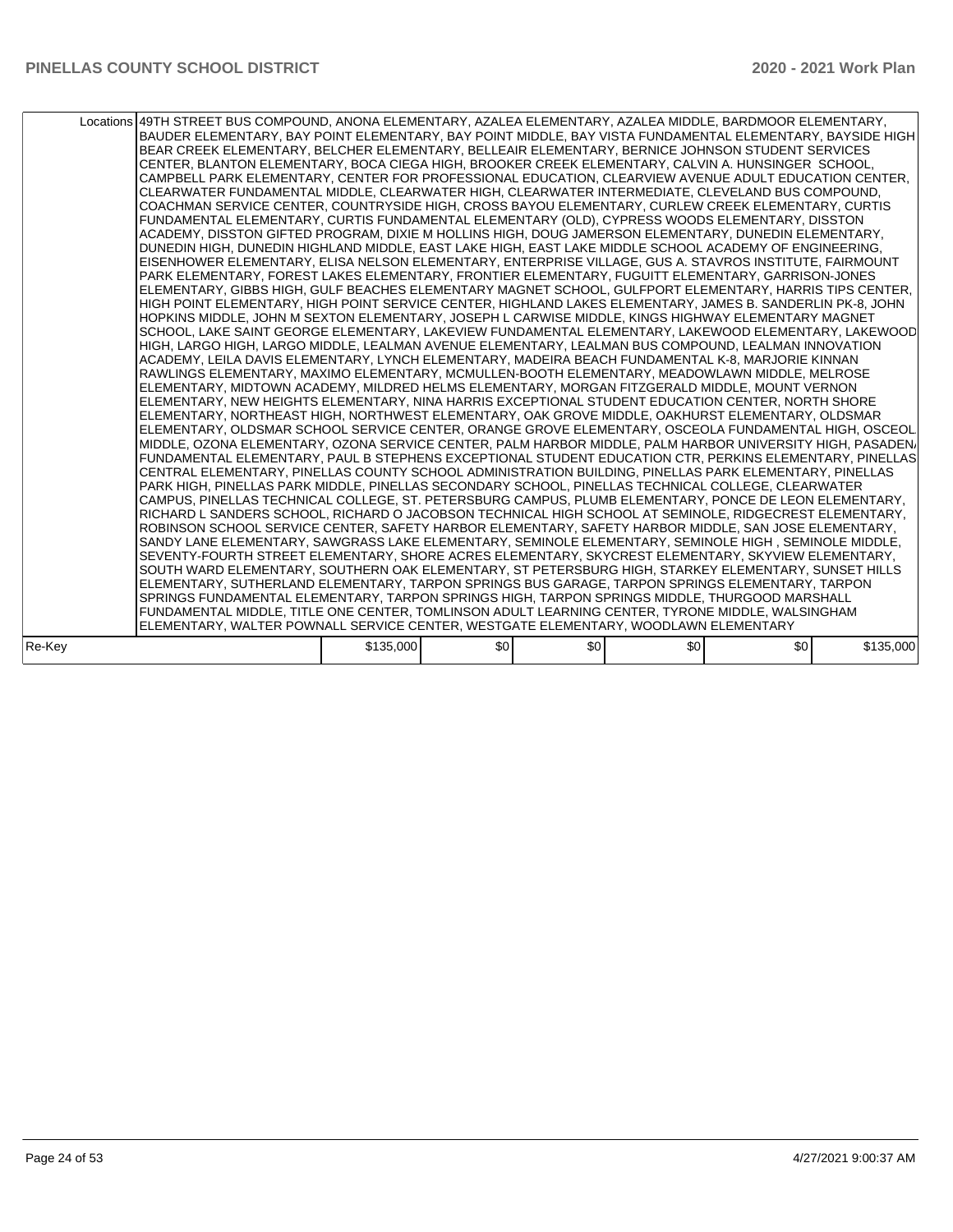| Total:                                                                                                                                                                                                       | \$40,968,737 | \$34,755,811 | \$39,285,000 | \$34,325,810 | \$41,985,000 | \$191,320,358 |
|--------------------------------------------------------------------------------------------------------------------------------------------------------------------------------------------------------------|--------------|--------------|--------------|--------------|--------------|---------------|
| ELEMENTARY, WALTER POWNALL SERVICE CENTER, WESTGATE ELEMENTARY, WOODLAWN ELEMENTARY                                                                                                                          |              |              |              |              |              |               |
| FUNDAMENTAL MIDDLE, TITLE ONE CENTER, TOMLINSON ADULT LEARNING CENTER, TYRONE MIDDLE, WALSINGHAM                                                                                                             |              |              |              |              |              |               |
| SPRINGS FUNDAMENTAL ELEMENTARY, TARPON SPRINGS HIGH, TARPON SPRINGS MIDDLE, THURGOOD MARSHALL                                                                                                                |              |              |              |              |              |               |
| ELEMENTARY, SUTHERLAND ELEMENTARY, TARPON SPRINGS BUS GARAGE, TARPON SPRINGS ELEMENTARY, TARPON                                                                                                              |              |              |              |              |              |               |
| SOUTH WARD ELEMENTARY. SOUTHERN OAK ELEMENTARY. ST PETERSBURG HIGH. STARKEY ELEMENTARY. SUNSET HILLS                                                                                                         |              |              |              |              |              |               |
| SEVENTY-FOURTH STREET ELEMENTARY, SHORE ACRES ELEMENTARY, SKYCREST ELEMENTARY, SKYVIEW ELEMENTARY,                                                                                                           |              |              |              |              |              |               |
| SANDY LANE ELEMENTARY, SAWGRASS LAKE ELEMENTARY, SEMINOLE ELEMENTARY, SEMINOLE HIGH, SEMINOLE MIDDLE,                                                                                                        |              |              |              |              |              |               |
| ROBINSON SCHOOL SERVICE CENTER, SAFETY HARBOR ELEMENTARY, SAFETY HARBOR MIDDLE, SAN JOSE ELEMENTARY,                                                                                                         |              |              |              |              |              |               |
| RICHARD L SANDERS SCHOOL, RICHARD O JACOBSON TECHNICAL HIGH SCHOOL AT SEMINOLE, RIDGECREST ELEMENTARY,                                                                                                       |              |              |              |              |              |               |
| CAMPUS, PINELLAS TECHNICAL COLLEGE, ST. PETERSBURG CAMPUS, PLUMB ELEMENTARY, PONCE DE LEON ELEMENTARY,                                                                                                       |              |              |              |              |              |               |
| CENTRAL ELEMENTARY, PINELLAS COUNTY SCHOOL ADMINISTRATION BUILDING, PINELLAS PARK ELEMENTARY, PINELLAS<br>PARK HIGH, PINELLAS PARK MIDDLE, PINELLAS SECONDARY SCHOOL, PINELLAS TECHNICAL COLLEGE, CLEARWATER |              |              |              |              |              |               |
| FUNDAMENTAL ELEMENTARY, PAUL B STEPHENS EXCEPTIONAL STUDENT EDUCATION CTR, PERKINS ELEMENTARY, PINELLAS                                                                                                      |              |              |              |              |              |               |
| MIDDLE, OZONA ELEMENTARY, OZONA SERVICE CENTER, PALM HARBOR MIDDLE, PALM HARBOR UNIVERSITY HIGH, PASADEN/                                                                                                    |              |              |              |              |              |               |
| ELEMENTARY, OLDSMAR SCHOOL SERVICE CENTER, ORANGE GROVE ELEMENTARY, OSCEOLA FUNDAMENTAL HIGH, OSCEOL                                                                                                         |              |              |              |              |              |               |
| ELEMENTARY, NORTHEAST HIGH, NORTHWEST ELEMENTARY, OAK GROVE MIDDLE, OAKHURST ELEMENTARY, OLDSMAR                                                                                                             |              |              |              |              |              |               |
| ELEMENTARY. NEW HEIGHTS ELEMENTARY. NINA HARRIS EXCEPTIONAL STUDENT EDUCATION CENTER. NORTH SHORE                                                                                                            |              |              |              |              |              |               |
| ELEMENTARY, MIDTOWN ACADEMY, MILDRED HELMS ELEMENTARY, MORGAN FITZGERALD MIDDLE, MOUNT VERNON                                                                                                                |              |              |              |              |              |               |
| RAWLINGS ELEMENTARY, MAXIMO ELEMENTARY, MCMULLEN-BOOTH ELEMENTARY, MEADOWLAWN MIDDLE, MELROSE                                                                                                                |              |              |              |              |              |               |
| ACADEMY, LEILA DAVIS ELEMENTARY, LYNCH ELEMENTARY, MADEIRA BEACH FUNDAMENTAL K-8, MARJORIE KINNAN                                                                                                            |              |              |              |              |              |               |
| HIGH, LARGO HIGH, LARGO MIDDLE, LEALMAN AVENUE ELEMENTARY, LEALMAN BUS COMPOUND, LEALMAN INNOVATION                                                                                                          |              |              |              |              |              |               |
| SCHOOL, LAKE SAINT GEORGE ELEMENTARY, LAKEVIEW FUNDAMENTAL ELEMENTARY, LAKEWOOD ELEMENTARY, LAKEWOOD                                                                                                         |              |              |              |              |              |               |
| HOPKINS MIDDLE, JOHN M SEXTON ELEMENTARY, JOSEPH L CARWISE MIDDLE, KINGS HIGHWAY ELEMENTARY MAGNET                                                                                                           |              |              |              |              |              |               |
| HIGH POINT ELEMENTARY, HIGH POINT SERVICE CENTER, HIGHLAND LAKES ELEMENTARY, JAMES B. SANDERLIN PK-8, JOHN                                                                                                   |              |              |              |              |              |               |
| ELEMENTARY, GIBBS HIGH, GULF BEACHES ELEMENTARY MAGNET SCHOOL, GULFPORT ELEMENTARY, HARRIS TIPS CENTER,                                                                                                      |              |              |              |              |              |               |
| EISENHOWER ELEMENTARY, ELISA NELSON ELEMENTARY, ENTERPRISE VILLAGE, GUS A. STAVROS INSTITUTE, FAIRMOUNT<br>PARK ELEMENTARY, FOREST LAKES ELEMENTARY, FRONTIER ELEMENTARY, FUGUITT ELEMENTARY, GARRISON-JONES |              |              |              |              |              |               |
| DUNEDIN HIGH, DUNEDIN HIGHLAND MIDDLE, EAST LAKE HIGH, EAST LAKE MIDDLE SCHOOL ACADEMY OF ENGINEERING,                                                                                                       |              |              |              |              |              |               |
| ACADEMY, DISSTON GIFTED PROGRAM, DIXIE M HOLLINS HIGH, DOUG JAMERSON ELEMENTARY, DUNEDIN ELEMENTARY,                                                                                                         |              |              |              |              |              |               |
| FUNDAMENTAL ELEMENTARY, CURTIS FUNDAMENTAL ELEMENTARY (OLD), CYPRESS WOODS ELEMENTARY, DISSTON                                                                                                               |              |              |              |              |              |               |
| COACHMAN SERVICE CENTER, COUNTRYSIDE HIGH, CROSS BAYOU ELEMENTARY, CURLEW CREEK ELEMENTARY, CURTIS                                                                                                           |              |              |              |              |              |               |
| CLEARWATER FUNDAMENTAL MIDDLE, CLEARWATER HIGH, CLEARWATER INTERMEDIATE, CLEVELAND BUS COMPOUND,                                                                                                             |              |              |              |              |              |               |
| CAMPBELL PARK ELEMENTARY, CENTER FOR PROFESSIONAL EDUCATION, CLEARVIEW AVENUE ADULT EDUCATION CENTER,                                                                                                        |              |              |              |              |              |               |
| CENTER, BLANTON ELEMENTARY, BOCA CIEGA HIGH, BROOKER CREEK ELEMENTARY, CALVIN A. HUNSINGER SCHOOL,                                                                                                           |              |              |              |              |              |               |
| BEAR CREEK ELEMENTARY, BELCHER ELEMENTARY, BELLEAIR ELEMENTARY, BERNICE JOHNSON STUDENT SERVICES                                                                                                             |              |              |              |              |              |               |
| BAUDER ELEMENTARY, BAY POINT ELEMENTARY, BAY POINT MIDDLE, BAY VISTA FUNDAMENTAL ELEMENTARY, BAYSIDE HIGH                                                                                                    |              |              |              |              |              |               |
| Locations 49TH STREET BUS COMPOUND, ANONA ELEMENTARY, AZALEA ELEMENTARY, AZALEA MIDDLE, BARDMOOR ELEMENTARY,                                                                                                 |              |              |              |              |              |               |
|                                                                                                                                                                                                              |              |              |              |              |              |               |

# **Local 1.50 Mill Expenditure For Maintenance, Repair and Renovation**

Anticipated expenditures expected from local funding sources over the years covered by the current work plan.

| Item                                      | 2020 - 2021<br><b>Actual Budget</b> | 2021 - 2022<br>Projected | 2022 - 2023<br>Projected | 2023 - 2024<br>Projected | $2024 - 2025$<br>Projected | Total         |
|-------------------------------------------|-------------------------------------|--------------------------|--------------------------|--------------------------|----------------------------|---------------|
| Remaining Maint and Repair from 1.5 Mills | \$40,968,737                        | \$34,755,811             | \$39,285,000             | \$34,325,810             | \$41,985,000               | \$191,320,358 |
| Maintenance/Repair Salaries               | \$25,000,000                        | \$24,500,000             | \$25,000,000             | \$25,500,000             | \$26,000,000               | \$126,000,000 |
| <b>School Bus Purchases</b>               | \$5,830,022                         | \$5,983,685              | \$6,141,958              | \$6,304,980              | \$6,472,892                | \$30,733,537  |
| Other Vehicle Purchases                   | \$1,465,580                         | \$0                      | \$0                      | \$0                      | \$0                        | \$1,465,580   |
| Capital Outlay Equipment                  | \$13,811,627                        | \$17,312,500             | \$17,312,500             | \$17,312,500             | \$17,312,500               | \$83,061,627  |
| Rent/Lease Payments                       | \$0                                 | \$0                      | \$0                      | \$0                      | \$0                        | \$0           |
| ICOP Debt Service                         | \$5,579,887                         | \$9,387,925              | \$8,664,550              | \$8,659,800              | \$8,642,350                | \$40,934,512  |
| Rent/Lease Relocatables                   | \$197,862                           | \$0                      | \$0                      | \$0                      | \$0                        | \$197,862     |
| <b>Environmental Problems</b>             | \$0                                 | \$0                      | \$0                      | \$0                      | \$0                        | \$0           |
| ls.1011.14 Debt Service                   | \$0                                 | \$0                      | \$0                      | \$0                      | \$0                        | \$0           |
| Special Facilities Construction Account   | \$0                                 | \$0                      | \$0                      | \$0                      | \$0                        | \$0           |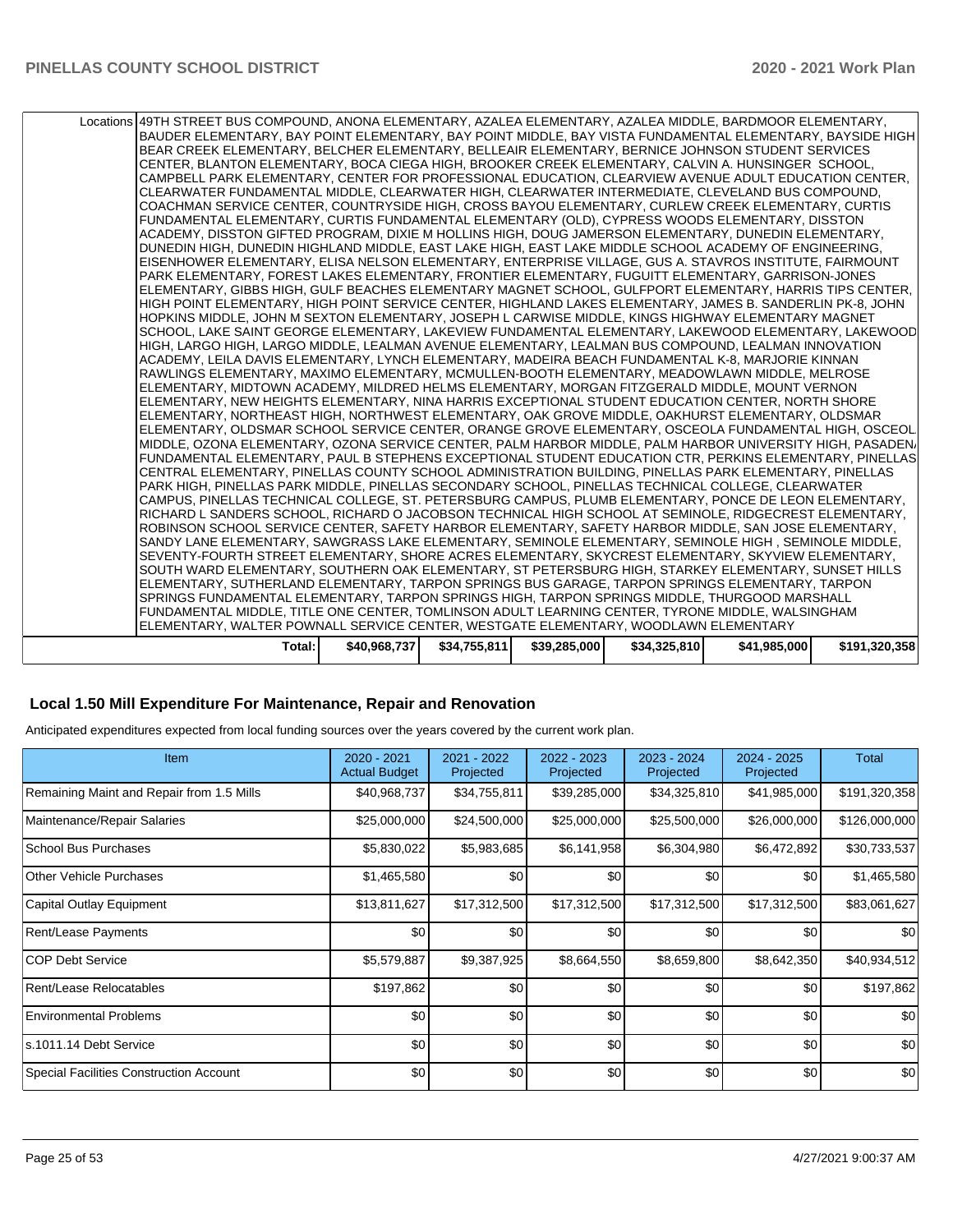| Premiums for Property Casualty Insurance - 1011.71<br>(4a,b) | \$6,950,000   | \$7,158,500   | \$7,373,255   | \$7,594,453   | \$7,822,286   | \$36,898,494  |
|--------------------------------------------------------------|---------------|---------------|---------------|---------------|---------------|---------------|
| Qualified School Construction Bonds (QSCB)                   | \$0           | \$0           | \$0           | \$0           | \$0           | \$0           |
| Qualified Zone Academy Bonds (QZAB)                          | \$0           | \$0           | \$0           | \$0           | \$0           | \$0           |
| Instructional equipment transfer                             | \$3,000,000   | \$3,000,000   | \$3,000,000   | \$3,000,000   | \$3,000,000   | \$15,000,000  |
| Contingency                                                  | \$4,000,000   | \$5,000,000   | \$5,000,000   | \$5,000,000   | \$5,000,000   | \$24,000,000  |
| Safety initiative                                            | \$750,000     | \$1,000,000   | \$1,250,000   | \$1,250,000   | \$1,250,000   | \$5,500,000   |
| <b>Site Acquisitions</b>                                     | \$10,000      | \$10,000      | \$10,000      | \$10,000      | \$10,000      | \$50,000      |
| Carry Over                                                   | \$11,495,945  | \$12,208,956  | \$12,035,412  | \$22,980,142  | \$34,734,423  | \$93,454,878  |
| <b>Local Expenditure Totals:</b>                             | \$119,059,660 | \$120,317,377 | \$125,072,675 | \$131,937,685 | \$152,229,451 | \$648,616,848 |

# **Revenue**

### **1.50 Mill Revenue Source**

Schedule of Estimated Capital Outlay Revenue from each currently approved source which is estimated to be available for expenditures on the projects included in the tentative district facilities work program. All amounts are NET after considering carryover balances, interest earned, new COP's, 1011.14 and 1011.15 loans, etc. Districts cannot use 1.5-Mill funds for salaries except for those explicitly associated with maintenance/repair projects. (1011.71 (5), F.S.)

| <b>Item</b>                                                                         | <b>Fund</b> | $2020 - 2021$<br><b>Actual Value</b> | $2021 - 2022$<br>Projected | 2022 - 2023<br>Projected | 2023 - 2024<br>Projected | $2024 - 2025$<br>Projected | Total             |
|-------------------------------------------------------------------------------------|-------------|--------------------------------------|----------------------------|--------------------------|--------------------------|----------------------------|-------------------|
| $(1)$ Non-exempt property<br>lassessed valuation                                    |             | \$99,400,925,955                     | \$101,885,949,104          | \$103,923,668,086        | \$106,002,141,448        | \$108,122,184,277          | \$519,334,868,870 |
| (2) The Millage projected for<br>discretionary capital outlay per<br>ls.1011.71     |             | 1.50                                 | 1.50                       | 1.50                     | 1.50                     | 1.50                       |                   |
| $(3)$ Full value of the 1.50-Mill<br>discretionary capital outlay per<br>ls.1011.71 |             | \$166,993,556                        | \$171,168,394              | \$174,591,762            | \$178,083,598            | \$181,645,270              | \$872,482,580     |
| $(4)$ Value of the portion of the 1.50<br>-Mill ACTUALLY levied                     | 370         | \$143,137,333                        | \$146,715,767              | \$149,650,082            | \$152,643,084            | \$155,695,945              | \$747,842,211     |
| $(5)$ Difference of lines $(3)$ and $(4)$                                           |             | \$23,856,223                         | \$24,452,627               | \$24,941,680             | \$25,440,514             | \$25,949,325               | \$124,640,369     |

### **PECO Revenue Source**

The figure in the row designated "PECO Maintenance" will be subtracted from funds available for new construction because PECO maintenance dollars cannot be used for new construction.

| Item                                 | Fund         | 2020 - 2021<br><b>Actual Budget</b> | 2021 - 2022<br>Projected | 2022 - 2023<br>Projected | 2023 - 2024<br>Projected | 2024 - 2025<br>Projected | Total |
|--------------------------------------|--------------|-------------------------------------|--------------------------|--------------------------|--------------------------|--------------------------|-------|
| <b>PECO New Construction</b>         | 340 <b>I</b> | \$0                                 | \$0                      | \$0                      | \$0                      | \$0                      | \$0   |
| <b>PECO Maintenance Expenditures</b> |              | \$0                                 | \$0                      | \$0                      | \$0 <sub>1</sub>         | \$0                      | \$0   |
|                                      |              | \$0                                 | \$0                      | \$0                      | \$0                      | \$0                      | \$0   |

### **CO & DS Revenue Source**

Revenue from Capital Outlay and Debt Service funds.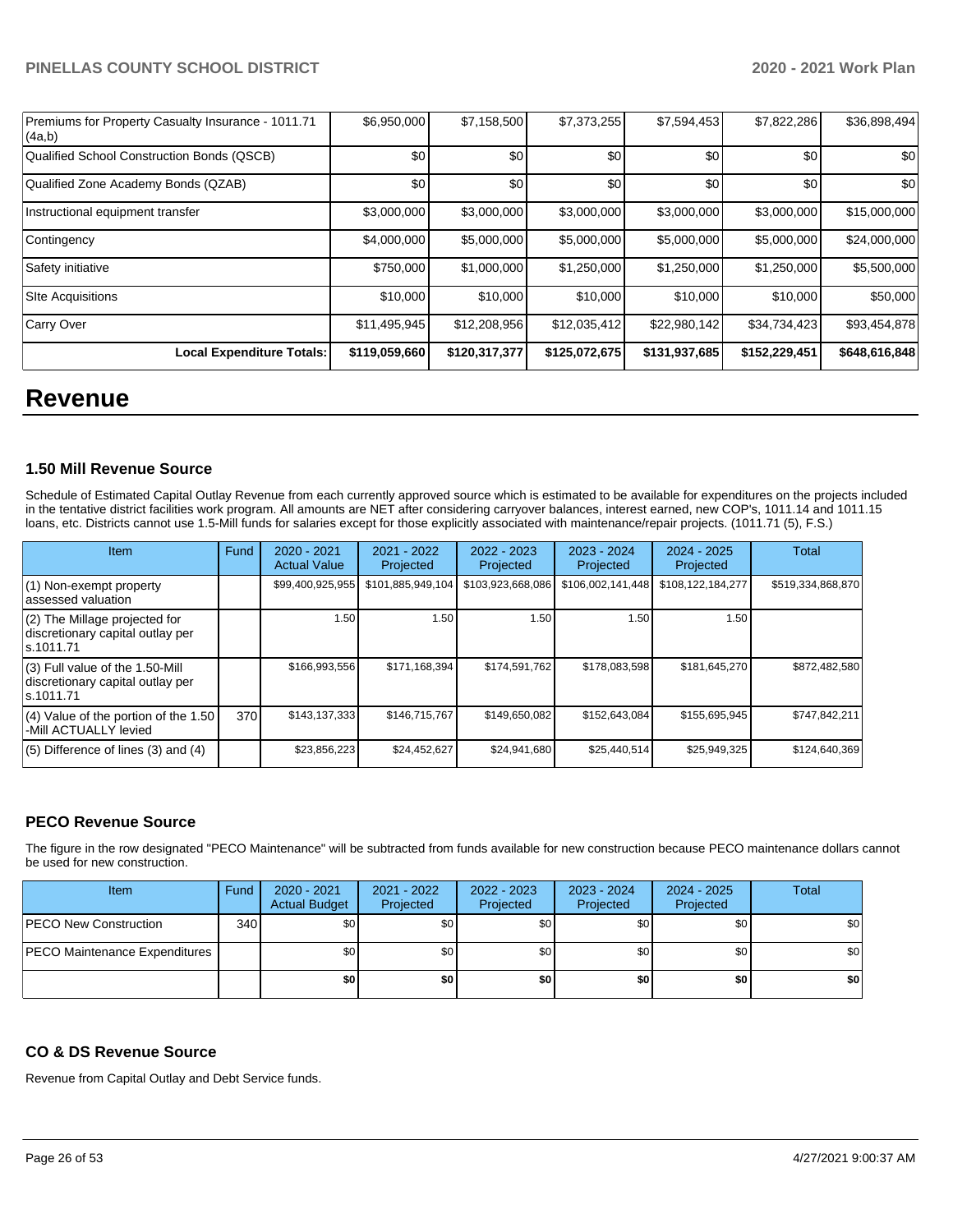| Item                                     | Fund | $2020 - 2021$<br><b>Actual Budget</b> | $2021 - 2022$<br>Projected | $2022 - 2023$<br>Projected | $2023 - 2024$<br>Projected | $2024 - 2025$<br>Projected | Total        |
|------------------------------------------|------|---------------------------------------|----------------------------|----------------------------|----------------------------|----------------------------|--------------|
| CO & DS Cash Flow-through<br>Distributed | 360  | \$3,828,771                           | \$3,828,771                | \$3,828,771                | \$3,828,771                | \$3,828,771                | \$19,143,855 |
| ICO & DS Interest on<br>Undistributed CO | 360  | \$127.505                             | \$127.505                  | \$127.505                  | \$127.505                  | \$127.505                  | \$637,525    |
|                                          |      | \$3,956,276                           | \$3,956,276                | \$3,956,276                | \$3,956,276                | \$3,956,276                | \$19,781,380 |

### **Fair Share Revenue Source**

Nothing reported for this section. All legally binding commitments for proportionate fair-share mitigation for impacts on public school facilities must be included in the 5-year district work program.

No

### **Sales Surtax Referendum**

Specific information about any referendum for a 1-cent or ½-cent surtax referendum during the previous year.

**Did the school district hold a surtax referendum during the past fiscal year 2019 - 2020?**

# **Additional Revenue Source**

Any additional revenue sources

| Item                                                                                                   | 2020 - 2021<br><b>Actual Value</b> | 2021 - 2022<br>Projected | 2022 - 2023<br>Projected | 2023 - 2024<br>Projected | $2024 - 2025$<br>Projected | Total        |
|--------------------------------------------------------------------------------------------------------|------------------------------------|--------------------------|--------------------------|--------------------------|----------------------------|--------------|
| Proceeds from a s.1011.14/15 F.S. Loans                                                                | \$0                                | \$0                      | \$0                      | \$0                      | \$0                        | \$0          |
| District Bonds - Voted local bond<br>referendum proceeds per s.9, Art VII<br><b>State Constitution</b> | \$0                                | \$0                      | \$0                      | \$0                      | \$0                        | \$0          |
| Proceeds from Special Act Bonds                                                                        | \$0                                | \$0                      | \$0                      | \$0                      | \$0                        | \$0          |
| Estimated Revenue from CO & DS Bond<br>Sale                                                            | \$0                                | \$0                      | \$0                      | \$0                      | \$0                        | \$0          |
| Proceeds from Voted Capital<br>Improvements millage                                                    | \$0                                | \$0                      | \$0                      | \$0                      | \$0                        | \$0          |
| Other Revenue for Other Capital Projects                                                               | \$0                                | \$0                      | \$0                      | \$0                      | \$0                        | \$0          |
| Proceeds from 1/2 cent sales surtax<br>authorized by school board                                      | \$0                                | \$0                      | \$0                      | \$0                      | \$0                        | \$0          |
| Proceeds from local governmental<br>infrastructure sales surtax                                        | \$0                                | \$0                      | \$0                      | \$0                      | \$0                        | \$0          |
| Proceeds from Certificates of<br>Participation (COP's) Sale                                            | \$75,000,000                       | \$0                      | \$0                      | \$0                      | \$0                        | \$75,000,000 |
| Classrooms First Bond proceeds amount<br>authorized in FY 1997-98                                      | \$0                                | \$0                      | \$0                      | \$0                      | \$0                        | \$0          |
| <b>Classrooms for Kids</b>                                                                             | \$0                                | \$0                      | \$0                      | \$0                      | \$0                        | \$0          |
| <b>District Equity Recognition</b>                                                                     | \$0                                | \$0                      | \$0                      | \$0                      | \$0                        | \$0          |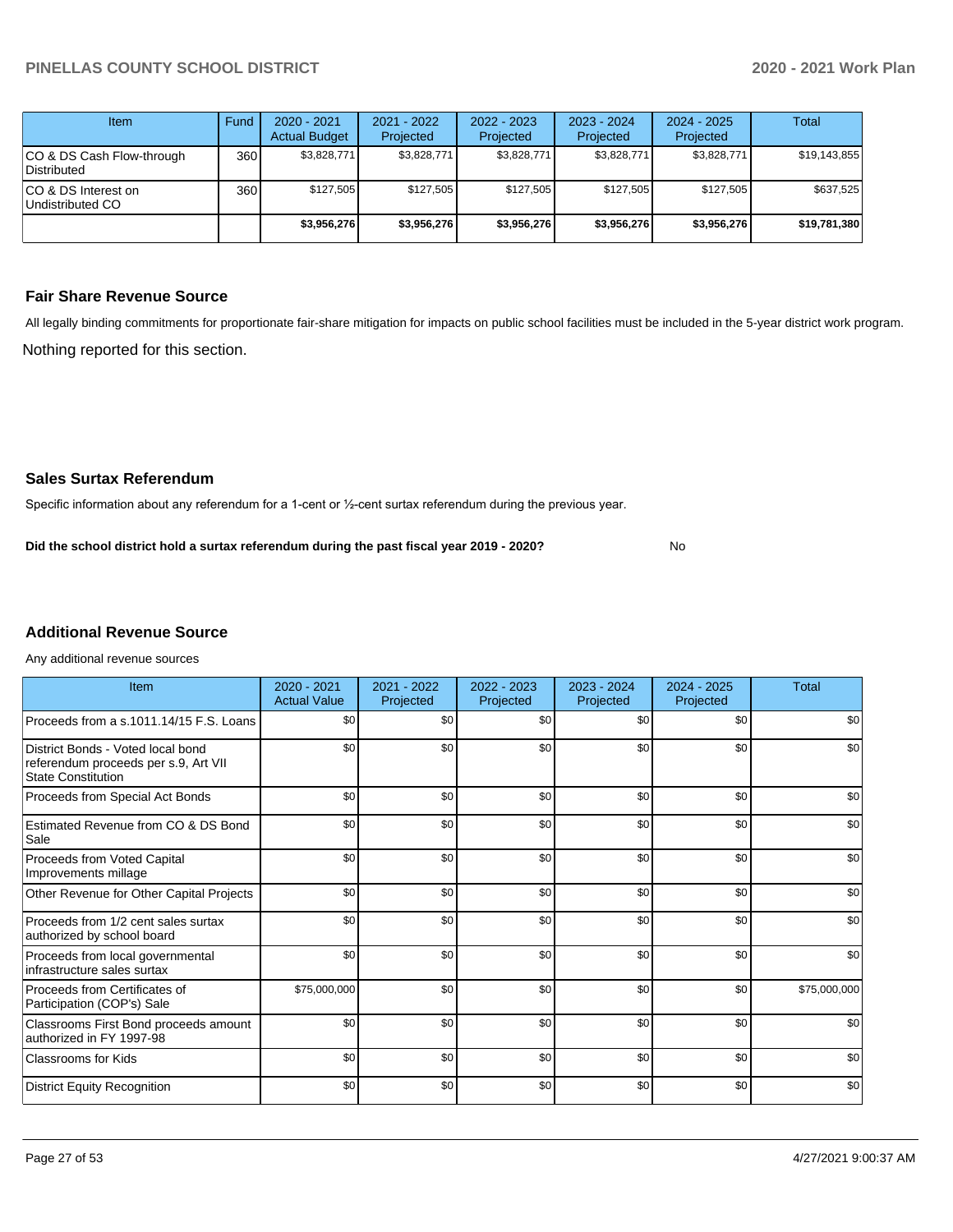| <b>Federal Grants</b>                                                                                                     | \$0          | \$0          | \$0          | \$0          | \$0          | \$0           |
|---------------------------------------------------------------------------------------------------------------------------|--------------|--------------|--------------|--------------|--------------|---------------|
| Proportionate share mitigation (actual<br>cash revenue only, not in kind donations)                                       | \$0          | \$0          | \$0          | \$0          | \$0          | \$0           |
| Impact fees received                                                                                                      | \$0          | \$0          | \$0          | \$0          | \$0          | \$0           |
| Private donations                                                                                                         | \$0          | \$0          | \$0          | \$0          | \$0          | \$0           |
| Grants from local governments or not-for-<br>profit organizations                                                         | \$0          | \$0          | \$0          | \$0          | \$0          | \$0           |
| Interest, Including Profit On Investment                                                                                  | \$1,500,000  | \$1,500,000  | \$2,000,000  | \$2,000,000  | \$2,500,000  | \$9,500,000   |
| Revenue from Bonds pledging proceeds<br>from 1 cent or 1/2 cent Sales Surtax                                              | \$0          | \$0          | \$0          | \$0          | \$0          | \$0           |
| <b>Total Fund Balance Carried Forward</b>                                                                                 | \$13,940,087 | \$11,495,945 | \$12,208,956 | \$12,035,412 | \$22,980,142 | \$72,660,542  |
| General Capital Outlay Obligated Fund<br><b>Balance Carried Forward From Total</b><br><b>Fund Balance Carried Forward</b> | \$0          | \$0          | \$0          | \$0          | \$0          | \$0           |
| <b>Special Facilities Construction Account</b>                                                                            | \$0          | \$0          | \$0          | \$0          | \$0          | \$0           |
| One Cent - 1/2 Cent Sales Surtax Debt<br>Service From Total Fund Balance Carried<br>Forward                               | \$0          | \$0          | \$0          | \$0          | \$0          | \$0           |
| Capital Outlay Projects Funds Balance<br>Carried Forward From Total Fund<br><b>Balance Carried Forward</b>                | \$0          | \$0          | \$0          | \$0          | \$0          | \$0           |
| <b>Subtotal</b>                                                                                                           | \$90,440,087 | \$12,995,945 | \$14,208,956 | \$14,035,412 | \$25,480,142 | \$157,160,542 |

# **Total Revenue Summary**

| <b>Item Name</b>                                           | $2020 - 2021$<br><b>Budget</b> | 2021 - 2022<br>Projected | $2022 - 2023$<br>Projected | 2023 - 2024<br>Projected | 2024 - 2025<br>Projected | <b>Five Year Total</b> |
|------------------------------------------------------------|--------------------------------|--------------------------|----------------------------|--------------------------|--------------------------|------------------------|
| Local 1.5 Mill Discretionary Capital Outlay<br>Revenue     | \$143,137,333                  | \$146.715.767            | \$149,650,082              | \$152,643,084            | \$155.695.945            | \$747,842,211          |
| PECO and 1.5 Mill Maint and Other 1.5<br>Mill Expenditures | (\$119,059,660)                | $(\$120,317,377)$        | (\$125,072,675)            | (\$131,937,685)          | (\$152, 229, 451)        | (\$648,616,848)        |
| <b>IPECO Maintenance Revenue</b>                           | \$0                            | \$0                      | \$0                        | \$0 <sub>1</sub>         | \$0                      | \$0                    |
| <b>Available 1.50 Mill for New</b><br><b>Construction</b>  | \$24.077.673                   | \$26,398,390             | \$24,577,407               | \$20,705,399             | \$3,466,494              | \$99,225,363           |

| <b>Item Name</b>                     | 2020 - 2021<br><b>Budget</b> | $2021 - 2022$<br>Projected | $2022 - 2023$<br>Projected | 2023 - 2024<br>Projected | 2024 - 2025<br>Projected | <b>Five Year Total</b> |
|--------------------------------------|------------------------------|----------------------------|----------------------------|--------------------------|--------------------------|------------------------|
| ICO & DS Revenue                     | \$3,956,276                  | \$3,956,276                | \$3,956,276                | \$3,956,276              | \$3,956,276              | \$19,781,380           |
| <b>PECO New Construction Revenue</b> | \$0                          | \$0                        | \$0                        | \$0                      | \$0                      | \$0                    |
| Other/Additional Revenue             | \$90,440,087                 | \$12,995,945               | \$14,208,956               | \$14,035,412             | \$25,480,142             | \$157,160,542          |
| <b>Total Additional Revenue</b>      | \$94,396,363                 | \$16,952,221               | \$18,165,232               | \$17,991,688             | \$29,436,418             | \$176,941,922          |
| <b>Total Available Revenue</b>       | \$118,474,036                | \$43,350,611               | \$42,742,639               | \$38,697,087             | \$32.902.912             | \$276,167,285          |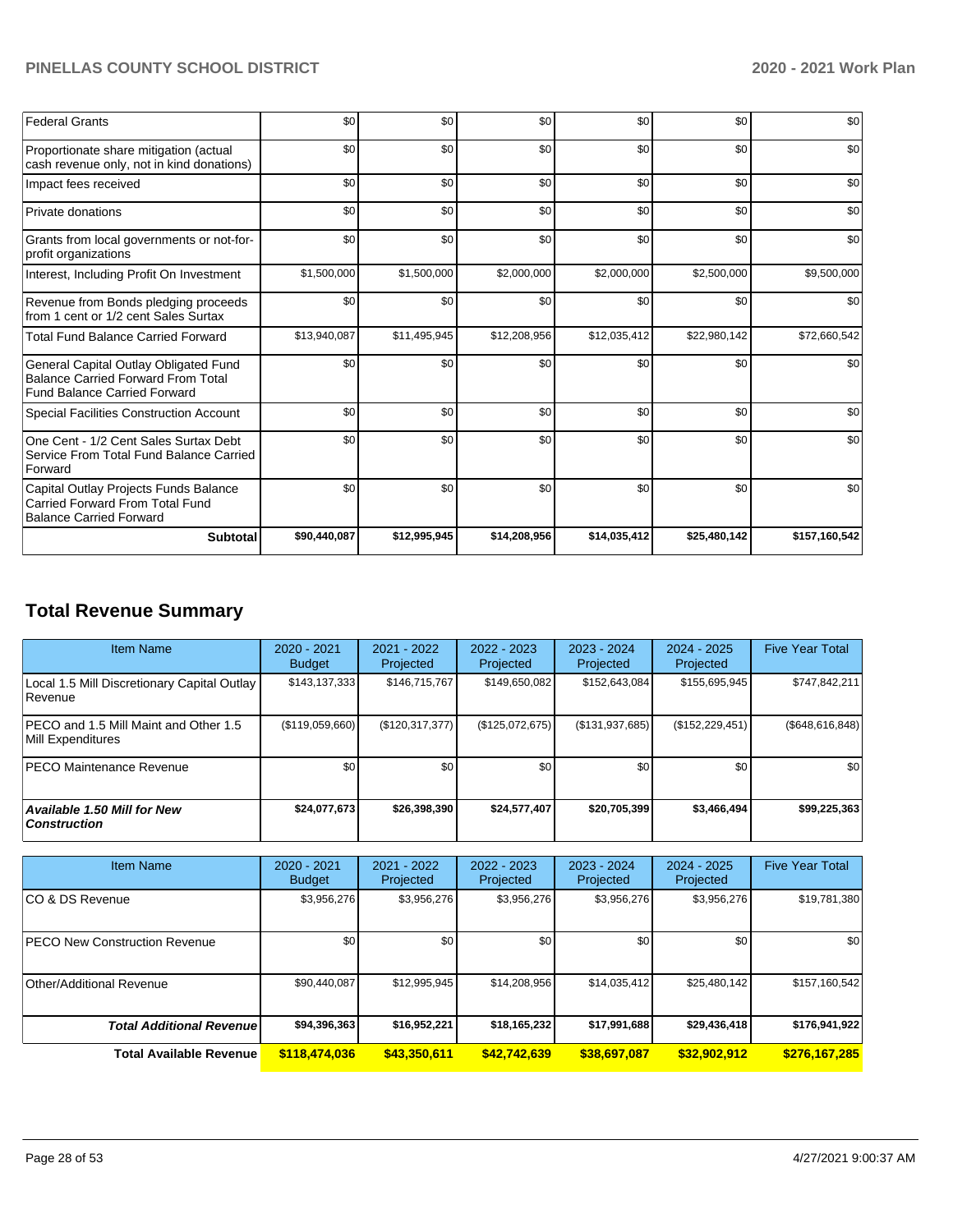# **Project Schedules**

### **Capacity Project Schedules**

A schedule of capital outlay projects necessary to ensure the availability of satisfactory classrooms for the projected student enrollment in K-12 programs.

| <b>Project Description</b>                                                                                                       | Location                                                  |                          | 2020 - 2021    | 2021 - 2022 | 2022 - 2023 | 2023 - 2024    | 2024 - 2025  | Total           | Funded |
|----------------------------------------------------------------------------------------------------------------------------------|-----------------------------------------------------------|--------------------------|----------------|-------------|-------------|----------------|--------------|-----------------|--------|
| NEW 10 ROOM<br><b>WING AND</b><br><b>RENOVATION OF</b><br>CAFETERIA, FRONT<br>OFFICE AND SIX<br><b>GROUP</b><br><b>RESTROOMS</b> | <b>ANONA</b><br><b>ELEMENTARY</b>                         | Planned<br>Cost:         | \$0            | \$0         | \$2,000,000 | \$0            | \$0          | \$2,000,000 Yes |        |
|                                                                                                                                  |                                                           | <b>Student Stations:</b> | 0              | 0           | 170         | $\mathbf 0$    | 0            | 170             |        |
|                                                                                                                                  |                                                           | <b>Total Classrooms:</b> | 0              | 0           | 10          | 0              | $\mathbf 0$  | 10              |        |
|                                                                                                                                  |                                                           | Gross Sq Ft:             | $\mathbf 0$    | 0           | 13,439      | $\mathbf 0$    | $\mathbf 0$  | 13,439          |        |
| <b>CONSTRUCT 6</b><br><b>ROOM WING</b><br><b>INCLUDING MUSIC</b><br>AND ART ROOMS                                                | <b>GULF BEACHES</b><br><b>ELEMENTARY</b><br>MAGNET SCHOOL | Planned<br>Cost:         | \$0            | \$0         | \$0         | \$3,500,000    | \$0          | \$3,500,000 Yes |        |
|                                                                                                                                  |                                                           | <b>Student Stations:</b> | $\pmb{0}$      | 0           | $\pmb{0}$   | 72             | $\pmb{0}$    | 72              |        |
|                                                                                                                                  |                                                           | Total Classrooms:        | 0              | 0           | $\pmb{0}$   | 6              | $\pmb{0}$    | 6               |        |
|                                                                                                                                  |                                                           | Gross Sq Ft:             | $\mathbf 0$    | $\mathbf 0$ | $\pmb{0}$   | 8,790          | $\pmb{0}$    | 8,790           |        |
| <b>CONSTRUCT NEW</b><br>8 CLASSROOM<br><b>WING</b>                                                                               | MILDRED HELMS<br><b>ELEMENTARY</b>                        | Planned<br>Cost:         | \$500,000      | \$6,000,000 | \$0         | \$0            | \$0          | \$6,500,000 Yes |        |
|                                                                                                                                  |                                                           | <b>Student Stations:</b> | 160            | $\mathbf 0$ | $\pmb{0}$   | 0              | $\mathbf 0$  | 160             |        |
|                                                                                                                                  |                                                           | Total Classrooms:        | 8              | 0           | $\mathbf 0$ | 0              | $\mathbf 0$  | 8               |        |
|                                                                                                                                  |                                                           | Gross Sq Ft:             | 9,360          | 0           | $\mathbf 0$ | $\mathbf 0$    | $\mathbf 0$  | 9,360           |        |
| <b>CONSTRUCT 9TH</b><br><b>GRADE TWO</b><br><b>FLOOR CLASS</b><br>ROOM BUILDING -<br>18 CLASSROOMS                               | <b>OSCEOLA</b><br><b>FUNDAMENTAL</b><br><b>HIGH</b>       | Planned<br>Cost:         | \$0            | \$0         | \$5,700,000 | \$0            | \$0          | \$5,700,000 Yes |        |
|                                                                                                                                  |                                                           | <b>Student Stations:</b> | $\mathbf 0$    | $\mathbf 0$ | 450         | $\mathbf{0}$   | $\mathbf 0$  | 450             |        |
|                                                                                                                                  |                                                           | <b>Total Classrooms:</b> | $\overline{0}$ | 0           | 18          | $\mathbf 0$    | $\mathbf 0$  | 18              |        |
|                                                                                                                                  |                                                           | Gross Sq Ft:             | $\mathbf 0$    | 0           | 23,415      | $\mathbf 0$    | $\mathbf 0$  | 23,415          |        |
| CONSTRUCT 6<br>CLASSROOM WING FUNDAMENTAL                                                                                        | PASADENA<br><b>ELEMENTARY</b>                             | Planned<br>Cost:         | \$0            | \$0         | \$2,800,000 | \$0            | \$0          | \$2,800,000 Yes |        |
|                                                                                                                                  |                                                           | <b>Student Stations:</b> | 0              | 0           | 124         | $\overline{0}$ | $\mathbf{0}$ | 124             |        |
|                                                                                                                                  |                                                           | <b>Total Classrooms:</b> | 0              | 0           | 6           | $\overline{0}$ | $\mathbf 0$  | 6               |        |
|                                                                                                                                  |                                                           | Gross Sq Ft:             |                | 0           | 8,290       | $\overline{0}$ | $\mathbf 0$  | 8,290           |        |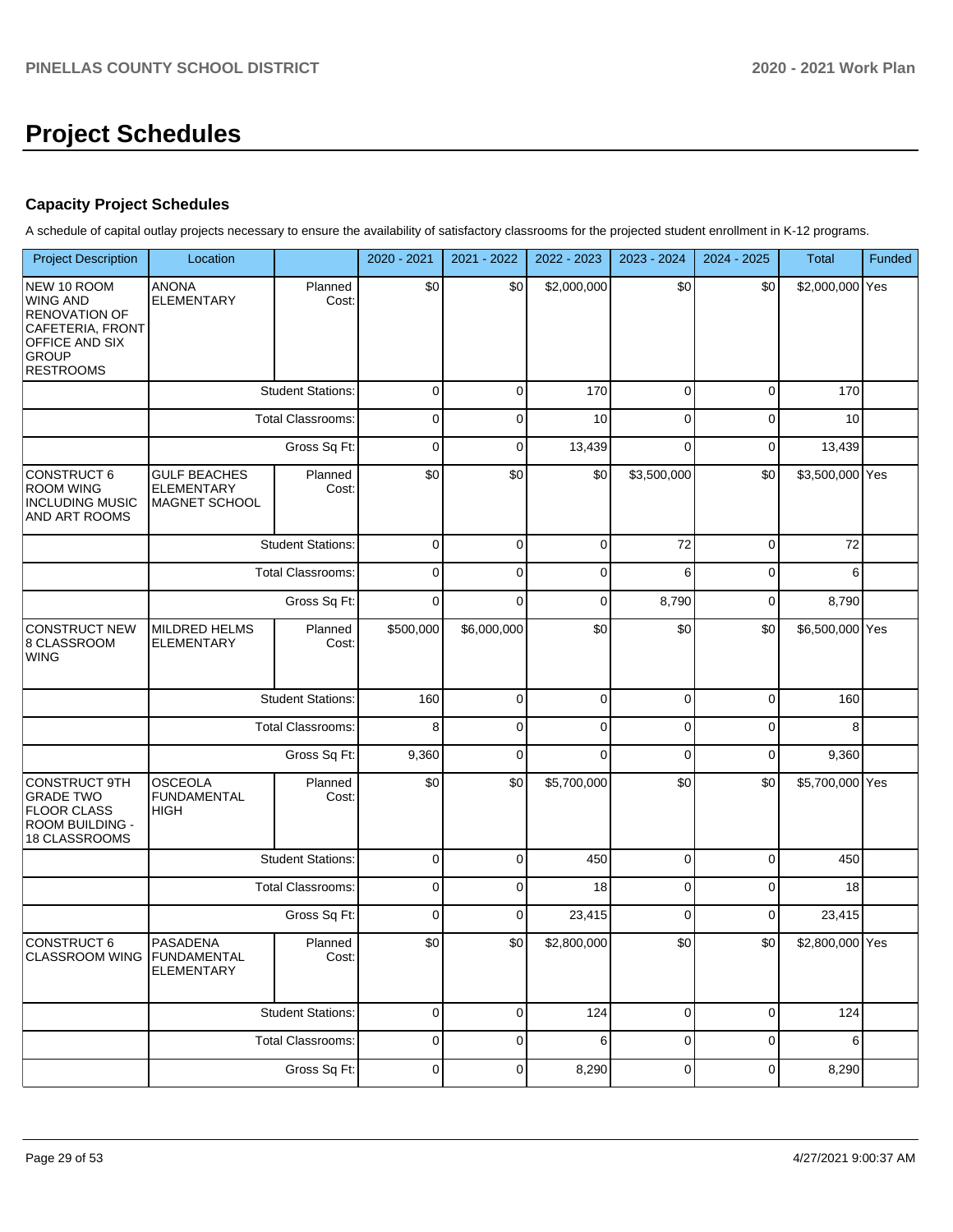| CONSTRUCT 10<br><b>CLASSROOM WING</b>                                                          | <b>PLUMB</b><br><b>ELEMENTARY</b>    | Planned<br>Cost:         | \$0         | \$5,100,000 | \$0                     | \$0         | \$0         | \$5,100,000 Yes |  |
|------------------------------------------------------------------------------------------------|--------------------------------------|--------------------------|-------------|-------------|-------------------------|-------------|-------------|-----------------|--|
|                                                                                                |                                      | <b>Student Stations:</b> | $\mathbf 0$ | 142         | 0                       | 0           | 0           | 142             |  |
|                                                                                                |                                      | <b>Total Classrooms:</b> | 0           | 10          | 0                       | $\mathbf 0$ | 0           | 10              |  |
|                                                                                                |                                      | Gross Sq Ft:             | 0           | 13,510      | 0                       | $\mathbf 0$ | 0           | 13,510          |  |
| <b>CONSTRUCT 8</b><br><b>CLASSROOM</b><br><b>BUILDING</b>                                      | SAWGRASS LAKE<br><b>ELEMENTARY</b>   | Planned<br>Cost:         | \$5,800,000 | \$0         | \$0                     | \$0         | \$0         | \$5,800,000 Yes |  |
|                                                                                                |                                      | <b>Student Stations:</b> | 160         | $\mathbf 0$ | $\pmb{0}$               | $\mathbf 0$ | $\mathbf 0$ | 160             |  |
|                                                                                                |                                      | Total Classrooms:        | 8           | $\mathbf 0$ | 0                       | $\mathbf 0$ | 0           | 8               |  |
|                                                                                                |                                      | Gross Sq Ft:             | 13,270      | $\mathbf 0$ | $\mathbf 0$             | $\Omega$    | 0           | 13,270          |  |
| <b>CONSTRUCT 5</b><br><b>CLASSROOM WING</b>                                                    | <b>SEMINOLE</b><br><b>ELEMENTARY</b> | Planned<br>Cost:         | \$0         | \$0         | \$0                     | \$1,850,000 | \$0         | \$1,850,000 Yes |  |
|                                                                                                |                                      | <b>Student Stations:</b> | 0           | 0           | 0                       | 94          | 0           | 94              |  |
|                                                                                                |                                      | Total Classrooms:        | 0           | 0           | 0                       | 5           | 0           | 5               |  |
|                                                                                                | Gross Sq Ft:                         |                          | $\mathbf 0$ | 0           | 0                       | 7,370       | 0           | 7,370           |  |
| CONSTRUCT 6<br>ROOM WING, 4<br>Classrooms 1 Art 1<br>Music remove<br>relocatable<br>classrooms | SHORE ACRES<br><b>ELEMENTARY</b>     | Planned<br>Cost:         | \$3,800,000 | \$0         | \$0                     | \$0         | \$0         | \$3,800,000 Yes |  |
|                                                                                                |                                      | <b>Student Stations:</b> | 76          | $\pmb{0}$   | $\pmb{0}$               | $\mathbf 0$ | 0           | 76              |  |
|                                                                                                |                                      | Total Classrooms:        | 4           | $\mathbf 0$ | $\mathbf 0$             | $\mathbf 0$ | 0           |                 |  |
|                                                                                                |                                      | Gross Sq Ft:             | 6,650       | $\mathbf 0$ | $\mathbf 0$             | $\mathbf 0$ | 0           | 6,650           |  |
| CONSTRUCT 10<br><b>CLASSROOM WING</b>                                                          | NORTH SHORE<br><b>ELEMENTARY</b>     | Planned<br>Cost:         | \$5,700,000 | \$0         | \$0                     | \$0         | \$0         | \$5,700,000 Yes |  |
|                                                                                                |                                      | <b>Student Stations:</b> | 196         | $\pmb{0}$   | $\mathsf 0$             | $\pmb{0}$   | 0           | 196             |  |
|                                                                                                |                                      | <b>Total Classrooms:</b> | 10          | $\mathsf 0$ | $\mathsf 0$             | $\mathbf 0$ | 0           | 10              |  |
|                                                                                                |                                      | Gross Sq Ft:             | 9,436       | $\pmb{0}$   | $\pmb{0}$               | $\mathbf 0$ | 0           | 9,436           |  |
| CONSTRUCT 10<br><b>CLASSROOM</b><br><b>BUILDING</b>                                            | <b>BAUDER</b><br><b>ELEMENTARY</b>   | Planned<br>Cost:         | \$0         | \$0         | $\overline{$}2,700,000$ | \$2,000,000 | \$0         | \$4,700,000 Yes |  |
|                                                                                                |                                      | <b>Student Stations:</b> | $\mathsf 0$ | $\pmb{0}$   | 79                      | $\mathbf 0$ | 0           | 79              |  |
|                                                                                                |                                      | Total Classrooms:        | $\mathsf 0$ | $\mathsf 0$ | 10                      | $\mathbf 0$ | $\mathsf 0$ | 10              |  |
|                                                                                                |                                      | Gross Sq Ft:             | $\pmb{0}$   | $\pmb{0}$   | 7,735                   | $\pmb{0}$   | 0           | 7,735           |  |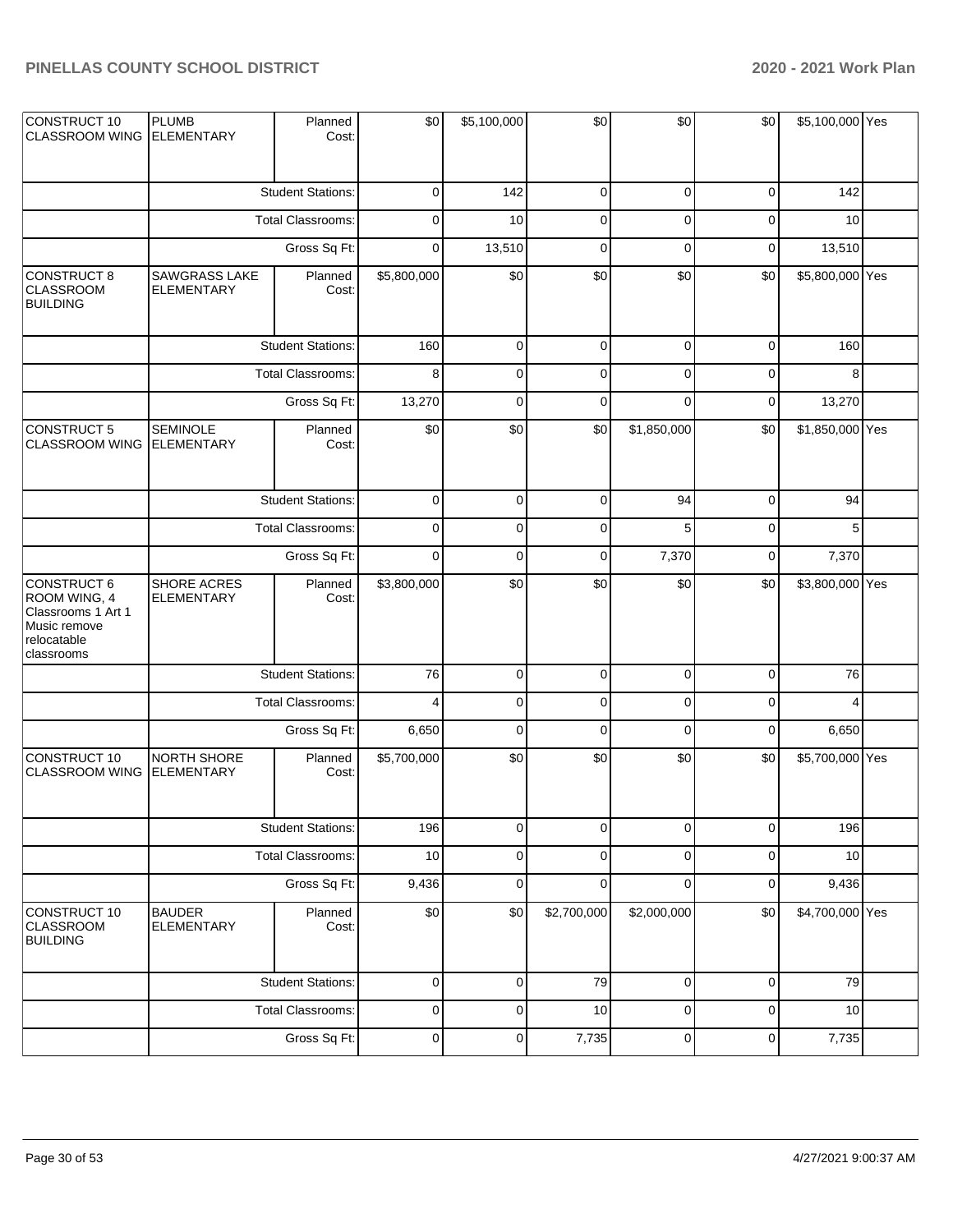| Discontinue use for<br>Educational<br>Purposes -<br>Remove 3<br>relocatable<br>Classrooms | <b>NORTH SHORE</b><br><b>ELEMENTARY</b> | Planned<br>Cost:         | \$1         | \$0         | \$0         | \$0          | \$0          |                  | \$1 No  |
|-------------------------------------------------------------------------------------------|-----------------------------------------|--------------------------|-------------|-------------|-------------|--------------|--------------|------------------|---------|
|                                                                                           |                                         | <b>Student Stations:</b> | $-54$       | 0           | 0           | 0            | 0            | $-54$            |         |
|                                                                                           |                                         | Total Classrooms:        | -3          | 0           | 0           | $\Omega$     | 0            | $-3$             |         |
|                                                                                           |                                         | Gross Sq Ft:             | $-3,254$    | 0           | 0           | 0            | 0            | $-3,254$         |         |
| Discontinue use for<br>Educational<br>Purposes-remove 7<br>relocatable<br>classrooms      | SHORE ACRES<br><b>ELEMENTARY</b>        | Planned<br>Cost:         | \$1         | \$0         | \$0         | \$0          | \$0          |                  | $$1$ No |
|                                                                                           |                                         | <b>Student Stations:</b> | $-142$      | $\mathbf 0$ | $\mathbf 0$ | $\mathbf 0$  | $\mathbf 0$  | $-142$           |         |
|                                                                                           |                                         | Total Classrooms:        | $-7$        | $\Omega$    | $\mathbf 0$ | $\Omega$     | 0            | $-7$             |         |
|                                                                                           | Gross Sq Ft:                            |                          | $-6,809$    | $\Omega$    | $\Omega$    | $\Omega$     | $\mathbf 0$  | $-6,809$         |         |
| <b>YMCA Partnership</b><br>School                                                         | Location not<br>specified               | Planned<br>Cost:         | \$500,000   | \$4,499,800 | \$9,700,000 | \$0          | \$0          | \$14,699,800 Yes |         |
|                                                                                           |                                         | <b>Student Stations:</b> | 668         | 0           | $\mathbf 0$ | $\mathbf 0$  | $\mathbf 0$  | 668              |         |
|                                                                                           |                                         | Total Classrooms:        | 30          | $\Omega$    | $\Omega$    | $\Omega$     | $\Omega$     | 30               |         |
|                                                                                           |                                         | Gross Sq Ft:             | 81,025      | $\Omega$    | $\Omega$    | $\Omega$     | 0            | 81,025           |         |
| Construct new<br>classroom wing.<br>Major renovations<br>campus wide                      | <b>MIDTOWN</b><br><b>ACADEMY</b>        | Planned<br>Cost:         | \$7,000,000 | \$0         | \$0         | \$0          | \$0          | \$7,000,000 Yes  |         |
|                                                                                           |                                         | <b>Student Stations:</b> | 400         | $\mathbf 0$ | $\mathbf 0$ | $\Omega$     | $\mathbf 0$  | 400              |         |
|                                                                                           |                                         | Total Classrooms:        | 20          | 0           | $\mathbf 0$ | 0            | 0            | 20               |         |
|                                                                                           |                                         | Gross Sq Ft:             | 15,470      | $\mathbf 0$ | $\mathbf 0$ | $\Omega$     | $\mathbf 0$  | 15,470           |         |
| <b>ABC Middle School</b>                                                                  | Location not<br>specified               | Planned<br>Cost:         | \$0         | \$0         | \$0         | \$12,097,087 | \$32,902,912 | \$44,999,999 Yes |         |
|                                                                                           |                                         | <b>Student Stations:</b> | 0           | 0           | 0           | 668          | 0            | 668              |         |
|                                                                                           |                                         | Total Classrooms:        | $\pmb{0}$   | 0           | $\mathbf 0$ | 30           | $\mathbf 0$  | 30               |         |
|                                                                                           |                                         | Gross Sq Ft:             | $\mathbf 0$ | 0           | $\mathbf 0$ | 81,025       | 0            | 81,025           |         |
| Add 10 Classroom<br>Wing and remove<br>Relocatables                                       | JAMES B.<br>SANDERLIN PK-8              | Planned<br>Cost:         | \$5,900,000 | \$0         | \$0         | \$0          | \$0          | \$5,900,000 Yes  |         |
|                                                                                           |                                         | <b>Student Stations:</b> | 196         | $\mathbf 0$ | $\pmb{0}$   | $\mathbf 0$  | $\pmb{0}$    | 196              |         |
|                                                                                           |                                         | Total Classrooms:        | 10          | 0           | $\pmb{0}$   | 0            | $\pmb{0}$    | 10               |         |
|                                                                                           |                                         | Gross Sq Ft:             |             | 0           | $\pmb{0}$   | $\pmb{0}$    | $\mathbf 0$  | 14,910           |         |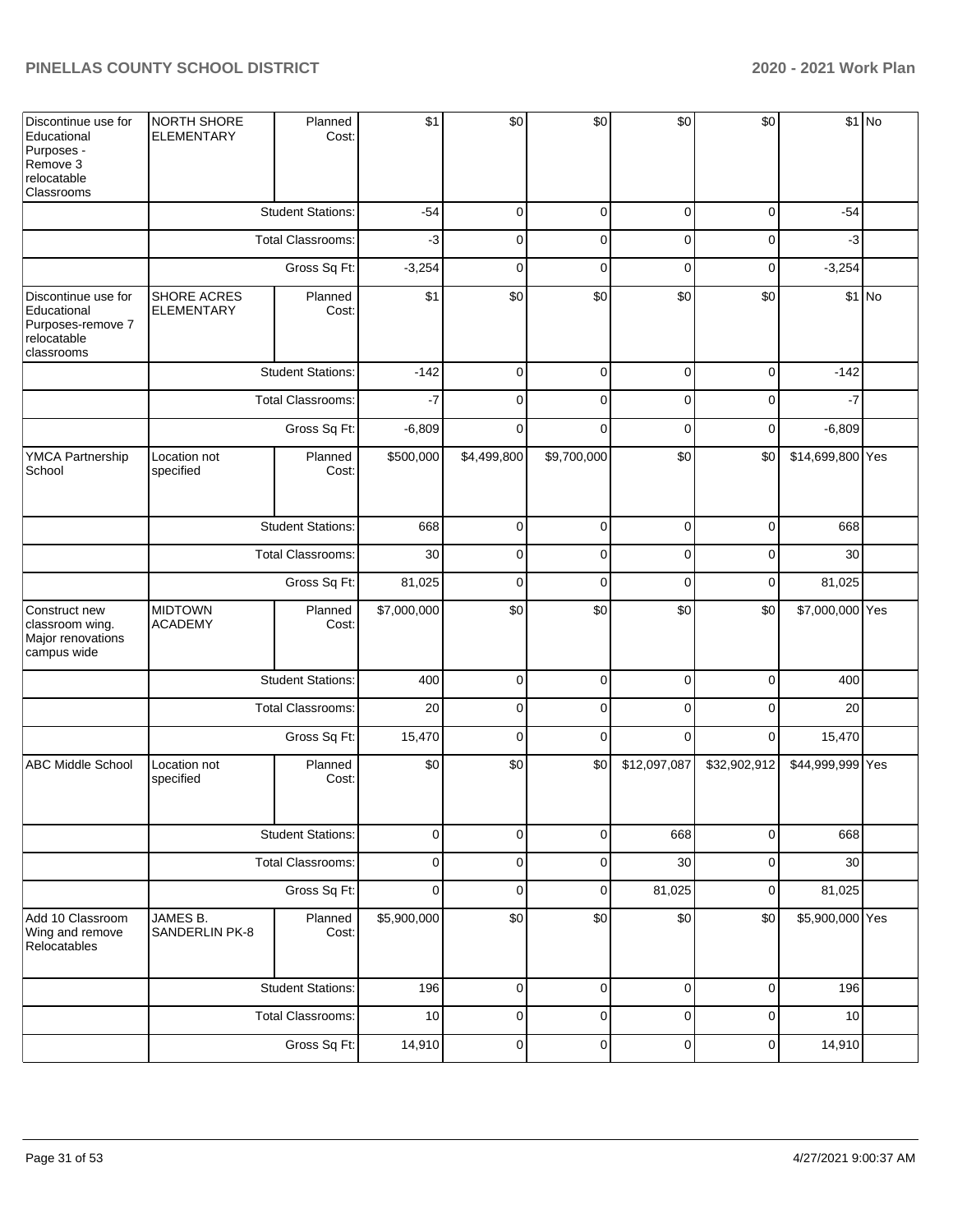| Discontinue use for<br>Educational<br>Purposes-remove 3<br>relocatable<br>classrooms    | JAMES B.<br><b>SANDERLIN PK-8</b>    | Planned<br>Cost:         | \$1          | \$0          | \$0          | \$0          | \$0            |                            | \$1 No  |
|-----------------------------------------------------------------------------------------|--------------------------------------|--------------------------|--------------|--------------|--------------|--------------|----------------|----------------------------|---------|
|                                                                                         |                                      | <b>Student Stations:</b> | $-66$        | $\Omega$     | $\mathbf 0$  | $\mathbf 0$  | $\mathbf 0$    | $-66$                      |         |
|                                                                                         |                                      | <b>Total Classrooms:</b> | $-3$         | 0            | 0            | 0            | 0              | $-3$                       |         |
|                                                                                         |                                      | Gross Sq Ft:             | $-2,530$     | $\Omega$     | 0            | $\mathbf 0$  | 0              | $-2,530$                   |         |
| Discontinue Use for<br>Educational<br>Purposes-Remove 7<br>relocatable<br>classrooms    | <b>SEMINOLE</b><br><b>ELEMENTARY</b> | Planned<br>Cost:         | \$0          | \$0          | \$0          | \$1          | \$0            |                            | $$1$ No |
|                                                                                         | <b>Student Stations:</b>             |                          | 0            | $\mathbf 0$  | $\mathbf 0$  | $-134$       | $\overline{0}$ | $-134$                     |         |
|                                                                                         | Total Classrooms:                    |                          | $\mathbf 0$  | $\Omega$     | $\Omega$     | -7           | $\overline{0}$ | -7                         |         |
|                                                                                         |                                      | Gross Sq Ft:             | $\mathbf 0$  | $\Omega$     | $\Omega$     | $-5,536$     | $\mathbf 0$    | $-5,536$                   |         |
| Discontinue Use for<br>Educational<br>Purposes-Remove<br>11 relocatable<br>classrooms   | SAWGRASS LAKE<br><b>ELEMENTARY</b>   | Planned<br>Cost:         | \$1          | \$0          | \$0          | \$0          | \$0            |                            | $$1$ No |
|                                                                                         | <b>Student Stations:</b>             |                          | $-203$       | 0            | 0            | 0            | $\mathbf 0$    | $-203$                     |         |
|                                                                                         |                                      | <b>Total Classrooms:</b> | $-11$        | 0            | 0            | 0            | 0              | $-11$                      |         |
|                                                                                         |                                      | Gross Sq Ft:             | $-8,912$     | 0            | 0            | 0            | $\mathbf 0$    | $-8,912$                   |         |
| Discontinue use for<br>Educational<br>Purposes - Remove<br>10 relocatable<br>Classrooms | <b>PLUMB</b><br><b>ELEMENTARY</b>    | Planned<br>Cost:         | \$0          | \$1          | \$0          | \$0          | \$0            |                            | $$1$ No |
|                                                                                         |                                      | <b>Student Stations:</b> | $\mathbf 0$  | $-208$       | 0            | $\mathbf 0$  | $\mathbf 0$    | $-208$                     |         |
|                                                                                         |                                      | Total Classrooms:        | $\mathbf 0$  | $-10$        | 0            | 0            | 0              | $-10$                      |         |
|                                                                                         |                                      | Gross Sq Ft:             | $\mathbf 0$  | $-8,154$     | 0            | 0            | 0              | $-8,154$                   |         |
| Discontinue use for<br>Educational<br>Purposes-remove 10<br>relocatable<br>classrooms   | <b>ANONA</b><br><b>ELEMENTARY</b>    | Planned<br>Cost:         | \$0          | \$0          | \$1          | \$0          | \$0            |                            | \$1 No  |
|                                                                                         |                                      | <b>Student Stations:</b> | $\pmb{0}$    | 0            | $-163$       | 0            | $\pmb{0}$      | $-163$                     |         |
|                                                                                         | Total Classrooms:                    |                          | $\pmb{0}$    | 0            | $-10$        | 0            | $\pmb{0}$      | $-10$                      |         |
|                                                                                         | Gross Sq Ft:                         |                          | $\mathsf 0$  | 0            | $-8,181$     | $\pmb{0}$    | $\pmb{0}$      | $-8,181$                   |         |
|                                                                                         |                                      | <b>Planned Cost:</b>     | \$29,200,004 | \$15,599,801 | \$22,900,001 | \$19,447,088 |                | \$32,902,912 \$120,049,806 |         |

| <b>Planned Cost:  </b>   |         | \$29,200,004   \$15,599,801 | \$22,900,001 | \$19,447,088    | \$32,902,912 \$120,049,806 |
|--------------------------|---------|-----------------------------|--------------|-----------------|----------------------------|
| <b>Student Stations:</b> | 1.391   | -66!                        | 660          | 700             | 2,685                      |
| <b>Total Classrooms:</b> | 66      | 0                           | 34           | 34 <sub>l</sub> | 134                        |
| Gross Sq Ft:             | 128,616 | 5,356                       | 44.698       | 91.649          | 270.319                    |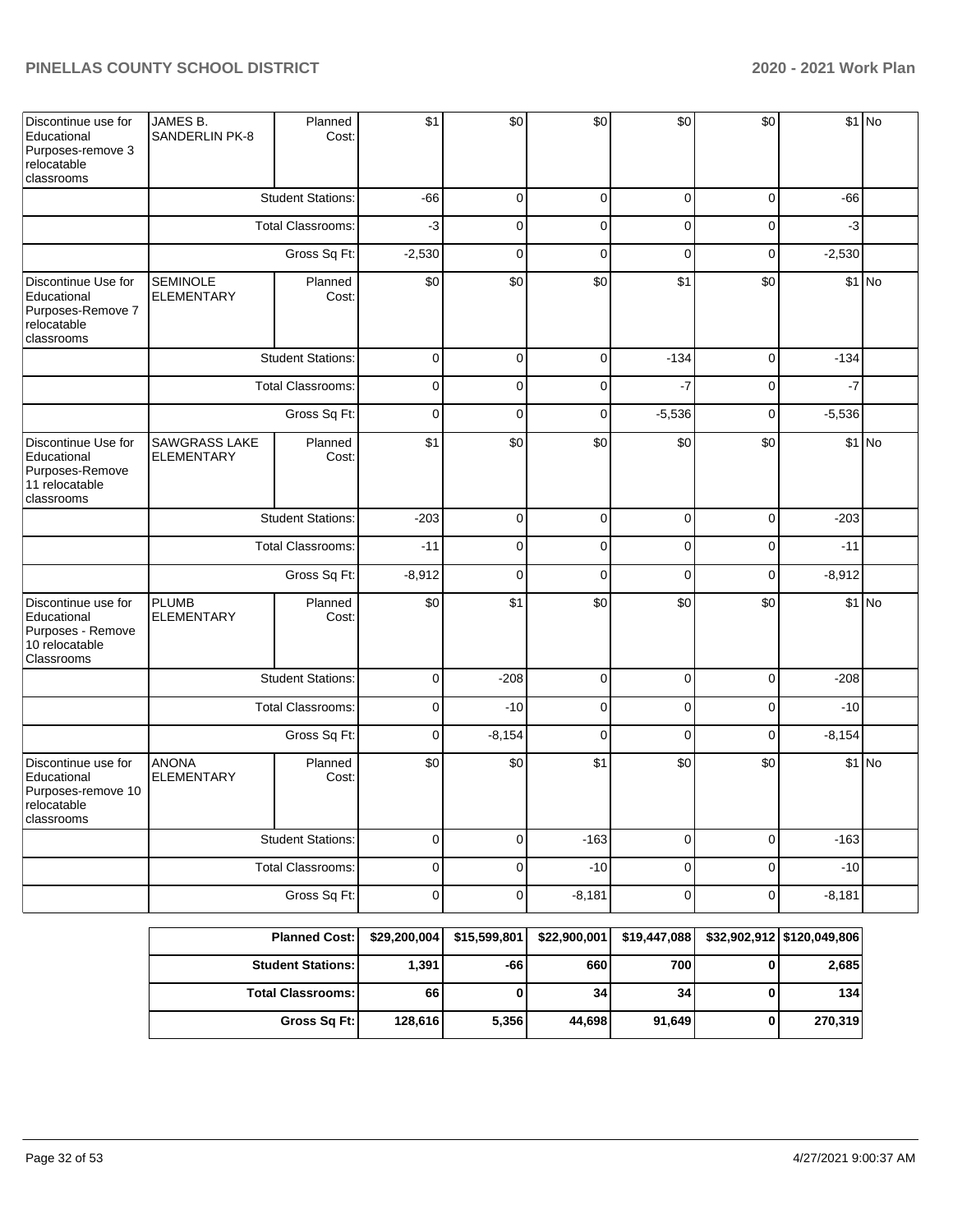### **Other Project Schedules**

Major renovations, remodeling, and additions of capital outlay projects that do not add capacity to schools.

| <b>Project Description</b>                                                                                                                                                            | Location                                 | 2020 - 2021<br><b>Actual Budget</b> | 2021 - 2022<br>Projected | 2022 - 2023<br>Projected | 2023 - 2024<br>Projected | 2024 - 2025<br>Projected | <b>Total</b>          | Funded             |
|---------------------------------------------------------------------------------------------------------------------------------------------------------------------------------------|------------------------------------------|-------------------------------------|--------------------------|--------------------------|--------------------------|--------------------------|-----------------------|--------------------|
| Major Mechanical and campus<br>wide renovations.                                                                                                                                      | ST PETERSBURG HIGH                       | \$4,000,000                         | \$0                      | \$0                      | \$0                      | \$0                      | \$4,000,000 Yes       |                    |
| <b>RENOVATION OF</b><br><b>CAFETERIA AND</b><br><b>ADMINSTRATION BLDG</b>                                                                                                             | <b>BELCHER ELEMENTARY</b>                | \$0                                 | \$0                      | \$3,000,000              | \$0                      | \$0                      | \$3,000,000 Yes       |                    |
| <b>MAJOR</b><br>RENOVATION/UPDATES<br><b>CAMPUS WIDE FOR</b><br><b>ACADEMIES AND SCIENCE</b><br>LABS                                                                                  | <b>CLEARWATER HIGH</b>                   | \$62,525,000                        | \$0                      | \$0                      | \$0                      | \$0                      | \$62,525,000 Yes      |                    |
| <b>ENCLOSE AUDITORIUM</b><br>LOBBY, INCORPATE<br><b>SECURITY OF CAMPUS INTO</b><br><b>PROJECT</b>                                                                                     | <b>DUNEDIN HIGH</b>                      | \$0                                 | \$0                      | \$0                      | \$2,000,000              | \$0                      | \$2,000,000 Yes       |                    |
| <b>MAJOR RENOVATION.</b><br>UPDATES CAMPUS WIDE,<br><b>CREATE SPACE FOR IHAWK</b><br>ACADEMY AND TV STUDIO                                                                            | <b>SEMINOLE HIGH</b>                     | \$0                                 | \$0                      | \$2,000,000              | \$3,250,000              | \$0                      | \$5,250,000 Yes       |                    |
| <b>MAJOR RENOVATION</b><br>CAMPUS WIDE TO UPGRADE<br>TECHNOLOGY,<br><b>CLASSROOMS AND OFFICES</b>                                                                                     | <b>TYRONE MIDDLE</b>                     | \$14,470,000                        | \$13,800,000             | \$723,450                | \$0                      | \$0                      | \$28,993,450 Yes      |                    |
| Kitchen expansion                                                                                                                                                                     | <b>MOUNT VERNON</b><br><b>ELEMENTARY</b> | \$0                                 | \$0                      | \$0                      | \$1,000,000              | \$0                      | \$1,000,000 Yes       |                    |
| Kitchen & café expansion                                                                                                                                                              | <b>BELLEAIR ELEMENTARY</b>               | \$0                                 | \$0                      | \$0                      | \$2,000,000              | \$0                      | \$2,000,000 Yes       |                    |
| Renovate boys and girls<br>bathrooms, add restrooms to<br>cafeteria, expand cafeteria to<br>stage area, Repipe hot and<br>cold domestic water lines,<br>redesign and balance ductwork | <b>FUGUITT ELEMENTARY</b>                | \$0                                 | \$0                      | \$2,700,000              | \$0                      | \$0                      | \$2,700,000 Yes       |                    |
| General renovations to media<br>center, classrooms, café, and<br>school entrance                                                                                                      | <b>SAN JOSE</b><br><b>ELEMENTARY</b>     | \$0                                 | \$0                      | \$0                      | \$0                      | \$0                      |                       | \$0 <sup>Yes</sup> |
| Major renovation/updates<br>campus wide                                                                                                                                               | <b>TARPON SPRINGS HIGH</b>               | \$0                                 | \$0                      | \$0                      | \$0                      | \$0                      |                       | \$0 <sup>Yes</sup> |
| Major renovations/updates<br>campus wise, office<br>renovations                                                                                                                       | SEVENTY-FOURTH<br>STREET ELEMENTARY      | \$0                                 | \$0                      | \$0                      | \$0                      | \$0                      |                       | \$0 <sup>Yes</sup> |
| Major renovation/updates<br>campus wide                                                                                                                                               | LAKEWOOD HIGH                            | \$7,779,036                         | \$10,140,811             | \$4,519,189              | \$0                      | \$0                      | \$22,439,036 Yes      |                    |
| <b>Renovate Facility</b>                                                                                                                                                              | <b>COACHMAN SERVICE</b><br><b>CENTER</b> | \$500,000                           | \$3,710,000              | \$0                      | \$0                      | \$0                      | \$4,210,000 Yes       |                    |
| Major renovation/updates<br>campus wide                                                                                                                                               | <b>CLEARWATER</b><br>FUNDAMENTAL MIDDLE  | \$0                                 | \$0                      | \$0                      | \$2,800,000              | \$0                      | \$2,800,000 Yes       |                    |
| Interior walls                                                                                                                                                                        | PINELLAS CENTRAL<br><b>ELEMENTARY</b>    | \$0                                 | \$0                      | \$0                      | \$8,200,000              | \$0                      | \$8,200,000 Yes       |                    |
| Leadership Development<br>Incubator                                                                                                                                                   | Location not specified                   | \$0                                 | \$100,000                | \$6,900,000              | \$0                      | \$0                      | \$7,000,000 Yes       |                    |
|                                                                                                                                                                                       |                                          | \$89,274,036                        | \$27,750,811             | \$19,842,639             | \$19,250,000             |                          | $$0$ $$156, 117, 486$ |                    |

# **Additional Project Schedules**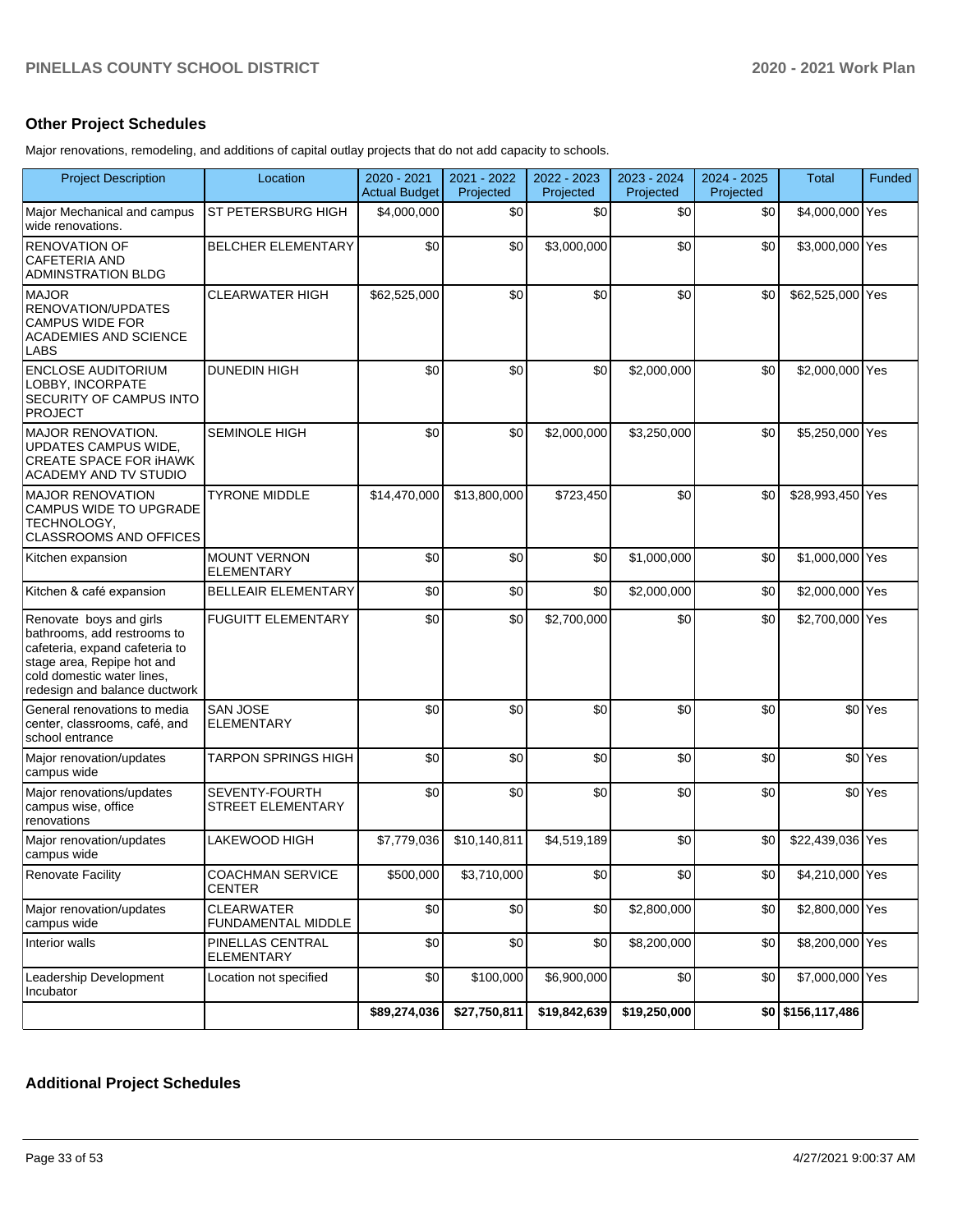Any projects that are not identified in the last approved educational plant survey.

Nothing reported for this section.

### **Non Funded Growth Management Project Schedules**

Schedule indicating which projects, due to planned development, that CANNOT be funded from current revenues projected over the next five years.

Nothing reported for this section.

# **Tracking**

### **Capacity Tracking**

| Location                                            | $2020 -$<br>2021 Satis.<br>Stu. Sta. | Actual<br>$2020 -$<br><b>2021 FISH</b><br>Capacity | Actual<br>$2019 -$<br>2020<br><b>COFTE</b> | # Class<br>Rooms | Actual<br>Average<br>$2020 -$<br>2021 Class<br><b>Size</b> | Actual<br>$2020 -$<br>2021<br><b>Utilization</b> | <b>New</b><br>Stu.<br>Capacity | <b>New</b><br>Rooms to<br>be<br>Added/Re<br>moved | Projected<br>$2024 -$<br>2025<br><b>COFTE</b> | Projected<br>$2024 -$<br>2025<br><b>Utilization</b> | Projected<br>$2024 -$<br>2025 Class<br><b>Size</b> |
|-----------------------------------------------------|--------------------------------------|----------------------------------------------------|--------------------------------------------|------------------|------------------------------------------------------------|--------------------------------------------------|--------------------------------|---------------------------------------------------|-----------------------------------------------|-----------------------------------------------------|----------------------------------------------------|
| PALM HARBOR MIDDLE                                  | 1,499                                | 1,349                                              | 1,238                                      | 65               | 19                                                         | 92.00 %                                          | $\Omega$                       | $\Omega$                                          | 1,138                                         | 84.00 %                                             | 18                                                 |
| <b>RICHARD L SANDERS</b><br> SCHOOL                 | 323                                  | 323                                                | 75                                         | 31               | $\overline{2}$                                             | 23.00 %                                          | $\Omega$                       | $\Omega$                                          | 69                                            | 21.00%                                              | $\overline{2}$                                     |
| <b>PASADENA</b><br>FUNDAMENTAL<br><b>ELEMENTARY</b> | 471                                  | 471                                                | 463                                        | 25               | 19                                                         | 98.00 %                                          | 124                            | 6                                                 | 459                                           | 77.00 %                                             | 15                                                 |
| <b>CLEARWATER</b><br><b>INTERMEDIATE</b>            | 716                                  | 644                                                | 159                                        | 32               | 5 <sup>1</sup>                                             | 25.00 %                                          | $\Omega$                       | $\Omega$                                          | 156                                           | 24.00 %                                             | 5                                                  |
| <b>PINELLAS CENTRAL</b><br>ELEMENTARY               | 718                                  | 718                                                | 538                                        | 39               | 14                                                         | 75.00 %                                          | $\Omega$                       | $\Omega$                                          | 494                                           | 69.00 %                                             | 13                                                 |
| <b>ORANGE GROVE</b><br>ELEMENTARY                   | 670                                  | 670                                                | 360                                        | 35               | 10                                                         | 54.00 %                                          | $-150$                         | $-7$                                              | 348                                           | 67.00 %                                             | 12                                                 |
| PINELLAS PARK HIGH                                  | 2,246                                | 2,133                                              | 1,859                                      | 100              | 19                                                         | 87.00 %                                          | $\Omega$                       | $\Omega$                                          | 1.709                                         | 80.00 %                                             | 17                                                 |
| <b>PLUMB ELEMENTARY</b>                             | 933                                  | 933                                                | 673                                        | 50               | 13                                                         | 72.00 %                                          | $-66$                          | $-3$                                              | 783                                           | 90.00 %                                             | 17                                                 |
| <b>PONCE DE LEON</b><br><b>ELEMENTARY</b>           | 769                                  | 769                                                | 493                                        | 43               | 11                                                         | 64.00%                                           | $\Omega$                       | $\Omega$                                          | 453                                           | 59.00 %                                             | 11                                                 |
| <b>IELISA NELSON</b><br><b>ELEMENTARY</b>           | 454                                  | 454                                                | 377                                        | 25               | 15                                                         | 83.00 %                                          | $\Omega$                       | $\Omega$                                          | 347                                           | 76.00 %                                             | 14                                                 |
| <b>SAWGRASS LAKE</b><br><b>ELEMENTARY</b>           | 784                                  | 784                                                | 585                                        | 44               | 13                                                         | 75.00 %                                          | $-43$                          | $-3$                                              | 672                                           | 91.00 %                                             | 16                                                 |
| ST PETERSBURG HIGH                                  | 1,914                                | 1,818                                              | 1,759                                      | 97               | 18 <sup>1</sup>                                            | 97.00 %                                          | $\Omega$                       | $\Omega$                                          | 1.750                                         | 96.00 %                                             | 18                                                 |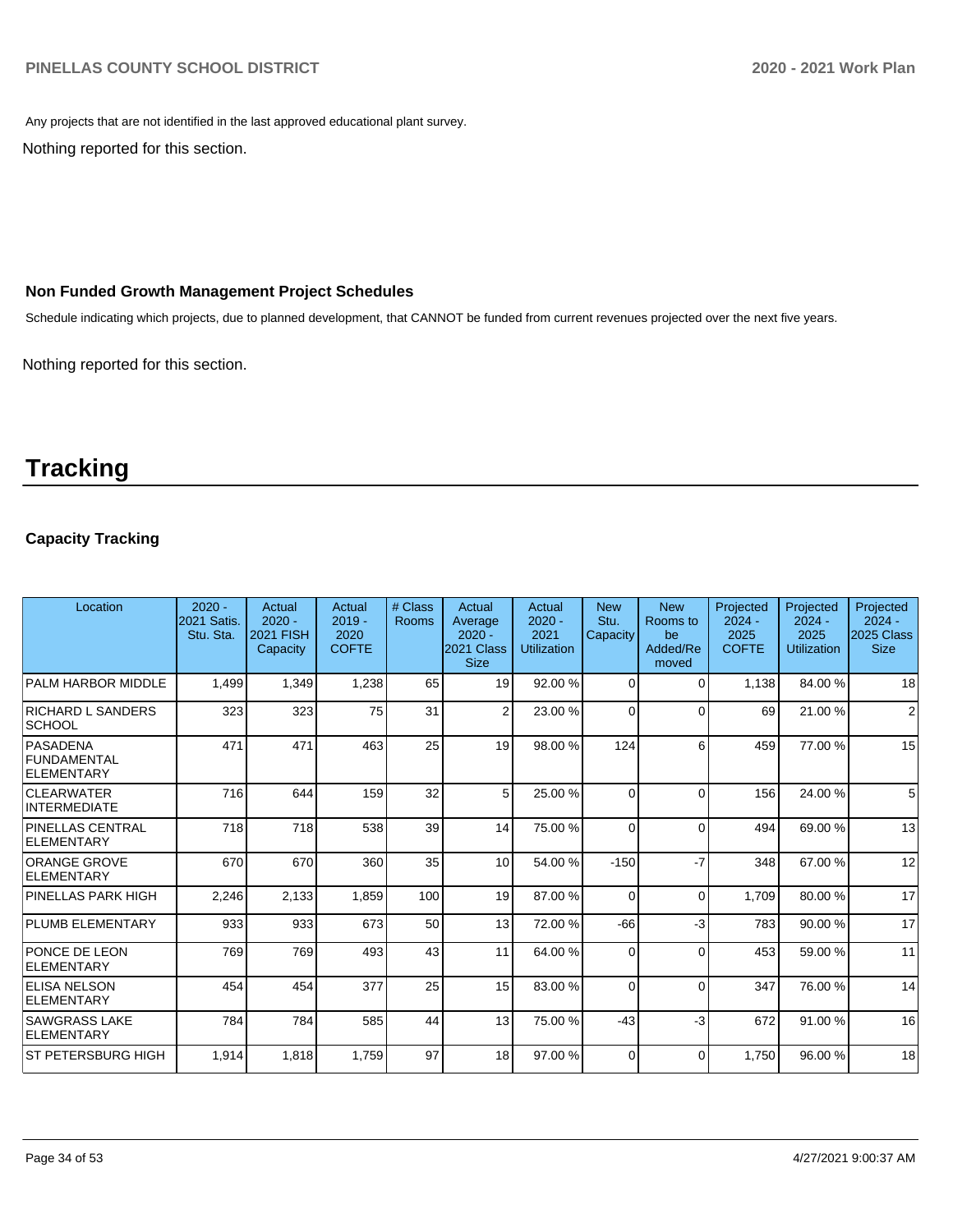| PINELLAS TECHNICAL<br>COLLEGE, ST.<br>PETERSBURG CAMPUS                  | 1,228    | 1,473    | 44       | 61          | 1              | 3.00 %  | $\Omega$     | $\Omega$       | 40          | 3.00%   | $\mathbf{1}$     |
|--------------------------------------------------------------------------|----------|----------|----------|-------------|----------------|---------|--------------|----------------|-------------|---------|------------------|
| RICHARD O JACOBSON<br><b>TECHNICAL HIGH</b><br><b>SCHOOL AT SEMINOLE</b> | 835      | 835      | 311      | 40          | 8              | 37.00 % | $\Omega$     | $\Omega$       | 286         | 34.00 % | $\overline{7}$   |
| PINELLAS PARK<br><b>ELEMENTARY</b>                                       | 651      | 651      | 497      | 33          | 15             | 76.00 % | $\Omega$     | $\Omega$       | 457         | 70.00%  | 14               |
| PINELLAS PARK MIDDLE                                                     | 1,635    | 1,471    | 1,213    | 68          | 18             | 82.00 % | $\Omega$     | $\Omega$       | 1,115       | 76.00 % | 16               |
| <b>SEMINOLE HIGH</b>                                                     | 2,179    | 2,070    | 1,671    | 88          | 19             | 81.00%  | $\Omega$     | $\Omega$       | 1,536       | 74.00 % | 17               |
| <b>SEMINOLE MIDDLE</b>                                                   | 1,455    | 1,309    | 1,023    | 64          | 16             | 78.00 % | $\Omega$     | $\Omega$       | 941         | 72.00 % | 15               |
| SEVENTY-FOURTH<br><b>STREET ELEMENTARY</b>                               | 682      | 682      | 468      | 37          | 13             | 69.00 % | $\Omega$     | $\Omega$       | 430         | 63.00 % | 12               |
| <b>RIDGECREST</b><br><b>ELEMENTARY</b>                                   | 887      | 887      | 687      | 47          | 15             | 77.00 % | $\Omega$     | $\Omega$       | 631         | 71.00 % | 13               |
| <b>SAFETY HARBOR</b><br><b>ELEMENTARY</b>                                | 772      | 772      | 650      | 42          | 15             | 84.00 % | $\Omega$     | $\mathbf 0$    | 598         | 77.00 % | 14               |
| <b>SAFETY HARBOR</b><br>MIDDLE                                           | 1,657    | 1,491    | 1,156    | 70          | 17             | 78.00 % | $\Omega$     | $\Omega$       | 1,063       | 71.00 % | 15               |
| <b>SKYVIEW ELEMENTARY</b>                                                | 749      | 749      | 563      | 40          | 14             | 75.00 % | $\Omega$     | $\Omega$       | 518         | 69.00 % | 13               |
| <b>MIDTOWN ACADEMY</b>                                                   | 544      | 489      | 309      | 44          | $\overline{7}$ | 63.00 % | 400          | 20             | 315         | 35.00 % | 5                |
| <b>SOUTH WARD</b><br><b>ELEMENTARY</b>                                   | $\Omega$ | $\Omega$ | $\Omega$ | $\mathbf 0$ | $\mathbf 0$    | 0.00%   | $\Omega$     | $\mathbf 0$    | $\mathbf 0$ | 0.00%   | $\mathbf 0$      |
| <b>SAN JOSE</b><br><b>ELEMENTARY</b>                                     | 586      | 586      | 297      | 32          | 9              | 51.00 % | $\Omega$     | $\mathbf 0$    | 274         | 47.00 % | 9                |
| <b>SANDY LANE</b><br><b>ELEMENTARY</b>                                   | 539      | 539      | 353      | 29          | 12             | 66.00 % | $\Omega$     | $\Omega$       | 325         | 60.00 % | 11               |
| SEMINOLE<br><b>ELEMENTARY</b>                                            | 781      | 781      | 488      | 33          | 15             | 63.00 % | -40          | $-2$           | 705         | 95.00 % | 23               |
| <b>TARPON SPRINGS HIGH</b>                                               | 1,658    | 1,575    | 1,197    | 67          | 18             | 76.00 % | 0            | $\Omega$       | 1,101       | 70.00 % | 16               |
| <b>PINELLAS TECHNICAL</b><br>COLLEGE,<br><b>CLEARWATER CAMPUS</b>        | 847      | 1,016    | 31       | 57          | $\mathbf{1}$   | 3.00 %  | 0            | $\Omega$       | 28          | 3.00 %  | $\mathbf 0$      |
| <b>TARPON SPRINGS</b><br><b>MIDDLE</b>                                   | 1,281    | 1,152    | 759      | 56          | 14             | 66.00 % | $\Omega$     | $\Omega$       | 698         | 61.00 % | 12               |
| <b>SHORE ACRES</b><br><b>ELEMENTARY</b>                                  | 722      | 722      | 603      | 39          | 15             | 84.00 % | -66          | $-3$           | 616         | 94.00 % | 17               |
| JOHN HOPKINS MIDDLE                                                      | 1,616    | 1,454    | 745      | 67          | 11             | 51.00 % | 0            | $\overline{0}$ | 685         | 47.00%  | $10$             |
| <b>SKYCREST</b><br>ELEMENTARY                                            | 884      | 884      | 602      | 48          | 13             | 68.00 % | 0            | $\Omega$       | 553         | 63.00 % | 12               |
| <b>WESTGATE</b><br><b>ELEMENTARY</b>                                     | 616      | 616      | 557      | 34          | 16             | 90.00 % | $\mathbf 0$  | $\mathbf 0$    | 512         | 83.00 % | 15               |
| <b>WOODLAWN</b><br><b>ELEMENTARY</b>                                     | 578      | 578      | 296      | 31          | 10             | 51.00 % | $\Omega$     | $\mathbf 0$    | 273         | 47.00 % | $\boldsymbol{9}$ |
| EAST LAKE HIGH                                                           | 2,184    | 1,965    | 2,241    | 94          | 24             | 114.00% | 0            | $\mathbf 0$    | 2,061       | 105.00% | 22               |
| STARKEY ELEMENTARY                                                       | 736      | 736      | 621      | 40          | 16             | 84.00%  | 0            | $\mathbf 0$    | 571         | 78.00 % | 14               |
| MARJORIE KINNAN<br><b>RAWLINGS</b><br><b>ELEMENTARY</b>                  | 722      | 722      | 563      | 39          | 14             | 78.00 % | 0            | $\mathbf 0$    | 518         | 72.00 % | 13               |
| <b>TARPON SPRINGS</b><br> ELEMENTARY                                     | 718      | 718      | 505      | 39          | 13             | 70.00 % | $\Omega$     | $\Omega$       | 464         | 65.00 % | 12               |
| <b>CYPRESS WOODS</b><br>ELEMENTARY                                       | 932      | 932      | 754      | 52          | 15             | 81.00%  | $\mathbf{O}$ | $\overline{0}$ | 693         | 74.00%  | 13               |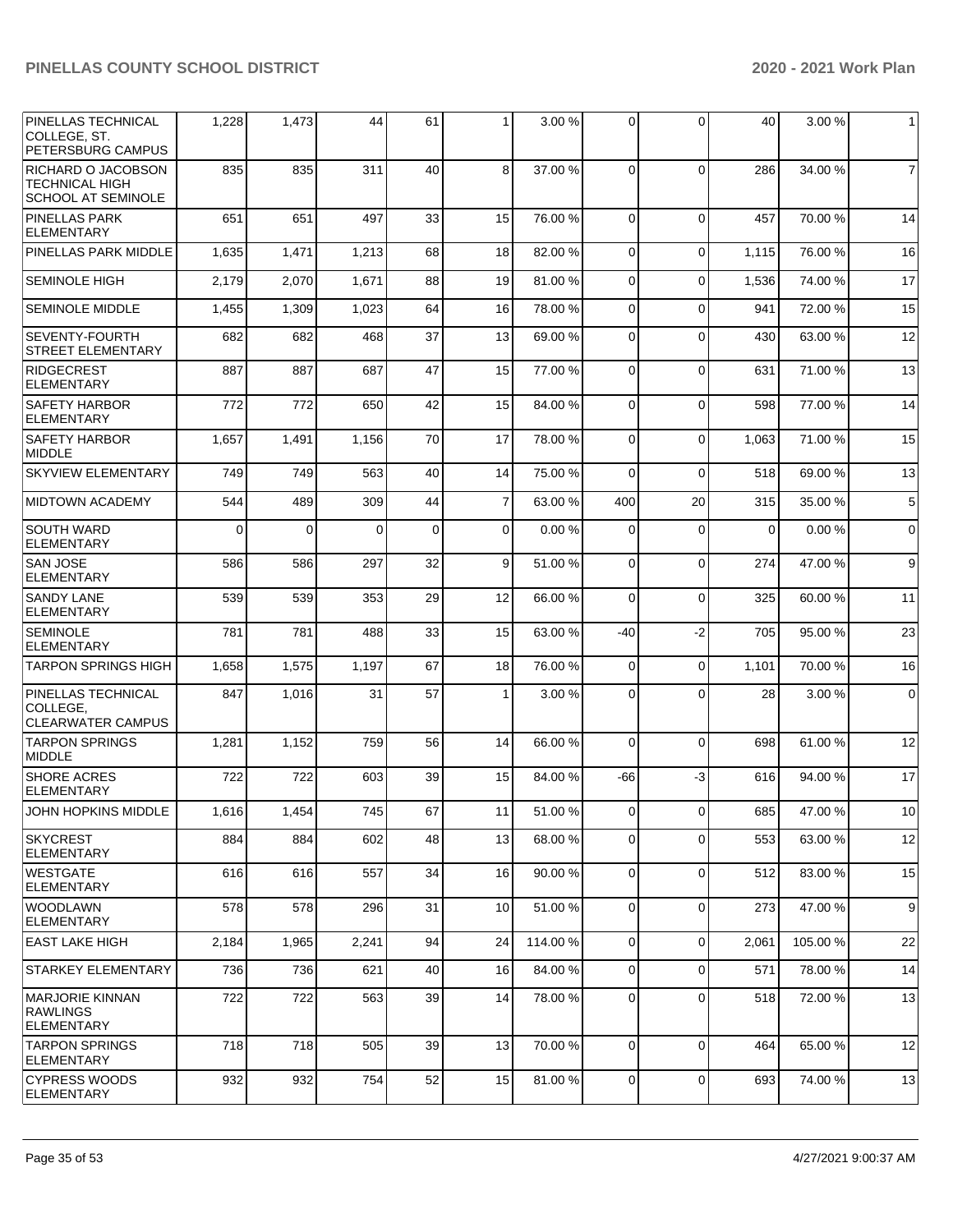| <b>SUTHERLAND</b><br><b>ELEMENTARY</b>                             | 705   | 705   | 649   | 38  | 17 | 92.00 %  | 0              | $\Omega$       | 596   | 85.00 % | 16 |
|--------------------------------------------------------------------|-------|-------|-------|-----|----|----------|----------------|----------------|-------|---------|----|
| LAKE SAINT GEORGE<br><b>ELEMENTARY</b>                             | 692   | 692   | 624   | 38  | 16 | 90.00 %  | 0              | $\Omega$       | 573   | 83.00 % | 15 |
| <b>TYRONE MIDDLE</b>                                               | 1,365 | 1,228 | 975   | 60  | 16 | 79.00 %  | 0              | $\Omega$       | 896   | 73.00 % | 15 |
| <b>TARPON SPRINGS</b><br><b>FUNDAMENTAL</b><br><b>ELEMENTARY</b>   | 294   | 294   | 266   | 15  | 18 | 91.00%   | 0              | $\Omega$       | 245   | 83.00 % | 16 |
| WALSINGHAM<br><b>ELEMENTARY</b>                                    | 660   | 660   | 392   | 36  | 11 | 59.00 %  | $\mathbf 0$    | $\Omega$       | 361   | 55.00 % | 10 |
| <b>THURGOOD MARSHALL</b><br><b>FUNDAMENTAL MIDDLE</b>              | 1,285 | 1,156 | 980   | 54  | 18 | 85.00 %  | 0              | $\Omega$       | 901   | 78.00 % | 17 |
| MCMULLEN-BOOTH<br><b>ELEMENTARY</b>                                | 854   | 854   | 536   | 47  | 11 | 63.00 %  | 0              | $\Omega$       | 493   | 58.00 % | 10 |
| <b>PALM HARBOR</b><br>UNIVERSITY HIGH                              | 2,760 | 2,622 | 2,291 | 111 | 21 | 87.00 %  | $\mathbf 0$    | $\Omega$       | 2,106 | 80.00 % | 19 |
| <b>BROOKER CREEK</b><br><b>ELEMENTARY</b>                          | 646   | 646   | 566   | 35  | 16 | 88.00 %  | 0              | $\Omega$       | 520   | 80.00 % | 15 |
| <b>FRONTIER</b><br><b>ELEMENTARY</b>                               | 732   | 732   | 644   | 40  | 16 | 88.00 %  | 0              | $\Omega$       | 592   | 81.00%  | 15 |
| SOUTHERN OAK<br><b>ELEMENTARY</b>                                  | 630   | 630   | 520   | 35  | 15 | 83.00 %  | $\mathbf 0$    | $\Omega$       | 479   | 76.00%  | 14 |
| PINELLAS SECONDARY<br><b>SCHOOL</b>                                | 607   | 607   | 193   | 28  | 7  | 32.00 %  | 0              | $\Omega$       | 177   | 29.00 % | 6  |
| <b>LEALMAN INNOVATION</b><br><b>ACADEMY</b>                        | 1,138 | 1,024 | 503   | 50  | 10 | 49.00 %  | 0              | $\Omega$       | 463   | 45.00 % | 9  |
| <b>HIGH POINT</b><br><b>ELEMENTARY</b>                             | 817   | 817   | 637   | 45  | 14 | 78.00 %  | $\mathbf 0$    | $\Omega$       | 585   | 72.00 % | 13 |
| <b>FOREST LAKES</b><br>ELEMENTARY                                  | 682   | 682   | 515   | 37  | 14 | 75.00 %  | 0              | $\mathbf 0$    | 473   | 69.00 % | 13 |
| <b>DOUG JAMERSON</b><br><b>ELEMENTARY</b>                          | 602   | 602   | 557   | 33  | 17 | 92.00 %  | 0              | $\Omega$       | 512   | 85.00 % | 16 |
| <b>JAMES B. SANDERLIN</b><br>PK-8                                  | 730   | 657   | 547   | 37  | 15 | 83.00 %  | 130            | $\overline{7}$ | 631   | 80.00 % | 14 |
| <b>LARGO MIDDLE</b>                                                | 1,128 | 1,015 | 869   | 49  | 18 | 86.00 %  | $\mathbf 0$    | $\mathbf 0$    | 799   | 79.00 % | 16 |
| <b>DUNEDIN ELEMENTARY</b>                                          | 751   | 751   | 537   | 41  | 13 | 71.00 %  | 0              | $\mathbf 0$    | 493   | 66.00 % | 12 |
| <b>NEW HEIGHTS</b><br><b>ELEMENTARY</b>                            | 900   | 900   | 644   | 50  | 13 | 72.00 %  | 0              | $\Omega$       | 592   | 66.00 % | 12 |
| <b>EAST LAKE MIDDLE</b><br>SCHOOL ACADEMY OF<br><b>ENGINEERING</b> | 386   | 347   | 315   | 17  | 19 | 91.00 %  | $\overline{0}$ | $\mathbf 0$    | 289   | 83.00 % | 17 |
| <b>SUNSET HILLS</b><br><b>ELEMENTARY</b>                           | 548   | 548   | 468   | 30  | 16 | 85.00 %  | $\mathbf 0$    | $\Omega$       | 430   | 78.00 % | 14 |
| <b>BAYSIDE HIGH</b>                                                | 749   | 599   | 291   | 33  | 9  | 49.00 %  | $\overline{0}$ | $\mathbf 0$    | 268   | 45.00 % | 8  |
| <b>BEAR CREEK</b><br><b>ELEMENTARY</b>                             | 611   | 611   | 321   | 32  | 10 | 52.00 %  | 0              | $\mathbf 0$    | 295   | 48.00 % | 9  |
| <b>BELCHER ELEMENTARY</b>                                          | 744   | 744   | 588   | 40  | 15 | 79.00 %  | $\mathbf 0$    | $\Omega$       | 540   | 73.00 % | 14 |
| <b>ANONA ELEMENTARY</b>                                            | 597   | 597   | 465   | 32  | 15 | 78.00 %  | $-7$           | $\mathbf 0$    | 474   | 80.00 % | 15 |
| <b>AZALEA ELEMENTARY</b>                                           | 761   | 761   | 536   | 42  | 13 | 70.00%   | $\mathbf 0$    | $\Omega$       | 493   | 65.00 % | 12 |
| AZALEA MIDDLE                                                      | 1,469 | 1,322 | 910   | 63  | 14 | 69.00 %  | 0              | $\mathbf 0$    | 836   | 63.00 % | 13 |
| <b>BARDMOOR</b><br><b>ELEMENTARY</b>                               | 803   | 803   | 453   | 45  | 10 | 56.00 %  | 0              | $\mathbf 0$    | 417   | 52.00 % | 9  |
| JOSEPH L CARWISE<br><b>MIDDLE</b>                                  | 1,383 | 1,244 | 1,312 | 59  | 22 | 105.00 % | $\overline{0}$ | $\mathbf 0$    | 1,206 | 97.00 % | 20 |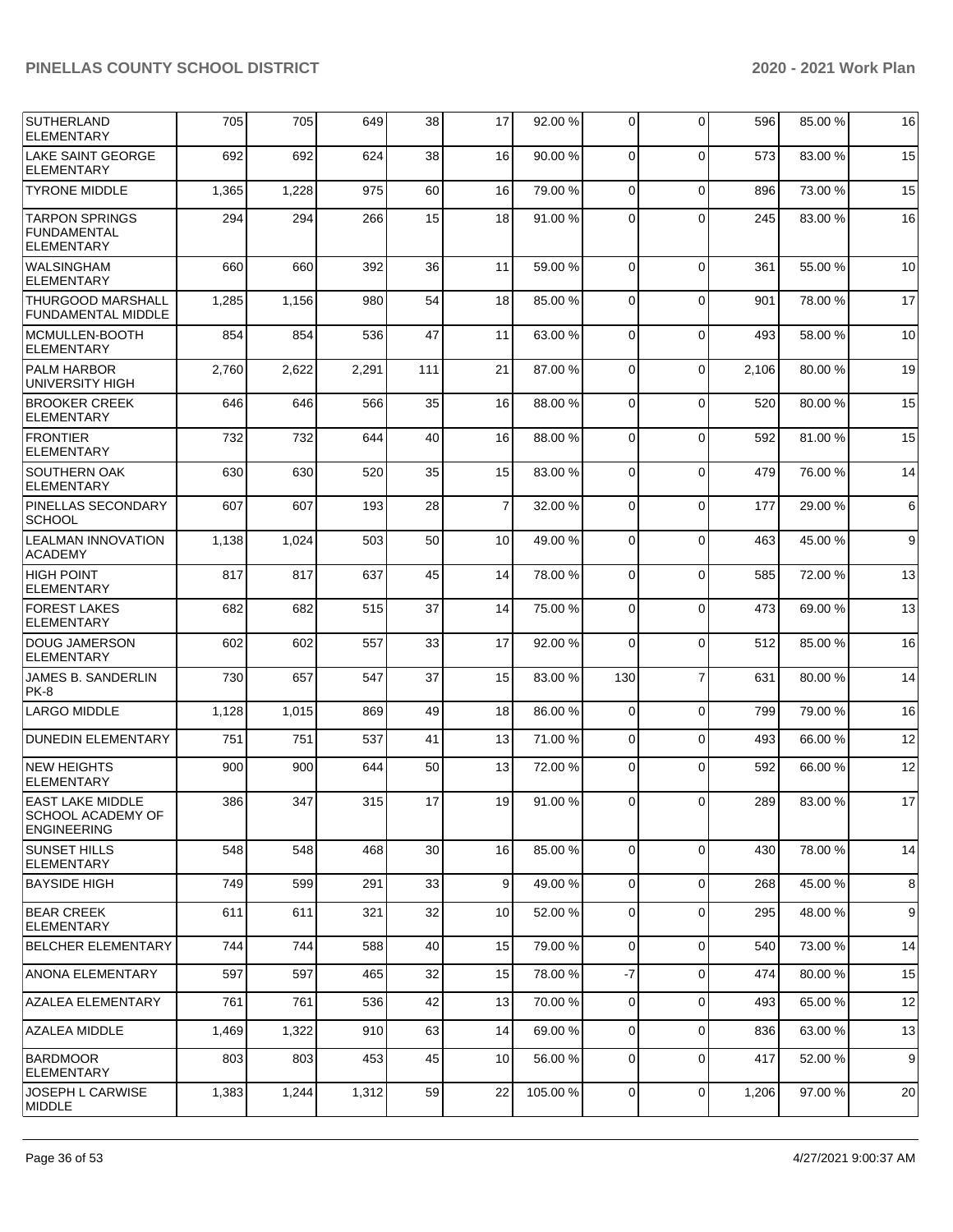| <b>CLEARVIEW AVENUE</b><br><b>ADULT EDUCATION</b><br><b>CENTER</b>                     | 450      | 0        | $\Omega$ | 23          | $\overline{0}$ | 0.00%   | $\Omega$       | 0           | 0           | 0.00%    | $\overline{0}$  |
|----------------------------------------------------------------------------------------|----------|----------|----------|-------------|----------------|---------|----------------|-------------|-------------|----------|-----------------|
| <b>BAUDER ELEMENTARY</b>                                                               | 872      | 872      | 747      | 19          | 39             | 86.00 % | 79             | 10          | 755         | 79.00 %  | 26              |
| <b>BAY POINT</b><br><b>ELEMENTARY</b>                                                  | 712      | 712      | 558      | 38          | 15             | 78.00 % | $\Omega$       | $\Omega$    | 513         | 72.00 %  | 14              |
| <b>BAY POINT MIDDLE</b>                                                                | 1,476    | 1,328    | 931      | 64          | 15             | 70.00%  | $\Omega$       | $\Omega$    | 856         | 64.00 %  | 13              |
| <b>BAY VISTA</b><br><b>FUNDAMENTAL</b><br><b>ELEMENTARY</b>                            | 713      | 713      | 624      | 38          | 16             | 87.00 % | $\Omega$       | $\Omega$    | 573         | 80.00 %  | 15              |
| <b>CURLEW CREEK</b><br>ELEMENTARY                                                      | 772      | 772      | 616      | 42          | 15             | 80.00 % | $\Omega$       | $\Omega$    | 567         | 73.00 %  | 14              |
| <b>ROBINSON SCHOOL</b><br><b>SERVICE CENTER</b>                                        | $\Omega$ | $\Omega$ | $\Omega$ | $\mathbf 0$ | $\Omega$       | 0.00%   | $\Omega$       | $\Omega$    | $\mathbf 0$ | 0.00%    | $\overline{0}$  |
| <b>BELLEAIR ELEMENTARY</b>                                                             | 758      | 758      | 509      | 41          | 12             | 67.00 % | $\Omega$       | $\Omega$    | 468         | 62.00%   | 11              |
| <b>BLANTON ELEMENTARY</b>                                                              | 828      | 828      | 517      | 46          | 11             | 62.00 % | $\Omega$       | $\Omega$    | 475         | 57.00 %  | 10              |
| <b>BOCA CIEGA HIGH</b>                                                                 | 2,641    | 2,508    | 1,608    | 113         | 14             | 64.00%  | $\Omega$       | $\Omega$    | 1,478       | 59.00 %  | 13              |
| <b>CAMPBELL PARK</b><br><b>ELEMENTARY</b>                                              | 752      | 752      | 539      | 40          | 13             | 72.00 % | $\Omega$       | $\Omega$    | 496         | 66.00 %  | 12              |
| <b>CURTIS FUNDAMENTAL</b><br>ELEMENTARY                                                | 543      | 543      | 534      | 29          | 18             | 98.00 % | $\Omega$       | 0           | 491         | 90.00 %  | 17              |
| <b>DUNEDIN HIGH</b>                                                                    | 1,647    | 1,564    | 1,276    | 68          | 19             | 82.00 % | $\Omega$       | $\Omega$    | 1,173       | 75.00 %  | 17              |
| <b>PAUL B STEPHENS</b><br><b>EXCEPTIONAL</b><br><b>STUDENT EDUCATION</b><br><b>CTR</b> | 322      | 322      | 204      | 32          | 6              | 63.00 % | $\Omega$       | $\Omega$    | 188         | 58.00 %  | $6 \mid$        |
| <b>CLEARWATER HIGH</b>                                                                 | 1,991    | 1,891    | 1,545    | 84          | 18             | 82.00 % | $\Omega$       | $\Omega$    | 1,837       | 97.00 %  | 22              |
| <b>COUNTRYSIDE HIGH</b>                                                                | 2,415    | 2,294    | 1,577    | 104         | 15             | 69.00 % | $\Omega$       | $\Omega$    | 1,450       | 63.00 %  | 14              |
| <b>CROSS BAYOU</b><br><b>ELEMENTARY</b>                                                | 681      | 681      | 414      | 37          | 11             | 61.00%  | $\Omega$       | $\Omega$    | 380         | 56.00 %  | 10 <sup>1</sup> |
| <b>JOHN M SEXTON</b><br><b>ELEMENTARY</b>                                              | 654      | 654      | 482      | 37          | 13             | 74.00 % | $\Omega$       | $\Omega$    | 730         | 112.00 % | 20              |
| MORGAN FITZGERALD<br><b>MIDDLE</b>                                                     | 1,460    | 1,314    | 1,112    | 63          | 18             | 85.00 % | $\Omega$       | $\Omega$    | 1,023       | 78.00 %  | 16              |
| <b>FUGUITT ELEMENTARY</b>                                                              | 776      | 776      | 513      | 42          | 12             | 66.00 % | $\Omega$       | $\Omega$    | 472         | 61.00 %  | 11              |
| <b>DISSTON ACADEMY</b>                                                                 | 312      | 312      | 129      | 30          | $\overline{4}$ | 41.00 % | $\Omega$       | $\Omega$    | 119         | 38.00 %  | $\overline{4}$  |
| ILEILA DAVIS<br><b>ELEMENTARY</b>                                                      | 754      | 754      | 716      | 41          | 17             | 95.00 % | 0              | $\Omega$    | 658         | 87.00 %  | 16              |
| <b>DIXIE M HOLLINS HIGH</b>                                                            | 2,415    | 2,294    | 1,779    | 102         | 17             | 78.00 % | $\Omega$       | $\mathbf 0$ | 1,636       | 71.00 %  | 16              |
| <b>GIBBS HIGH</b>                                                                      | 2,378    | 2,259    | 1,089    | 97          | 11             | 48.00 % | $\overline{0}$ | 0           | 1,001       | 44.00 %  | 10 <sup>1</sup> |
| <b>GULF BEACHES</b><br> ELEMENTARY MAGNET<br><b>SCHOOL</b>                             | 369      | 369      | 332      | 20          | 17             | 90.00 % | 72             | 6           | 333         | 76.00 %  | 13              |
| <b>GULFPORT</b><br><b>ELEMENTARY</b>                                                   | 754      | 754      | 600      | 41          | 15             | 80.00 % | $\Omega$       | $\mathbf 0$ | 552         | 73.00 %  | 13              |
| IDUNEDIN HIGHLAND<br>MIDDLE                                                            | 1,462    | 1,315    | 995      | 63          | 16             | 76.00 % | $\overline{0}$ | 0           | 915         | 70.00 %  | 15              |
| <b>EISENHOWER</b><br><b>ELEMENTARY</b>                                                 | 848      | 848      | 608      | 46          | 13             | 72.00 % | $\mathbf 0$    | $\mathbf 0$ | 559         | 66.00 %  | 12              |
| FAIRMOUNT PARK<br><b>ELEMENTARY</b>                                                    | 718      | 718      | 513      | 39          | 13             | 71.00 % | $\Omega$       | 0           | 471         | 66.00 %  | 12              |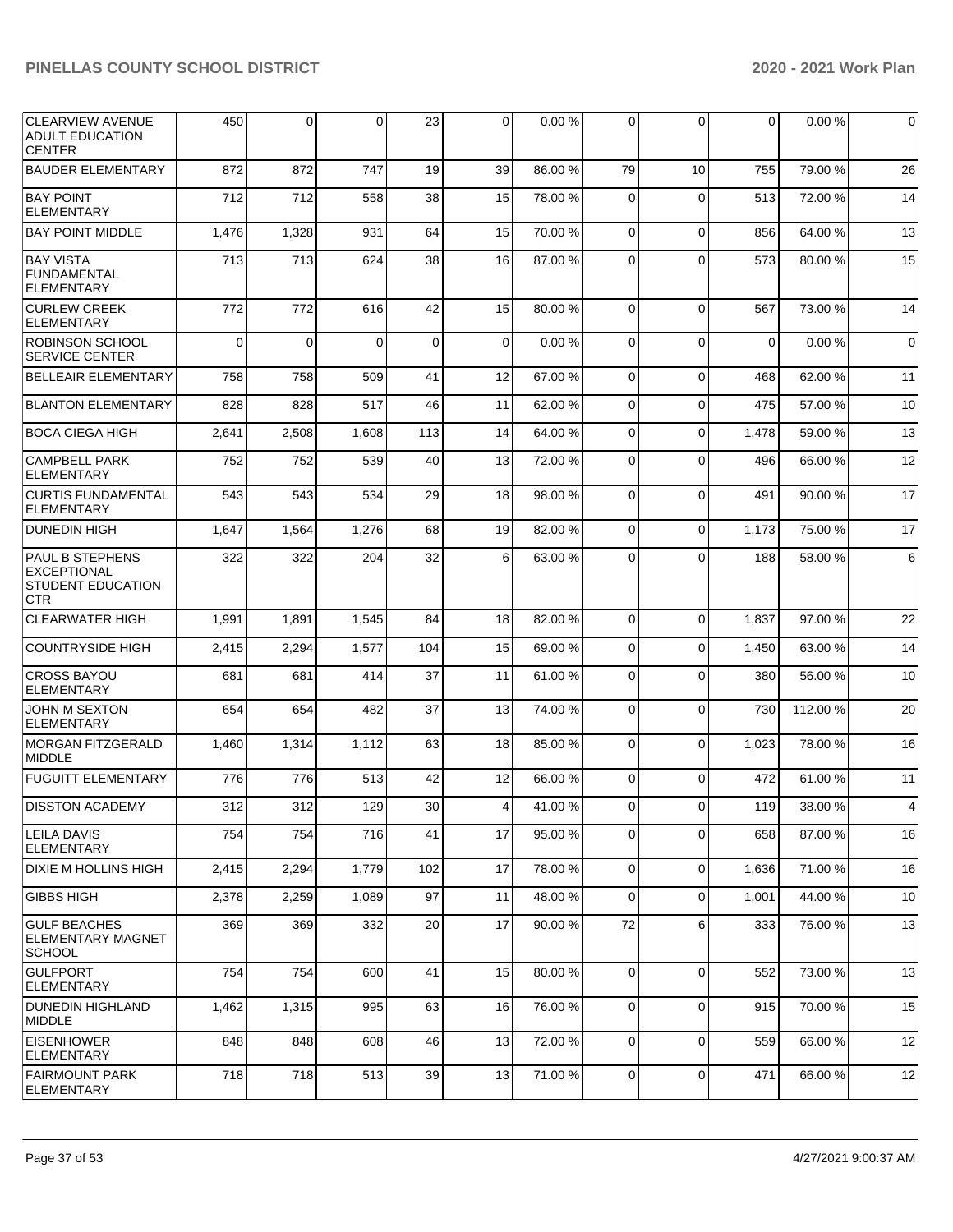| <b>CLEARWATER</b><br><b>FUNDAMENTAL MIDDLE</b>                                        | 896      | 806   | 795      | 40          | 20       | 99.00 %  | 0              | $\Omega$       | 731      | 91.00 % | 18          |
|---------------------------------------------------------------------------------------|----------|-------|----------|-------------|----------|----------|----------------|----------------|----------|---------|-------------|
| KINGS HIGHWAY<br><b>ELEMENTARY MAGNET</b><br><b>SCHOOL</b>                            | 649      | 649   | 329      | 30          | 11       | 51.00 %  | $\Omega$       | $\Omega$       | 302      | 47.00 % | 10          |
| <b>LAKEVIEW</b><br><b>FUNDAMENTAL</b><br><b>ELEMENTARY</b>                            | 398      | 398   | 285      | 17          | 17       | 71.00 %  | $\Omega$       | $\Omega$       | 262      | 66.00 % | 15          |
| <b>LYNCH ELEMENTARY</b>                                                               | 751      | 751   | 538      | 43          | 13       | 72.00 %  | $\mathbf 0$    | $\Omega$       | 495      | 66.00 % | 12          |
| <b>PERKINS ELEMENTARY</b>                                                             | 769      | 769   | 543      | 41          | 13       | 71.00 %  | 0              | $\Omega$       | 499      | 65.00 % | 12          |
| <b>GARRISON-JONES</b><br><b>ELEMENTARY</b>                                            | 726      | 726   | 563      | 39          | 14       | 78.00 %  | 0              | $\Omega$       | 518      | 71.00 % | 13          |
| <b>LEALMAN AVENUE</b><br><b>ELEMENTARY</b>                                            | 553      | 553   | 434      | 30          | 14       | 79.00 %  | $\Omega$       | $\Omega$       | 399      | 72.00 % | 13          |
| <b>IMADEIRA BEACH</b><br><b>FUNDAMENTAL K-8</b>                                       | 1,722    | 1,549 | 1,365    | 76          | 18       | 88.00 %  | $\Omega$       | $\Omega$       | 1,517    | 98.00 % | 20          |
| MAXIMO ELEMENTARY                                                                     | 612      | 612   | 442      | 34          | 13       | 72.00 %  | 0              | $\Omega$       | 407      | 67.00 % | 12          |
| <b>HARRIS TIPS CENTER</b>                                                             | $\Omega$ | 0     | $\Omega$ | $\mathbf 0$ | $\Omega$ | 0.00%    | 0              | $\Omega$       | 0        | 0.00%   | $\mathbf 0$ |
| <b>HIGHLAND LAKES</b><br><b>ELEMENTARY</b>                                            | 602      | 602   | 524      | 33          | 16       | 87.00 %  | 0              | $\Omega$       | 482      | 80.00 % | 15          |
| CALVIN A. HUNSINGER<br><b>SCHOOL</b>                                                  | 315      | 315   | 98       | 29          | 3        | 31.00 %  | $\Omega$       | $\Omega$       | 90       | 29.00 % | 3           |
| <b>TOMLINSON ADULT</b><br><b>LEARNING CENTER</b>                                      | 441      | 661   | $\Omega$ | 21          | $\Omega$ | 0.00%    | $\Omega$       | $\Omega$       | $\Omega$ | 0.00%   | $\mathbf 0$ |
| <b>MOUNT VERNON</b><br><b>ELEMENTARY</b>                                              | 610      | 610   | 346      | 33          | 10       | 57.00 %  | $\Omega$       | $\mathbf 0$    | 318      | 52.00 % | 10          |
| <b>NINA HARRIS</b><br><b>EXCEPTIONAL</b><br><b>STUDENT EDUCATION</b><br><b>CENTER</b> | 384      | 384   | 220      | 35          | 6        | 57.00 %  | 0              | $\Omega$       | 202      | 53.00 % | 6           |
| <b>LAKEWOOD</b><br><b>ELEMENTARY</b>                                                  | 580      | 580   | 331      | 32          | 10       | 57.00 %  | $\Omega$       | $\Omega$       | 305      | 53.00 % | 10          |
| <b>LAKEWOOD HIGH</b>                                                                  | 1,541    | 1,463 | 920      | 64          | 14       | 63.00 %  | 0              | $\Omega$       | 846      | 58.00 % | 13          |
| <b>LARGO HIGH</b>                                                                     | 2,086    | 1,981 | 1,997    | 87          | 23       | 101.00 % | 0              | $\Omega$       | 1,818    | 92.00 % | 21          |
| OAK GROVE MIDDLE                                                                      | 1,438    | 1,294 | 1,121    | 61          | 18       | 87.00 %  | 0              | $\Omega$       | 1,031    | 80.00 % | 17          |
| <b>OAKHURST</b><br><b>ELEMENTARY</b>                                                  | 784      | 784   | 702      | 41          | 17       | 90.00 %  | 0              | $\Omega$       | 646      | 82.00 % | 16          |
| <b>OLDSMAR</b><br><b>ELEMENTARY</b>                                                   | 736      | 736   | 578      | 40          | 14       | 79.00 %  | $\overline{0}$ | $\mathbf 0$    | 532      | 72.00 % | 13          |
| IMEADOWLAWN MIDDLE                                                                    | 1,459    | 1,313 | 1,008    | 62          | 16       | 77.00 %  | $\Omega$       | $\Omega$       | 927      | 71.00 % | 15          |
| MELROSE<br><b>ELEMENTARY</b>                                                          | 824      | 824   | 382      | 44          | 9        | 46.00%   | $\Omega$       | $\Omega$       | 351      | 43.00 % | $\bf8$      |
| MILDRED HELMS<br><b>ELEMENTARY</b>                                                    | 768      | 768   | 560      | 42          | 13       | 73.00 %  | 160            | 8              | 728      | 78.00 % | 15          |
| <b>OSCEOLA</b><br><b>FUNDAMENTAL HIGH</b>                                             | 1,882    | 1,787 | 1,570    | 79          | 20       | 88.00 %  | 0              | $\mathbf 0$    | 1,778    | 99.00 % | 23          |
| <b>OSCEOLA MIDDLE</b>                                                                 | 1,404    | 1,263 | 1,228    | 60          | 20       | 97.00 %  | 0              | $\Omega$       | 1,129    | 89.00 % | 19          |
| <b>OZONA ELEMENTARY</b>                                                               | 795      | 795   | 726      | 43          | 17       | 91.00%   | $\mathbf 0$    | $\Omega$       | 668      | 84.00 % | 16          |
| NORTHEAST HIGH                                                                        | 2,152    | 2,044 | 1,576    | 90          | 18       | 77.00 %  | $\mathbf 0$    | $\mathbf 0$    | 1,449    | 71.00 % | 16          |
| <b>NORTH SHORE</b><br><b>ELEMENTARY</b>                                               | 436      | 436   | 410      | 24          | 17       | 94.00 %  | 142            | $\overline{7}$ | 474      | 82.00 % | 15          |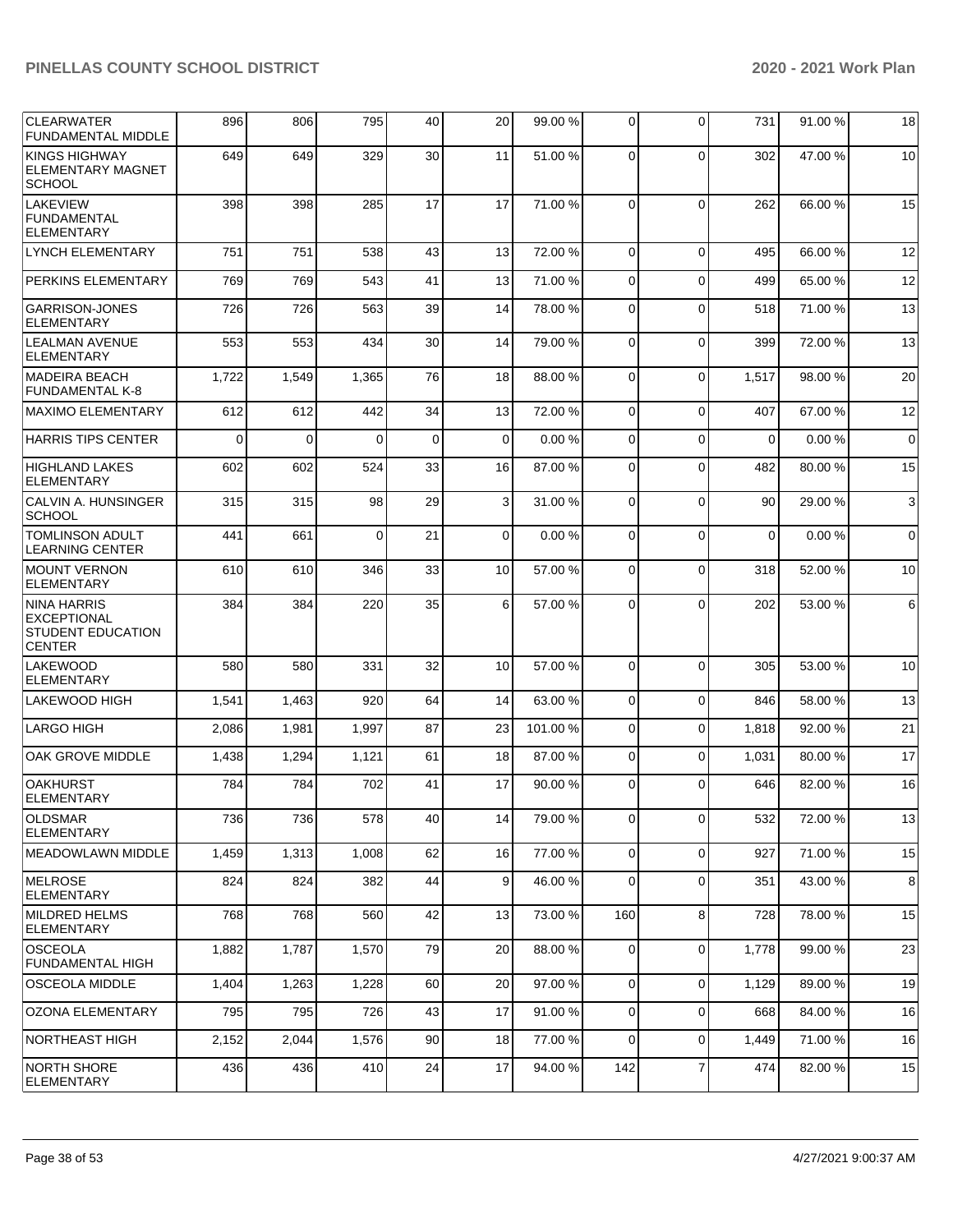| <b>NORTHWEST</b><br><b>IELEMENTARY</b> | 700     | 7001    | 516    | 38    | 14 | 74.00 % |     |    | 474    | 68.00 % | $\overline{ }$<br>. . |
|----------------------------------------|---------|---------|--------|-------|----|---------|-----|----|--------|---------|-----------------------|
|                                        | 123,686 | 118.829 | 88,054 | 5,996 | 15 | 74.10 % | 735 | 46 | 83.667 | 69.98 % | 14                    |

The COFTE Projected Total (83,667) for 2024 - 2025 must match the Official Forecasted COFTE Total (83,668 ) for 2024 - 2025 before this section can be completed. In the event that the COFTE Projected Total does not match the Official forecasted COFTE, then the Balanced Projected COFTE Table should be used to balance COFTE.

| Projected COFTE for 2024 - 2025 |        |   |
|---------------------------------|--------|---|
| Elementary (PK-3)               | 26,097 |   |
| Middle (4-8)                    | 31,317 | F |
| High (9-12)                     | 26,253 |   |
|                                 | 83,668 |   |

| <b>Grade Level Type</b> | <b>Balanced Projected</b><br>COFTE for 2024 - 2025 |
|-------------------------|----------------------------------------------------|
| Elementary (PK-3)       |                                                    |
| Middle (4-8)            |                                                    |
| High (9-12)             |                                                    |
|                         | 83,667                                             |

### **Relocatable Replacement**

Number of relocatable classrooms clearly identified and scheduled for replacement in the school board adopted financially feasible 5-year district work program.

| Location                               | 2021<br>$2020 -$ | $-2022$<br>2021 | 2022 - 2023 | 2023 - 2024 | 2024 - 2025 | Year 5 Total |
|----------------------------------------|------------------|-----------------|-------------|-------------|-------------|--------------|
| <b>Total Relocatable Replacements:</b> |                  |                 |             |             |             | n            |

### **Charter Schools Tracking**

Information regarding the use of charter schools.

| Location-Type                           | # Relocatable<br>units or<br>permanent<br>classrooms | Owner             | <b>Year Started or</b><br><b>Scheduled</b> | <b>Student</b><br><b>Stations</b> | <b>Students</b><br>Enrolled | Years in<br>Contract | <b>Total Charter</b><br><b>Students</b><br>projected for<br>2024 - 2025 |
|-----------------------------------------|------------------------------------------------------|-------------------|--------------------------------------------|-----------------------------------|-----------------------------|----------------------|-------------------------------------------------------------------------|
| Pinellas Prep-Grades 4-8                |                                                      | 30 LEASE PURCHASE | 2002                                       | 440                               | 440                         | 15                   | 440                                                                     |
| Enterprise High School                  |                                                      | 10 LEASE RENT     | 2008                                       | 420                               | 380                         | 5                    | 420                                                                     |
| Alfred Adler - Elem                     |                                                      | 6 LEASE RENT      | 2008                                       | 105                               | 88                          | 3                    | 105                                                                     |
| Plato North Palm Harbor- K-8            |                                                      | 20 LEASE RENT     | 2010                                       | 298                               | 364                         | 11                   | 364                                                                     |
| Plato Academy Largo - K-8               |                                                      | 20 LEASE RENT     | 2010                                       | 364                               | 364                         | 10                   | 364                                                                     |
| Pinellas Primary Academy                |                                                      | 30 LEASE PURCHASE | 2011                                       | 323                               | 323                         | 15                   | 323                                                                     |
| Pinellas Academy of Math and<br>Science |                                                      | 49 AUTHORITY      | 2012                                       | 975                               | 910                         | 5                    | 910                                                                     |
| Plato Academy - Seminole                |                                                      | 22 LEASE RENT     | 2011                                       | 364                               | 364                         | 10                   | 364                                                                     |
| Plato Academy - Tarpon                  |                                                      | 22 LEASE RENT     | 2012                                       | 408                               | 364                         | 35                   | 364                                                                     |
| MycroSchool Pinellas                    |                                                      | 7 LEASE RENT      | 2012                                       | 125                               | 126                         | $\overline{2}$       | 275                                                                     |
| Discovery Academy of Science            |                                                      | 27 LEASE RENT     | 2013                                       | 524                               | 519                         | 10                   | 900                                                                     |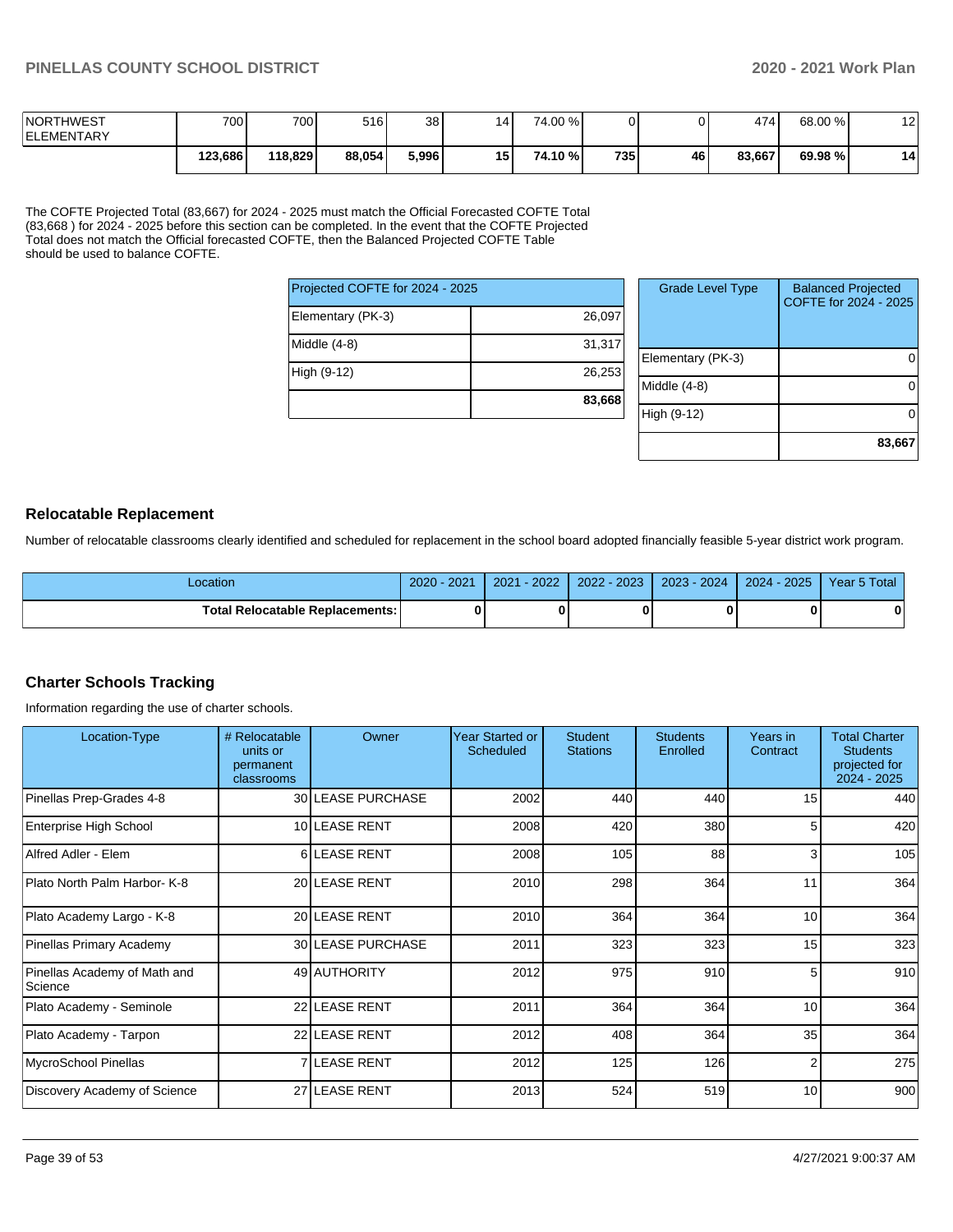| Plato Academy of St. Petersburg    |     | 17 LEASE RENT      | 2013 | 375   | 375   |                 | 364   |
|------------------------------------|-----|--------------------|------|-------|-------|-----------------|-------|
| Plato Academy Pinellas Park        |     | 32 LEASE RENT      | 2015 | 546   | 546   |                 | 546   |
| St. Pete Collegiate North Pinellas |     | 6LEASE RENT        | 2019 | 150   | 225   |                 | 240   |
| Academie DaVinci-Elem              |     | 26 AUTHORITY       | 1997 | 436   | 341   |                 | 364   |
| Plato Academy-K-8 - Clearwater     |     | 32 LEASE RENT      | 2004 | 642   | 524   | 14 <sub>1</sub> | 546   |
| St. Pete Collegiate-High           |     | 5 LEASE RENT       | 2004 | 125   | 235   | 11              | 240   |
| Athenian Academy-Elem&Middle       |     | 30 ILEASE PURCHASE | 2000 | 534   | 478   |                 | 578   |
| NorthStar Academy                  |     | 17 AUTHORITY       | 2020 | 460   | 25    |                 | 600   |
|                                    | 408 |                    |      | 7,614 | 6,991 |                 | 8,307 |

# **Special Purpose Classrooms Tracking**

The number of classrooms that will be used for certain special purposes in the current year, by facility and type of classroom, that the district will, 1), not use for educational purposes, and 2), the co-teaching classrooms that are not open plan classrooms and will be used for educational purposes.

| School                                 | School Type | # of Elementary $\vert \#$ of Middle 4-8 $\vert \#$ of High 9-12<br><b>K-3 Classrooms</b> | <b>Classrooms</b> | <b>Classrooms</b> | # of $ESE$<br>Classrooms | # of Combo<br><b>Classrooms</b> | Total<br><b>Classrooms</b> |
|----------------------------------------|-------------|-------------------------------------------------------------------------------------------|-------------------|-------------------|--------------------------|---------------------------------|----------------------------|
| <b>Total Educational Classrooms: I</b> |             |                                                                                           |                   |                   |                          |                                 | 0                          |

| School                                                      | <b>School Type</b> | # of Elementary<br>K-3 Classrooms | # of Middle 4-8<br><b>Classrooms</b> | # of High 9-12<br><b>Classrooms</b> | # of ESE<br><b>Classrooms</b> | # of Combo<br><b>Classrooms</b> | <b>Total</b><br><b>Classrooms</b> |
|-------------------------------------------------------------|--------------------|-----------------------------------|--------------------------------------|-------------------------------------|-------------------------------|---------------------------------|-----------------------------------|
| PINELLAS TECHNICAL COLLEGE.<br><b>ST. PETERSBURG CAMPUS</b> | Co-Teaching        | $\Omega$                          | $\Omega$                             | 4                                   | $\Omega$                      | $\Omega$                        |                                   |
| <b>SANDY LANE ELEMENTARY</b>                                | Co-Teaching        |                                   | $\Omega$                             | 0                                   | $\Omega$                      | O                               |                                   |
| <b>SEMINOLE HIGH</b>                                        | Co-Teaching        | 0                                 |                                      |                                     | $\Omega$                      | 0                               |                                   |
| <b>SEMINOLE MIDDLE</b>                                      | Co-Teaching        | 0                                 |                                      | 0                                   | $\Omega$                      | 0                               |                                   |
| <b>SKYVIEW ELEMENTARY</b>                                   | Co-Teaching        | 0                                 |                                      | $\Omega$                            | $\Omega$                      | 0                               |                                   |
| <b>BROOKER CREEK ELEMENTARY</b>                             | Co-Teaching        | 3                                 |                                      | n                                   |                               |                                 |                                   |
| <b>SUNSET HILLS ELEMENTARY</b>                              | Co-Teaching        | 3                                 |                                      | n                                   | ∩                             | $\Omega$                        |                                   |
| HIGH POINT ELEMENTARY                                       | Co-Teaching        | $\mathfrak{p}$                    | ∩                                    | $\Omega$                            | $\Omega$                      | $\Omega$                        |                                   |
| <b>DOUG JAMERSON ELEMENTARY</b>                             | Co-Teaching        | 2                                 | <sup>0</sup>                         | $\Omega$                            | $\Omega$                      | 0                               |                                   |
| CAMPBELL PARK ELEMENTARY                                    | Co-Teaching        |                                   | ∩                                    | 0                                   | ∩                             | 0                               |                                   |
| LEILA DAVIS ELEMENTARY                                      | Co-Teaching        |                                   | 0                                    | 0                                   | $\Omega$                      | 0                               |                                   |
| <b>DIXIE M HOLLINS HIGH</b>                                 | Co-Teaching        | $\Omega$                          | $\Omega$                             | 8                                   | $\Omega$                      | 0                               | 8                                 |
| JOHN M SEXTON ELEMENTARY                                    | Co-Teaching        |                                   | 0                                    | 0                                   | ∩                             | 0                               |                                   |
| PERKINS ELEMENTARY                                          | Co-Teaching        |                                   |                                      | ŋ                                   |                               | 0                               |                                   |
| MOUNT VERNON ELEMENTARY                                     | Co-Teaching        | 0                                 |                                      | ŋ                                   | ∩                             | $\Omega$                        |                                   |
| NORTHEAST HIGH                                              | Co-Teaching        | 0                                 |                                      | 3                                   | $\Omega$                      | 0                               |                                   |
| NORTHWEST ELEMENTARY                                        | Co-Teaching        | U                                 |                                      | O                                   | $\Omega$                      | 0                               |                                   |
| <b>BARDMOOR ELEMENTARY</b>                                  | Co-Teaching        |                                   | <sup>0</sup>                         | $\Omega$                            | $\Omega$                      | 0                               |                                   |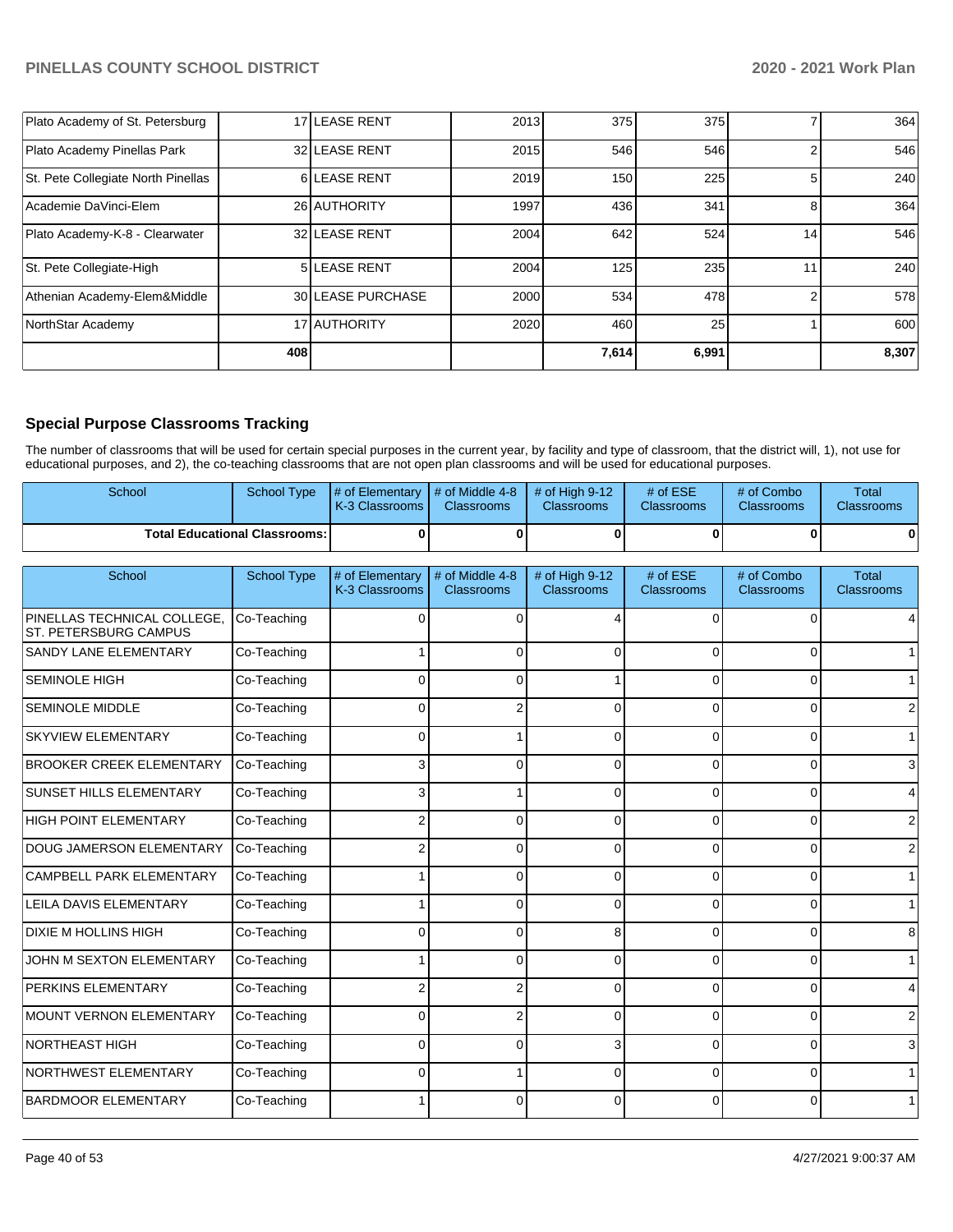| <b>BAUDER ELEMENTARY</b>                                        | Co-Teaching                          | 0              | 2              | $\Omega$       | 0        | 0        | $\mathbf{2}$   |
|-----------------------------------------------------------------|--------------------------------------|----------------|----------------|----------------|----------|----------|----------------|
| <b>BAY VISTA FUNDAMENTAL</b><br><b>ELEMENTARY</b>               | Co-Teaching                          |                | $\Omega$       | $\Omega$       | $\Omega$ | O        | 2              |
| <b>BELCHER ELEMENTARY</b>                                       | Co-Teaching                          |                | 3              | $\Omega$       | 0        | 0        | $\overline{4}$ |
| <b>BELLEAIR ELEMENTARY</b>                                      | Co-Teaching                          |                | $\Omega$       | $\Omega$       | $\Omega$ | $\Omega$ | $\mathbf{1}$   |
| <b>BOCA CIEGA HIGH</b>                                          | Co-Teaching                          | 0              | 0              | 10             | 0        | $\Omega$ | 10             |
| <b>GULFPORT ELEMENTARY</b>                                      | Co-Teaching                          | $\overline{2}$ | 1              | $\Omega$       | 0        | $\Omega$ | 3              |
| <b>HIGHLAND LAKES ELEMENTARY</b>                                | Co-Teaching                          |                | $\overline{0}$ | $\Omega$       | 0        | $\Omega$ | $\mathbf{1}$   |
| <b>LAKEVIEW FUNDAMENTAL</b><br><b>ELEMENTARY</b>                | Co-Teaching                          |                | $\Omega$       | $\Omega$       | $\Omega$ | O        | $\mathbf{1}$   |
| MADEIRA BEACH FUNDAMENTAL<br>K-8                                | Co-Teaching                          | $\overline{2}$ | $\mathbf{0}$   | $\Omega$       | 0        | $\Omega$ | 2              |
| MEADOWLAWN MIDDLE                                               | Co-Teaching                          | $\Omega$       | 6              | $\Omega$       | $\Omega$ | $\Omega$ | 6              |
| PONCE DE LEON ELEMENTARY                                        | Co-Teaching                          |                | $\overline{2}$ | $\Omega$       | $\Omega$ | $\Omega$ | 3              |
| <b>OLDSMAR ELEMENTARY</b>                                       | Co-Teaching                          | 0              |                | $\Omega$       | 0        | $\Omega$ | $\mathbf{1}$   |
| ORANGE GROVE ELEMENTARY                                         | Co-Teaching                          | 2              | $\overline{0}$ | $\Omega$       | 0        | $\Omega$ | $\overline{2}$ |
| PASADENA FUNDAMENTAL<br><b>ELEMENTARY</b>                       | Co-Teaching                          | 3              | $\Omega$       | $\Omega$       | $\Omega$ | $\Omega$ | 3              |
| STARKEY ELEMENTARY                                              | Co-Teaching                          |                | 0              | $\Omega$       | 0        | 0        | $\mathbf{1}$   |
| <b>MARJORIE KINNAN RAWLINGS</b><br><b>ELEMENTARY</b>            | Co-Teaching                          |                | $\Omega$       | $\Omega$       | $\Omega$ | $\Omega$ | $\mathbf{1}$   |
| <b>TARPON SPRINGS ELEMENTARY</b>                                | Co-Teaching                          | 2              | 0              | $\Omega$       | 0        | $\Omega$ | 2              |
| PINELLAS TECHNICAL COLLEGE,<br><b>CLEARWATER CAMPUS</b>         | Co-Teaching                          | $\Omega$       | $\Omega$       | 6              | 0        | $\Omega$ | 6              |
| <b>TARPON SPRINGS MIDDLE</b>                                    | Co-Teaching                          | 0              | 1              | $\Omega$       | 0        | $\Omega$ | $\mathbf{1}$   |
| <b>TYRONE MIDDLE</b>                                            | Co-Teaching                          | 0              | 6              | $\mathbf 0$    | 0        | 0        | 6              |
| <b>WESTGATE ELEMENTARY</b>                                      | Co-Teaching                          |                |                | $\Omega$       | $\Omega$ | $\Omega$ | 2              |
| <b>EAST LAKE HIGH</b>                                           | Co-Teaching                          | 0              | $\Omega$       | $\overline{2}$ | 0        | $\Omega$ | $\overline{2}$ |
| <b>CYPRESS WOODS ELEMENTARY</b>                                 | Co-Teaching                          |                | 0              | $\Omega$       | $\Omega$ | $\Omega$ | $\mathbf{1}$   |
| <b>LAKE SAINT GEORGE</b><br><b>ELEMENTARY</b>                   | Co-Teaching                          |                | 2              | $\Omega$       | $\Omega$ | $\Omega$ | 3              |
| <b>EAST LAKE MIDDLE SCHOOL</b><br><b>ACADEMY OF ENGINEERING</b> | Co-Teaching                          | 0              |                | $\Omega$       | $\Omega$ | $\Omega$ | 1              |
|                                                                 | <b>Total Co-Teaching Classrooms:</b> | 40             | 35             | 34             | 0        | 0        | 109            |

### **Infrastructure Tracking**

**Necessary offsite infrastructure requirements resulting from expansions or new schools. This section should include infrastructure information related to capacity project schedules and other project schedules (Section 4).** 

There are no new projects to expand facilities or add new schools during the 2020-21 School Year that would require any offsite infrastructure changes. The construction planned for a YMCA Partnership site will take place on a parcel that previously supported a larger school, so adjacent roadway level of service should not be negatively impacted.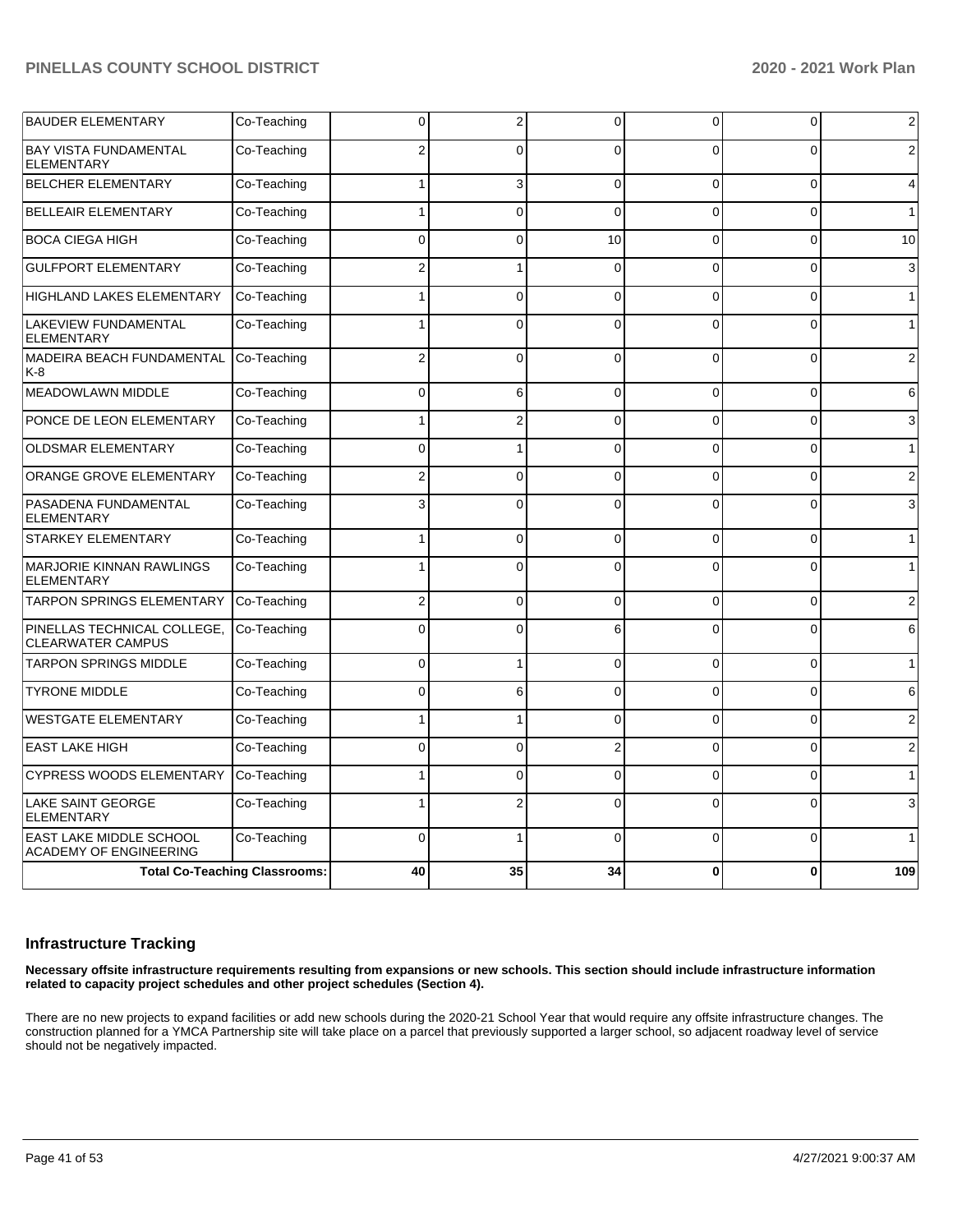**Proposed location of planned facilities, whether those locations are consistent with the comprehensive plans of all affected local governments, and recommendations for infrastructure and other improvements to land adjacent to existing facilities. Provisions of 1013.33(12), (13) and (14) and 1013.36 must be addressed for new facilities planned within the 1st three years of the plan (Section 5).** 

The construction planned for a YMCA Partnership site will take place on a parcel that previously housed a larger school. It will require no land use change.

**Consistent with Comp Plan?** Yes

### **Net New Classrooms**

The number of classrooms, by grade level and type of construction, that were added during the last fiscal year.

| List the net new classrooms added in the 2019 - 2020 fiscal year.                                                                                       |                              |                                 |                                |                        | List the net new classrooms to be added in the 2020 - 2021 fiscal<br>year. |                            |                                                                        |                        |
|---------------------------------------------------------------------------------------------------------------------------------------------------------|------------------------------|---------------------------------|--------------------------------|------------------------|----------------------------------------------------------------------------|----------------------------|------------------------------------------------------------------------|------------------------|
| "Classrooms" is defined as capacity carrying classrooms that are added to increase<br>capacity to enable the district to meet the Class Size Amendment. |                              |                                 |                                |                        |                                                                            |                            | Totals for fiscal year 2020 - 2021 should match totals in Section 15A. |                        |
| Location                                                                                                                                                | $2019 - 2020$ #<br>Permanent | 2019 - 2020 #<br><b>Modular</b> | $2019 - 2020$ #<br>Relocatable | $2019 - 2020$<br>Total | $2020 - 2021$ #<br>Permanent                                               | $2020 - 2021$ #<br>Modular | $2020 - 2021$ #<br>Relocatable                                         | $2020 - 2021$<br>Total |
| Elementary (PK-3)                                                                                                                                       |                              |                                 |                                |                        | 36                                                                         |                            |                                                                        | 36                     |
| Middle (4-8)                                                                                                                                            |                              |                                 |                                |                        | 30                                                                         |                            |                                                                        | 30                     |
| High (9-12)                                                                                                                                             |                              |                                 |                                |                        |                                                                            |                            |                                                                        | 0                      |
|                                                                                                                                                         |                              |                                 |                                |                        | 66                                                                         |                            |                                                                        | 66                     |

### **Relocatable Student Stations**

Number of students that will be educated in relocatable units, by school, in the current year, and the projected number of students for each of the years in the workplan.

| <b>Site</b>                     | 2020 - 2021     | 2021 - 2022     | 2022 - 2023 | 2023 - 2024 | 2024 - 2025 | 5 Year Average |
|---------------------------------|-----------------|-----------------|-------------|-------------|-------------|----------------|
| LAKEVIEW FUNDAMENTAL ELEMENTARY | 18              | 162             | 162         | 162         |             | 101            |
| LAKEWOOD ELEMENTARY             | 18              | 18              | 18          | 18          | 0           | 14             |
| LAKEWOOD HIGH                   | O               | $\Omega$        | 0           | $\Omega$    | $\Omega$    | $\Omega$       |
| LARGO HIGH                      | 0               | $\Omega$        | 0           | 0           | $\Omega$    | 0              |
| LEALMAN AVENUE ELEMENTARY       | 55              | 55              | 51          | 51          | $\Omega$    | 42             |
| MADEIRA BEACH FUNDAMENTAL K-8   | 80              | 80              | 80          | 80          | $\Omega$    | 64             |
| MAXIMO ELEMENTARY               | n               | $\Omega$        | $\Omega$    | $\Omega$    | $\Omega$    | $\Omega$       |
| MEADOWLAWN MIDDLE               | 264             | 120             | 120         | 40          | $\Omega$    | 109            |
| MELROSE ELEMENTARY              |                 | O               | $\Omega$    | $\Omega$    | $\Omega$    | 0              |
| MILDRED HELMS ELEMENTARY        | 84              | 84              | 84          | 84          | $\Omega$    | 67             |
| TOMLINSON ADULT LEARNING CENTER | ∩               | $\Omega$        | $\Omega$    | $\Omega$    | $\Omega$    | $\Omega$       |
| <b>PINELLAS PARK ELEMENTARY</b> | 18 <sup>l</sup> | 18 <sup>1</sup> | 18          | 18          | $\Omega$    | 14             |
| PINELLAS PARK MIDDLE            | ∩               | $\Omega$        | $\Omega$    | $\Omega$    | $\Omega$    | $\Omega$       |
| PINELLAS PARK HIGH              |                 | 0               | 0           | 0           | $\Omega$    | $\Omega$       |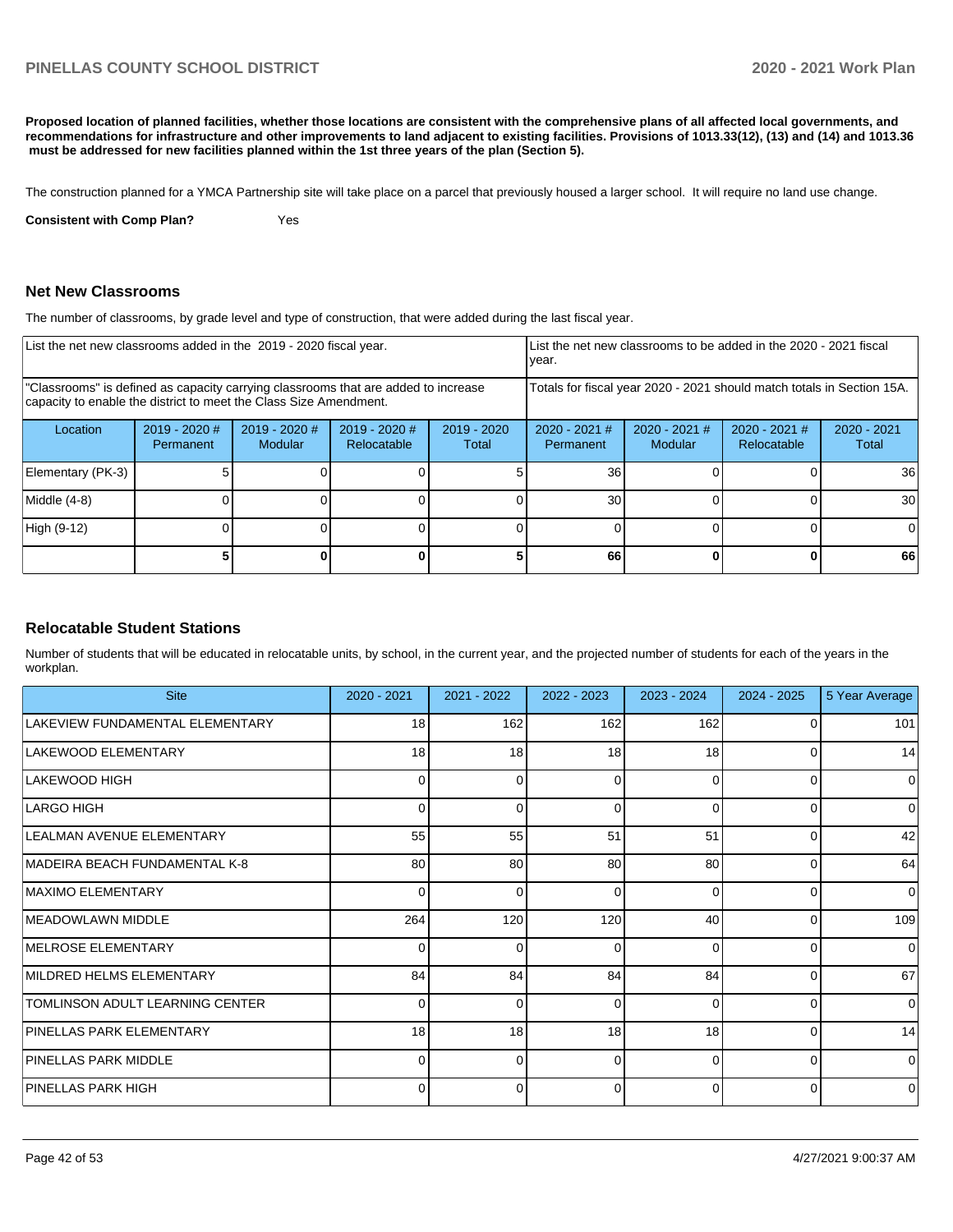| PLUMB ELEMENTARY                                     | 208         | 208            | 208         | $\overline{0}$ | $\mathbf 0$ | 125            |
|------------------------------------------------------|-------------|----------------|-------------|----------------|-------------|----------------|
| <b>PONCE DE LEON ELEMENTARY</b>                      | 54          | 54             | 54          | 54             | 0           | 43             |
| <b>RIDGECREST ELEMENTARY</b>                         | 0           | 196            | 196         | 196            | $\mathbf 0$ | 118            |
| SAFETY HARBOR ELEMENTARY                             | 0           | 0              | $\Omega$    | $\Omega$       | $\mathbf 0$ | $\mathbf 0$    |
| <b>SAFETY HARBOR MIDDLE</b>                          | $\Omega$    | $\Omega$       | $\Omega$    | $\Omega$       | $\Omega$    | $\mathbf 0$    |
| SAWGRASS LAKE ELEMENTARY                             | 203         | 203            | $\Omega$    | $\Omega$       | $\mathbf 0$ | 81             |
| ST PETERSBURG HIGH                                   | 0           | 0              | $\Omega$    | $\Omega$       | $\mathbf 0$ | $\mathbf 0$    |
| PINELLAS TECHNICAL COLLEGE, ST.<br>PETERSBURG CAMPUS | 25          | 25             | 25          | 25             | $\Omega$    | 20             |
| SAN JOSE ELEMENTARY                                  | 36          | 36             | 36          | 36             | $\Omega$    | 29             |
| <b>SANDY LANE ELEMENTARY</b>                         | $\mathbf 0$ | $\Omega$       | $\Omega$    | $\Omega$       | $\Omega$    | $\mathbf 0$    |
| <b>SEMINOLE ELEMENTARY</b>                           | 130         | 134            | 134         | $\Omega$       | 0           | 80             |
| <b>SEMINOLE HIGH</b>                                 | $\mathbf 0$ | $\mathbf 0$    | $\Omega$    | $\Omega$       | $\mathbf 0$ | $\mathbf 0$    |
| <b>SEMINOLE MIDDLE</b>                               | 88          | 88             | 88          | 88             | 0           | 70             |
| SEVENTY-FOURTH STREET ELEMENTARY                     | 5           | 77             | 5           | 5              | 0           | 18             |
| <b>SHORE ACRES ELEMENTARY</b>                        | 142         | 142            | $\Omega$    | $\Omega$       | 0           | 57             |
| JOHN HOPKINS MIDDLE                                  | $\mathbf 0$ | $\Omega$       | $\Omega$    | $\Omega$       | $\mathbf 0$ | $\mathbf 0$    |
| SKYCREST ELEMENTARY                                  | $\mathbf 0$ | 108            | 108         | 108            | 0           | 65             |
| <b>SKYVIEW ELEMENTARY</b>                            | 18          | 18             | 18          | 18             | $\mathbf 0$ | 14             |
| LARGO MIDDLE                                         | $\mathbf 0$ | 66             | 66          | 66             | 0           | 40             |
| <b>BAUDER ELEMENTARY</b>                             | 173         | 170            | 170         | 170            | $\mathbf 0$ | 137            |
| <b>BAY POINT ELEMENTARY</b>                          | 84          | 84             | 84          | 84             | $\mathbf 0$ | 67             |
| <b>BAY POINT MIDDLE</b>                              | $\mathbf 0$ | $\mathbf 0$    | $\Omega$    | $\Omega$       | $\mathbf 0$ | $\mathbf 0$    |
| <b>BAY VISTA FUNDAMENTAL ELEMENTARY</b>              | $\mathbf 0$ | $\mathbf 0$    | $\Omega$    | $\Omega$       | $\mathbf 0$ | $\mathbf 0$    |
| <b>BEAR CREEK ELEMENTARY</b>                         | $\mathbf 0$ | 197            | 197         | 197            | $\mathbf 0$ | 118            |
| <b>BELCHER ELEMENTARY</b>                            | 62          | 62             | 62          | 62             | 0           | 50             |
| <b>BELLEAIR ELEMENTARY</b>                           | 54          | 82             | 69          | 69             | 0           | 55             |
| <b>BLANTON ELEMENTARY</b>                            | $\mathbf 0$ | 138            | 138         | 138            | $\mathbf 0$ | 83             |
| <b>BOCA CIEGA HIGH</b>                               | $\mathbf 0$ | $\overline{0}$ | $\Omega$    | $\Omega$       | $\mathbf 0$ | 0              |
| <b>GIBBS HIGH</b>                                    | $\mathbf 0$ | $\mathbf 0$    | $\Omega$    | $\Omega$       | $\mathbf 0$ | 0              |
| GULF BEACHES ELEMENTARY MAGNET SCHOOL                | 112         | 112            | 112         | $\Omega$       | 0           | 67             |
| <b>GULFPORT ELEMENTARY</b>                           | 36          | 36             | 36          | 36             | $\mathbf 0$ | 29             |
| <b>HARRIS TIPS CENTER</b>                            | $\mathbf 0$ | $\overline{0}$ | $\Omega$    | $\Omega$       | $\mathbf 0$ | 0              |
| HIGHLAND LAKES ELEMENTARY                            | $\mathbf 0$ | $\overline{0}$ | $\Omega$    | $\Omega$       | $\mathbf 0$ | $\mathbf 0$    |
| CALVIN A. HUNSINGER SCHOOL                           | 18          | 18             | 18          | 18             | 0           | 14             |
| CLEARWATER FUNDAMENTAL MIDDLE                        | $\mathbf 0$ | $\overline{0}$ | $\mathbf 0$ | $\overline{0}$ | $\mathbf 0$ | $\overline{0}$ |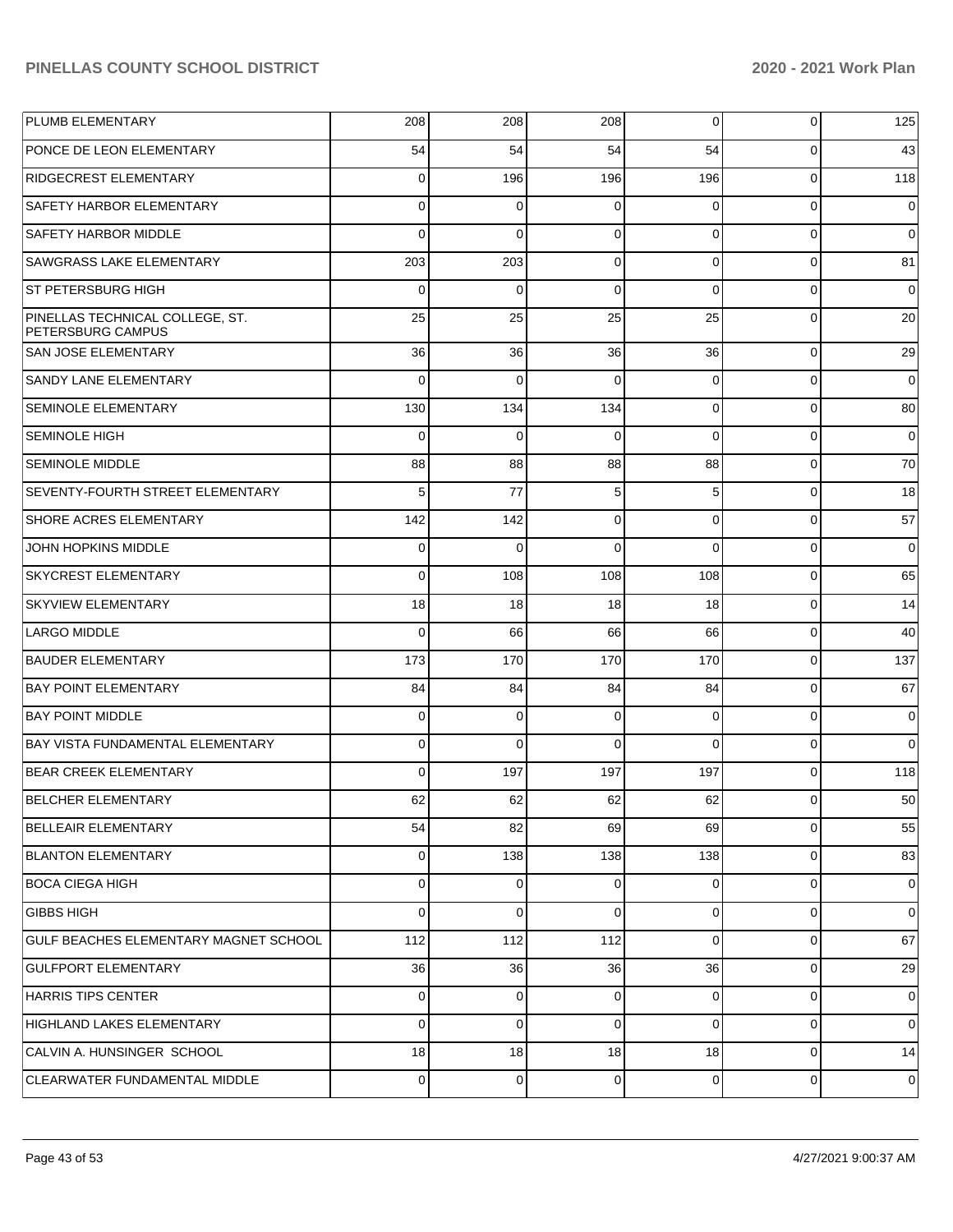| KINGS HIGHWAY ELEMENTARY MAGNET<br><b>SCHOOL</b>            | 76          | 101            | 94       | 94             | 0           | 73          |
|-------------------------------------------------------------|-------------|----------------|----------|----------------|-------------|-------------|
| PINELLAS SECONDARY SCHOOL                                   | $\Omega$    | $\Omega$       | $\Omega$ | $\Omega$       | $\mathbf 0$ | $\mathbf 0$ |
| <b>HIGH POINT ELEMENTARY</b>                                | 63          | 63             | 63       | 63             | $\mathbf 0$ | 50          |
| <b>DUNEDIN ELEMENTARY</b>                                   | 33          | 33             | 33       | 33             | $\mathbf 0$ | 26          |
| DOUG JAMERSON ELEMENTARY                                    | 36          | 36             | 36       | 36             | $\mathbf 0$ | 29          |
| JAMES B. SANDERLIN PK-8                                     | 66          | 66             | $\Omega$ | $\Omega$       | $\mathbf 0$ | 26          |
| THURGOOD MARSHALL FUNDAMENTAL MIDDLE                        | $\Omega$    | $\mathbf 0$    | $\Omega$ | $\Omega$       | $\Omega$    | $\mathbf 0$ |
| <b>BAYSIDE HIGH</b>                                         | $\Omega$    | $\Omega$       | $\Omega$ | $\Omega$       | $\Omega$    | $\mathbf 0$ |
| CAMPBELL PARK ELEMENTARY                                    | 72          | 168            | 168      | 168            | $\mathbf 0$ | 115         |
| JOSEPH L CARWISE MIDDLE                                     | $\Omega$    | $\mathbf 0$    | $\Omega$ | $\Omega$       | $\Omega$    | $\mathbf 0$ |
| CLEARVIEW AVENUE ADULT EDUCATION<br><b>CENTER</b>           | $\Omega$    | $\Omega$       | $\Omega$ | $\Omega$       | $\Omega$    | $\mathbf 0$ |
| PAUL B STEPHENS EXCEPTIONAL STUDENT<br><b>EDUCATION CTR</b> | 0           | 30             | 30       | 30             | 0           | 18          |
| <b>CLEARWATER HIGH</b>                                      | 100         | 504            | 504      | 100            | $\Omega$    | 242         |
| <b>COUNTRYSIDE HIGH</b>                                     | $\Omega$    | $\mathbf 0$    | $\Omega$ | $\Omega$       | $\Omega$    | $\mathbf 0$ |
| <b>CROSS BAYOU ELEMENTARY</b>                               | 54          | 54             | 54       | 54             | $\Omega$    | 43          |
| <b>CURLEW CREEK ELEMENTARY</b>                              | 77          | 95             | 95       | 95             | $\Omega$    | 72          |
| <b>DISSTON ACADEMY</b>                                      | $\Omega$    | $\Omega$       | $\Omega$ | $\Omega$       | $\Omega$    | $\mathbf 0$ |
| <b>LEILA DAVIS ELEMENTARY</b>                               | $\Omega$    | 66             | 66       | 66             | $\Omega$    | 40          |
| <b>DIXIE M HOLLINS HIGH</b>                                 | 100         | 100            | 100      | 100            | $\Omega$    | 80          |
| <b>CURTIS FUNDAMENTAL ELEMENTARY</b>                        | 36          | 36             | 36       | 36             | $\Omega$    | 29          |
| <b>DUNEDIN HIGH</b>                                         | $\Omega$    | $\mathbf 0$    | $\Omega$ | 0              | $\Omega$    | $\mathbf 0$ |
| <b>DUNEDIN HIGHLAND MIDDLE</b>                              | $\Omega$    | $\mathbf 0$    | $\Omega$ | $\Omega$       | $\Omega$    | $\mathbf 0$ |
| <b>EISENHOWER ELEMENTARY</b>                                | 18          | 18             | 18       | 18             | $\Omega$    | 14          |
| MCMULLEN-BOOTH ELEMENTARY                                   | 94          | 94             | 94       | 94             | $\Omega$    | 75          |
| PALM HARBOR UNIVERSITY HIGH                                 | υ           | $\pmb{0}$      | 0        | $\overline{0}$ | 0           | $\mathbf 0$ |
| <b>BROOKER CREEK ELEMENTARY</b>                             | 98          | 80             | 80       | 80             | $\mathbf 0$ | 68          |
| <b>FRONTIER ELEMENTARY</b>                                  | 36          | 36             | 36       | 36             | $\mathbf 0$ | 29          |
| <b>FOREST LAKES ELEMENTARY</b>                              | $\mathbf 0$ | $\overline{0}$ | $\Omega$ | $\Omega$       | $\Omega$    | 0           |
| <b>SUNSET HILLS ELEMENTARY</b>                              | $\Omega$    | $\mathbf 0$    | $\Omega$ | $\Omega$       | 0           | $\mathbf 0$ |
| OZONA ELEMENTARY                                            | 142         | 142            | 142      | 142            | 0           | 114         |
| <b>ELISA NELSON ELEMENTARY</b>                              | $\mathbf 0$ | $\mathbf 0$    | $\Omega$ | $\Omega$       | $\mathbf 0$ | $\mathbf 0$ |
| PALM HARBOR MIDDLE                                          | $\mathbf 0$ | $\overline{0}$ | $\Omega$ | $\Omega$       | $\Omega$    | $\mathbf 0$ |
| RICHARD L SANDERS SCHOOL                                    | $\Omega$    | $\mathbf 0$    | $\Omega$ | $\Omega$       | $\mathbf 0$ | $\mathbf 0$ |
| PASADENA FUNDAMENTAL ELEMENTARY                             | 116         | 116            | $\Omega$ | $\Omega$       | $\mathbf 0$ | 46          |
| <b>CLEARWATER INTERMEDIATE</b>                              | 22          | 22             | 22       | 22             | $\mathbf 0$ | 18          |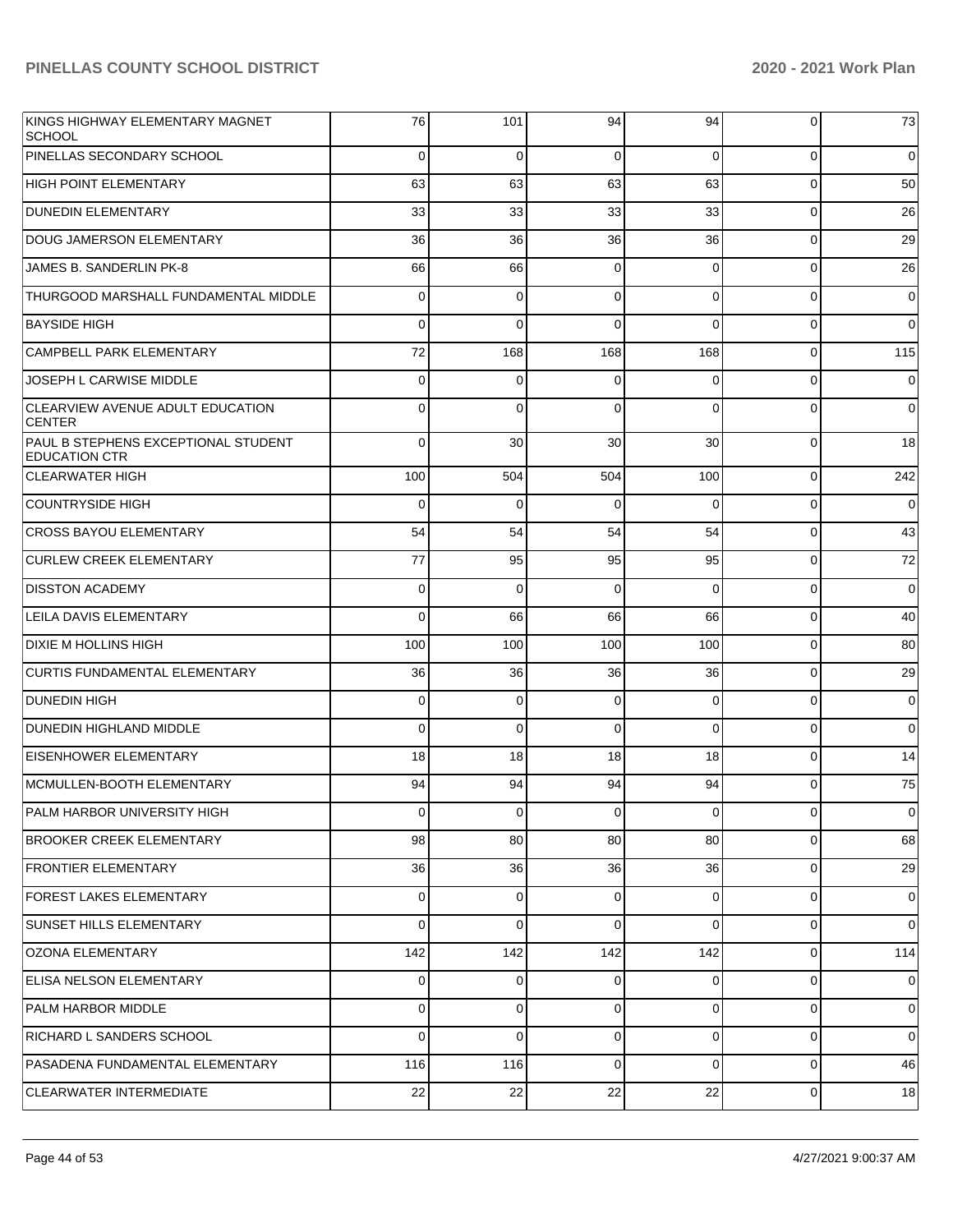| PINELLAS CENTRAL ELEMENTARY                                    | 0           | 0           | 0        | 0           | $\overline{0}$ | $\overline{0}$  |
|----------------------------------------------------------------|-------------|-------------|----------|-------------|----------------|-----------------|
| RICHARD O JACOBSON TECHNICAL HIGH<br><b>SCHOOL AT SEMINOLE</b> | 25          | 0           | $\Omega$ | 0           | $\Omega$       | $5\phantom{.0}$ |
| <b>SOUTH WARD ELEMENTARY</b>                                   | $\mathbf 0$ | $\mathbf 0$ | $\Omega$ | $\Omega$    | $\overline{0}$ | $\mathbf 0$     |
| <b>STARKEY ELEMENTARY</b>                                      | 0           | $\Omega$    | $\Omega$ | $\Omega$    | $\overline{0}$ | $\overline{0}$  |
| MARJORIE KINNAN RAWLINGS ELEMENTARY                            | 116         | 116         | 116      | 116         | $\overline{0}$ | 93              |
| <b>TARPON SPRINGS ELEMENTARY</b>                               | $\mathbf 0$ | $\mathbf 0$ | $\Omega$ | $\Omega$    | $\overline{0}$ | $\mathbf 0$     |
| <b>TARPON SPRINGS HIGH</b>                                     | 0           | 0           | $\Omega$ | $\Omega$    | $\overline{0}$ | $\overline{0}$  |
| PINELLAS TECHNICAL COLLEGE, CLEARWATER<br><b>CAMPUS</b>        | 0           | $\Omega$    | $\Omega$ | 0           | 0              | $\overline{0}$  |
| <b>TARPON SPRINGS MIDDLE</b>                                   | 0           | $\Omega$    | $\Omega$ | 0           | 0              | $\overline{0}$  |
| <b>TYRONE MIDDLE</b>                                           | 88          | 375         | $\Omega$ | 0           | 0              | 93              |
| TARPON SPRINGS FUNDAMENTAL ELEMENTARY                          | 22          | 62          | 62       | 62          | 0              | 42              |
| <b>WALSINGHAM ELEMENTARY</b>                                   | 22          | 22          | 22       | 22          | 0              | 18              |
| <b>WESTGATE ELEMENTARY</b>                                     | 0           | $\Omega$    | $\Omega$ | 0           | 0              | $\overline{0}$  |
| <b>WOODLAWN ELEMENTARY</b>                                     | 0           | 0           | $\Omega$ | 0           | $\Omega$       | $\overline{0}$  |
| <b>EAST LAKE HIGH</b>                                          | 0           | 0           | $\Omega$ | 0           | 0              | $\overline{0}$  |
| SOUTHERN OAK ELEMENTARY                                        | 0           | 0           | $\Omega$ | 0           | 0              | $\overline{0}$  |
| <b>CYPRESS WOODS ELEMENTARY</b>                                | 0           | $\Omega$    | $\Omega$ | 0           | 0              | $\overline{0}$  |
| <b>SUTHERLAND ELEMENTARY</b>                                   | 98          | 98          | 98       | 98          | 0              | 78              |
| LAKE SAINT GEORGE ELEMENTARY                                   | 36          | 54          | 54       | 54          | 0              | 40              |
| NEW HEIGHTS ELEMENTARY                                         | 0           | 72          | 72       | 72          | 0              | 43              |
| EAST LAKE MIDDLE SCHOOL ACADEMY OF<br><b>ENGINEERING</b>       | 0           | $\Omega$    | $\Omega$ | 0           | 0              | $\mathbf 0$     |
| <b>ROBINSON SCHOOL SERVICE CENTER</b>                          | $\mathbf 0$ | 0           | $\Omega$ | $\Omega$    | $\overline{0}$ | $\overline{0}$  |
| <b>MIDTOWN ACADEMY</b>                                         | 0           | $\Omega$    | $\Omega$ | $\Omega$    | $\Omega$       | $\overline{0}$  |
| <b>LEALMAN INNOVATION ACADEMY</b>                              | 62          | 62          | 62       | 62          | $\overline{0}$ | 50              |
| ANONA ELEMENTARY                                               | 163         | 271         | 108      | 108         | υ              | 130             |
| AZALEA ELEMENTARY                                              | 0           | 0           | $\Omega$ | $\Omega$    | $\overline{0}$ | $\mathbf 0$     |
| <b>AZALEA MIDDLE</b>                                           | $\mathbf 0$ | 0           | $\Omega$ | $\mathbf 0$ | $\overline{0}$ | $\mathbf 0$     |
| <b>BARDMOOR ELEMENTARY</b>                                     | 0           | 0           | $\Omega$ | $\mathbf 0$ | $\overline{0}$ | $\mathbf 0$     |
| <b>FAIRMOUNT PARK ELEMENTARY</b>                               | 0           | 0           | $\Omega$ | $\Omega$    | $\overline{0}$ | $\mathbf 0$     |
| JOHN M SEXTON ELEMENTARY                                       | 22          | $\Omega$    | $\Omega$ | $\mathbf 0$ | $\overline{0}$ | $\overline{4}$  |
| MORGAN FITZGERALD MIDDLE                                       | $\mathbf 0$ | 244         | $\Omega$ | $\Omega$    | $\overline{0}$ | 49              |
| <b>FUGUITT ELEMENTARY</b>                                      | 18          | 18          | 18       | 18          | $\overline{0}$ | 14              |
| LYNCH ELEMENTARY                                               | $\mathbf 0$ | 0           | $\Omega$ | $\Omega$    | $\overline{0}$ | $\overline{0}$  |
| PERKINS ELEMENTARY                                             | 36          | 36          | 36       | 36          | $\overline{0}$ | 29              |
| GARRISON-JONES ELEMENTARY                                      | 124         | 124         | 124      | 124         | $\overline{0}$ | 99              |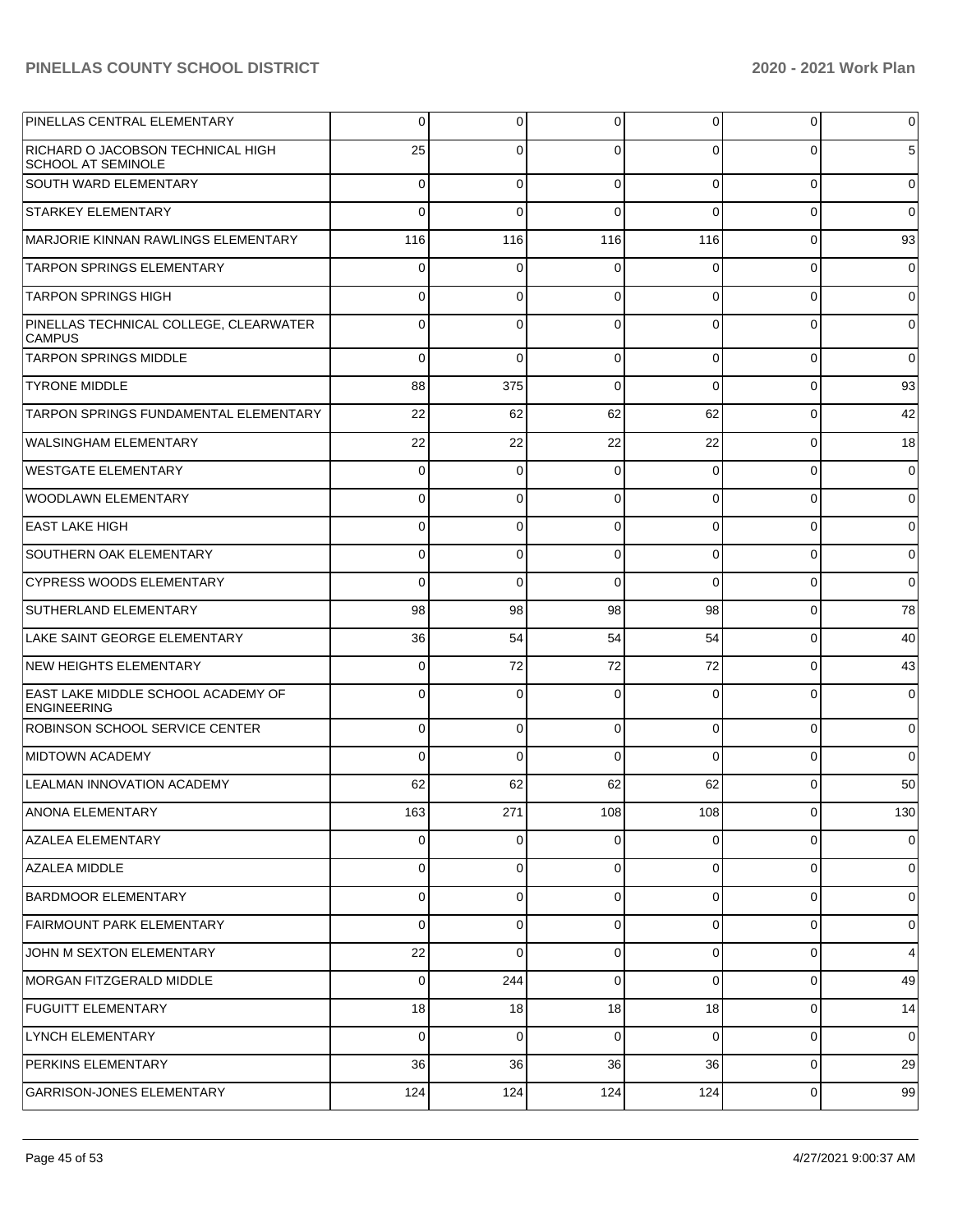| MOUNT VERNON ELEMENTARY                                    | 102      | 287      | 287             | 287      | 0        | 193      |
|------------------------------------------------------------|----------|----------|-----------------|----------|----------|----------|
| NINA HARRIS EXCEPTIONAL STUDENT<br><b>EDUCATION CENTER</b> | 0        | $\Omega$ | 0               | ſ        | 0        | $\Omega$ |
| <b>NORTHEAST HIGH</b>                                      | 218      | 100      | 100             | 100      | 0        | 104      |
| NORTH SHORE ELEMENTARY                                     | 54       | 18       | 18 <sup>1</sup> | 18       | $\Omega$ | 22       |
| NORTHWEST ELEMENTARY                                       | 18       | 18       | 18              | 18       | $\Omega$ | 14       |
| <b>OAK GROVE MIDDLE</b>                                    | 198      | 198      | 198             | 198      | 0        | 158      |
| OAKHURST ELEMENTARY                                        | 48       | 48       | 48              | 48       | $\Omega$ | 38       |
| <b>OLDSMAR ELEMENTARY</b>                                  | 18       | 18       | 18              | 18       | $\Omega$ | 14       |
| ORANGE GROVE ELEMENTARY                                    | 186      | 36       | 36              | 36       | $\Omega$ | 59       |
| OSCEOLA FUNDAMENTAL HIGH                                   | 350      | 350      | 0               | $\Omega$ | $\Omega$ | 140      |
| <b>OSCEOLA MIDDLE</b>                                      | $\Omega$ | $\Omega$ | 0               | 0        | 0        | 0        |
| Totals for PINELLAS COUNTY SCHOOL DISTRICT                 |          |          |                 |          |          |          |
| Total students in relocatables by year.                    | 5,248    | 7,278    | 5,523           | 4,585    | 0        | 4,527    |
| Total number of COFTE students projected by year.          | 87,562   | 86,708   | 85,710          | 84,684   | 83,668   | 85,666   |
| Percent in relocatables by year.                           | 6 %      | 8 %      | 6 %             | 5 %      | 0%       | 5 %      |

# **Leased Facilities Tracking**

Exising leased facilities and plans for the acquisition of leased facilities, including the number of classrooms and student stations, as reported in the educational plant survey, that are planned in that location at the end of the five year workplan.

| Location                                | # of Leased<br>Classrooms 2020 -<br>2021 | <b>FISH Student</b><br><b>Stations</b> | Owner                               | # of Leased<br>Classrooms 2024 -<br>2025 | <b>FISH Student</b><br><b>Stations</b> |
|-----------------------------------------|------------------------------------------|----------------------------------------|-------------------------------------|------------------------------------------|----------------------------------------|
| <b>ANONA ELEMENTARY</b>                 |                                          |                                        | 54 Williams Scotsman                | $\Omega$                                 |                                        |
| <b>BAY POINT ELEMENTARY</b>             | 0                                        |                                        | 0 ModSpace                          | 0                                        | 0                                      |
| <b>BAY VISTA FUNDAMENTAL ELEMENTARY</b> | $\Omega$                                 |                                        | 0 ModSpace                          | 0                                        | $\Omega$                               |
| <b>BEAR CREEK ELEMENTARY</b>            | 0                                        |                                        | 0 ModSpace                          | 0                                        | 0                                      |
| BELCHER ELEMENTARY                      | $\Omega$                                 |                                        | 0 ModSpace                          | $\Omega$                                 | 0                                      |
| <b>BLANTON ELEMENTARY</b>               | $\Omega$                                 |                                        | 0 Alpha                             | 0                                        | $\Omega$                               |
| <b>BOCA CIEGA HIGH</b>                  | 0                                        |                                        | 0 ModSpace                          | 0                                        | 0                                      |
| <b>IMAXIMO ELEMENTARY</b>               | $\Omega$                                 |                                        | 0 ModSpace                          | $\Omega$                                 | $\Omega$                               |
| MELROSE ELEMENTARY                      | $\Omega$                                 |                                        | 0 ModSpace                          | 0                                        |                                        |
| MILDRED HELMS ELEMENTARY                | 0                                        |                                        | 0 ModSpace                          | 0                                        | 0                                      |
| <b>PLUMB ELEMENTARY</b>                 | 2                                        |                                        | 36 Williams Scotsman                | 0                                        | $\Omega$                               |
| <b>SAFETY HARBOR ELEMENTARY</b>         | C                                        |                                        | 0 Williams<br>Scotsman/ModSpa<br>ce | 0                                        | 0                                      |
| <b>SAWGRASS LAKE ELEMENTARY</b>         | $\Omega$                                 |                                        | 0 Williams Scotsman                 | $\Omega$                                 | 0                                      |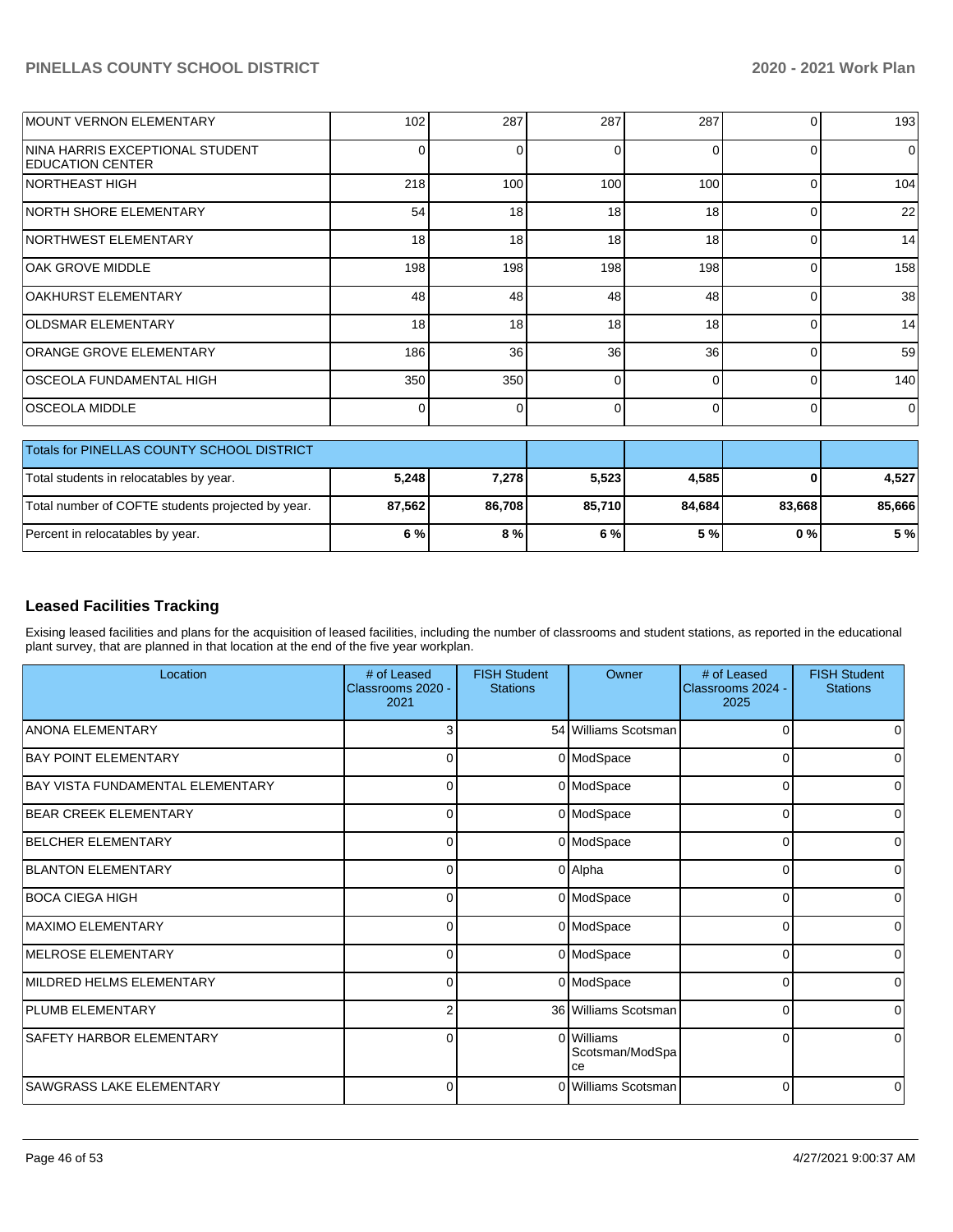| SAN JOSE ELEMENTARY                   | $\overline{0}$ |             | 0 Williams Scotsman                 | 0            | $\mathbf 0$    |
|---------------------------------------|----------------|-------------|-------------------------------------|--------------|----------------|
| <b>SEMINOLE ELEMENTARY</b>            | $\mathbf 0$    |             | 0 ModSpace                          | 0            | $\overline{0}$ |
| SEMINOLE MIDDLE                       | 0              |             | 0 ModSpace                          | $\Omega$     | $\overline{0}$ |
| SHORE ACRES ELEMENTARY                | 2              |             | 40 Williams Scotsman                | $\Omega$     | $\overline{0}$ |
| SKYCREST ELEMENTARY                   | 0              |             | 0 Williams<br>Scotsman/ModSpa<br>ce | $\Omega$     | 0              |
| SKYVIEW ELEMENTARY                    | $\mathbf 0$    |             | 0 ModSpace                          | 0            | 0              |
| DOUG JAMERSON ELEMENTARY              |                |             | 18 ModSpace                         | 0            | 0              |
| <b>CLEARWATER HIGH</b>                | $\mathbf 0$    |             | 0 ModSpace                          | 0            | 0              |
| CURTIS FUNDAMENTAL ELEMENTARY         | $\mathbf 0$    |             | 0 ModSpace                          | 0            | 0              |
| JOHN M SEXTON ELEMENTARY              | $\overline{0}$ |             | 0 ModSpace                          | 0            | 0              |
| <b>LYNCH ELEMENTARY</b>               | 0              | $\Omega$    | Williams<br>Scotsman/ModSpa<br>ce   | 0            | 0              |
| GARRISON-JONES ELEMENTARY             | 0              |             | 0 ModSpace                          | $\Omega$     | 0              |
| MOUNT VERNON ELEMENTARY               | 0              |             | 0 ModSpace                          | 0            | $\overline{0}$ |
| <b>NORTHEAST HIGH</b>                 | 0              |             | 0 ModSpace                          | $\Omega$     | $\overline{0}$ |
| NORTH SHORE ELEMENTARY                | 0              |             | 0 ModSpace                          | 0            | $\overline{0}$ |
| OAKHURST ELEMENTARY                   | 0              |             | 0 ModSpace                          | $\Omega$     | 0              |
| OLDSMAR ELEMENTARY                    | 0              |             | 0 Williams Scotsman                 | 0            | 0              |
| ORANGE GROVE ELEMENTARY               | 1              |             | 18 ModSpace/William<br>s Scotsman   | $\Omega$     | $\overline{0}$ |
| <b>OZONA ELEMENTARY</b>               | 0              |             | 0 ModSpace                          | 0            | $\mathbf 0$    |
| ELISA NELSON ELEMENTARY               | $\mathbf 0$    |             | 0 ModSpace                          | $\Omega$     | $\overline{0}$ |
| PALM HARBOR MIDDLE                    | 0              |             | 0 ModSpace                          | 0            | $\overline{0}$ |
| PASADENA FUNDAMENTAL ELEMENTARY       | 3              |             | 62 Williams Scotsman                | $\Omega$     | $\overline{0}$ |
| PINELLAS CENTRAL ELEMENTARY           | $\mathbf 0$    |             | 0 ModSpace                          | 0            | $\overline{0}$ |
| STARKEY ELEMENTARY                    | υı             |             | 0 ModSpace                          | <sub>U</sub> | 0              |
| TARPON SPRINGS ELEMENTARY             | $\overline{0}$ |             | 0 ModSpace                          | $\Omega$     | $\overline{0}$ |
| <b>TYRONE MIDDLE</b>                  | $\overline{0}$ |             | 0 ModSpace                          | 0            | $\mathbf 0$    |
| TARPON SPRINGS FUNDAMENTAL ELEMENTARY | $\overline{0}$ |             | 0 ModSpace                          | 0            | $\overline{0}$ |
| <b>EAST LAKE HIGH</b>                 | $\overline{0}$ |             | 0 ModSpace                          | 0            | $\mathbf 0$    |
| CYPRESS WOODS ELEMENTARY              | $\overline{0}$ |             | 0 ModSpace                          | 0            | $\overline{0}$ |
| JOSEPH L CARWISE MIDDLE               | $\overline{0}$ |             | 0 ModSpace                          | 0            | $\mathbf 0$    |
| <b>AZALEA ELEMENTARY</b>              | $\overline{0}$ |             | 0 ModSpace                          | 0            | $\overline{0}$ |
| AZALEA MIDDLE                         | $\overline{0}$ |             | 0 Modspace                          | 0            | $\mathbf 0$    |
| <b>BAY POINT MIDDLE</b>               | $\overline{0}$ | $\Omega$    |                                     | $\Omega$     | 0              |
| DISSTON ACADEMY                       | $\overline{0}$ | $\mathbf 0$ |                                     | 0            | 0              |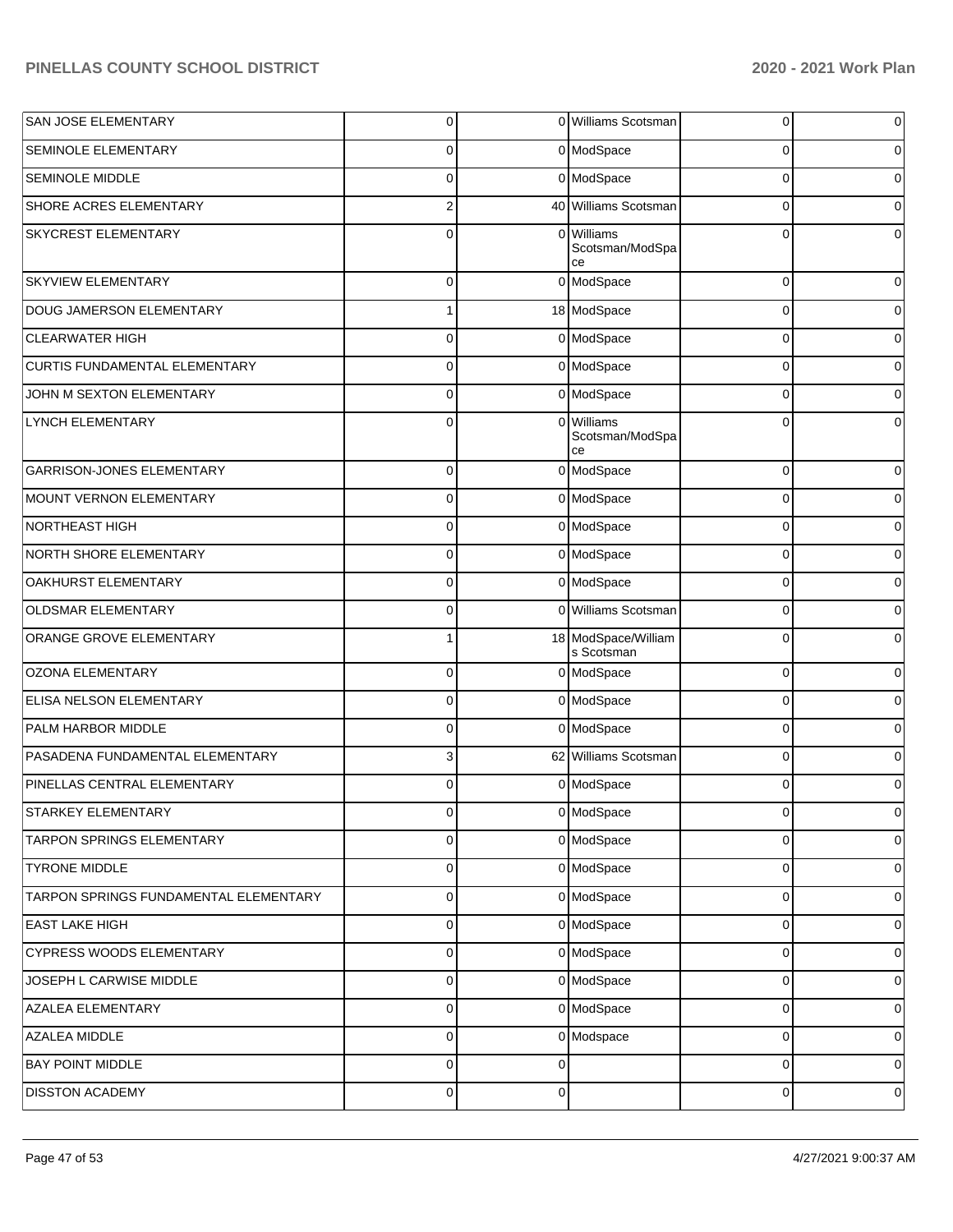| DIXIE M HOLLINS HIGH                   | $\overline{0}$ | $\Omega$ |                      | 0 | 0              |
|----------------------------------------|----------------|----------|----------------------|---|----------------|
| <b>DUNEDIN HIGHLAND MIDDLE</b>         | $\Omega$       | 0        |                      | 0 | 0              |
| <b>FAIRMOUNT PARK ELEMENTARY</b>       | $\Omega$       | $\Omega$ |                      | 0 | 0              |
| MORGAN FITZGERALD MIDDLE               | $\Omega$       | $\Omega$ |                      | 0 | 0              |
| <b>GIBBS HIGH</b>                      | $\Omega$       | $\Omega$ |                      | 0 | 0              |
| <b>GULFPORT ELEMENTARY</b>             | $\Omega$       | $\Omega$ |                      | 0 | 0              |
| HARRIS TIPS CENTER                     | $\Omega$       | $\Omega$ |                      | 0 | 0              |
| <b>HIGHLAND LAKES ELEMENTARY</b>       | $\Omega$       | $\Omega$ |                      | 0 | 0              |
| CALVIN A. HUNSINGER SCHOOL             | $\Omega$       | $\Omega$ |                      | 0 | 0              |
| KINGS HIGHWAY ELEMENTARY MAGNET SCHOOL | $\overline{0}$ | $\Omega$ |                      | 0 | 0              |
| LARGO HIGH                             | $\Omega$       |          | 0 Modspace           | 0 | 0              |
| CAMPBELL PARK ELEMENTARY               | 2              |          | 36 Williams Scotsman | 0 | 0              |
| CROSS BAYOU ELEMENTARY                 | $\Omega$       |          |                      | 0 | 0              |
| <b>CURLEW CREEK ELEMENTARY</b>         | 2              |          | 32 Williams Scotsman | 0 | 0              |
| <b>DUNEDIN HIGH</b>                    | $\Omega$       |          |                      | 0 | 0              |
| <b>EISENHOWER ELEMENTARY</b>           | $\Omega$       | $\Omega$ |                      | 0 | 0              |
| <b>FUGUITT ELEMENTARY</b>              | $\Omega$       | $\Omega$ |                      | 0 | 0              |
| PERKINS ELEMENTARY                     | $\Omega$       | $\Omega$ |                      | 0 | 0              |
| CLEARWATER FUNDAMENTAL MIDDLE          | $\Omega$       | $\Omega$ |                      | 0 | 0              |
| LAKEWOOD ELEMENTARY                    | $\Omega$       | $\Omega$ |                      | 0 | 0              |
| LAKEWOOD HIGH                          | $\Omega$       | $\Omega$ |                      | 0 | 0              |
| MADEIRA BEACH FUNDAMENTAL K-8          | $\Omega$       | $\Omega$ |                      | 0 | 0              |
| CLEARWATER INTERMEDIATE                | $\Omega$       | $\Omega$ |                      | 0 | 0              |
| PINELLAS PARK ELEMENTARY               | $\Omega$       | $\Omega$ |                      | 0 | O              |
| PONCE DE LEON ELEMENTARY               | 0              |          |                      |   | O              |
| RIDGECREST ELEMENTARY                  | $\overline{0}$ | $\Omega$ |                      | 0 | $\overline{0}$ |
| ST PETERSBURG HIGH                     | $\overline{0}$ | $\Omega$ |                      | 0 | $\overline{0}$ |
| SEMINOLE HIGH                          | $\overline{0}$ | $\Omega$ |                      | 0 | 0              |
| MARJORIE KINNAN RAWLINGS ELEMENTARY    | $\overline{0}$ | $\Omega$ |                      | 0 | $\overline{0}$ |
| <b>TARPON SPRINGS MIDDLE</b>           | $\overline{0}$ | $\Omega$ |                      | 0 | 0              |
| WALSINGHAM ELEMENTARY                  | $\overline{0}$ | $\Omega$ |                      | 0 | $\overline{0}$ |
| <b>WESTGATE ELEMENTARY</b>             | $\overline{0}$ | $\Omega$ |                      | 0 | 0              |
| LAKE SAINT GEORGE ELEMENTARY           | $\overline{0}$ | $\Omega$ |                      | 0 | $\overline{0}$ |
| PALM HARBOR UNIVERSITY HIGH            | $\overline{0}$ | $\Omega$ |                      | 0 | 0              |
| FRONTIER ELEMENTARY                    | $\overline{0}$ | $\Omega$ |                      | 0 | $\overline{0}$ |
| FOREST LAKES ELEMENTARY                | $\overline{0}$ | $\Omega$ |                      | 0 | 0              |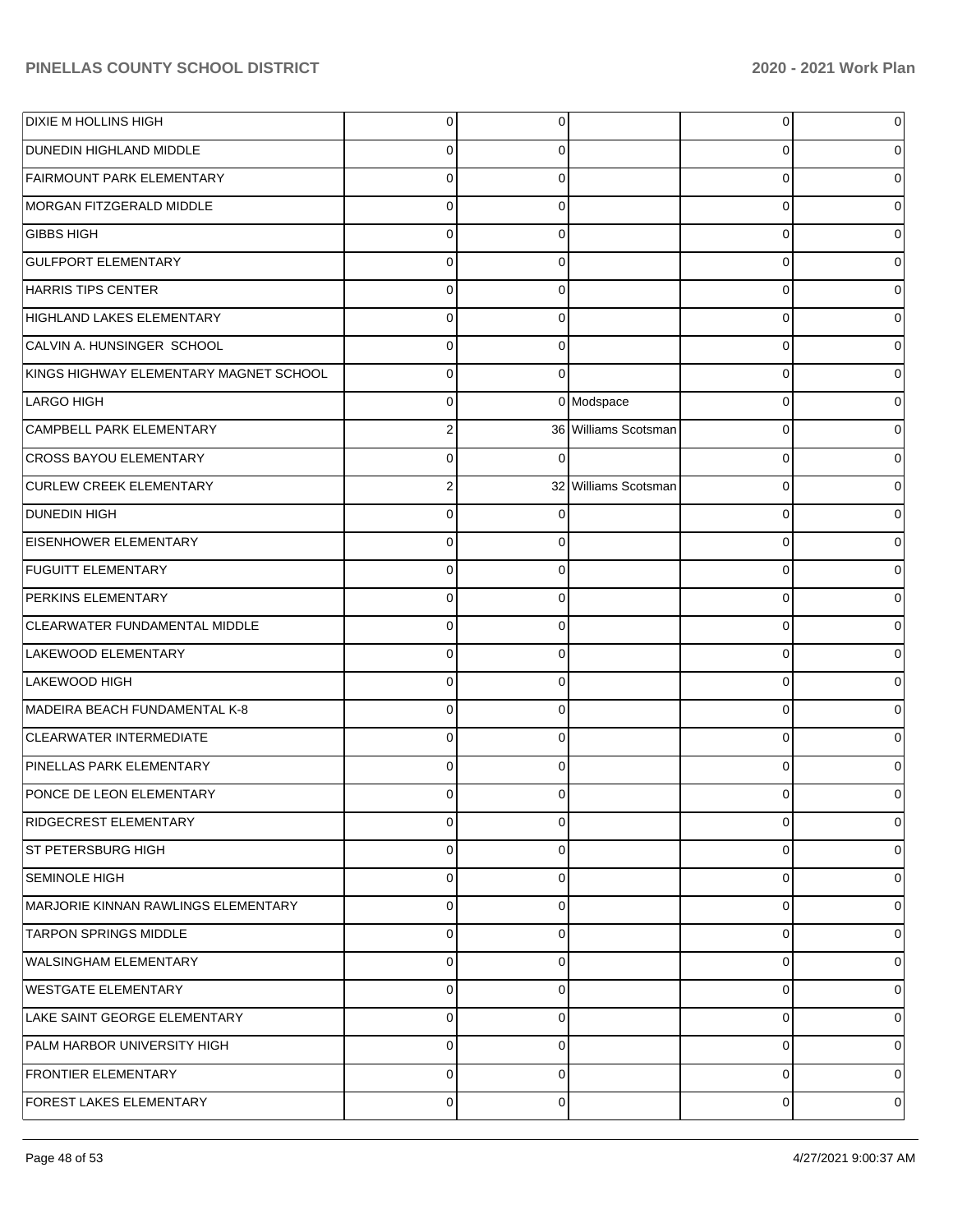| <b>SUNSET HILLS ELEMENTARY</b>                                  | $\overline{0}$ | 0        |            | 0        | $\overline{0}$ |
|-----------------------------------------------------------------|----------------|----------|------------|----------|----------------|
| <b>LEALMAN INNOVATION ACADEMY</b>                               | 0              | $\Omega$ |            | 0        | 0              |
| <b>EAST LAKE MIDDLE SCHOOL ACADEMY OF</b><br><b>ENGINEERING</b> | $\Omega$       | $\Omega$ |            | C        | 0              |
| NORTHWEST ELEMENTARY                                            | $\overline{0}$ | $\Omega$ |            | $\Omega$ | $\overline{0}$ |
| ROBINSON SCHOOL SERVICE CENTER                                  | $\Omega$       | $\Omega$ |            | $\Omega$ | $\Omega$       |
| <b>MIDTOWN ACADEMY</b>                                          | $\Omega$       | $\Omega$ |            | $\Omega$ | $\overline{0}$ |
| <b>MEADOWLAWN MIDDLE</b>                                        | $\overline{0}$ |          | 0 ModSpace | $\Omega$ | $\Omega$       |
| TOMLINSON ADULT LEARNING CENTER                                 | $\Omega$       | $\Omega$ |            | $\Omega$ | 0              |
| NINA HARRIS EXCEPTIONAL STUDENT EDUCATION<br><b>CENTER</b>      | $\Omega$       | $\Omega$ |            | $\Omega$ | 0              |
| OAK GROVE MIDDLE                                                | 0              | $\Omega$ |            | 0        | 0              |
| OSCEOLA FUNDAMENTAL HIGH                                        | 0              | $\Omega$ |            | 0        | 0              |
| <b>OSCEOLA MIDDLE</b>                                           | 0              | $\Omega$ |            | C        | 0              |
| RICHARD L SANDERS SCHOOL                                        | 0              | $\Omega$ |            | 0        | 0              |
| RICHARD O JACOBSON TECHNICAL HIGH SCHOOL<br><b>AT SEMINOLE</b>  | $\Omega$       | $\Omega$ |            | C        | 0              |
| <b>PINELLAS PARK MIDDLE</b>                                     | $\Omega$       | $\Omega$ |            | $\Omega$ | $\mathbf 0$    |
| <b>PINELLAS PARK HIGH</b>                                       | $\Omega$       | $\Omega$ |            | $\Omega$ | 0              |
| <b>SAFETY HARBOR MIDDLE</b>                                     | $\Omega$       |          | 0 Modspace | $\Omega$ | 0              |
| PINELLAS TECHNICAL COLLEGE, ST. PETERSBURG<br><b>CAMPUS</b>     | $\Omega$       | $\Omega$ |            | $\Omega$ | 0              |
| <b>SANDY LANE ELEMENTARY</b>                                    | $\Omega$       | $\Omega$ |            | $\Omega$ | $\overline{0}$ |
| JOHN HOPKINS MIDDLE                                             | $\Omega$       | $\Omega$ |            | $\Omega$ | $\overline{0}$ |
| <b>TARPON SPRINGS HIGH</b>                                      | $\Omega$       | $\Omega$ |            | $\Omega$ | $\Omega$       |
| PINELLAS TECHNICAL COLLEGE, CLEARWATER<br><b>CAMPUS</b>         | 0              | $\Omega$ |            | $\Omega$ | 0              |
| <b>WOODLAWN ELEMENTARY</b>                                      | 0              | $\Omega$ |            | 0        | O              |
| <b>SOUTHERN OAK ELEMENTARY</b>                                  | 0              | ∩        |            |          | 0              |
| SUTHERLAND ELEMENTARY                                           | 0              | $\Omega$ |            | 0        | 0              |
| JAMES B. SANDERLIN PK-8                                         | 0              | $\Omega$ |            | 0        | 0              |
| THURGOOD MARSHALL FUNDAMENTAL MIDDLE                            | 0              | $\Omega$ |            | 0        | 0              |
| <b>BAYSIDE HIGH</b>                                             | 0              | $\Omega$ |            | 0        | 0              |
| PINELLAS SECONDARY SCHOOL                                       | 0              | $\Omega$ |            | 0        | 0              |
| <b>HIGH POINT ELEMENTARY</b>                                    | 0              | 0        |            | 0        | $\overline{0}$ |
| <b>DUNEDIN ELEMENTARY</b>                                       | 0              | $\Omega$ |            | 0        | 0              |
| NEW HEIGHTS ELEMENTARY                                          | 0              | 0        |            | 0        | $\overline{0}$ |
| CLEARVIEW AVENUE ADULT EDUCATION CENTER                         | 0              | $\Omega$ |            | 0        | $\overline{0}$ |
| PAUL B STEPHENS EXCEPTIONAL STUDENT<br><b>EDUCATION CTR</b>     | $\overline{0}$ | 0        |            | 0        | 0              |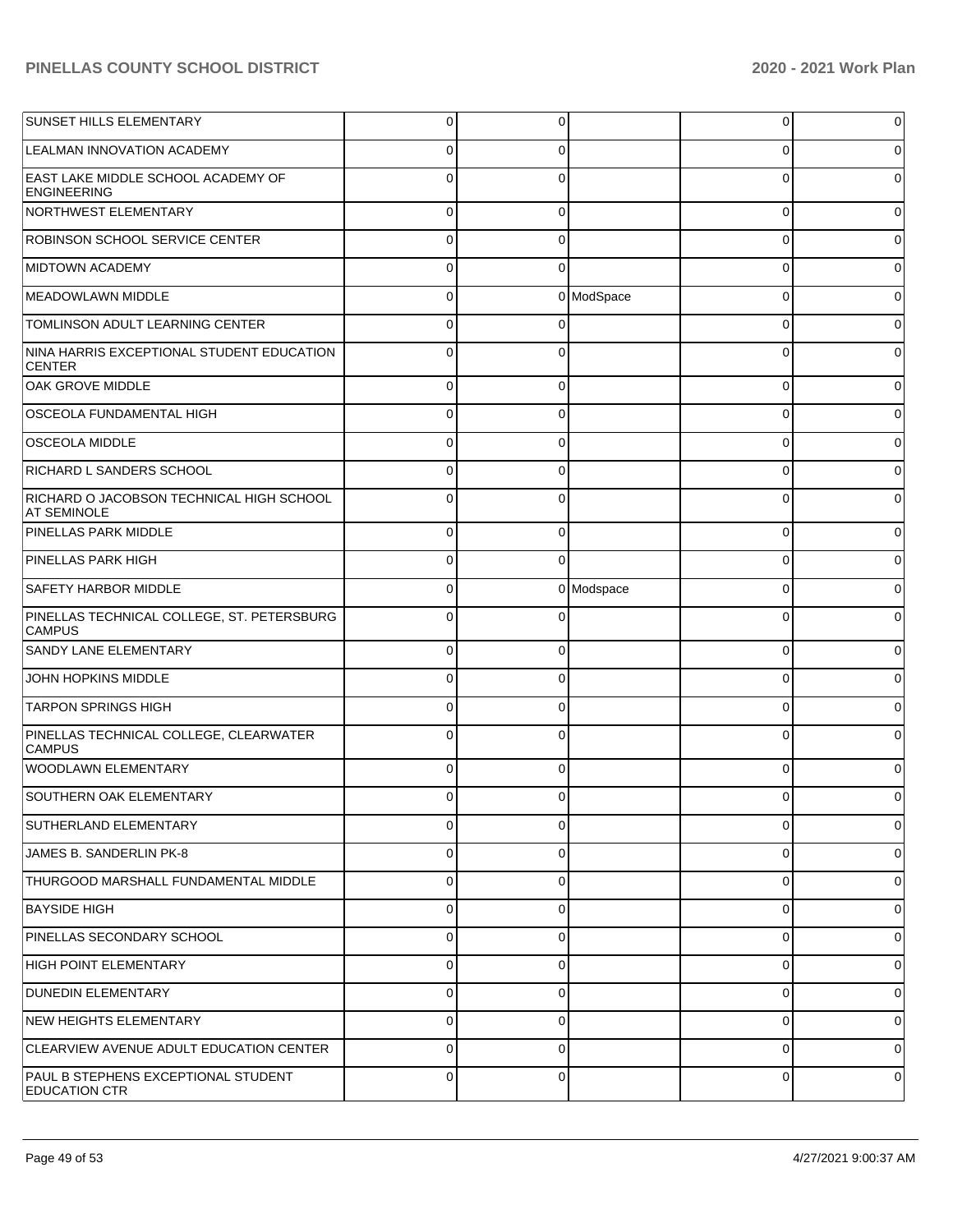| COUNTRYSIDE HIGH                             |          |              | O        |   |
|----------------------------------------------|----------|--------------|----------|---|
| LEALMAN AVENUE ELEMENTARY                    | 0        | 0            | $\Omega$ |   |
| SEVENTY-FOURTH STREET ELEMENTARY             | U        |              | 0        |   |
| <b>SOUTH WARD ELEMENTARY</b>                 | $\Omega$ |              | $\Omega$ |   |
| MCMULLEN-BOOTH ELEMENTARY                    | 0        | 0            | 0        |   |
| LAKEVIEW FUNDAMENTAL ELEMENTARY              | U        |              | 0        |   |
| LEILA DAVIS ELEMENTARY                       | $\Omega$ | O            | $\Omega$ |   |
| BARDMOOR ELEMENTARY                          | $\Omega$ |              | $\Omega$ |   |
| <b>BROOKER CREEK ELEMENTARY</b>              | U        |              | 0        | ∩ |
| LARGO MIDDLE                                 | 0        | O            | $\Omega$ |   |
| <b>BAUDER ELEMENTARY</b>                     | 0        |              | $\Omega$ |   |
| BELLEAIR ELEMENTARY                          | U        |              | 0        | U |
| <b>GULF BEACHES ELEMENTARY MAGNET SCHOOL</b> | $\Omega$ | <sup>0</sup> | $\Omega$ |   |
|                                              | 16       | 296          | $\bf{0}$ |   |

# **Failed Standard Relocatable Tracking**

Relocatable units currently reported by school, from FISH, and the number of relocatable units identified as 'Failed Standards'.

Nothing reported for this section.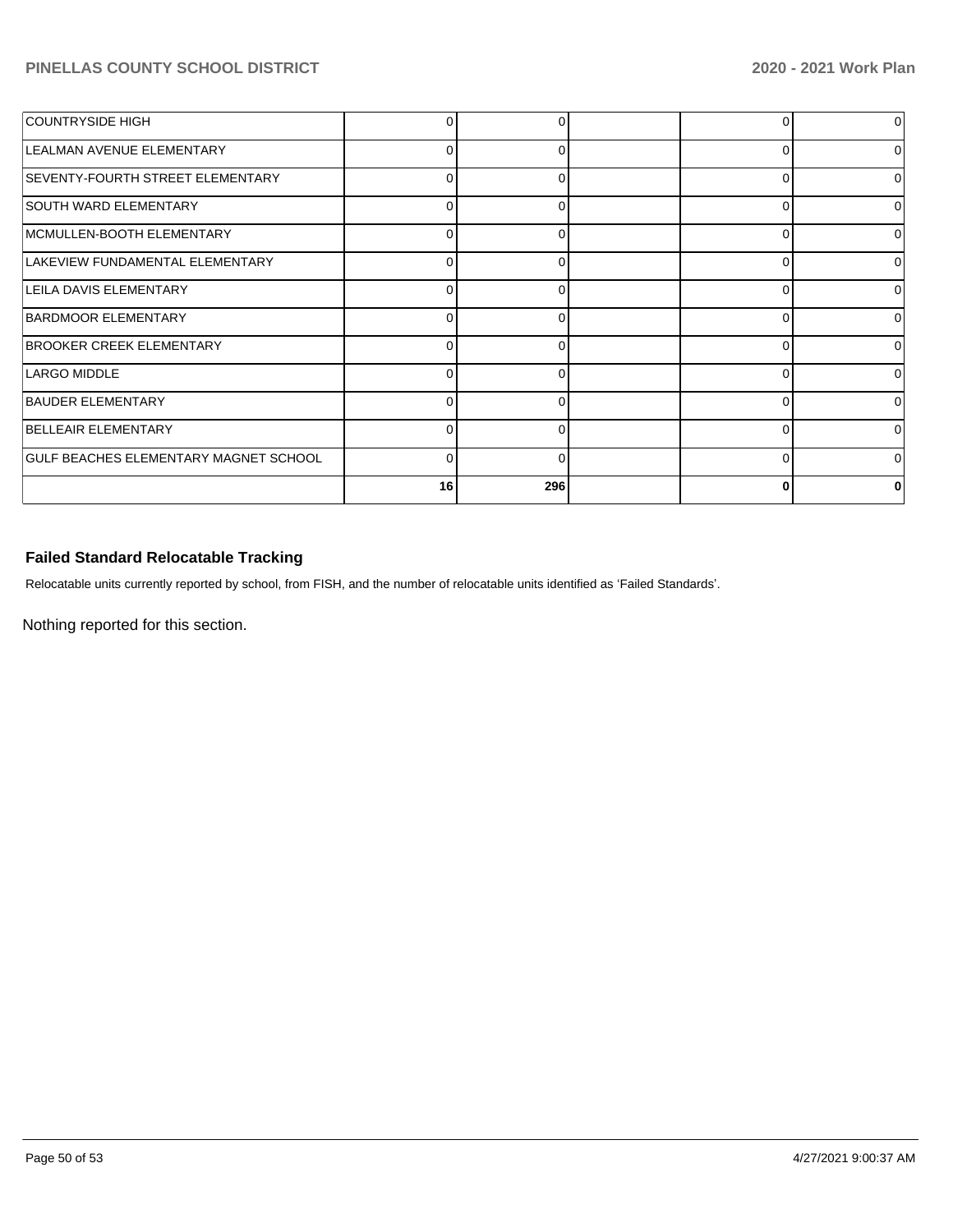# **Planning**

### **Class Size Reduction Planning**

**Plans approved by the school board that reduce the need for permanent student stations such as acceptable school capacity levels, redistricting, busing, year-round schools, charter schools, magnet schools, public-private partnerships, multitrack scheduling, grade level organization, block scheduling, or other alternatives.**

The Pinellas County School Board has reduced the need for permanent student stations in our district through a variety of initiatives. These initiatives include partnership schools and programs with St. Petersburg College and Pinellas Technical College, the creation and expansion of the Pinellas Virtual School that now includes over 1,000 students and will grow exponentially this fall, charter schools that enroll over 6,000 students and our robust District Application Programs (DAP). The DAPs include magnets, career academies and fundamental schools, enrolling over 28,000 students. Pinellas provides full transportation to all of our DAP programs at a considerable cost, helping to reduce the number of vacant student stations. There are currently 75+ DAPs and we annually assess the need to increase additional seats and programs. In addition, schools are staffed to maximize the use of classroom space, including up to 10% of teachers floating without a permanent classroom.

### **School Closure Planning**

**Plans for the closure of any school, including plans for disposition of the facility or usage of facility space, and anticipated revenues.** 

Projections for Pinellas County Schools indicates flat to slightly decreasing enrollment. With the mandated high school career academies, the class size amendment, a plan to reduce the number of leased relocatables, and the district's plan to increase magnet school offerings, PCS hopes that no additional schools, beyond those closed in 2009, will need to be closed. The School District reopened two closed elementary schools as Magnet Schools, and a new middle school magnet site in 2014-15 and another previously closed school as a new elementary magnet in 2019-2020. Enrollment data indicates these schools have attracted new students to the district. Additionally, six charter schools closed at the end of 2016-17. There are no plans to close any additional schools for 2020-21.

# **Long Range Planning**

### **Ten-Year Maintenance**

District projects and locations regarding the projected need for major renovation, repair, and maintenance projects within the district in years 6-10 beyond the projects plans detailed in the five years covered by the work plan.

Nothing reported for this section.

### **Ten-Year Capacity**

Schedule of capital outlay projects projected to ensure the availability of satisfactory student stations for the projected student enrollment in K-12 programs for the future 5 years beyond the 5-year district facilities work program.

Nothing reported for this section.

### **Ten-Year Planned Utilization**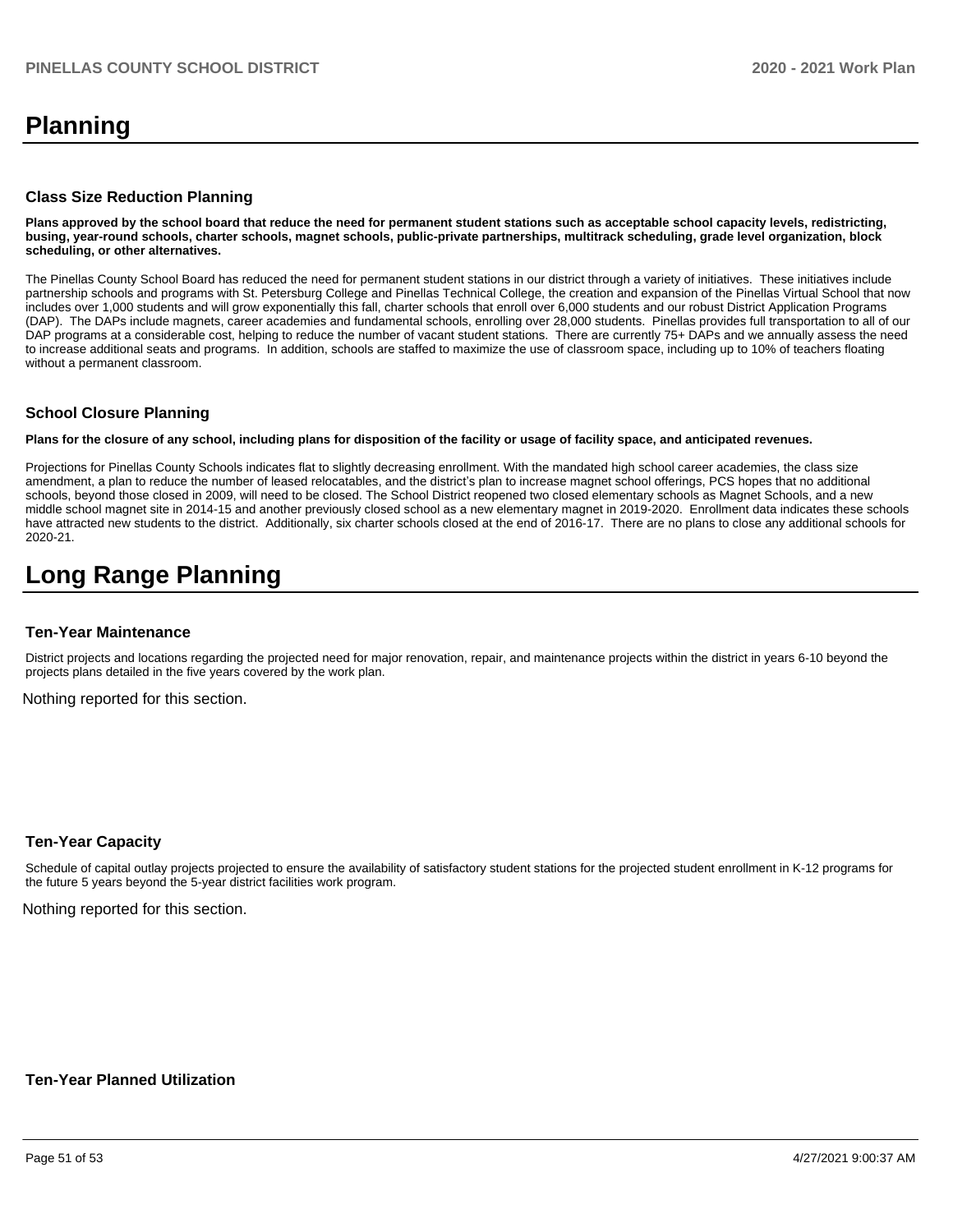Schedule of planned capital outlay projects identifying the standard grade groupings, capacities, and planned utilization rates of future educational facilities of the district for both permanent and relocatable facilities.

| <b>Grade Level Projections</b>  | <b>FISH</b><br>Student<br><b>Stations</b> | <b>Actual 2019 -</b><br><b>2020 FISH</b><br>Capacity | Actual<br>$2019 -$<br>2020<br><b>COFTE</b> | Actual 2019 - 2020<br><b>Utilization</b> | Actual 2020 - 2021 / 2029 - 2030 new<br>Student Capacity to be added/removed | Projected 2029<br>2030 COFTE | Projected 2029 -<br>2030 Utilization |
|---------------------------------|-------------------------------------------|------------------------------------------------------|--------------------------------------------|------------------------------------------|------------------------------------------------------------------------------|------------------------------|--------------------------------------|
| Elementary - District<br>Totals | 52.180                                    | 52,180                                               | 38,937.36                                  | 74.62%                                   |                                                                              |                              | 0.00 %                               |
| Middle - District Totals        | 32.788                                    | 29.499                                               | 23.807.84                                  | 80.71 %                                  |                                                                              |                              | 0.00 %                               |
| High - District Totals          | 32.654                                    | 30,902                                               | 24.004.29                                  | 77.68%                                   |                                                                              |                              | 0.00 %                               |
| Other - ESE, etc                | 7.291                                     | 6.248                                                | 304.66                                     | 20.89 %                                  |                                                                              |                              | 0.00 %                               |
|                                 | 124.913                                   | 118,829                                              | 88.054.15                                  | 74.10 %                                  |                                                                              |                              | 0.00%                                |

**Combination schools are included with the middle schools for student stations, capacity, COFTE and utilization purposes because these facilities all have a 90% utilization factor. Use this space to explain or define the grade groupings for combination schools.** 

No comments to report.

### **Ten-Year Infrastructure Planning**

**Proposed Location of Planned New, Remodeled, or New Additions to Facilities in 06 thru 10 out years (Section 28).**

Nothing reported for this section.

Plans for closure of any school, including plans for disposition of the facility or usage of facility space, and anticipated revenues in the 06 thru 10 out **years (Section 29).**

Nothing reported for this section.

### **Twenty-Year Maintenance**

District projects and locations regarding the projected need for major renovation, repair, and maintenance projects within the district in years 11-20 beyond the projects plans detailed in the five years covered by the work plan.

Nothing reported for this section.

### **Twenty-Year Capacity**

Schedule of capital outlay projects projected to ensure the availability of satisfactory student stations for the projected student enrollment in K-12 programs for the future 11-20 years beyond the 5-year district facilities work program.

Nothing reported for this section.